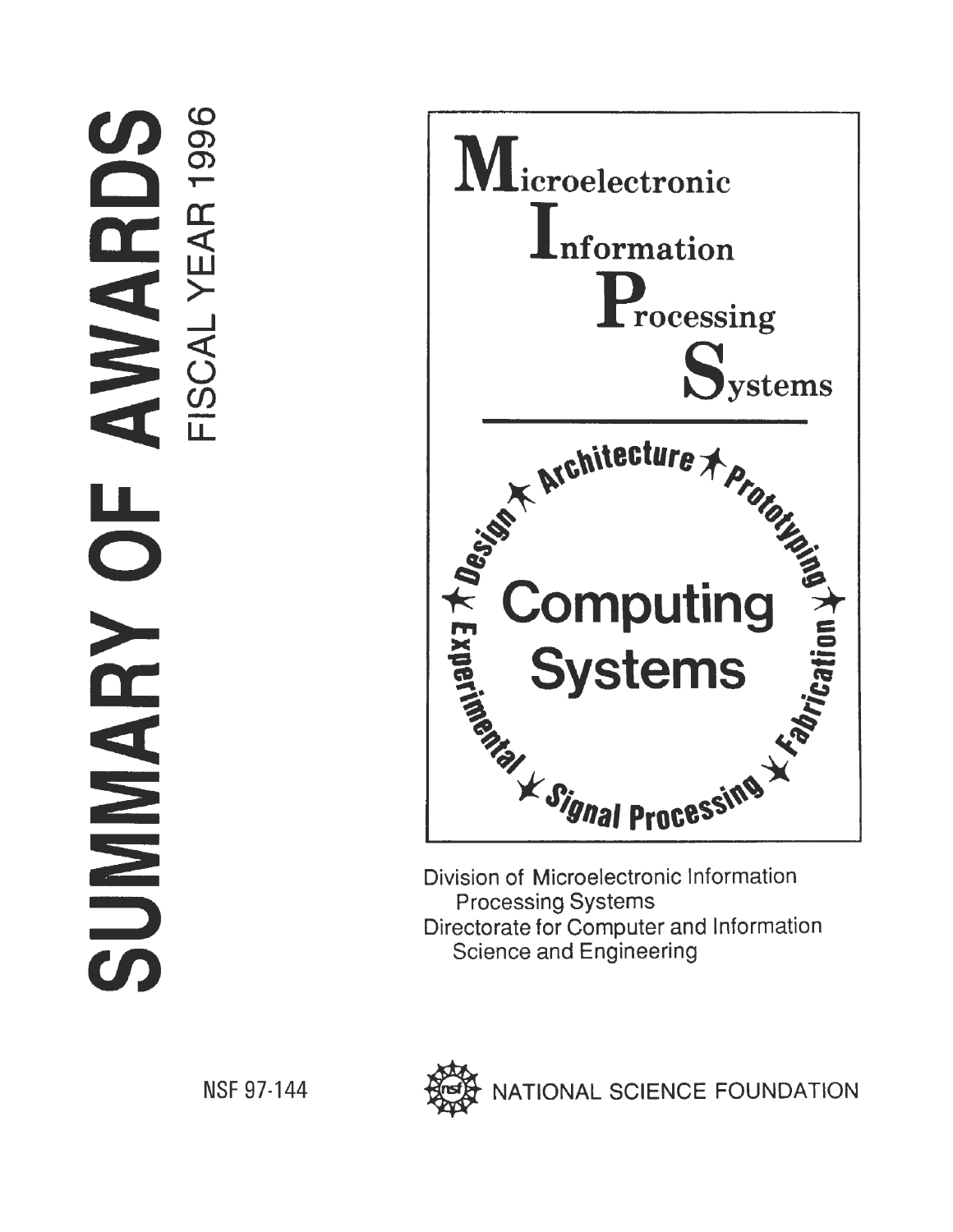The Foundation provides awards for research in the sciences and engineering. The awardee is wholly responsible for the conduct of such research and preparation of the results for publication. The Foundation, therefore, does not assume responsibility for such findings or their interpretation.

The Foundation welcomes proposals on behalf of all qualified scientists and engineers, and strongly encourages women, minorities, and persons with disabilities to compete fully in any of the research-related programs described here. In accordance with federal statutes, regulations and NSF policies, no person on grounds of race, color, age, sex, national origin, or disability shall be excluded from participation in, denied the benefits of, or be subject to discrimination under any program or activity receiving financial assistance from the National Science Foundation.

**Facilitation Awards for Scientists and Engineers with Disabilities** provide funding for special assistance or equipment to enable persons with disabilities (investigators and other staff, including student research assistants) to work on an NSF project. See the program announcement, or contact the program coordinator at (703) 306-1636.

The National Science Foundation has TDD (Telephonic Device for the Deaf) capability, which enables individuals with hearing impairment to communicate with the Foundation about NSF programs, employment, or general information. To access NSF TDD dial (703) 306-0090; for FIRS, 1-800-877-8339.

Catalog of Federal Domestic Assistance Number 47-070; Computer and Information Science and Engineering.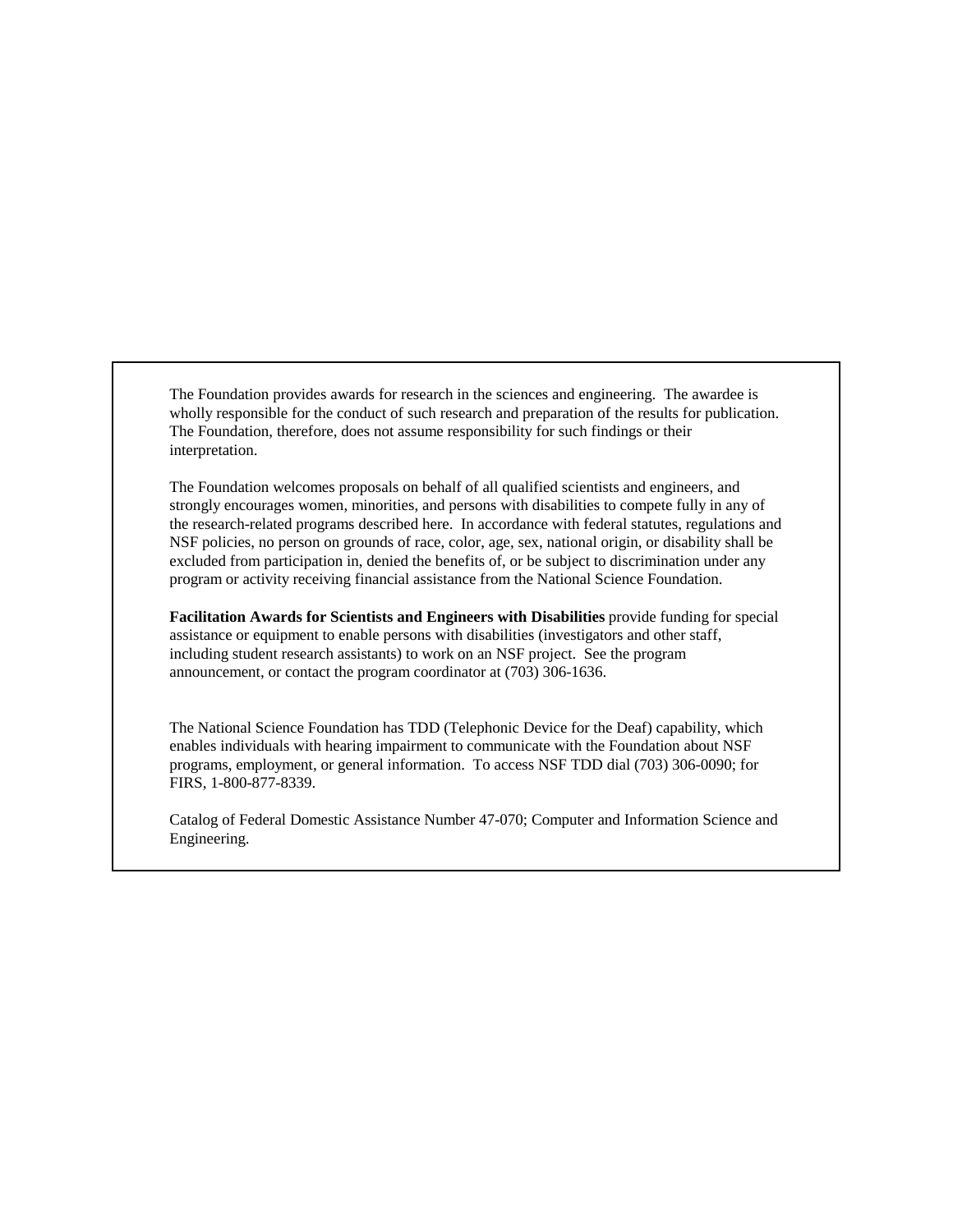# **Preface**

The Computer and Information Science and Engineering (CISE) Directorate, under the direction of an Assistant Director, consists of the following six divisions and offices: Advanced Scientific Computing (ACS) Division, Computer and Computation Research (CCR) Division, Cross-Disciplinary Activities (CDA) Office, Information, Robotics and Intelligent Systems (IRIS) Division, Microelectronic Information Processing Systems (MIPS) Division, and the Networking and Communications Research and Infrastructure (NCRI) Division.

The **Microelectronic Information Processing Systems Division (MIPS)** supports research on novel computing and information processing systems including signal processing. Emphasis is on experimental research, technology-related research and particularly the critical link between conceptualization and realization for integrated systems. Technologies include VLSI, ULSI, OPTICAL, OPTO-ELECTRONIC, INTER-CONNECTION and other emerging technologies. The focus is on research pertaining to hardware systems and their supporting software, including: experimental research involving these new systems; infrastructures, environments, tools, methodologies and services for rapid systems prototyping; design methodologies and tools; technology-driven and application-driven systems architectures; and fabrication and testing of systems. For signal-processing systems, research on algorithms and architectures relating to these new technologies that have promise for real-time computing is emphasized.

The purpose of this Summary of Awards for the MIPS Division is to provide the scientific and engineering communities with a summary of those grants awarded in Fiscal Year 1996. This report lists only those projects funded using Fiscal Year 1996 dollars and hence does not list multi-year awards initiated prior to Fiscal Year 1996.

Similar areas of research are grouped together for reader convenience. The reader is cautioned, however, not to assume that these categories represent the totality of interests of each program, or the total scope of each grant. Projects may bridge several programs or deal with topics not explicitly mentioned herein. Thus, these categories have been assigned administratively and for the purpose of this report only.

In this document, grantee institutions and principal investigators are identified first. Award identification numbers, award amounts, and award durations are enumerated after the individual project titles. Within each category, the awards are listed alphabetically by state and institution.

Readers wishing further information on any particular project described in this report are advised to contact the principal investigators directly.

Bernard Chern John R. Lehmann Division Director Acting Division Director

Microelectronic Information Processing Systems Division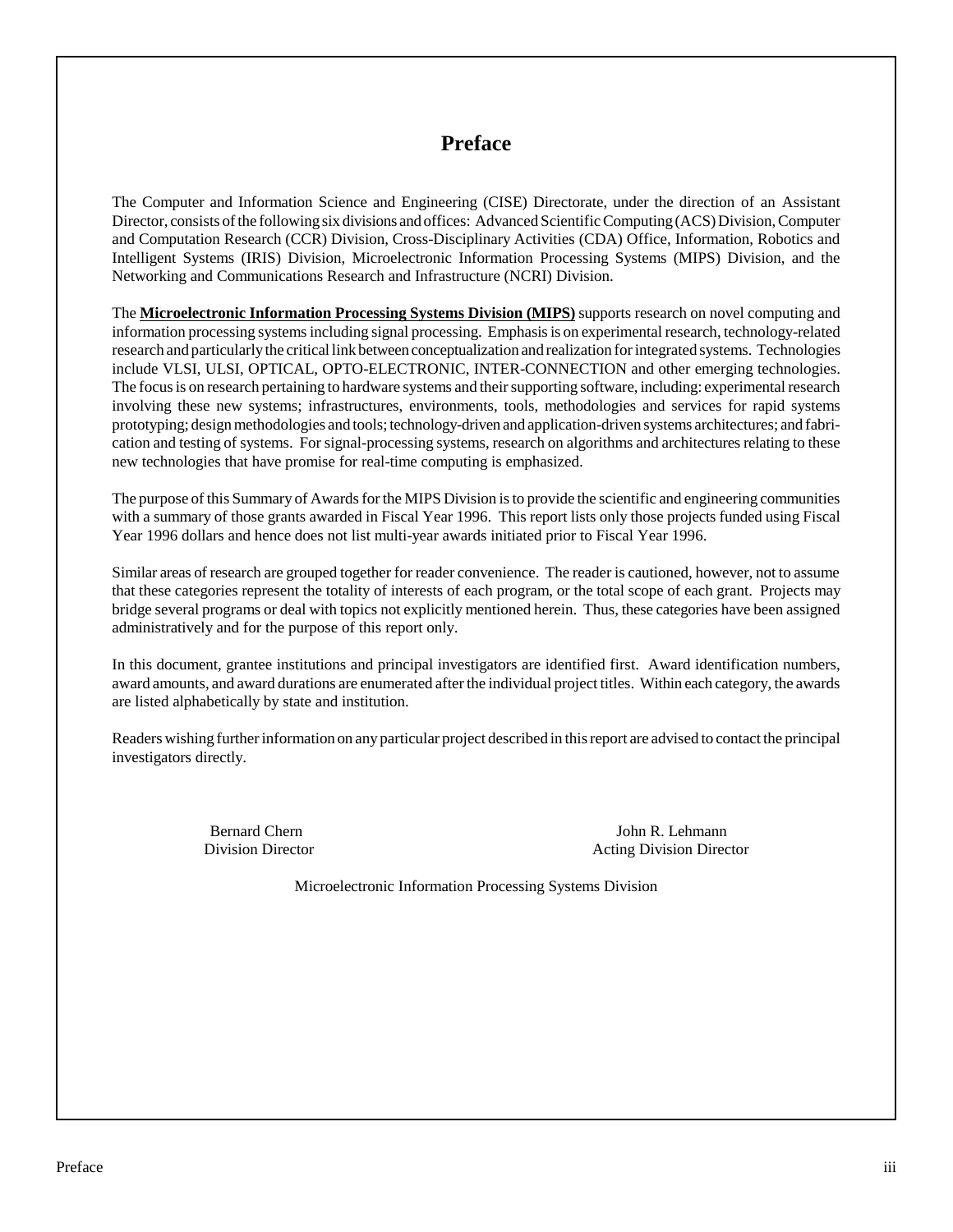# **Table of Contents**

| 19<br>19<br>22<br>29 |
|----------------------|
| 31<br>33<br>42<br>45 |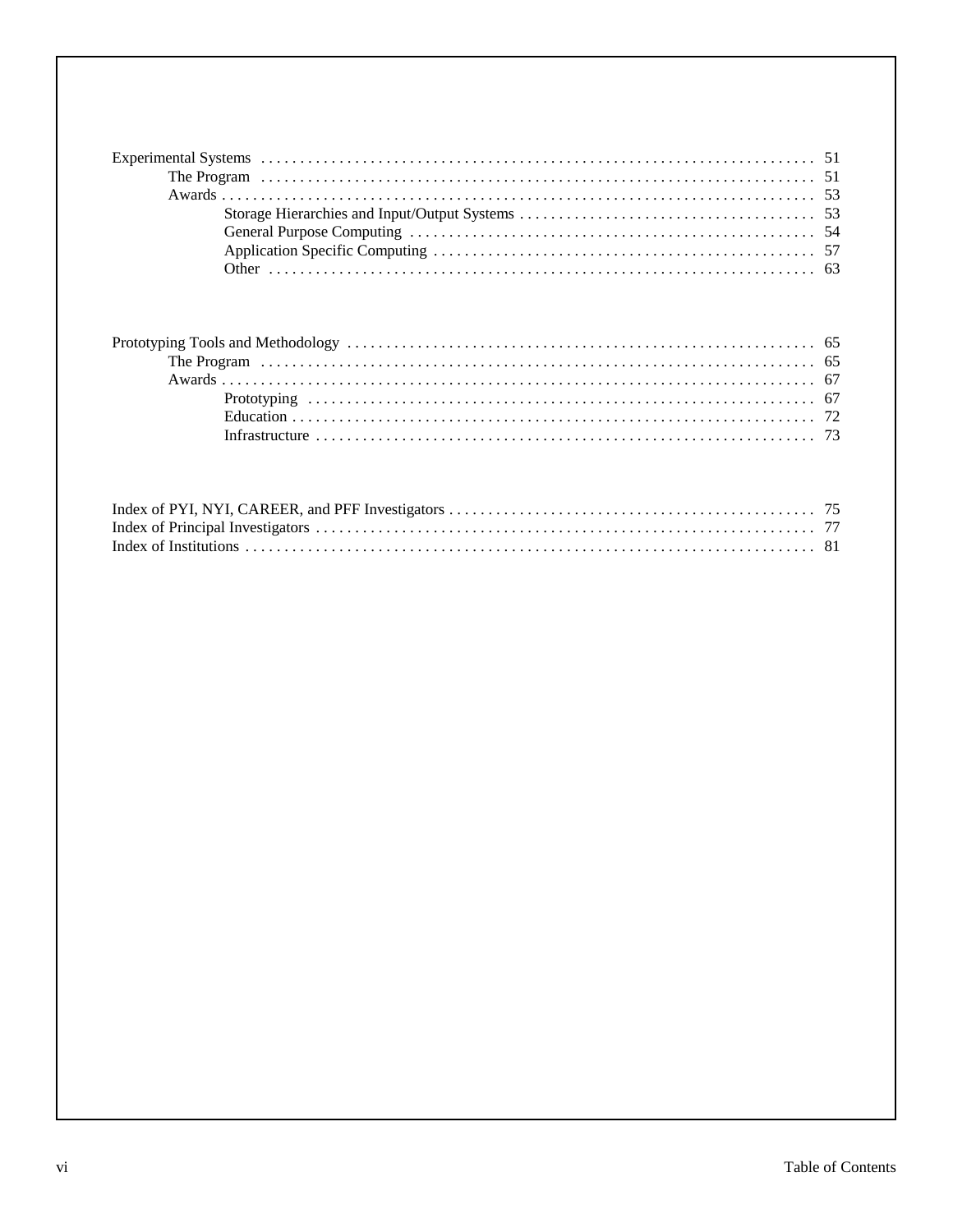# **Microelectronic Information Processing Systems**

#### **The MIPS Division**

The area of Computing Systems, which involves the structure of computers, is central to MIPS. This is a core area of computer science and engineering and in the 1990's encompasses much more than just hardware. Computing systems deals with computer architecture, hardware implementation, system software (operating systems and compilers), networking, and data storage systems. The advent of gigabit networks, high performance microprocessors and parallel systems is dramatically impacting research on systems level architecture of high performance computing systems.

The emphasis in MIPS is on REAL SYSTEMS i.e. physically realizable. Special weight is placed on design, prototyping, evaluation, and novel use of computing systems and on the tools needed to design and build them. This involves technology driven and application related research, experimental research and theoretical studies. The MIPS programs support research on: high level design (design automation and CAD tools); systems level architecture studies; experimental systems research projects which build and evaluate HARDWARE/SOFTWARE SYSTEMS; signal processing algorithms and systems; knowledge of applications; methodologies, tools and packaging technologies for rapid prototyping at the system level; and infrastructure needed to support MIPS' educational and research activities, e.g. MOSIS.

#### **The Programs**

#### **Design Automation Program**

Supports research aimed at obtaining fundamental knowledge about the complete design cycle for integrated circuits and systems from conception through manufacturing and operational test. Emphasis is on integrating all aspects of the cycle, and automating the design and testing processes.

#### **Prototyping Tools and Methodology Program**

Supports research on technologies, tools, and methodologies needed for the prototyping of experimental information processing systems and for Microelectronics Education. Issues that arise in rapid system prototyping are explored, including use of new packaging techniques such as multichip modules, and such systems issues as interfacing and standards. Support is also provided for new prototyping services. Basic research necessary to model, simulate, measure, automate and improve the microfabrication process is supported. Microelectronics Education support includes workshops, conferences, development of curriculum and courseware materials, and educational support services such as those for FPGA's and fabrication (MOSIS).

#### **Computing Systems Research Program**

Supports basic research on computing systems and methods for their design. Computing Systems deals with computer architecture, hardware implementation, systems software, networking, and data storage. Research is encouraged on the fundamental aspects of computing systems architectures and scientific design methods that better utilize existing or emerging technologies, support systems software or address important applications whose computational requirements cannot be met by conventional architectures. The program emphasizes physically realizable systems and, when necessary, limited proof-of-concept prototyping.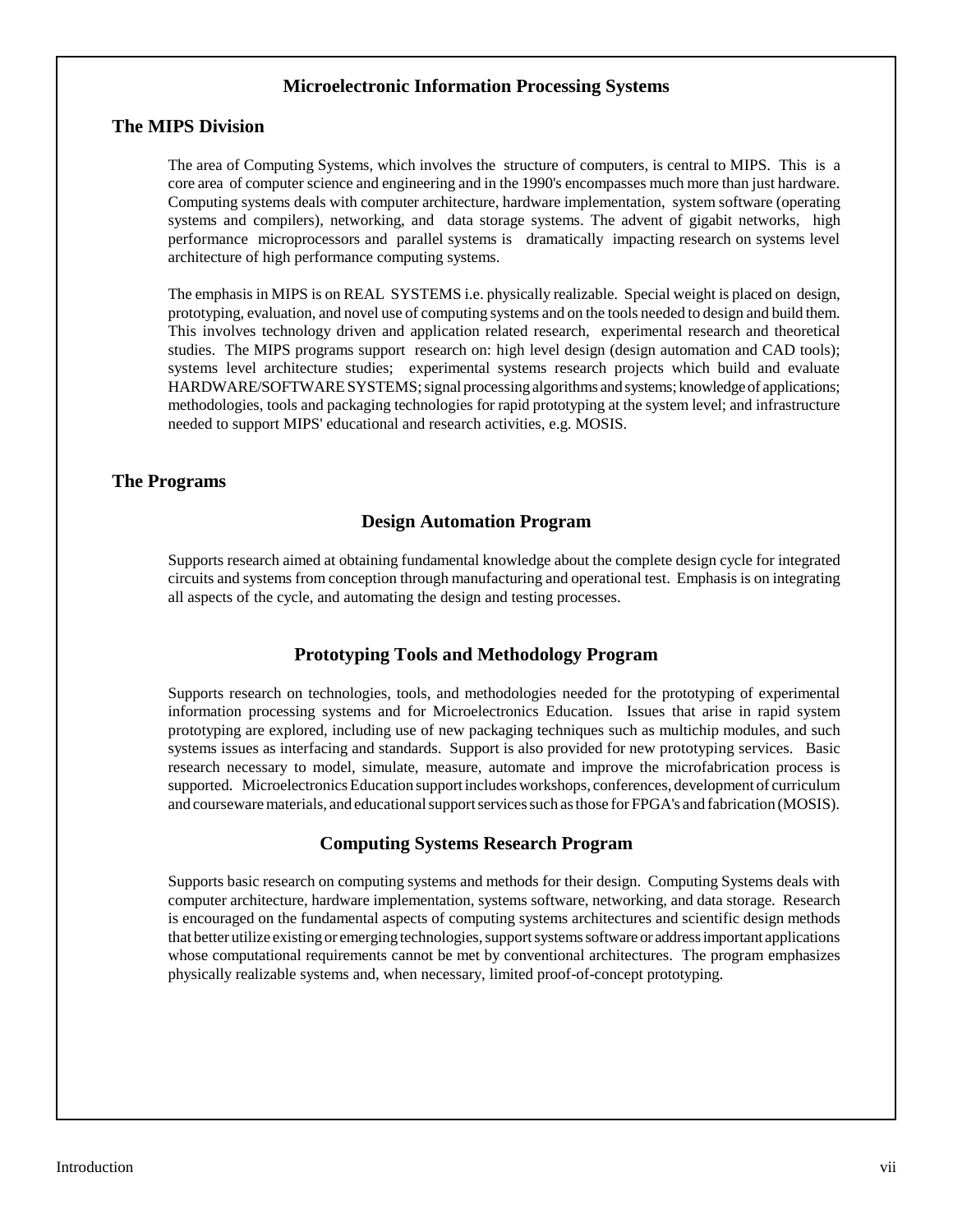# **Signal Processing Systems Program**

Supports research on circuit theory and analog and digital signal processing. The emphasis is on modern signal processing, stressing the impact of VLSI, including areas such as: signal representation, filtering, novel algorithms, special-purpose hardware, and real-time computing.

# **Experimental Systems Program**

Supports research experiments that involve building and evaluating information processing and computing systems. These are goal-oriented projects usually undertaken by teams of designers, builders, and users. The building of a system must itself represent a major intellectual effort, and offer advances in our understanding of information systems architecture by addressing significant and timely research questions. The system prototypes being built should be suitable for exploring applications and performance issues.

Basic research in Computer Architecture and Computing Systems is supported by the National Science Foundation primarily through three programs in the CISE Directorate: the Computing Systems Research Program and the Experimental Systems Program in the MIPS Division; and the Computer Systems Program in the CCR Division. The following pie chart shows the relative support through these three programs.

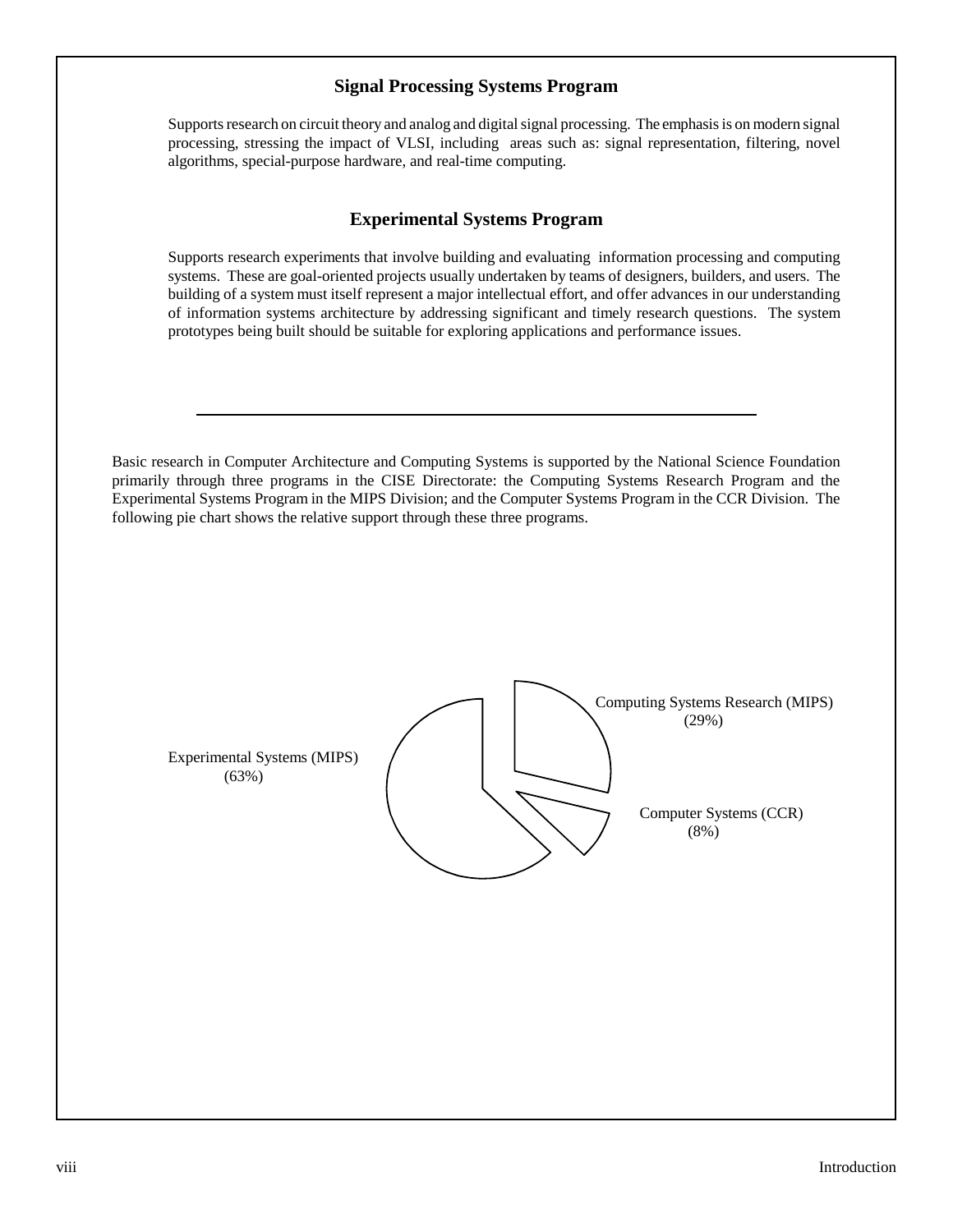# **Division of Microelectronics Information Processing Systems**

## **MIPS Staff (October 1996)**

**Bernard Chern Chern Chern Chern Chern Chern Chern Chern Chern Chern Chern Chern Chern Chern Chern Chern Chern Chern Chern Chern Chern Chern Chern Chern Chern Chern Chern Chern Chern Chern Chern Chern Chern Chern Chern Che** 

**John R. Lehmann Deputy Division Director jlehmann@nsf.gov**

#### **Program Program Director NET Address**

Design Automation Robert B. Grafton rgrafton@nsf.gov Computing Systems Research Michael J. Foster (Acting) mfoster@nsf.gov Signal Processing Systems John H. Cozzens jcozzens@nsf.gov<br>
Experimental Systems Michael J. Foster mfoster@nsf.gov Experimental Systems Michael J. Foster mfoster@nsf.gov Prototyping Tools and Methodology Joseph Cavallaro jcavalla@nsf.gov

# **MIPS Staff (July 1997)**

John R. Lehmann **Acting Division Director** jlehmann@nsf.gov

John R. Lehmann Deputy Division Director ilehmann @nsf.gov

Design Automation **Robert B. Grafton rgrafton rgrafton rgrafton rgrafton rgrafton rgrafton rgrafton rgrafton rgrafton rgrafton rgrafton rgrafton rgrafton rgrafton rgrafton rgrafton rgrafto** Computing Systems Research Michael J. Foster (Acting) mfoster@nsf.gov Signal Processing Systems **Statement Systems** John H. Cozzens **John H. Cozzens** jcozzens @nsf.gov Experimental Systems Michael J. Foster mfoster@nsf.gov Prototyping Tools and Methodology Michael J. Foster (Acting) mfoster @nsf.gov

## **Program Program Director NET Address**

All persons can be reached on the **W**orld-**W**ide-**W**eb through: www.nsf.gov

The address and telephone number for all of the above:

National Science Foundation 4201 Wilson Blvd. Arlington, Virginia 22230

(703) 306-1936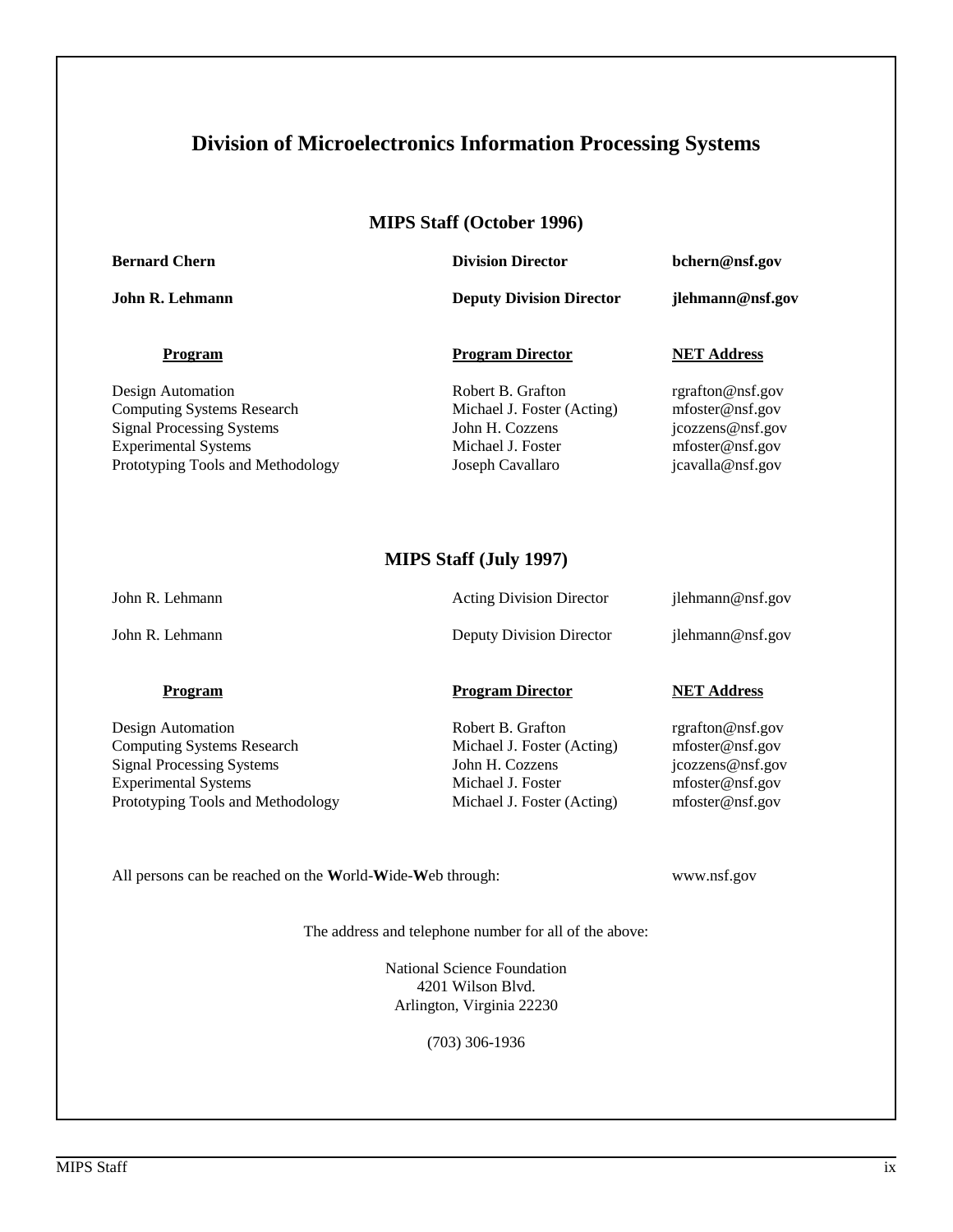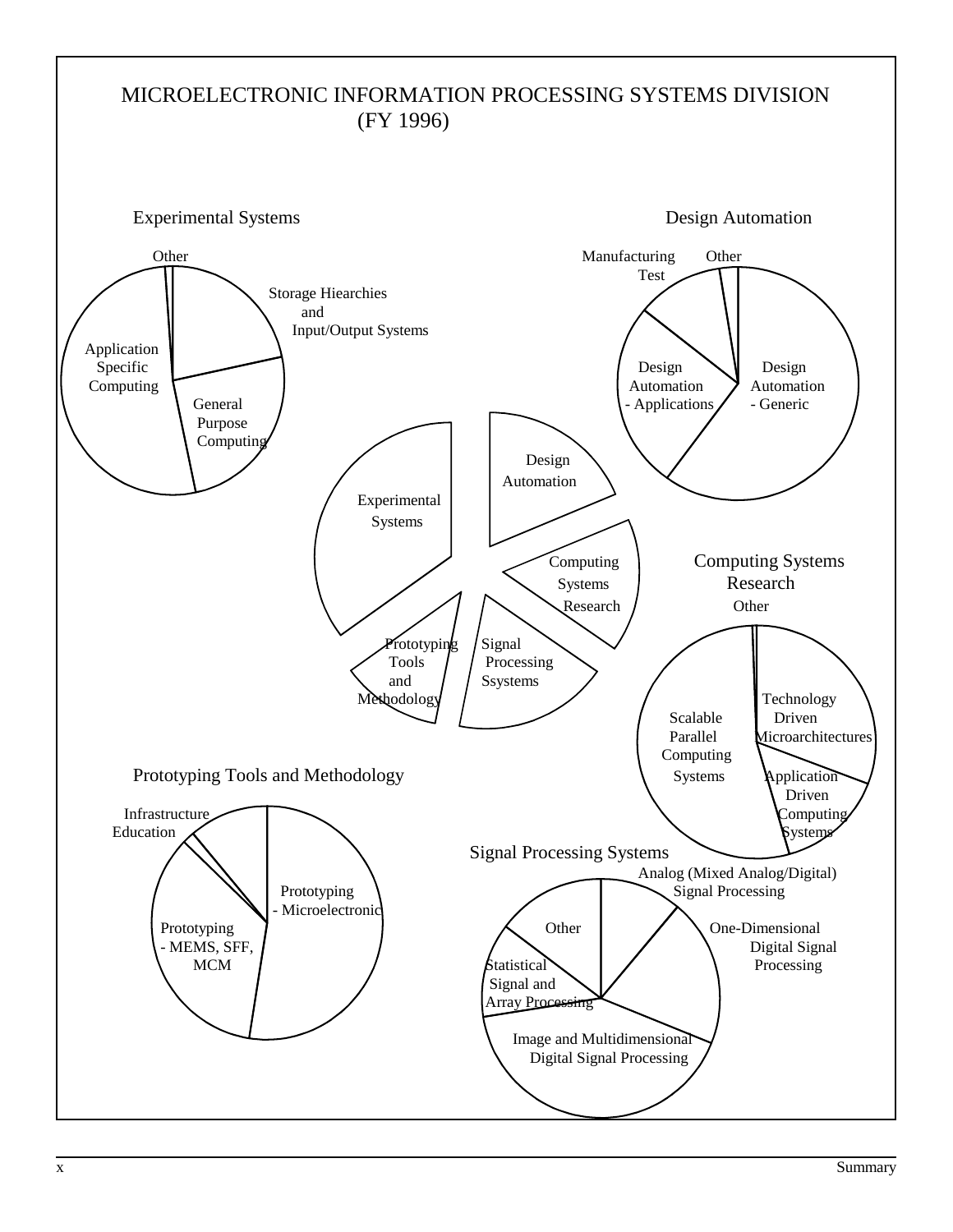# **Summary**

|                                                      | <b>Number</b><br>of<br>Awards | <b>Dollars</b> |
|------------------------------------------------------|-------------------------------|----------------|
| Design Automation                                    | 57                            | \$4,822,155    |
| Design Automation - Generic                          | 30                            | \$2,884,139    |
| Design Automation - Applications                     | 13                            | \$1,240,502    |
| <b>Manufacturing Test</b>                            | 9                             | \$589,086      |
| Other                                                | 5                             | \$108,428      |
| <b>Computing Systems Research</b>                    | 36                            | \$4,227,08     |
| <b>Technology Driven Microarchitectures</b>          | 14                            | \$1,316,462    |
| <b>Application Driven Computing Systems</b>          | 6                             | \$612,379      |
| <b>Scalable Parallel Computing Systems</b>           | 15                            | \$2,278,404    |
| Other                                                | 1                             | \$19,835       |
| <b>Signal Processing Systems</b>                     | 55                            | \$4,749,798    |
| Analog (Mixed Analog/Digital) Signal Processing      | 4                             | \$533,903      |
| One-Dimensional Digital Signal Processing            | 7                             | \$946,480      |
| Image and Multidimensional Digital Signal Processing | 18                            | \$1,959,287    |
| <b>Stistical Signal and Array Processing</b>         | 11                            | \$595,963      |
| Other                                                | 15                            | \$714,165      |
| <b>Experimental Systems</b>                          | 38                            | \$9,059,525    |
| Storage Hiearchies and Input/Output Systems          | 5                             | \$1,956,829    |
| <b>General Purpose Computing</b>                     | 10                            | \$2,258,447    |
| <b>Application Specific Computing</b>                | 20                            | \$4,755,568    |
| Other                                                | 3                             | \$88,681       |
| Prototyping Tools and Methodology                    | 24                            | \$3,093,033    |
| Prototyping                                          |                               |                |
| Microelectronic                                      | 15                            | \$1,626,579    |
| MEMS, SFF, MCM                                       | 6                             | \$1,059,990    |
| Education                                            | $\overline{c}$                | \$56,464       |
| Infrastructure                                       | $\mathbf{1}$                  | \$350,000      |

This summary data includes funds designated for special Foundation initiatives, and equipment matching funds from the Office of Cross-Disciplinary Activities. It does not include program funds use to support Intergovernmental Personnel Act employees, their travel costs, or costs of travel of review panelists and site visitors.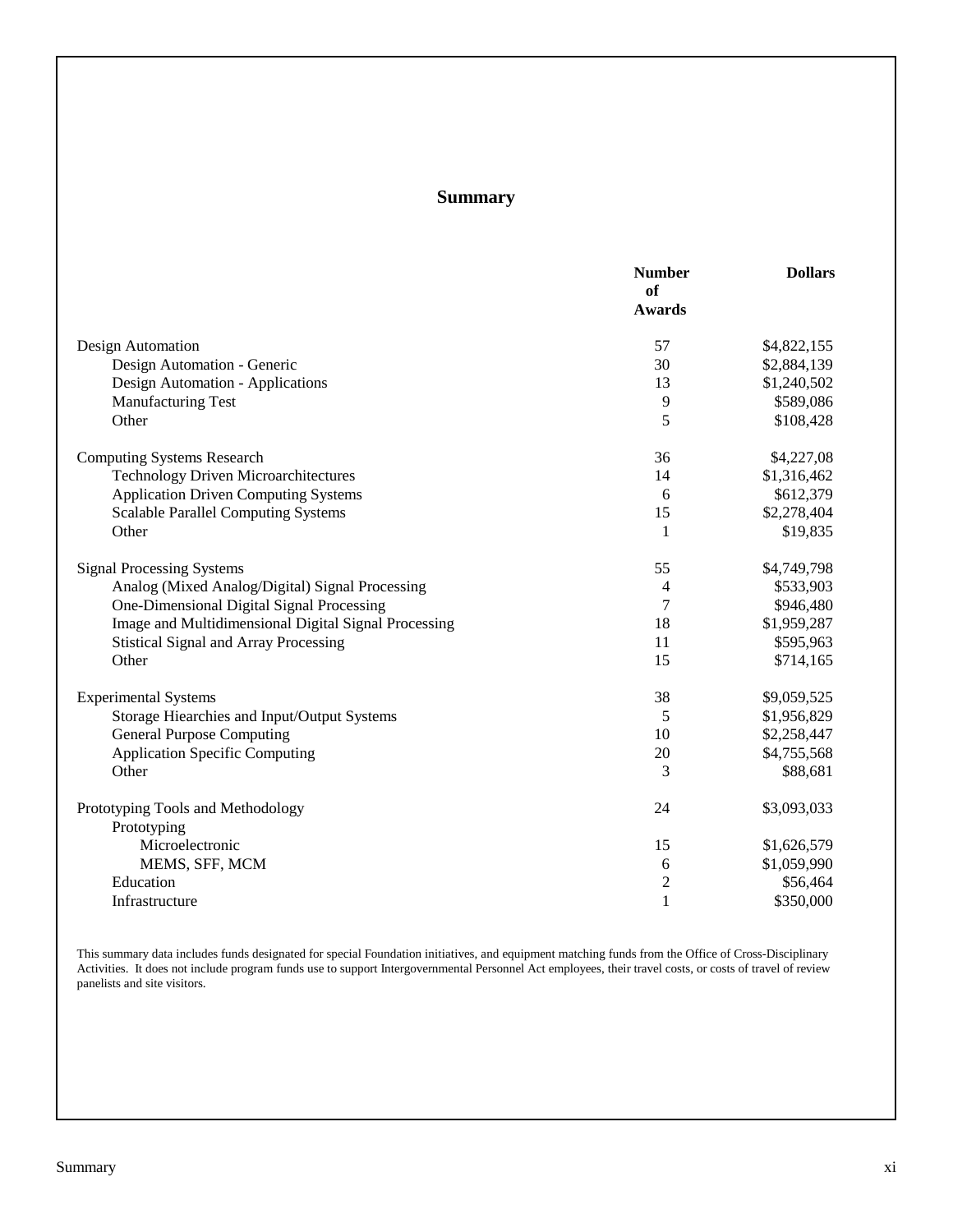# **Design Automation (Formerly Design, Tools and Test)**

Dr. Robert B. Grafton, Program Director (703) 306-1936 rgrafton@note.nsf.gov

# **The Program**

The Design Automation Program supports long-term, basic research in Electronic Design Automation (EDA) and those areas where VLSI design technology is applicable; for example, systems-on-a-chip, embedded systems, and multi-technology (optical, microelectro-mechanical, etc.) systems. It investigates the scientific methodologies, intellectual processes, abstractions, search paradigms, and information models used in VLSI design. Research covers all phases of the complete EDA design cycle for integrated circuits and systems, from conception through manufacturing test. Goals of the program are:

- Promote discovery, integration, and dissemination of new knowledge in design automation.  $\ddot{\phantom{0}}$
- Explore models and methods for design and test in radically new technologies.  $\ddot{\phantom{0}}$
- Support research enabling the US to uphold its world leadership in VLSI Design.  $\ddot{\phantom{0}}$
- Facilitate a smooth flow of ideas and results to industry and other researchers.

The technology of VLSI circuits changes rapidly. It is now possible to put millions of transistors on a chip and operate at speeds in the hundreds of MHz range. The demand for computing systems of great complexity, performance and trustworthiness is high. VLSI chips and systems of the future will be complex and incorporate technologies ranging from traditional CMOS to optical and mechanical (MEMS). This is causing a re-evaluation of the abstractions on which today's CAD systems are based. Paradigm shifts in design are needed. New abstractions are needed to permit the designer to better manage the complexity of the design. New methodologies need to be developed to cope with technological advances, which make physical phenomena especially important. Design re-use and need for deeper design-space exploration are changing the nature of the design cycle and require new approaches. New tools must be more rapidly disseminated.

#### **Of primary importance to research on a new generation of CAD tools is rebuilding the link between CAD researchers and the systems industry. Internships and collaborative research are strongly encouraged.**

Research proposals should contain an explanation of the research strategy and how success will effect the design process, or how it will be measured in the context of a design project. Specifically, proposals should explain the motivation for the work generated by a particular application or innovative target. Related work in industry as well as academia, and the methodology to be used in carrying out and evaluating the research needs to be discussed.

Topics in research can be positioned in a three-dimensional space where the three axes represent the traditional EDA area, the application domain, and the enabling implementation technology. This framework provides a way to assess the potential impact and difficulty of the problems addressed.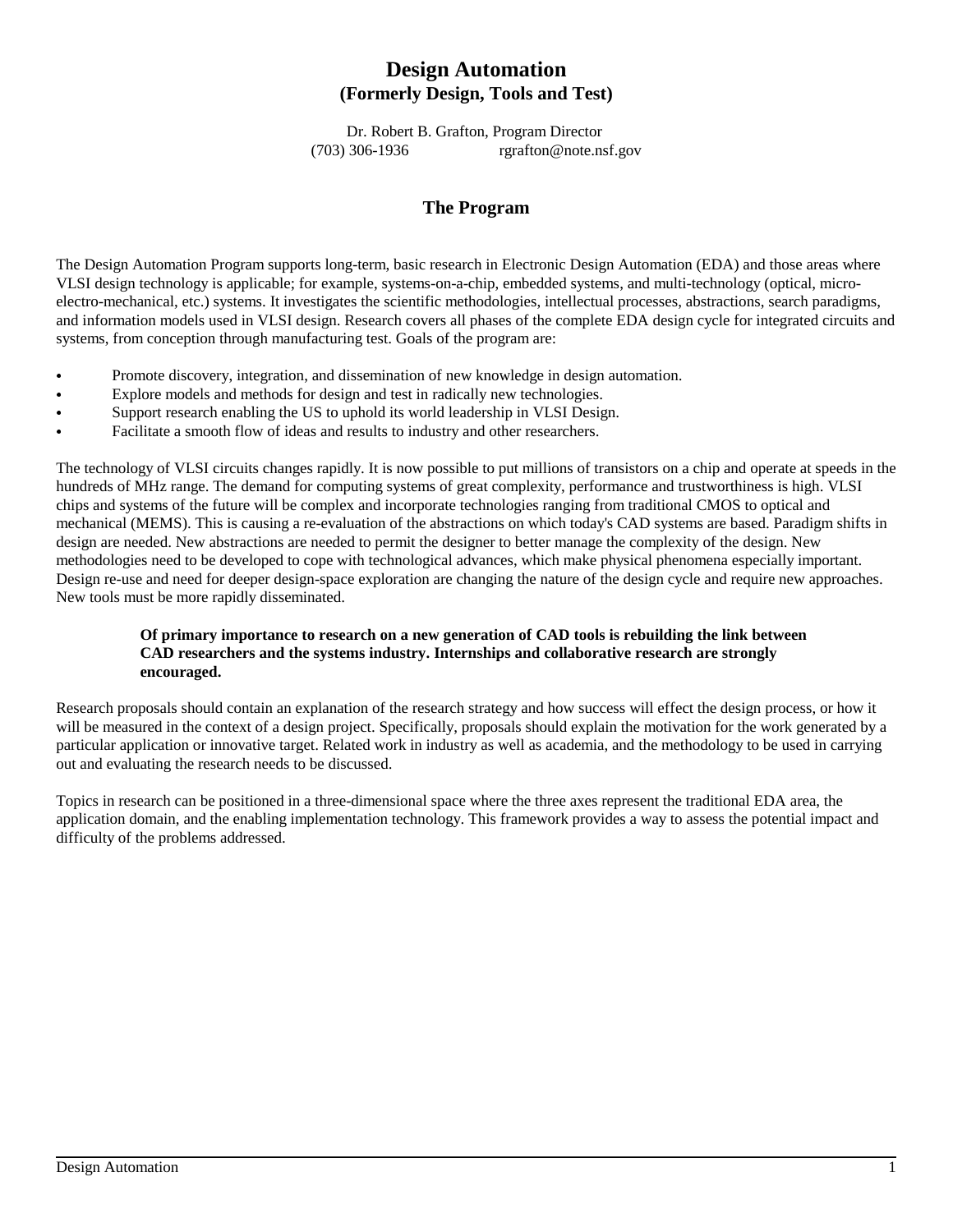# **Design Automation - Generic**

**Auburn University; Richard O Chapman:***CAREER: Formally Verified, Efficient Tools for High-Level Synthesis and Hardware-Software Codesign***; (MIP-9623604); \$145,312; 60 months; (Support from: Experimental Program to Stimulate Competitive Research, Design Automation Program - Total Grant \$281,354.**

This is a program of research and education centered on development of efficient, formally verified CAD tools for high-level synthesis and codesign of digital systems. The notion here is to develop CAD tools which are, themselves, formally verified and guaranteed to synthesize correct designs. The aim is to produce code running on an embedded processor and custom hardware on field programmable gate arrays. The tools are designed to partition a design into hardware and software components, to generate microprocessor code, and to do high-level synthesis. Verification is done by providing semantic models for the representation languages used in the system (behavioral specification, register- transfer level description, gate-level circuit, machine code) and proving that the tools produce designs whose meanings are refinements of the meanings of their specifications. Theoretical and practical classroom courses which compliment this research are being developed.

#### **University of Arkansas; Mitchell A. Thornton;** *Design and Implementation of OBDD Variable Ordering/Reordering***; (MIP-96 33085); \$57,681; 24 months.**

This research is on the design and implementation of ordered binary decision diagram (OBDD) variable ordering and reordering methods. The work explores the use of memory-efficient data structures, called Decision Diagrams (DD), to describe the behavior of Boolean functions. Being developed is a methodology for finding an ordering of the Boolean function variables so that the DD has minimal size. This research exploits the use of conditional probabilities for the purposes of variable ordering and dynamic reordering. Efficient techniques for computation of the spectrum of a Boolean function using its OBDD representation as input are being used. Software is being developed to manipulate OBDDs as well as compute the probability values.

**California Institute of Technology; Erik K Antonsson:** *Structured Design Methods for MEMS***; (MIP-9529675); \$211,584; 24 months; (Support from: Design Automation Program, Prototyping Tools and Methodology Program - Total Grant \$260,048).**

This research is on developing structured design methods for Micro-Electrical- Mechanical Systems (MEMS). The focus is on MEMS fabrication process simulation and mask-layout synthesis. In analogy to present-day VLSI design, tools to permit rapid, accurate, conservative mask layout synthesis of MEMS are being explored. The objective for the tools is to enable a MEMS designer to specify a micro-mechanical function (e.g. a mechanical spring with particular characteristics), and have a system automatically generate the information (mask- layout, and other fabrication instructions) to create the shape that exhibits the desired function. This includes refining and extending the 3-D anisotropic etch simulation methods. Prototype software design tools are being developed.

#### **Stanford University; Giovanni De Micheli:** *Logic Synthesis of Low-Power Circuits***; (MIP-9421129 A001); \$69,514; 12 months.**

This research is on techniques and tools for automated logic design of low-power, semi-custom circuits. Digital circuits are specified as models in hardware description languages that can be readily compiled into finite-state machines. The latter are described by transition diagrams or by synchronous logic networks. These models are then used to solve logic synthesis problems in encoding sequential circuits, restructuring logic networks, and library binding. Tools for a comprehensive EDA system for low-power design are being developed.

#### **University of California - Los Angeles; Jason Cong***: NYI: Performance Optimization in Layout and Logic Synthesis of VLSI Systems***; (MIP-9357582 A003, A004); \$67,500; 12 months.**

This research investigates methodologies and efficient algorithms for performance-driven layout design and logic synthesis of high-speed, highcomplexity VLSI systems. The research on performance-driven layout focuses on interconnect design and optimization at each stage of layout design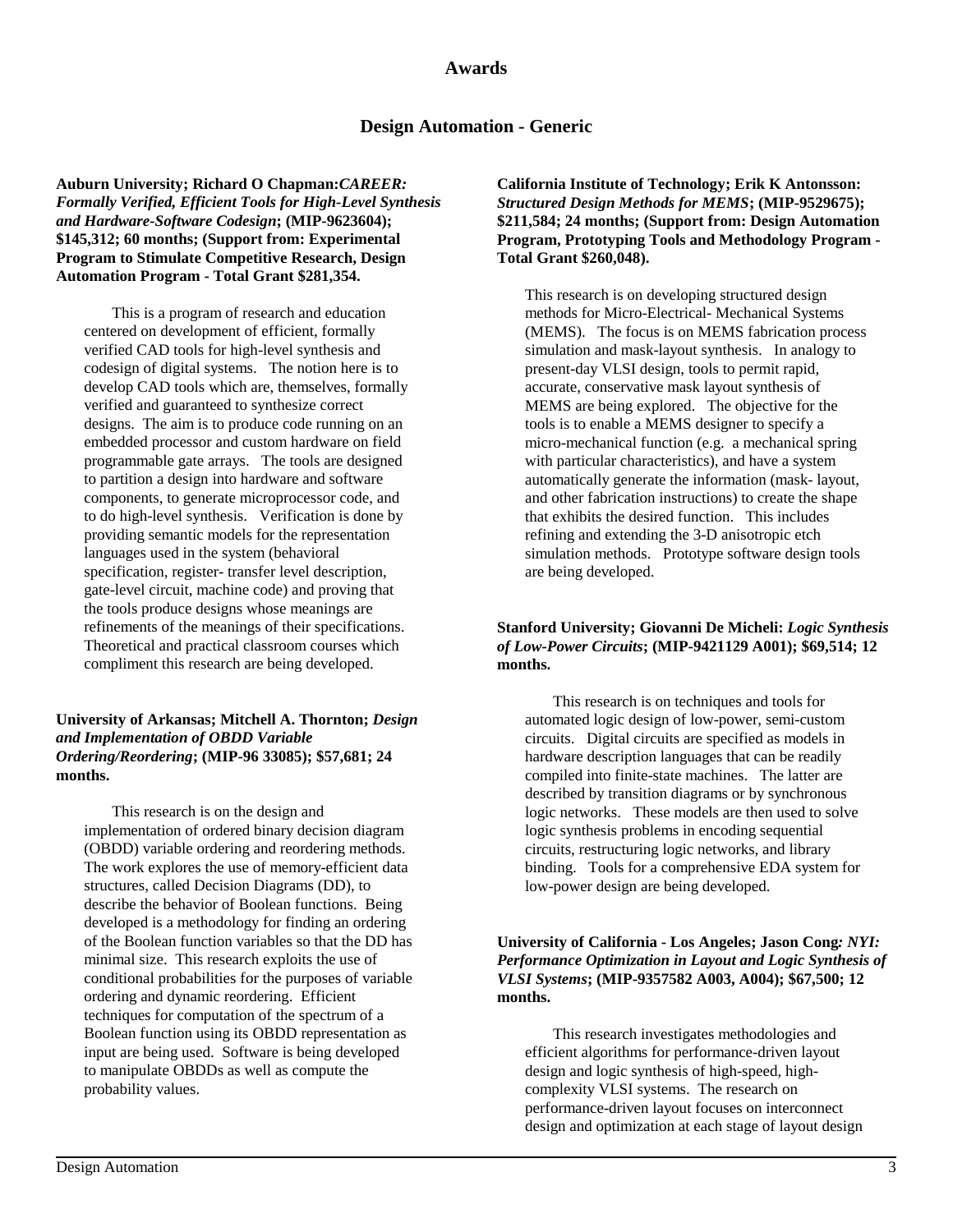process, including the development of accurate interconnect models which enable efficient layout optimization algorithms, efficient algorithms for circuit partitioning and clustering, interconnectdriven floorplan and placement, interconnect topology design with buffer insertion, simultaneous device and interconnect sizing, and clock layout optimization. The research on performance-driven logic synthesis mainly focus on synthesis and mapping for field-programmable gate-arrays (FPGAs), including optimal or near-optimal algorithms for structural and functional gate decomposition, minimum-delay technology mapping, trade-off of delay and area in technology mapping, combined retiming, technology mapping, and re-synthesis for clock period minimization, and automatic pipelining.

#### **University of California - Los Angeles; Andrew B Kahng:** *NYI: Synthesis of High-Speed, High-Complexity VLSI Systems***; (MIP-9257982 A004); \$62,500; 12 months.**

This research develops a body of knowledge in circuit theory, device physics, and computational techniques for VLSI CAD that address semiconductor industry needs, as well as future research and tool development. Ongoing research includes algorithms for timing/power optimization, layout-driven re-synthesis, and clock distribution for structured-custom, complex ASIC and mixed-signal design methodologies. Other ongoing thrusts are toward topics in data management, e.g., coupling extraction with timing/signal purity analysis tasks; new models of layout tools for constraint-driven layout flows; and search-optimization technologies. Two new topics are also being developed. One is multi-layer constrained area routing, which brings into convergence various technology trends which include: scaling issues related to design complexity and process technology, electro-migration, signal purity, power, thermal and EMI. The second is developing metrics of solution quality and algorithm performance.

#### **University of California - San Diego; Chung-Kuan Cheng:** *Research on Circuit Partitioning***; (MIP-9315794 A003); \$26,391; 12 months; (Support from: Computing Systems Research Program, Design Automation Program - Total Grant \$52,783).**

This project is an investigation into a new generation of hierarchical partitioning methods motivated by the need to:

- 1. cope with high circuit complexity,
- 2. improve a system's performance, and
- 3. control intermodule delay.

The principal investigator is extending partitioning research by adopting different circuit models including petri nets, data flows, and state machines, by improving the efficiency and effectiveness of the methods, and by deriving theoretical results on variations of partitioning formulations. Partitioning methods are being applied to netlist mappings for various hardware emulation machines and VLSI design problems.

#### **University of California - San Diego; Kenneth Y Yun:** *CAREER: Design Methodologies and Tools for 1 GHz and Beyond***; (MIP-9625034); \$215,000; 48 months.**

This research explores systematic design methodologies to handle timing and communication in mixed synchronous - asynchronous designs. Formal and automated techniques for managing the design process for independently synchronized domains on a VLSI chip are being developed. Specific research focuses on: mixed- timing design methodologies and components; specification formalism for mixedtiming interfaces, performance driven synthesis and technology mapping techniques for mixed-timing circuits; hierarchical timing verification techniques that check the validity of assumptions used for synthesis and technology mapping, and techniques to estimate and analyze system performance. The education plan provides an environment to nurture students; open-ended problem solving skills; incorporated research activities for undergraduates; opens research opportunities to underrepresented groups; and develops industrial internships in the graduate research program.

#### **University of Southern California; Massoud Pedram:** *NYI: Low Power VLSI Design***; (MIP-9457392 A002); \$31,250; 12 months; (Support from: Computing Systems Research Program, Design Automation Program - Total Grant \$62,500).**

This research investigates modeling and estimation of power consumption as well as techniques for minimizing power at the various levels of design abstraction (layout, logic, register- transfer and behavioral levels). Principles and methods to guide the design of power efficient electronic systems are being explored; and the impact of availability of low-power design techniques on chip, module, and system level designs is being assessed. Topics being investigated include: spatio-temporal power estimation; state assignment for low power; power dissipation in boolean networks; common subexpression extraction; and FPGA synthesis for low power.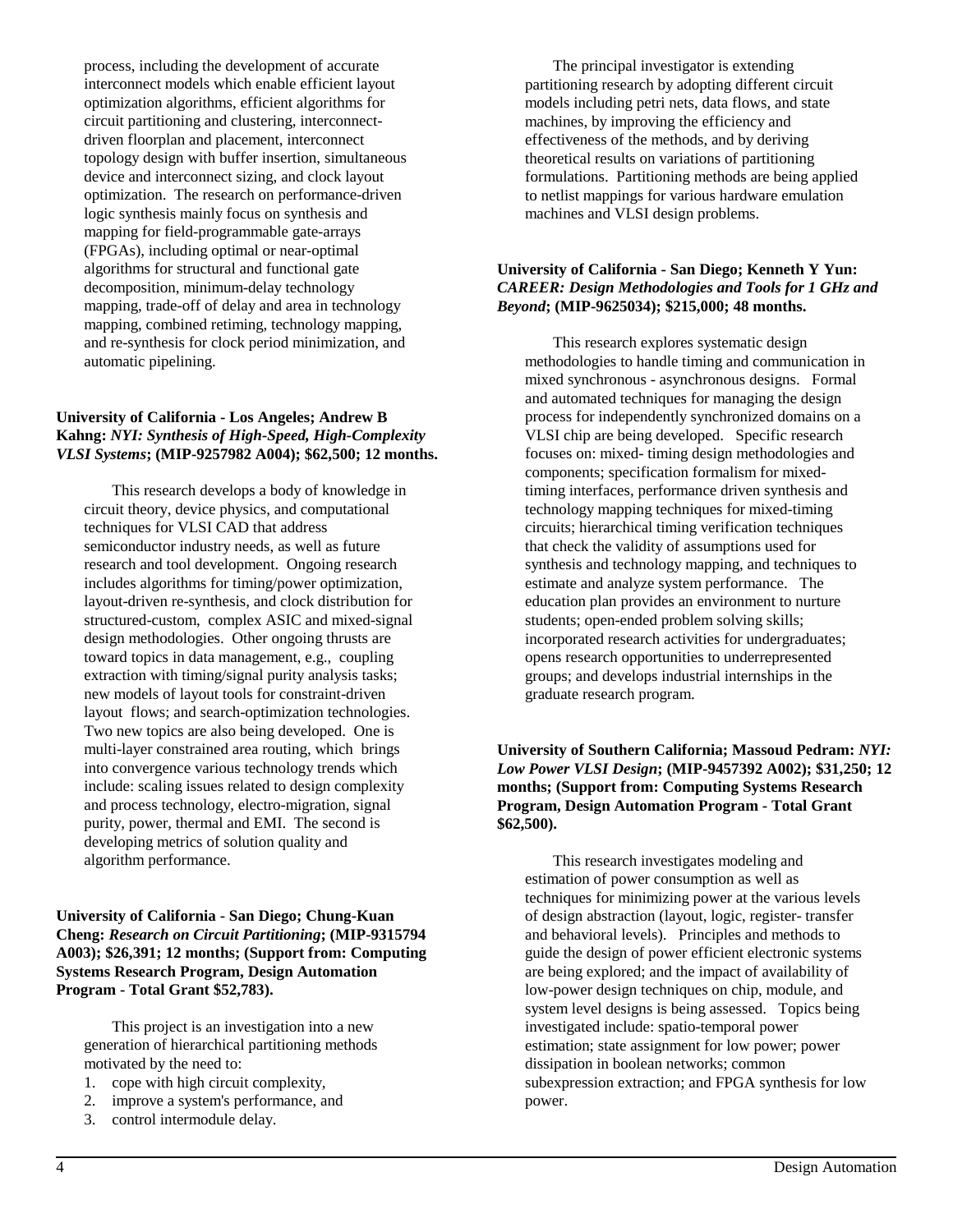**Colorado State University; Tom Chen, Charles W Anderson, Anneliese VonMayrhauser:** *Behavioral Level Design Verifications Using Software Testing Techniques and Neural Networks***; (MIP-9628770); \$314,313; 36 months.**

A structured methodology for validating and verifying behavioral models is being explored. The methodology is adapted from a set of software test and validation criteria, which are based on control and data flow properties of the behavioral model under test. The test criteria are measured by a set of coverage metrics which indicates the types and the locations of untested portions in the model. The methodology includes an adaptive test data generation technique using neural networks. Given the untested portions in the model, effective test data are generated and identified by neural networks to exercise the untested portions. Tools which will provide designers with a quantitative confidence index at the end of their testing and verification efforts are being developed.

#### **University of Colorado - Boulder; Gary Hachtel, Fabio Somenzi, Michael Lightner:** *An Integrated VHDL-based Synthesis and Verification System for VLSI Systems***; (MIP-9422268 A001); \$250,000; 12 months.**

This project is on synthesis and verification of digital systems. The computational basis for the work is the binary decision diagram (BDD) data structure and extensions. In low power circuit design, new ideas in BDD technology are being used for synthesis algorithms, and to estimate power consumption via probablistic behavior of circuits. Decomposition concepts, such as tearing, to assess properties of very large circuits are being investigated. In verification, approximate exploration ideas are being examined for use in checking equivalence of very large circuits. Hierarchical verification capabilities, where parts of the circuit are modeled - bit level and word level, are being examined. To provide a sound connection between high level synthesis and high level verification, as well as to validate high level VHDL descriptions, refined comparisons of non-deterministic systems, such as bi-simulation equivalence, testing equivalence, and pre-orders are being explored.

**University of Colorado - Boulder; Gary Hachtel, Fabio Somenzi:** *U. S. -Germany Cooperative Research on Efficient Data Structures for Computer-Aided Design***; (INT-9514775); \$3,300; 24 months; (Support from: Western Europe Program, Design Automation Program - Total Grant \$9,240).**

This award supports Professors Gary Hachtel and Fabio Somenzi, and a graduate student, all from the University of Colorado, to collaborate in computer science research with Professor Christoph Meinel and others of the Department of Computer Science and Complexity Theory and VLSI-Design of the University of Trier, Germany. They are working in the area of computer-aided circuit design, focusing on the synthesis and verification of digital systems using `binary decision diagram` data structures. Together they will explore new classes of these efficient data structures and their behaviors in specific applications. Previous work by the group - Trier on Ordered Binary Decision Diagrams (OBDDs) has focused primarily on the theoretical foundations and the connection with complexity theory. The US group has been motivated by real problems of electrical engineering such as sequential circuit verification, optimization and testing. The plan for collaboration will transfer and combine the complementary knowledge and experience of the two groups. The resulting synergism should result in contributions to both theoretical and practical aspects of circuit design.

**University of Delaware; Phillip Christie:** *Statistical Analysis of Interconnect-Limited Systems***; (MIP-9414187 A002, A003); \$28,749; 12 months; (Support from: Computing Systems Research Program, Design Automation Program - Total Grant \$57,499).**

The growth in size and complexity of modern computers is matched by the need for more accurate models of their internal wiring structure. The task of modeling this complexity is ideally suited to a recent development in statistical physics called the renormalization group. It has the power to attack the wiring optimization problem because it takes this one very difficult problem and breaks it up into a very large number of much simpler problems. Rather than attempting to attack the entire range of partitioning and placement requirements from the transistor level to the back-plane, an optimization procedure need only be found for a highly restricted wire length range. Once this has been derived, the procedure is renormalized for all other length scales in a manner which generates a system-wide solution. This project will investigate how such an approach may be used to develop much better estimates of interconnect-limited system performance and how this theory leads to new optimization algorithms. In contrast to other theories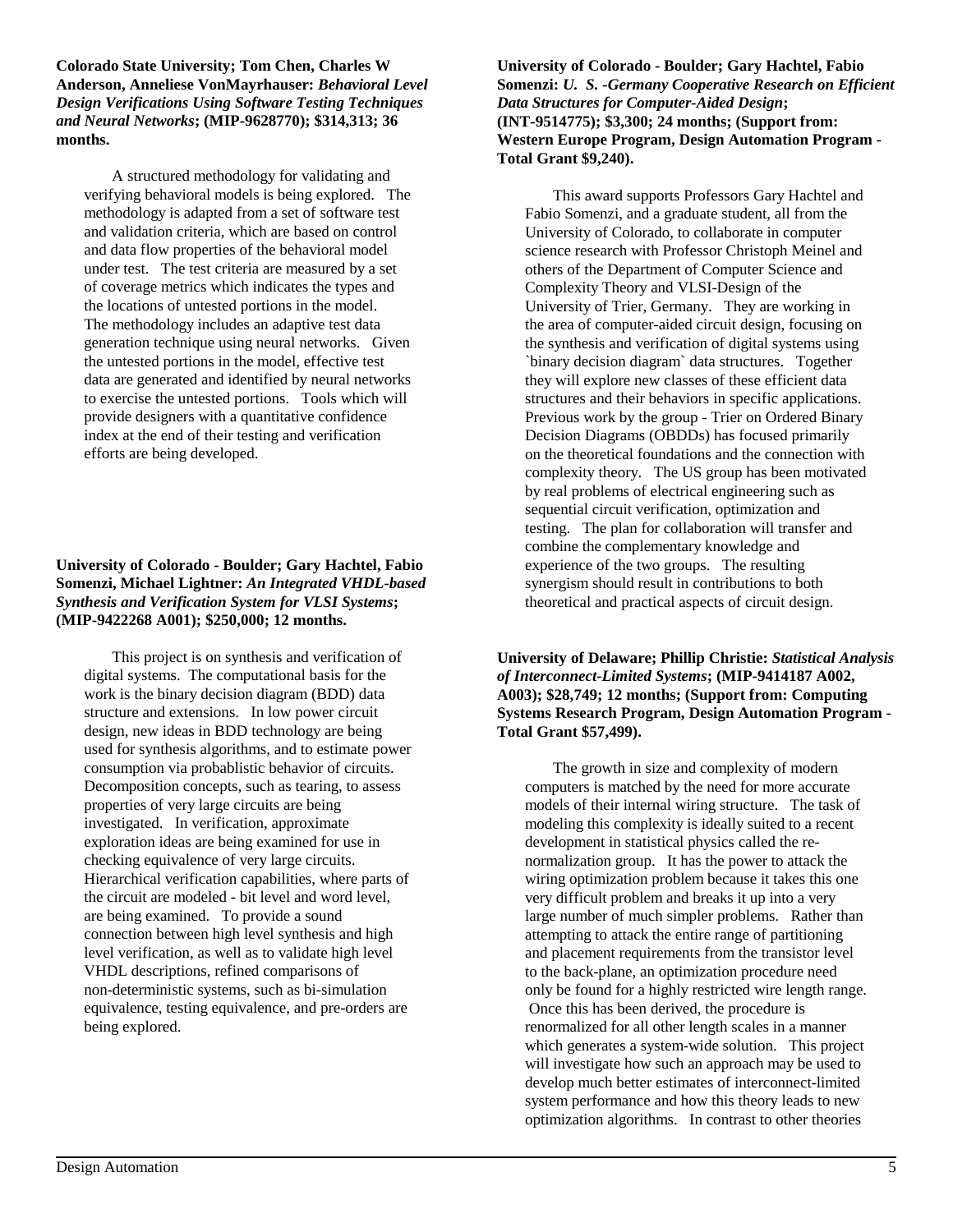the predictions made by this technique will grow ever more accurate as the systems grow larger and more complex.

#### **University of South Florida; Peter M Maurer:** *Improving the Performance of Digital Logic Simulation***; (MIP-9403414 A001); \$64,946; 12 months.**

This research is on compiled simulation of synchronous and asynchronous circuits. A digital logic simulation algorithm, called the Inversion Algorithm, is being investigated. This is a very efficient algorithm, yet capable of simulating any digital circuit. Basic extensions are being made to the algorithm. These involve including unit and multi-delay timing models, a logic model with unknown value, new gates, new types of functions, as well as bit-parallel simulation. Further, it is being redesigned so as to reduce both the complexity of the simulation and the number of events processed during simulation. Additional activities include extending the existing model to a multiple processor implementation, and to handle asynchronous sequential circuits. Application of the Inversion Algorithm to hierarchical simulation and incremental compilation is being explored.

#### **Northwestern University; Prithviraj Banerjee:** *Parallel Algorithms for Synthesis and Test***; (MIP-9696164); \$42,0000; 12 months.**

This research is on developing circuit design and test algorithms that run on parallel computers. These include efficient, asynchronous, portable parallel algorithms for;

1. synthesis of combinational circuits, and

2. test generation and fault simulation. Algorithms are being written using an environment that makes it possible to port CAD applications across a wide range of MIMD machines. In addition they are designed to allow a maximum overlap of computation and communication. The algorithms are being tested on several parallel platforms.

#### **Northwestern University; Majid Sarrafzadeh:** *Algorithm Design for VLSI Layout***; (MIP-9527389); \$130,772; 24 months.**

This project is on algorithmic approaches to VLSI. Problems are being investigated are:

- 1. Literal minimization in logic synthesis using an approach based on term intersection graphs.
- 2. Gate level placement problems using minimum floating Steiner trees.
- 3. Budget assignment in timing driven placement.
- 4. Clock tree design using a gated design which minimizes activity, hence power consumption. A coherent design system, incorporating above stages, is being developed.

#### **University of Illinois - Urbana-Champaign; C. L. Liu:** *Research in Computer-Aided Design of VLSI Circuits***; (MIP-9222408 A004); \$55,600; 12 months.**

The research is on algorithms for high level synthesis and layout of VLSI CAD designs. Algorithms for complex, large industrial type design problems are being developed. Research topics include:

- 1. high level synthesis with testability as a goodness measure,
- 2. timing driven placement algorithms for FPGAs,
- 3. routing in which cross talk is considered. For the first problem, the effect of register allocation and functional unit binding on the testability of the circuit is being examined. Then the scheduling step is being examined. Research on the second problem is based on the notion of a "neighborhood graph" which is used in guiding an iterative improvement algorithm that produces placements which satisfy given timing constraints. An integer programming approach is being used for the third problem, to avoid parallel long wires that are close together in the routing solution.

#### **Purdue University; Kaushik Roy:** *Logic and Circuit Synthesis for Low-Energy Computing Using Principles of Adiabatic Switching***; (MIP-9633516); \$45,146; 18 months.**

This research is on adiabatic logic design for very low energy consumption circuits and systems. The primary idea is to use principles of adiabatic switching as the basis for circuit design. Energy recovery using this notion is a relatively new idea, although the concept of reversible logic and zero-energy computing can be tracked back to he early 1970s, the attempt to realize the concept in electronic circuits is a new endeavor. An adiabatic logic, using both fully reversible and partially reversible logic, is being developed. It is based on standard CMOS technology with a switching power supply. Basic logic gates, registers, and memories for recovered energy operations, are being developed. Tools for power management, such as techniques to utilize the redundant signals generated from reversible logic gates, are being developed. The circuits and the power supply are being fabricated and tested.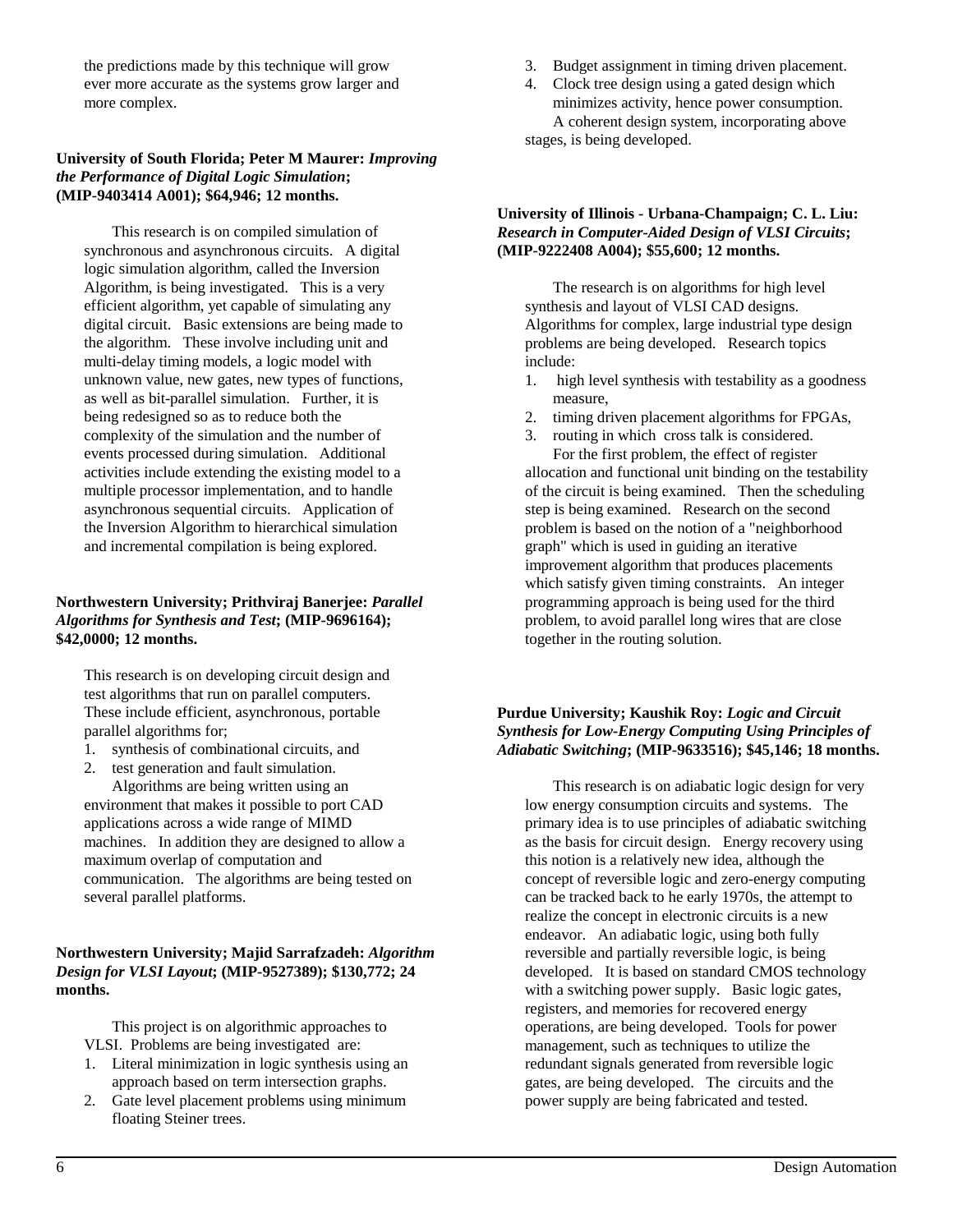#### **University of Notre Dame; Edwin H Sha:** *High-Level Design Methodologies for Time-Optimal and Memory-Optimal Systems***; (MIP-9501006 A001); \$25,000.**

This research is on optimization algorithms for synthesis of multi- level loops, which occur in time and memory critical parts of scientific computing applications. The nested loops are modeled as multi-dimensional data-flow Graphs (MDFG); and algorithms taking advantage of the multidimensionality are being designed. By considering the multi-dimensional iteration space and the iteration body simultaneously, the transformation and optimization techniques are able to optimize throughput and memory requirement - the behavior level. Research topics include: graph transformation and optimization; data scheduling; and co-design. Polynomial-time algorithms for various graph models are being developed. This avoids exponential integer linear programming approaches.

#### **Massachusetts Institute of Technology; Srinivas Devadas:** *NYI: Formal Methods for Hardware and Software Verification***; (MIP-9258376 A005); \$62,500; 12 months.**

This research is on methodologies for design of large-scale digital systems containing both application-specific and re-programmable hardware, where most (or all) of the circuitry will be on a single chip. A design methodology that optimizes power dissipation of the embedded system, while meeting area and performance constraints, is being developed. Methods to generate small, dense code to reside on the chip, and verification methods that guarantee design correctness are being explored.

#### **University of North Carolina - Charlotte; Dian Zhou:** *NYI: Performance-Driven VLSI Designs***; (MIP-9457402 A002); \$32,750; 12 months; (Support from: Signal Processing Systems Program, Design Automation Program - Total Grant \$65,500).**

This research merges two efforts in asynchronous circuit compilation. These are the work of Gopalakrishnan on the language "hopCP" and its use in verification; and the work of Brunvand on asynchronous circuit compilation. The goal is to enhance the expressive power as well as the semantic clarity of concurrent hardware description languages for asynchronous circuits and systems. The research effort includes: finding extensions to the formal basis for compiling from HDL's to circuit designs; exploring formal

characterizations and the optimizations used in asynchronous circuit compilation; and studying the performance of implemented circuits with regard to a variety of parameters.

#### **Portland State University; Malgorzata Chrzanowska-Jeske:** *Pseudo-Symmetric Binary Decision Diagrams (PSBDDs)***; (MIP-9629419); \$183,550; 36 months.**

This research is on a data structure, Pseudo-Symmetric Binary Decision Diagrams (PSBDDs), for completely specified Boolean functions. The structure of an OBDD for a totally symmetric function is used as a model for PSBDDs. The Shannon expansion is used to generate the vertices of PSBDDs. There is a join operation which combines two adjacent vertices such that the function is represented as a pseudo-symmetric network instead of a binary tree. The research consists of: a) developing a PSBDD package with four types of symmetry; b) investigating the best heuristic for variable ordering, and ordering sets of symmetric variables; c) comparing mapping results for large functions between PSBDDs and BDDs; d) developing strategies for efficient generation of PSBDDs for incompletely specified functions; e) developing diagrams using Davio I and Davio II expansions; and f) suggesting new architectures for Cellular-Architecture type FPGAs which are design-automation friendly.

#### **Carnegie-Mellon University; Edmund M Clarke:** *Automatic Verification of Finite-State Concurrent Systems in Hardware and Software***; (CCR-9217549 A003); \$75,000; 12 months; (Support from: Design Automation Program, Software Engineering - Total Grant \$150,000).**

 Logical errors in sequential circuit designs and communication protocols have always been an important problem. The most widely used method for verifying such systems is based on extensive simulation and can easily miss significant errors when the number of possible states is very large. This research deals with developing an alternative approach based on a technique called temporal logic model checking. In this approach specifications are expressed in a propositional temporal logic, and sequential circuits and communication protocols are modeled as state transition systems. An efficient search procedure is used to determine automatically if the specifications are satisfied by the transition system.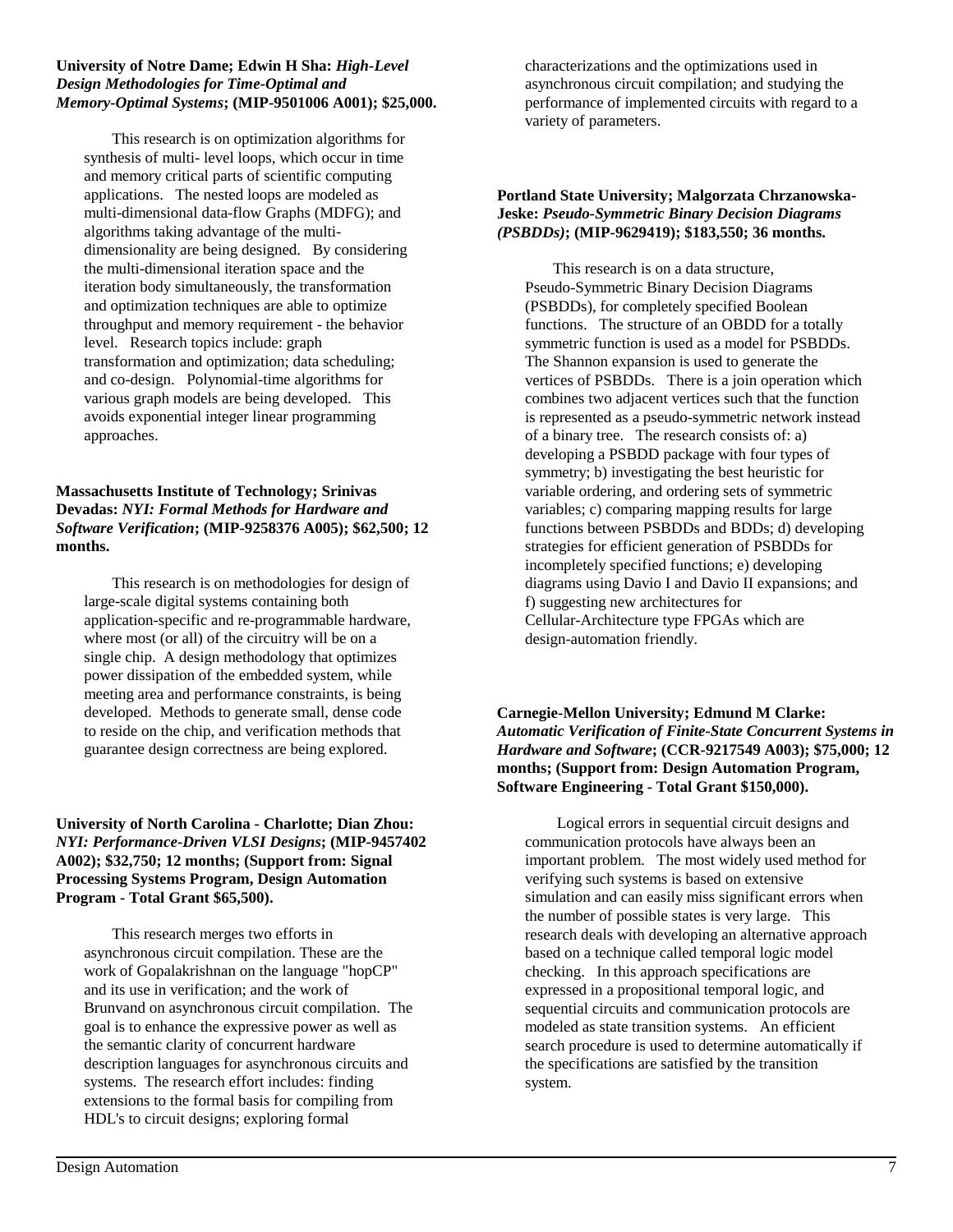**Texas A & M University; Dhiraj K Pradhan, Duncan M H Walker, Wolfgang Kunz:** *Novel Methods in Computer-Aided Circuit Design and Testing Using Recursive Learning***; (MIP-9406946 A002); \$108,731; 12 months.**

This research investigates modeling and estimation of power consumption as well as techniques for minimizing power at various levels of design abstraction (layout, logic, register- transfer and behavioral levels). Principles and methods to guide the design of power efficient electronic systems are being explored; and the impact of availability of low-power design techniques on chip, module, and system level designs is being assessed. Topics being investigated include: spatio-temporal power estimation; state assignment for low power; power dissipation in boolean networks; common subexpression extraction; and FPGA synthesis for low power.

#### **University of Texas - Austin; Margarida Jacome:** *CAREER: Design Assessment and Reuse***; (MIP-9624231); \$220,050; 48 months.**

This research is on design reuse and design process assessment. Design reuse can be in any part of the design cycle from initial phases (capture, processing, and organization of design information), to final phases (matching, retrieval and actual reuse of design information). Mechanisms for supporting this activity are being explored. Attention is being paid to maximizing opportunities for reuse, and assessing the impact on productivity of the reuse infrastructure. Issues being addressed include the characterization and representation of design objects and design processes, automatic capture, indexing, retrieval and reuse of design information. The second investigation is developing a framework, including risk assessment and planning tools, for design process assessment. Metrics or measuring management objectives and parameters of the design process are being identified and characterized. Results of the research are being tested and validated in the design of large embedded systems.

#### **University of Utah; Erik L Brunvand, Ganesh Gopalakrishnan:** *The Design of Asynchronous Circuits and Systems with Emphasis on Correctness and Proven Optimizations***; (MIP-9215878 A002); \$5,000.**

This research merges two efforts in asynchronous circuit compilation. These are the work of Gopalakrishnan on the language hopCP and its use in verification; and the work of Brunvand on

asynchronous circuit compilation. The research is:

- 1. enhancing the expressive power and semantic clarity of concurrent hardware description languages for asynchronous circuits and systems
- 2. extending the formal basis for compiling from HDL's to circuit designs;
- 3. formally characterizing and improving the optimizations used in asynchronous circuit compilation; and
- 4. studying the performance of implemented circuits with regard to a variety of parameters.

#### **University of Utah; Ganesh Gopalakrishnan:** *A Multi-Paradigm Verification System Tailored for the Design Refinement Cycle***; (MIP-9321836 A002); \$15,000.**

The design of a VLSI system involves multiple design representations; and the design must go through several iterations aimed at meeting many performance and cost constraints. Verification that the design meets constraints is necessary. This research is developing rigorous verification methods that span multiple design representations, accommodate design revisions, and provide incisive partial verification methods (e. g. verification focussed on the "corners" of the behavioral space) that fit within designers' time budgets. These ideas are being validated by verifying the real asynchronous designs.

#### **University of Utah; Chris J Myers:***CAREER: Design Methods and Tools for Mixed-Timed Systems***; (MIP-9625014); \$210,000; 48 months.**

This research investigates formalization and automation techniques for design of asynchronous systems. Techniques for managing multiple, independently synchronized domains under a methodology in which timing and communication can be explicitly specified, synthesized, and verified are being explored. Specific tools and techniques being developed for the design of mixed-timed systems include: a performance and power optimizing compiler; a synthesis tool to produce technology-independent circuits; a technology mapping tool that takes the implementation and maps it to high- performance gate libraries; and a timing verification tool. In addition, new design methods are being developed to produce: high-performance mixed-timed data paths, and an interface between synchronous and asynchronous modules.

- The PI's education plan includes;
- 1. curriculum emphasis on communication skills,
- 2. development of new computer engineering courses,
- 3. promoting interdisciplinary activities,
- 4. incorporating research activities into the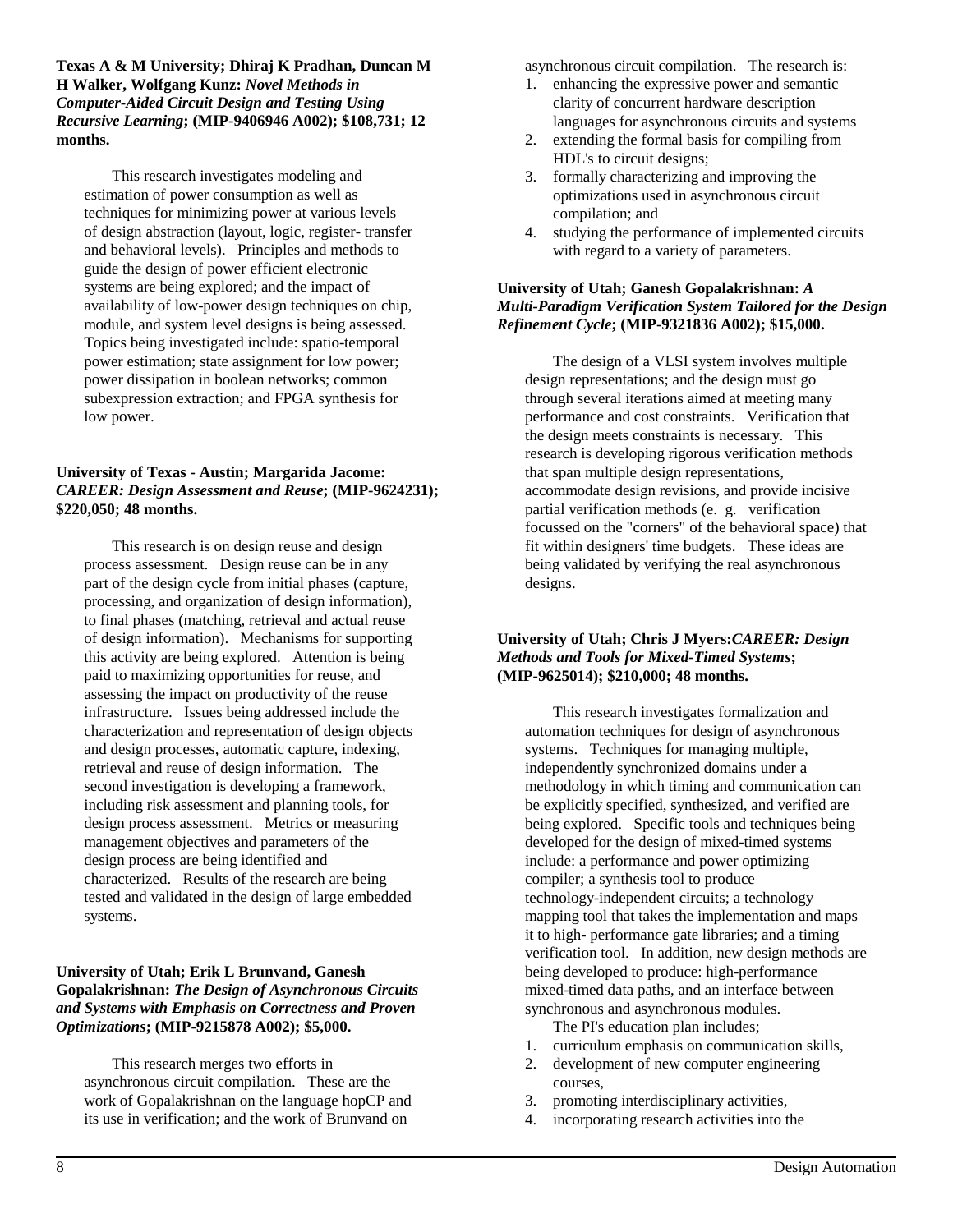curriculum through class and summer projects, and

5. fostering interaction with industry through student summer internships.

#### **University of Virginia - Charlottesville; Gabriel Robins:** *NYI: New Directions in High-Performance VLSI Layout***; (MIP-9457412 A003); \$62,500; 12 months.**

Realistic formulations of performance-driven layout are the focus of this research. Accurate models of circuit delay are being sought. These models include technology parameters, such as capacitance, resistance, inductance, etc. The approach is to study delay-optimal trees to define an envelope of achievable routing performance. Methods for constructing near-optimal layouts are being investigated. Additionally, the routing problem is being recast as one of constructing low-delay routing graphs where cycles are allowed. This can have the advantage of designs being tolerant to certain types of open faults due to manufacturing defects or electro-migration.

#### **University of Washington; Steven M Burns:** *NYI: A Design Language for Asynchronous Circuit Synthesis***; (MIP-9257987 A004); \$62,500; 12 months.**

The long term goal of this project is to find a mechanism for capturing the complete design of an asynchronous digital system. Thus, this research is on mechanisms for representing design decisions, and finding ways to construct transformations of from high-level descriptions to a low-level design. Research includes:

- 1. developing algorithms for technology mappings of speed-independent circuits;
- 2. exploring methods to formally verify correctness of design transformations;
- 3. finding methods for analyzing timing of asynchronous systems; and
- 4. development of a rapid prototyping facility (MONTAGE) for field-programmable gate arrays.

# **Design Automation - Applications**

#### **University of California-Santa Barbara; Forrest Brewer:** *Production Language Based High-Level Synthesis***; (MIP-9320752 A002); \$56,002; 12 months.**

The overall goal of this research is to create a new class of synthesis tools which address the design of complex controller-data path machines under constraints of pre-defined interfaces. Because the results will be integrated with commercial EDA design tools, a design output format, which can be simulated and allows automated re-design of selected portions of the design, is being developed. In a second task, approximate sequential reachability analysis is being used to design and implement algorithms for optimizing and partitioning controller designs. The third task is to explore scheduling algorithms for both the control and data-path portions of the design. Finally, an optimizing compiler is being built. It contains algorithms which solve encoding issues for high performance designs, and performs re-scheduling of the data-path operations to minimize required resources while maintaining design behavior.

**University of California-Santa Barbara; Malgorzata Marek-Sadowska:** *Research on Layout and Logic Design***; (MIP-9419119 A001); \$103,000; 12 months; (Support from: Prototyping Tools and Methodology Program, Design Automation Program - Total Grant \$143,000).**

This research is on layout driven synthesis, which is at the intersection of logic synthesis and physical design. The approach is to determine algorithms and methodologies for restructuring logic networks in synthesized digital systems. Three topics, which address the problems inherent in designing and testing in dense, high speed, circuits are being investigated. Topics include:

- 1. Incremental restructuring of Boolean networks
- 2. Logic synthesis for testability;
- 3. Logic synthesis for low power,
- 4. XOR/AND representation of Boolean functions; and

5. Tools for field programmable gate arrays. New techniques are being applied to partitioning, routability correction, improving testability, automation of engineering change, free scan in sequential circuits, multilevel synthesis, and FPGA routing.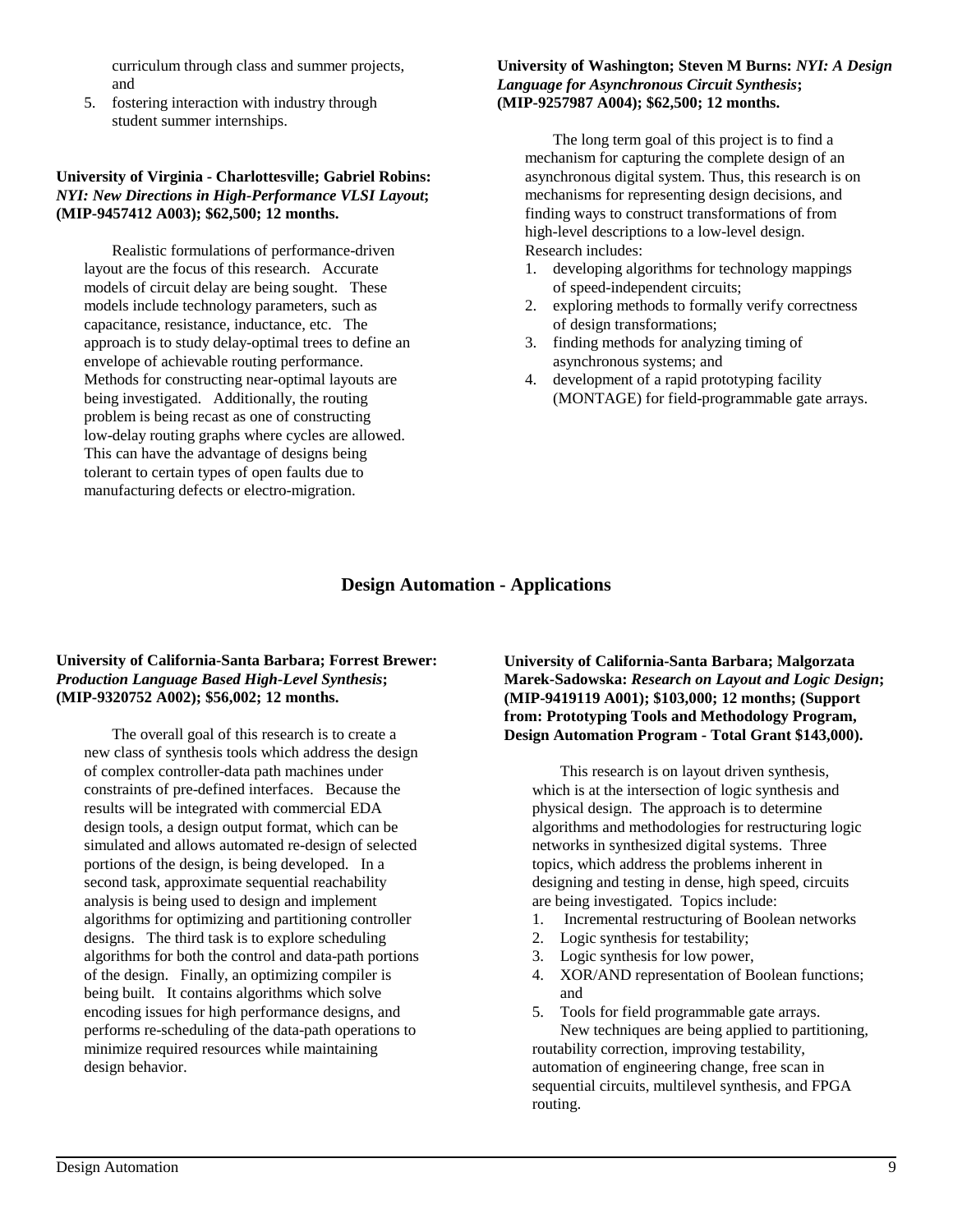#### **Georgia Institute of Technology; Giorgio Casinovi:** *Computer-Aided Simulation of Optoelectronic Integrated Circuits***; (MIP-9523436); \$142,142; 24 months.**

The integration of electronic and photonic devices on the same chip offers performance advantages in terms of speed, bandwidth, immunity to interference, power dissipation and interconnection density. This research explores algorithms and tools for simulation of optoelectronic Integrated Circuit (OEIC) designs. The goal is to simulate equally accurately both optical and electronic devices in the same circuit. Both lumped and distributed-constant elements are included in the model. Existing models for optoelectronic devices such as light emitters, detectors, and electro-optic modulators are being refined and incorporated in the simulator. New models are being developed for optical interconnect and for those optoelectronic devices for which no models suitable for time-for domain simulation currently exist. A simulation environment, capable of handling circuits with optical and electronic devices is being constructed.

#### **University of Illinois - Urbana-Champaign; Rajesh K Gupta:** *Architecture and Synthesis Techniques for Embedded Systems***; (MIP-9501615 A001); \$10,000.**

This research is on synthesis techniques for micro-electronics- based "embedded systems". An embedded system is one designed for a specific functionality under stringent constraints on its timing performance and cost. Design automation techniques are being developed for use in a framework where the designer can assess tradeoffs between various embedded system architectures and designs. The main capabilities of this framework are;

- 1. timing analysis for both execution delay and rate constraints,
- 2. embeddable software and runtime system generation,
- 3. software size-performance tradeoffs, and
- 4. cost- performance analysis of architectural alternatives.

This work is exploring system partitioning and transformation techniques to build system implementations that "guarantee" constraint satisfaction while optimizing system development cost.

#### **University of Illinois - Urbana-Champaign; Naresh Shanbhag:***CAREER: Design of Giga-Scale CMOS Communications Systems: An Integrated Approach***; (MIP-9623737); \$220,000; 48 months.**

The research objective is to develop methodologies for the design of giga-scale CMOS systems. A focus is high bit rate digital communications. The approach transcends boundaries between algorithmic, architectural, logic, circuit and technological aspects of the VLSI design methodology. The research has two parts. The first is an investigation of fundamental limits on power area speed and reliability in giga-scale computation. Activities include finding achievable bounds on the power dissipation, area, speed and reliability for any given algorithm and implementation technology.

In the second part, algorithms, architectures, and systems for design of high-bit rate communications systems are being investigated. This includes developing power, area, and speed-optimal VLSI algorithms and architectures for high-bit rate digital communications and signal processing applications. As an application, systems for 155.52 Mb/s transmission over twisted-pair wiring for ATM and IMTV, and wireless spread-spectrum systems are being built.

#### **University of Massachusetts Amherst; Israel Koren:** *Topological and Physical Layout Design Techniques for Yield Enhancement***; (MIP-9305912 A001); \$70,000; 12 months.**

This research is on design tools which can compensate for manufacturing yield losses due to the complexity of the logic. Preliminary results have shown that yield can be enhanced by the technique of reducing the sensitivity of the chip to point defects. Yield optimization algorithms and techniques which are applicable to the last two stages of design topological/symbolic, and physical layout are being explored. Physical layout strategies for yield enhancement in the channel routing and compaction phases for standard cell designs are being investigated. Yield enhancements in topological designs are being illustrated through PLA-based designs.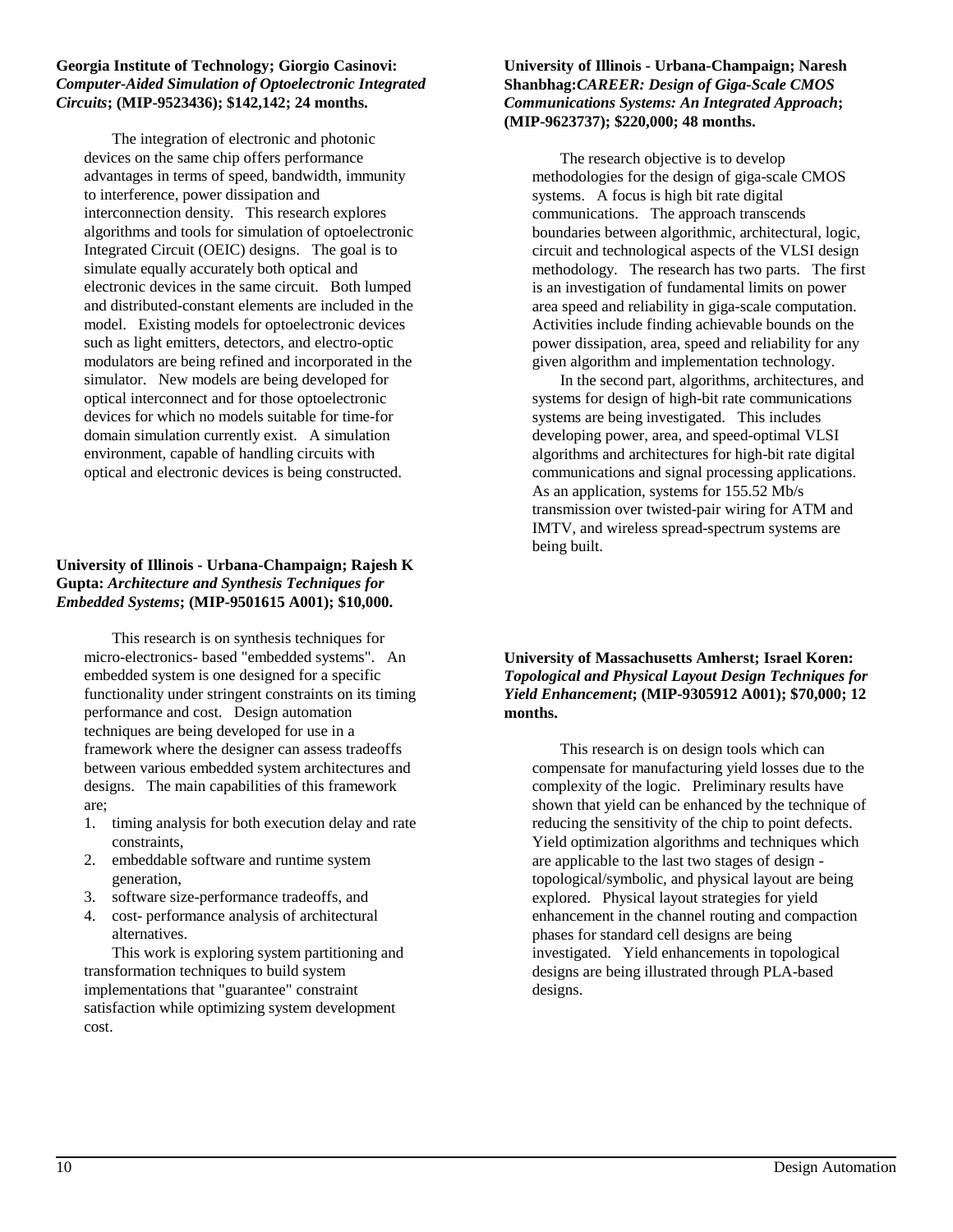**Michigan Technological University; Jeffrey O Coleman:** *RIA: Convex-Programming Design of Signals and Systems***; (MIP-9409686 A001); \$2,500; (Support from: Signal Processing Systems Program, Design Automation Program - Total Grant \$5,000).**

The PI is creating a special-purpose programming language in which optimization problems can be specified in a natural and direct way. The focus is on developing associated translation software to convert such a specification into a particular canonical form for numerical optimization using recently developed, ultra-efficient, interior-point algorithms. The canonical form is a linear-matrix- inequality (LMI) program, where each constraint takes the form of a requirement that a linear (plus a constant) matrix function of the optimization variables be positive definite.

Control theorists have recently demonstrated that a tremendous variety of common (and uncommon) constraints can be put into this generic form. Often, however, the required LMI constraints are not related to the underlying problem in an intuitive way. Software to translate specifications in a "comfortable language" to sets of LMIs is being developed in order to make these powerful optimization techniques easy to apply. The language is being applied to real problems in communication and signal-processing circuit designs.

**University of Michigan Ann Arbor; Karem A. Sakallah, Trevor N Mudge, Edward S Davidson:** *Timing Issues in the Design of Digital Systems***; (MIP-9404632 A001); \$116,678; 12 months; (Support from: Computing Systems Research Program, Design Automation Program - Total Grant \$175,017).**

This research is on a timing verification and optimization framework for designing an entire digital system (e. g. a microprocessor). The research builds on a widely used model for synchronous timing analysis and an efficient method for estimating gate and wire delays. The model is being extended to include relevant functional information in order to enhance accuracy. Components of the framework are: design decomposition to isolate critical elements; a path delay calculator; algorithms for finding synchronizer components; clock analysis algorithms; a symbolic sequential timing verification component; a hybrid timing-logic simulator; and design optimizers.

#### **Princeton University; Sharad Malik:** *NYI: Design Automation for Embedded Systems***; (MIP-9457396 A002); \$60,000; 12 months.**

High fabrication costs and decreasing time-tomarket for products require an increase of the programmable component of integrated circuits. This changes circuit design from just gates in an array, to a combination of instructions running on a core processor coupled with a gate array. Gates, as basic units of computation on silicon, are well understood; but use of embedded instructions as basic units of computation on silicon is not. Three problems are the focus of this research. First is performance analysis of embedded software, with examination of path analysis and micro-architecture modeling. Second is power analysis of embedded software, with development of an instruction level power model. Third is retargetable code generation for digital signal processors, with the application of code generation problems to expression trees for DSPs.

**State University of New York - Stony Brook; Michael M Green:** *NYI: Improved Circuit Simulation Using Results from Circuit Theory***; (MIP-9457387 A002); \$31,250; 12 months; (Support from: Signal Processing Systems Program, Design Automation Program - Total Grant \$62,500).**

This research is applying the principal investigator's previous work in the area of nonlinear circuit theory to make major enhancements to the way designers simulate analog circuits. In particular, improvements to the continuation methods of solving dc operating points of circuits are being made guaranteeing that all of a circuit's operating points will be found during a single analysis. Moreover, continuation methods are being applied to sensitivity analysis of circuits; for example, by making observations of a continuation curve, a designer could determine whether a circuit is prone to a latch up condition. Erroneous models are thought to be a major source of convergence problems and erroneous results in circuit simulation. Another enhancement to circuit simulation includes checking the accuracy of transistor models by verifying that all models satisfy passivity and the no- gain condition.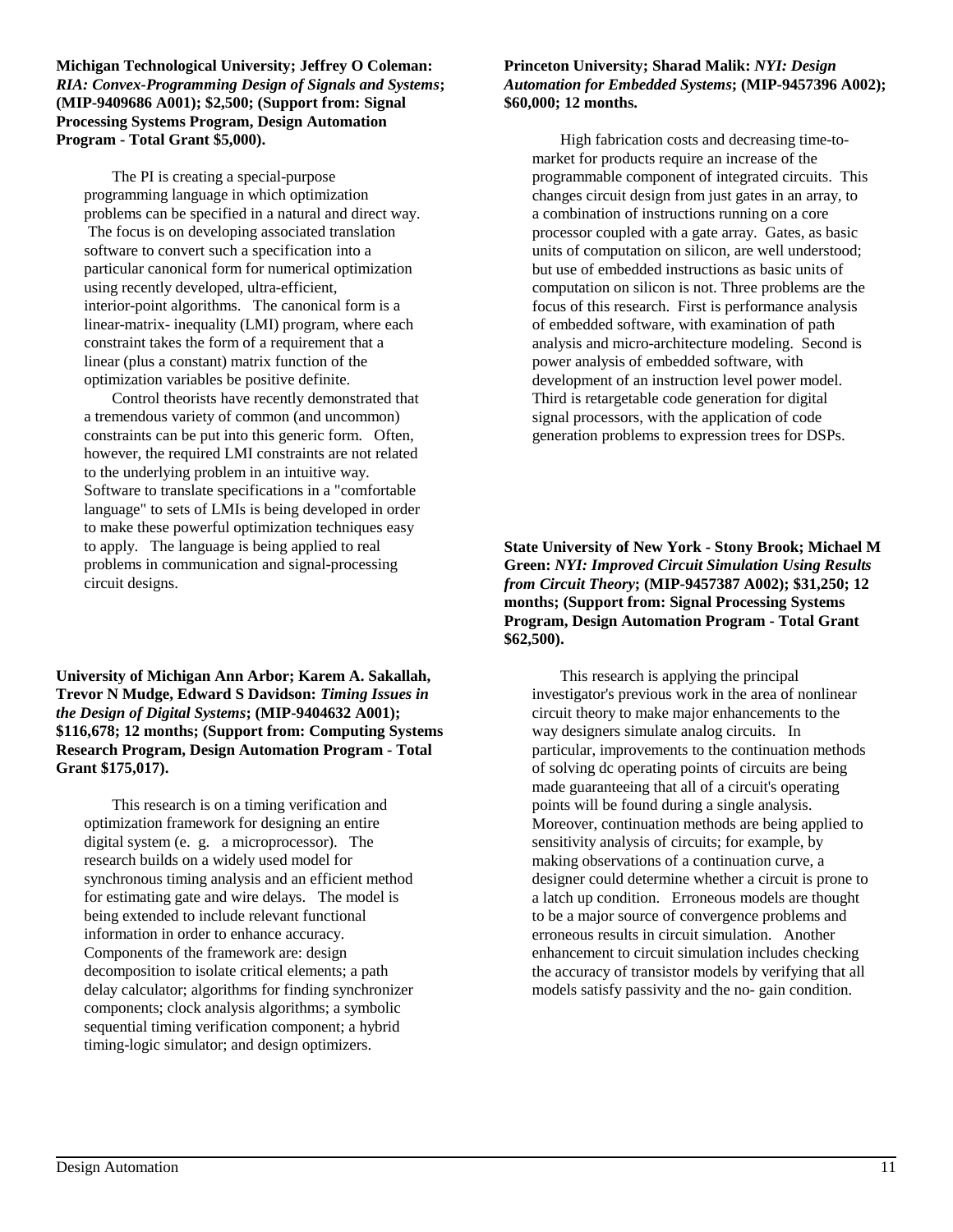#### **University of Utah; Erik L Brunvand, Ganesh Gopalakrishnan, Alan L Davis:** *Application-Driven Advancement of Asynchronous Design Methods***; (MIP-9622587); \$157,076; 12 months.**

This is an investigation into the application of asynchronous circuit design tools to a large, realistic example. The project is being carried out in conjunction with the Avalanche parallel architecture project - the University of Utah. The Cache and Communication Control Unit (CCCU) of the Avalanche multiprocessor, which is designed as a synchronous system, is being implemented as a self-timed system using the original specification for the Avalanche CCCU. To do this, problems in self-timed circuit design are being deeply investigated, with a particular focus on automating the design of high-performance self-timed systems. Chips embodying the designs are being fabricated through MOSIS, tested and evaluated.

#### **University of Virginia - Charlottseville; Joanne Dugan, Barry W Johnson:** *Innovative Dependability Analysis Techniques in an Advanced Design Environment***; (MIP-9528258, A001); \$209,354; 24 months.**

This research explores the relationships between models used to refine the system design, to assess the real-time behavior of the system, and to assess the fault tolerance. These relationships are being combined to develop tools for system- level modeling with dependability analysis of the design. The approach builds on two recently developed tools, ADEPT (Advanced Design Environment Prototype Tool) and DREDD (Dependability and Risk

 Evaluation using Decision Diagrams). Advanced techniques for dependability analysis of embedded computer systems are being put into the ADEPT design environment. There, a dynamic fault tree model is automatically generated from the ADEPT system design model. The fault tree models uses a combination of Markov techniques, combinatorial approaches and binary decision diagrams. It can model permanent and transient hardware faults, unrelated and related software, automatic recovery and reconfiguration management, sequence dependencies and other dynamic behavior.

#### **University of Washington; Andrew T Yang:** *NYI: Modeling and Simulation of Advanced Microelectronics and Optoelectronic Circuits and Systems***; (MIP-9257279 A004); \$62,500; 12 months.**

This research is on design of deep submicron technology, <0.5 um, circuits. Effects that were previously disregarded are now important in design. For example, reduced power supply voltage and higher operating frequency lead to more noise, signal integrity problems, and devices that appear more analog. Furthermore manufacturing process control has not kept up with reduction in dimensions, leading to designs that are vulnerable to process variations. Topics include:

- 1. a computer aided design methodology for improving product yield in manufacturing
- 2. substrate power supply switching noise modeling and simulation; and
- 3. reduction of interconnect and substrate RC networks from post layout extraction.

 Algorithms for solving these problems are being developed.

# **Manufacturing Test**

#### **Stanford University; Edward J McCluskey:** *Research on Reliable Computers***; (MIP-9107760 A003); \$150,002; 12 months.**

This research is on techniques for reducing the occurrence of run-time errors in circuits and systems. Emphasis is on preventing the introduction of faults into the system through verification and synthesis techniques, and on improving the detection and diagnosis of faults causing run-time errors so that the faults can be removed from the system. Topics being pursued are:

1. finding synthesis methods that automatically synthesize a synchronous, register-transfer level (RTL) hardware specification from a behavioral VHDL language specification;

- 2. determining what coverage of multiple stuck-at faults or bridging faults can be expected or guaranteed by a test for delay faults in an arbitrary circuits;
- 3. investigating methods for utilizing the use of output waveform characteristics in delay testing; and
- 4. constructing fault models and methods for detecting intermittent failures.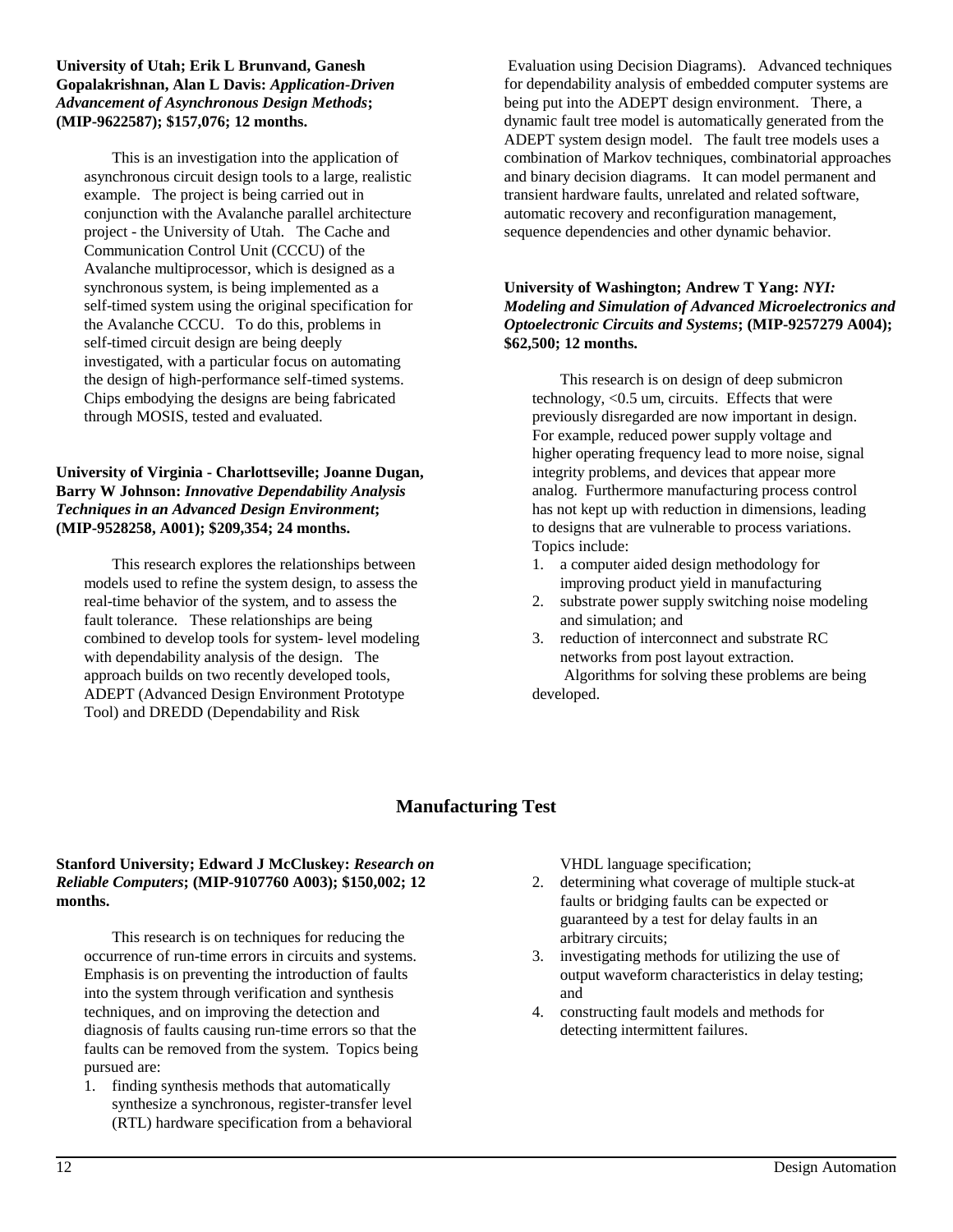**University of California-Santa Cruz; Frankie J Ferguson:** *PYI: Hierarchal Test Pattern Generation for Manufacturing Defects***; (MIP-9158491 A007); \$48,530; 12 months.**

Two approaches to manufacturing test methodologies are being explored. These are the use of both high level and low level fault models to generate tests that detect virtually all plausible manufacturing defects. The research vehicle is a defect modeling tool, "Carafe" (circuit and realistic fault detector), which determines the most likely faults to occur in a CMOS circuit. First, Carafe is being modified to include algorithms for location of three dimensional defects, and locate shorts that are between nodes on different layers. Second, it is being used to investigate physical design for testability at both the chip and logic cell levels. Third, Carafe is being used to develop algorithms for fault isolation and diagnosis.

#### **University of California-Santa Cruz; Tracy Larrabee;**  *PYI: Sequential and Combinational Test Pattern Generation for Realistic Faults Using Boolean Satisfiability***; (MIP-9158490 A007); \$37,500; 12 months.**

This research is based on an automatic test pattern generation (ATPG) system (called Nemesis) that generates a test pattern for a given fault by first constructing a formula representing all possible tests for the fault, and then applying a Boolean satisfiability algorithm to the resulting formula. This method separates the formula extraction from the formula satisfaction thus providing flexibility and generality. A testing system, based on Nemesis, that will generate tests detecting all realistic manufacturing defects in both combinational and sequential ICs is being developed.

#### **University of Iowa; Irith Pomeranz:** *NYI: A New Search Strategy for Design Automation***; (MIP-9357581 A003); \$41,880; 12 months.**

This research explores a design strategy, "Incremental Dynamic Optimization Based Learning". This is a general purpose approach to obtaining high quality solutions to synchronous, sequential VLSI designs. This strategy is based on scaling down a design problem, by reducing circuit size, while retaining critical details. Optimal solutions are found for a sequence of small designs, common features are extracted, and these are scaled up to a solution for the original problem. This method permits exploration of the tradeoff between speed of creating a design and its quality. Additionally, tradeoffs between two methods for test generation and diagnosis are being explored. These are: three valued logic (which is fast) and state enumeration (which is accurate, but slow). Applications to very large circuits are being made.

#### **University of Massachusetts - Amherst; Premachandran Menon:** *Delay-Verifiable Combinational and Non-Scan Sequential Circuits***; (MIP-9320886 A001); \$29,999; 12 months.**

This research explores the concept of a delayverification test set, which detects the presence of any path delay faults that can affect the timing of the circuit. The approach is to find necessary and sufficient conditions for delay verifiability; i. e. the existence of a complete delay-verification test set. Algorithms for the synthesis of area-efficient, delayverifiable circuits and the generation of delay verification test sets are being developed. A second topic being explored is a design and test methodology for sequential circuits without scan latches in functional paths. A method, based on clock suppression, is being used to generate transitions on state variables for delay testing. State assignment techniques to improve delay-fault testability without scan and clock suppression are being investigated.

#### **Princeton University; Niraj K Jha:** *High-Level Synthesis for Hierarchical Testability***; (MIP-9319269 A002, A003); \$81,050; 12 months.**

This research explores efficient hierarchical testability techniques for controller-data path systems. Module level test sets, derived for any suitable fault model, are used with high level design synthesis. The resulting test sets are combined into a system level test set which provides complete (or nearly complete) test coverage of all the embedded modules. These testability techniques are being embedded into algorithms for design of scheduling and allocation circuits. Key design criteria are low power and testability.

#### **University of North Carolina - Charlotte; Rafic Z Makki:** *New Approaches to the Testing of Digital Integrated Circuits***; (MIP-9406931 A001); \$3,580; (Support from: Africa, Near East and South Asia Program, Design Automation Program - Total Grant \$7,160).**

This research explores test methods for manufacturing test of CMOS integrated circuit (IC) chips based on monitoring of the dynamic portion of the power supply current (iDDT). Since an iDDT pulse is created any time a CMOS circuit switches states, the monitoring of iDDT provides observability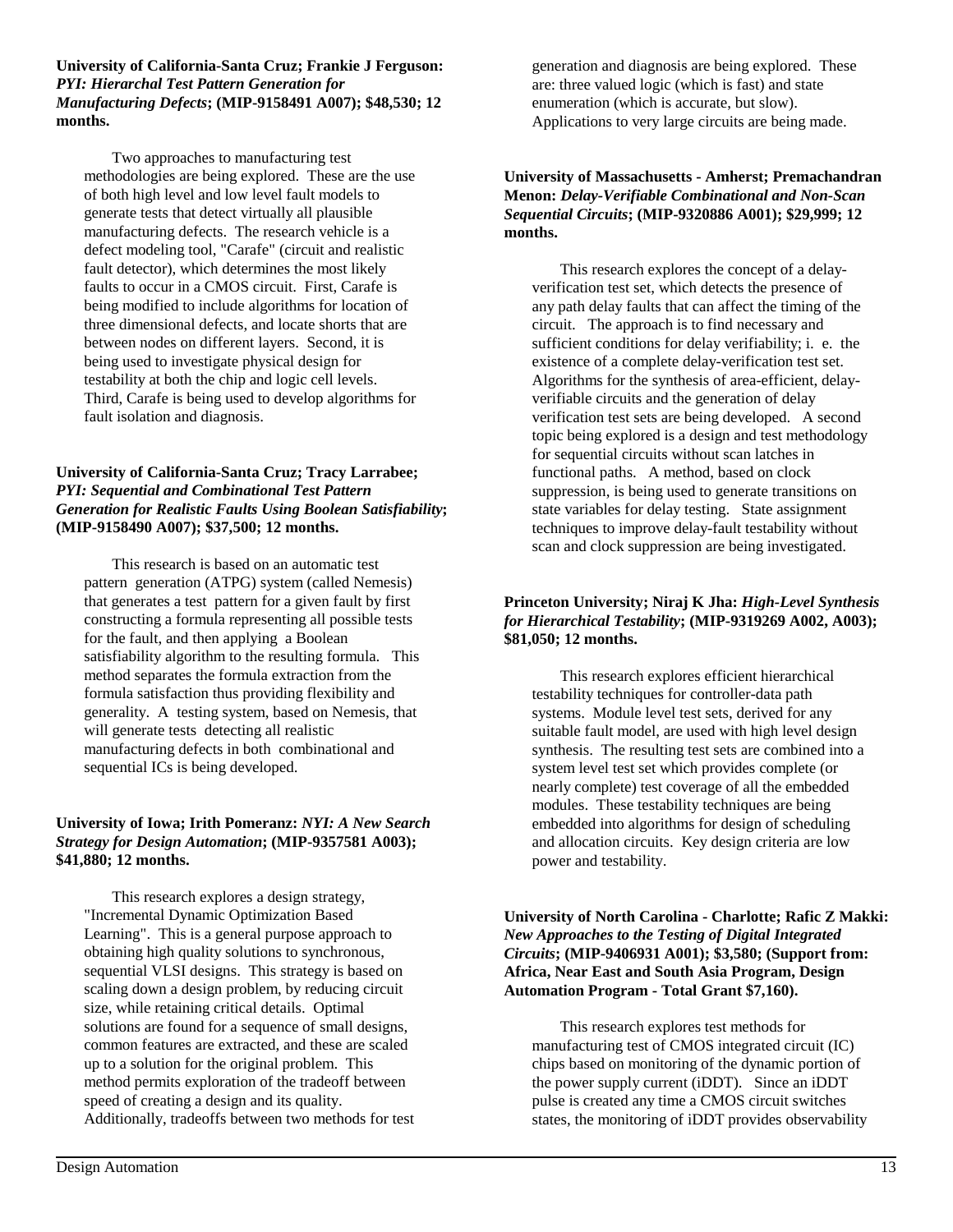into the switching behavior of the circuit. This, combined with standard test methods, can provide improved testability of manufactured IC chips. New accurate fault models based on actual physical tests as opposed to simulation alone, and new design methods for enhancing iDDT-testability are being investigated. The methods are being incorporated into a design-for-testability tool, and are being evaluated on real designs.

#### **Case Western Reserve University; Daniel G Saab:** *An Adaptive Approach to Automatic Test Pattern Generation***; (MIP-9528931); \$131,545; 24 months.**

This research investigates the generation of manufacturing tests for highly sequential VLSI circuits. The approach is based on combining the best features of deterministic and simulation based techniques. Deterministic techniques are mainly used to identify untestable and redundant faults, and to correct the direction of the simulation.

Simulation based test vector generation examines a set of test vectors to determine a new test sequence to detect some faults. This process, while

 accurate and fast, generates longer than necessary test vectors. The technique being explored is detecting and correcting the genetic search, using deterministic ATPG. This process involves an intricate exploration of the power of a switch-level logic and fault simulator in an combination with a genetic algorithm and the deterministic ATPG during the test generation process. The technique is being applied to design problems such as, circuit partitioning, initial test set finding, and circuit initialization- structure to determine performance and quality of generated test sets.

#### **University of Wisconsin-Madison; Charles R Kime:** *Built-In Self-Test for Random Pattern Resistant Faults***; (MIP-9319742 A002); \$65,000; 12 months.**

This research is on techniques for testing circuits having random pattern resistant faults. The focus is on methods for synthesizing random pattern testable circuits. The synthesis algorithms being developed include algorithms for design of random pattern testable two level and multi-level combinational logic; extensions to some classes of sequential logic are also being investigated. Two methods being pursued are weighted cellular automaton, and fixed bit biased pseudo-random pattern generator.

#### **Other**

#### **Tufts University; Karen P Lentz:** *Compression and Interaction Algorithms for Modeling and Simulation Environments***; (MIP-9528194); \$8,998; 18 months; (Support from: Design Automation Program, Software Engineering Program - Total Grant \$17,996).**

This is a research planning grant developing modeling and simulation aigorithms to assess system performance and to recreate events so as to interpret cause- effect relationships. The research planning activities focus on investigating the potential for developing accurate, general purpose modeling techniques that include compressing multiple experiments (variations of effects on the model) while allowing internal observation to expose the perturbations that caused the outcome. The grant resources are being used to contact other researchers involved in related efforts; and to investigate issures involved in expanding existing concurrent algorithms to areas beyond digital logic modeling and experimentation.

**University of Cincinnati; Ranganadha R Vemuri, Harold W Carter:** *Innovation in VLSI Systems Education: Integration of High Level Synthesis, Analysis and Test Generation Research Results into Undergrad Minor Curriculum in VLSI Systems Engineering***; (CDA-9634462); \$65,000; 36 months; (Support from: Design Automation Program, CISE Institutional Infrastructure - Total Grant \$249,042).**

This CISE Educational Innovation award supports the integration of research in high-level VLSI synthesis, performance analysis and test vector generation into the undergraduate curriculum in VLSI systems engineering. The model curriculum will contain topics on the development of high-level functional and behavioral modeling of VLSI designs, use of high-level VLSI synthesis techniques and tools, developing and using performance models throughout the design process, and generation of design verification tests. Curriculum support material will include mini-books on these topics, term project modules, and, most importantly, free software tools for high-level synthesis, performance analysis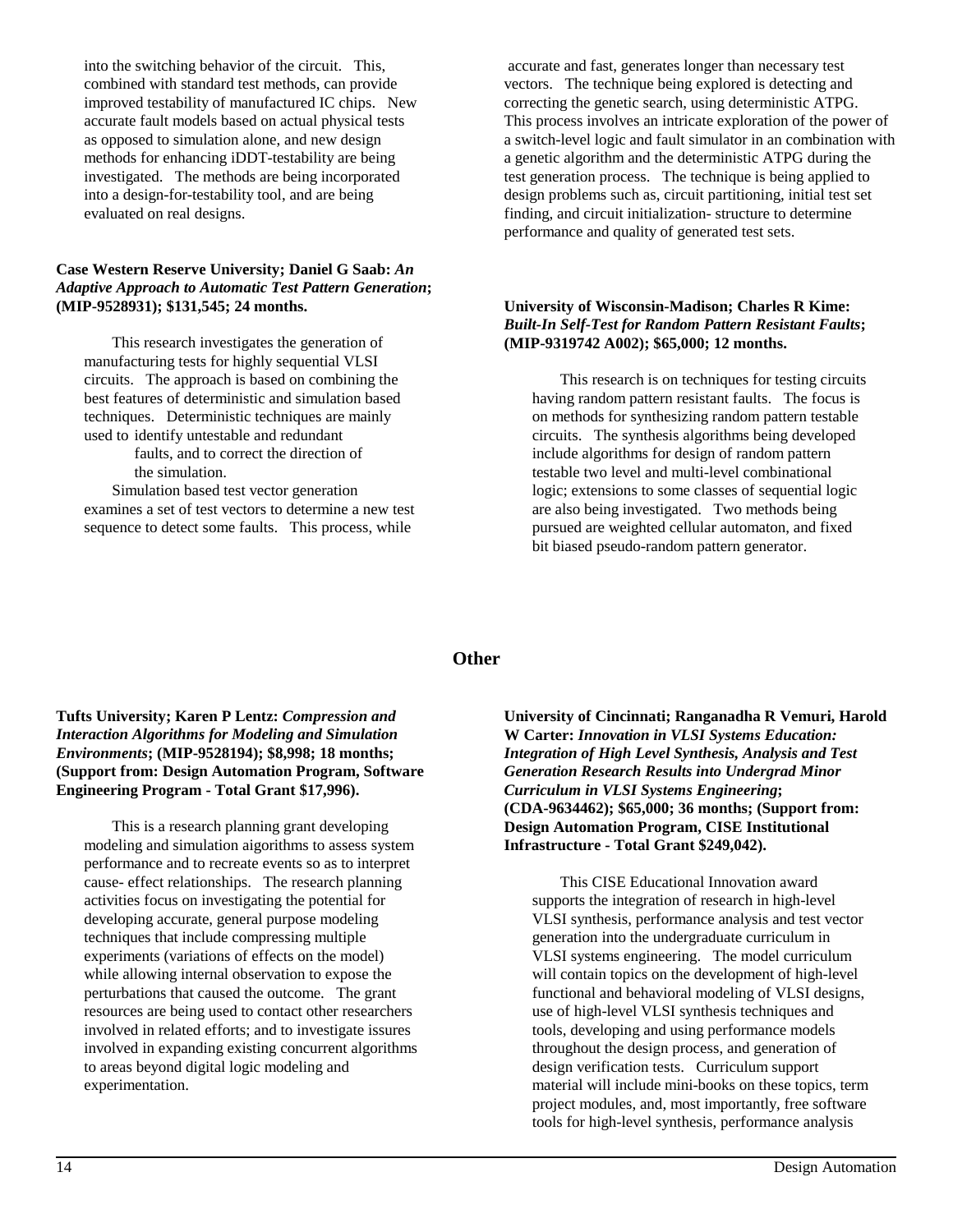and test generation. All of the curriculum material will disseminated through the Internet and the World-Wide-Web.

#### **University of Virginia - Charlottesville; Gabriel Robins:** *Joint Research Between VLSI CAD and MEMS Areas: The Fifth Physical Design Workshop; April 15-17, 1996; Reston, Virginia***; (MIP-9531666); \$12,500; 12 months.**

The Micro-Electro-Mechanical Systems (MEMS) process technology has matured to the point where it is possible to fabricate a chip with both electrical and mechanical pomponents on it. However, tools and design methodologies are lacking. This workshop brought together design researchers from the VLSI CAD and MEMS design fields to discuss and develop ideas for a new design methodology for combined MEMS/VLSI structures.

**Virginia Polytechnic Institute and State University; Dong Ha;** *Infrastructure for VLSI Circuit Testing: Development of a Fault Simulator and Test Generators for Industrial Circuits***; (MIP-9632625); 24 months; (Support from: CISE Institutional Infrastructure, Design Automation Program - Total Grant \$154,746).**

VLSI chip testing tools, produced in research projects - the Virginia Polytechnic University, are being developed and enhanced. The tools are intended to support teaching and research in academia. These tools include, a combinational circuit automatic test pattern generator (ATPG), a sequential fault simulator, a sequential ATPG for both synchronous and asynchronous sequential circuits, and two parsers for analyzing circuit designs in the languages VHDL and EDIF. A benchmark collection of industrial type circuits is being developed. The tools are being developed so that they;

- 1. are easy to install and use,
- 2. Are maintenance free,
- 3. provide a variety of options to support research and teaching activities, and
- 4. have source code that is easy to read, modify and extend.

 The tools and their source code are being distributed freely to universities for research and teaching.

**University of Washington; Gaetano Borriello:** *Workshop on Future Research Directions in CAD for Electronic Systems: "Putting the 'D' Back in CAD"***; (MIP-9634523); \$21,930; 6 months.**

This workshop is on evaluating priorities for academic electronic design automation (EDA) research, with the intention that the results of the meeting aid in refocusing the field on its roots. Both future priorities for research and education, as well as areas that are already well-served by the EDA industry and are unlikely to require major new methodological or technological breakthroughs are considered. The workshop report includes:

- 1. a statement of the most pressing problems to solve within the next decade,
- 2. recommendations regarding the style and kind of research to be conducted and suggestions to the community as to how to implement these suggestions, and
- 3. viewpoints on increasing the impact of the EDA field on education in electrical and computer engineering.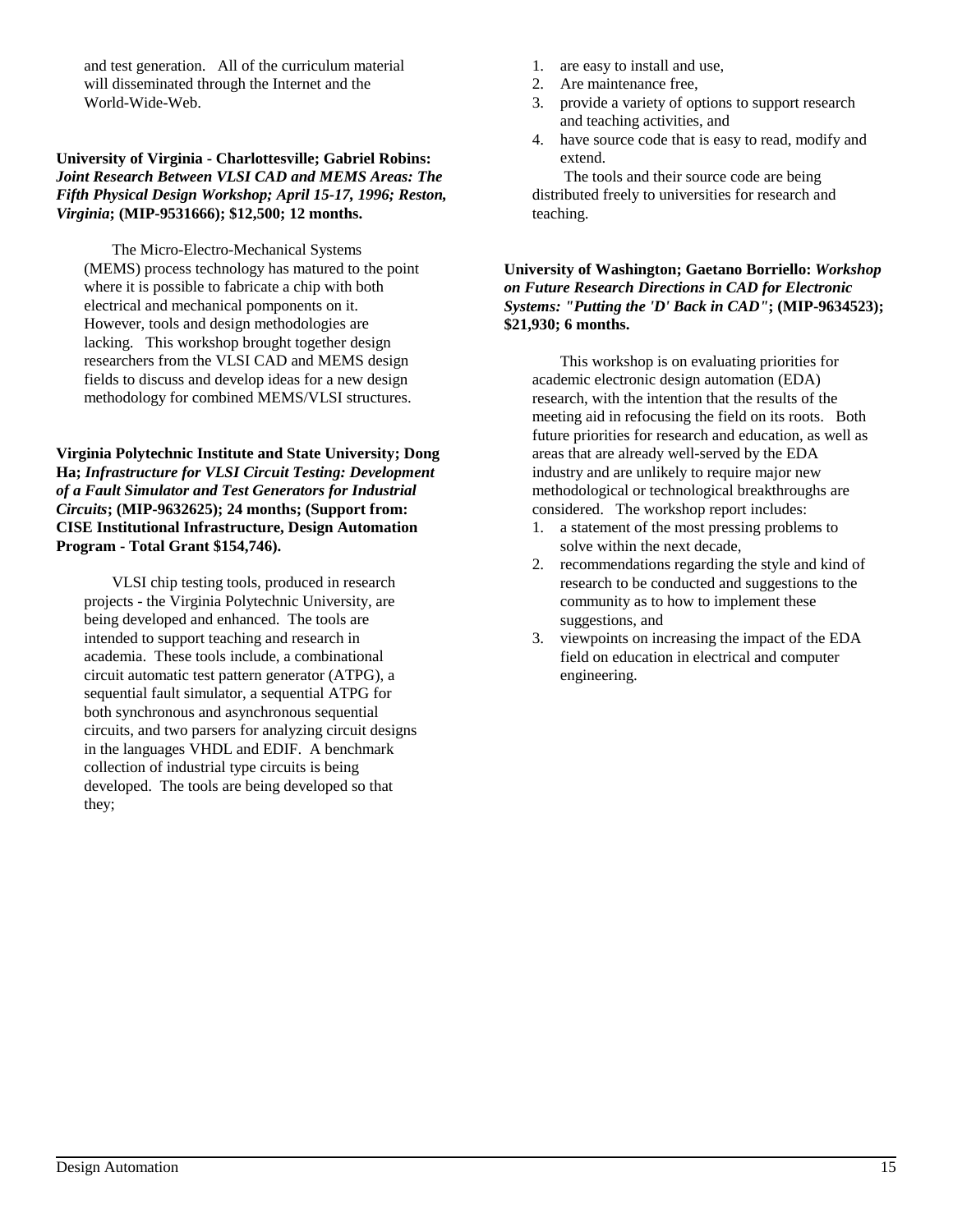# **Computing Systems Research (Formerly Microelectronic Systems Architecture)**

Dr. Michael Foster. Acting Program Director (703) 306-1936 mfoster@note.nsf.gov

## **Program Description**

The Computing Systems Research (CSR) program is concerned with developing a fundamental understanding of computing systems, including their design, architecture, implementation, and evaluation. Computing systems include computer architecture, hardware implementation, supporting system software (e.g., compilers and operating systems) for new architectures, interconnection networks, storage and I/O architectures, and novel computing structures and technologies that hold the promise of radically new computing systems for the next century.

Research in computing systems seeks higher levels of performance and more advanced computational or information processing capabilities by enhancing the structure and organization of computing systems with innovative architectural concepts, and by improving the interaction of their underlying hardware and software components. The basic technological domains involved in advanced computing systems include: &

- design and evaluation of instruction set architectures and the organization of central processing units, including data paths, arithmetic units, controller design, and processor pipelines;
- memory systems, including addressing, register files, virtual memory support, multilevel cache memories, high performance frame buffers, and pipelined memory structures;
- computer system interfaces to communications networks and other high speed peripherals, including direct memory access mechanisms;
- multilevel storage structures, including disk architecture, disk caches, and mass storage systems;  $\ddot{\phantom{0}}$
- interconnection structures among processors, memories, and input/output channels;  $\ddot{\phantom{0}}$
- compiler and operating system support for novel architectures; &
- fault tolerant and redundant hardware structures, including fault detection and correction mechanisms, design for testability and reliability;
- high-performance input/output systems, including smart sensors, actuators, and special underlying systems for graphics and visualization; (9) the design of heterogeneous distributed computing systems, including global architecture, node architecture, and supporting software; and
- embedded systems, in which hardware, software, and I/O are integrated into an application. In addition, new generations of computer architectures or special purpose computing systems often demand specialized system software and application library co-development, and such specialized system software are part of computing systems research.

Within these technical domains, the CSR program concentrates on research issues that contribute to extending performance, programmability, scalability, and reliability of computing systems. Typical issues which are addressed include: methodologies for system design that map system specifications to physical realizations; design and analysis of components of computing systems; and benchmarking of performance, programmability, scalability, reliability, composability, and predictability. The CSR program encourages studies on the impact of new hardware and software technologies, as well as the impact of new applications and algorithms on computing systems architecture. The styles of research employed include theoretical studies, simulations, limited proofof-concept prototyping, and measurement of existing systems. The CSR program emphasis is on the design and evaluation of physically realizable systems. Successfully completed research projects are expected to pursue advanced experimental systems design through the Experimental Systems Program.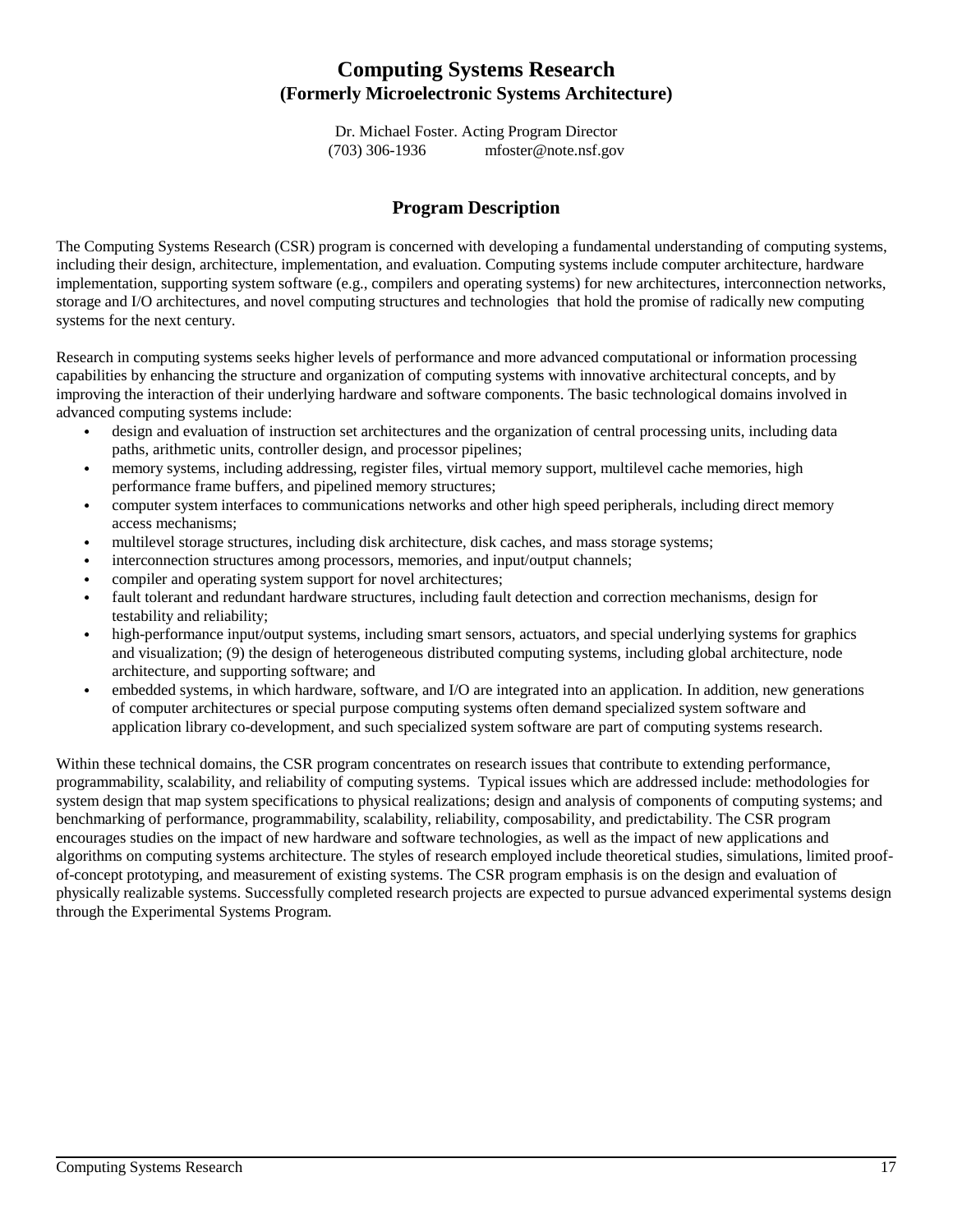# **Awards**

# **Technology Driven Microarchitectures**

#### **California Polytechnic State University; Joy S Shetler:***CAREER: Computing Systems Research Education and Research***; (MIP-9624967); \$200,000; 48 months.**

This project establishes an active research effort in Computing Systems Research that enhances the undergraduate curriculum in Computer Engineering, Computer Science and Electrical Engineering, and introduces students to new computer architectures, new technology and microelectronic systems. The ideas developed will be incorporated into the microprocessor and computer architecture curriculum along with new cooperative learning techniques. The focus of the research component is to devise and test Instruction Level Parallelism (ILP) techniques and mechanisms. Programmable Logic Devises, such as FPGAs, are used to implement rapid system prototyping of custom computer designs and are also used to implement custom components in reconfigurable architectures. Engineers and computer Science students are taught with highly participatory "active learning" methods such as cooperative learning which stimulate student interest and learning. By introducing students to teamwork in the engineering classroom, learning is enhanced, fruitful networking relationships are developed and students are able to adapt easily into other team environments. The rapid- prototyping platform developed for this effort is used for several upper division computer architecture and microprocessor courses and the cooperative learning pedagogy serves a national model.

#### **University of California - Davis; Matthew Farrens:** *NYI: Award: High Performance Single Chip VLSI Processors***; (MIP-9257259 A005); \$61,665; 12 months.**

The research is to investigate various configurations of decoupled architectures and to extend the concept into the field of parallel processing. It is anticipated that, with several decoupled processors communicating via architectural queues called Multiple Instruction Stream Computer (MISC), it will function as a type of dynamic superscalar processor, providing significant performance gains. The MISC architecture uses multiple asynchronous processing elements to separate a program into streams that can be executed in parallel, and integrates a conflict-free message passing system into the lowest level of the processor design to facilitate low latency intra-MISC communication. This approach allows for increased machine parallelism with minimal code expansion, and provides an alternative approach to single instruction stream multi-issue machines such as superscalars and VLIWs. The relationship between optimal processor configuration and transistor count is also being investigated. The goal is to define the design points at which a change to multiple processors becomes advantageous.

#### **University of California - San Diego; Chung-Kuan Cheng:** *Research on Circuit Partitioning***; (MIP-9315794 A003); \$26,392; 12 months; (Support from: Computing Systems Research Program, Design Automation Program - Total Grant \$52,783).**

This project is an investigation into a new generation of hierarchical partitioning methods motivated by the need to:

- 4. cope with high circuit complexity,
- 5. improve a system's performance under I/O pin count constraints, and
- 6. control intermodule delay in order to optimize system performance.

The principal investigator proposes to extend previous partitioning research by adopting different circuit models including petri nets, data flows, and state machines, by improving the efficiency and effectiveness of the methods, and by deriving theoretical results on variations of partitioning formulations. He plans to apply partitioning methods to netlist mappings for various hardware emulation machines and to find potential applications of these methods to VLSI design problems

#### **University of California - Santa Cruz; Anujan Varma:** *NYI: High-Speed Interconnection and Switching Technologies***; (MIP-9257103 A006); \$62,500; 12 months.**

This research aims to develop architectures and protocols for highspeed interconnection within computer systems. Typical applications to be considered include interconnection of processor subsystems among themselves for multiprocessor configurations, and the interconnection of processors to I/O subsystems. The focus is on high-speed crossbar switches as the interconnection means. The structure of these switches as well as mechanisms for connection setup, routing, and flow-control across multiple cascaded switches are being studied.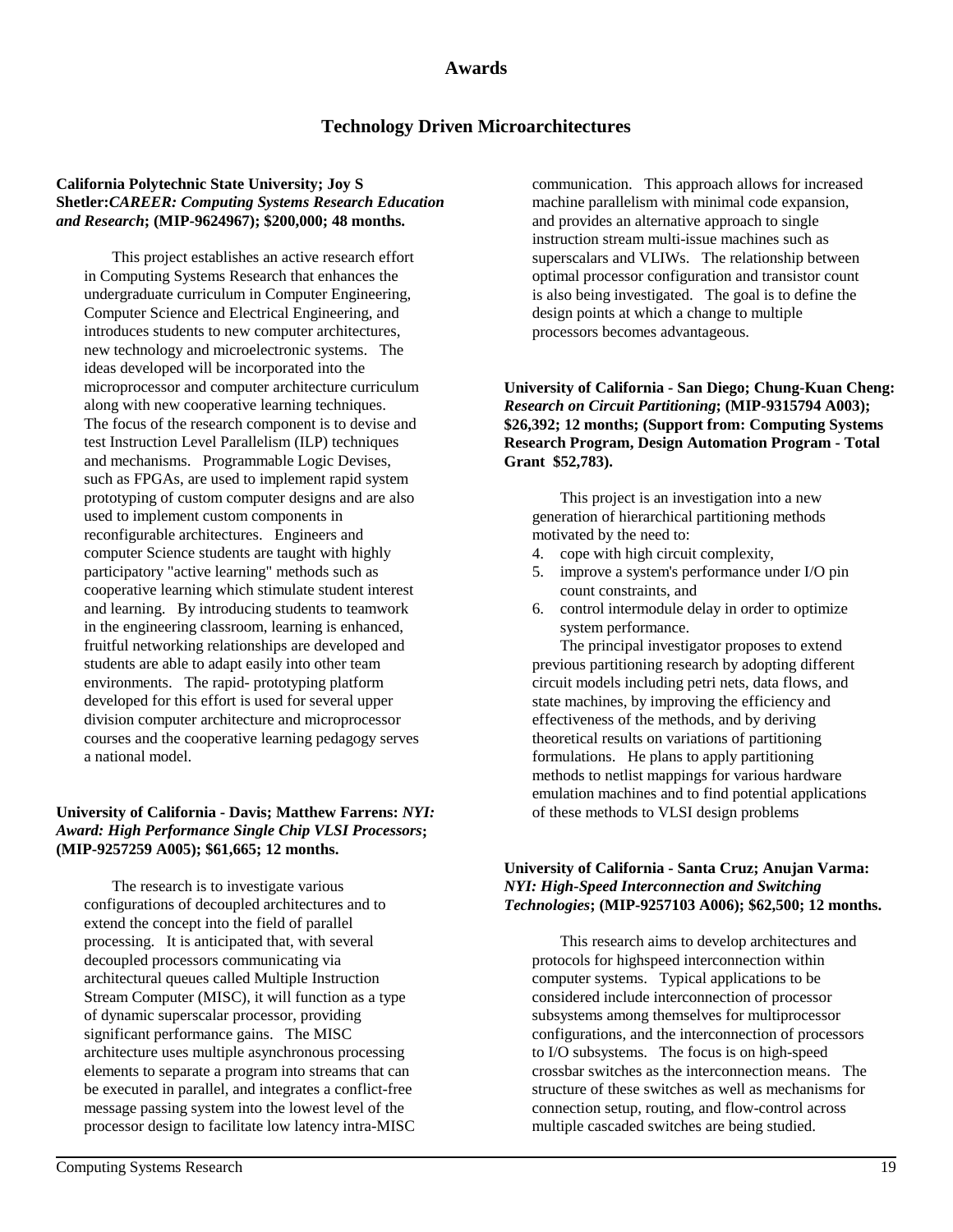Photonic switch architectures obtained by combining dimensions of switching, such as wavelength and space, are under investigation.

#### **University of Southern California; Massoud Pedram:** *NYI: Low Power VLSI Design***; (MIP-9457392 A002); \$31,250; 12 months; (Support from: Computing Systems Research Program, Design Automation Program - Total Grant \$62,500).**

This research investigates modeling and estimation of power consumption as well as techniques for minimizing power at the various levels of design abstraction (layout, logic, register- transfer and behavioral levels). Principles and methods to guide the design of power efficient electronic systems are being explored; and the impact of availability of low-power design techniques on chip, module, and system level designs is being assessed. Topics being investigated include: spatio-temporal power estimation; state assignment for low power; power dissipation in boolean networks; common subexpression extraction; and FPGA synthesis for low power.

#### **George Washington University; Hyeong-Ah Choi:** *WDM Broadcast Networks and Massively Parallel Computers***; (MIP-9628468); \$50,000; 12 months.**

This is a career advancement award to apply theoretical methods from the study of interconnection networks to the study of all-optical broadcast networks. The goal of the research is to develop new scheduling algorithms to improve the performance of broadcast networks that use wavelength division multiplexing. The scheduling algorithms will take into account an arbitrary set of system parameters that change with technology. The research will provide insight into the user of multiple wavelengths and tunable devices in optical networks.

#### **Iowa State University; Sachin Sapatnekar:** *CAREER: Gate-Level Performance Optimization of Pipelines and General Sequential Circuits***; (MIP-9502556 A002); \$5,000.**

This project is concerned with performance optimization of high- speed synchronous digital circuits It addresses the application of timing optimizations to pipelines and general sequential circuits in high-performance systems. The core of the research effort is directed towards the method of retiming at the gate level. Retiming is a sequential logic optimization technique that repositions memory elements, namely, edge-triggered flip-flops and level-triggered latches, within a circuits to optimize

the timing behavior of the circuit. The use of retiming optimization methods, chiefly device sizing, is also being investigated.

Under the educational part of this project, the PI is incorporating CAD techniques in the undergraduate program from the sophomore level by the use of CAD tools in teaching. At the graduate level, he is involved in developing courses, the supporting existing courses, and in advising graduate students. He is also exposing undergraduates to his research for a better appreciation of the state of the art, and to motivate them towards higher education. he is also contributing towards outreach activities by focusing towards distance education through teaching courses to sites in the state of Iowa via television, and around the country through the medium of satellite.

**University of Michigan - Ann Arbor; Karem A Sakallah, Trevor N Mudge, Edward S Davidson:** *Timing Issues in the Design of Digital Systems***; (MIP-9404632 A001); \$58,339; 12 months; (Support from: Computing Systems Research Program, Design Automation Program - Total Grant \$175,017).**

This research is on a timing verification and optimization framework for designing an entire digital system (e. g. a microprocessor). The research builds on a widely used model for synchronous timing analysis and an efficient method for estimating gate and wire delays. The model is being extended to include relevant functional information in order to enhance accuracy. Components of the framework are: design decomposition to isolate critical elements; a path delay calculator; algorithms for finding synchronizer components; clock analysis algorithms; a symbolic sequential timing verification component; a hybrid timing-logic simulator; and design optimizers.

#### **Rutgers, The State University; Miles Murdocca:** *Development of a Methodology for Implementing Hardware Dataflow Graphs Using Reconfigurable Optical Interconnects***; (MIP-9224707 A002); \$10,000.**

 In this project a system is being built to translate a dataflow language into hardware and implement the hardware on an optical gate array. The system is comprised of three components: a compiler to translate a dataflow language such as ID into a dataflow graph; a method for converting dataflow graphs into hardware described by a hardware description language, along with a simulator; and a synthesis program for mapping HDL descriptions onto an optical gate array. The optical gate array consists of planes of electronic gates, with the planes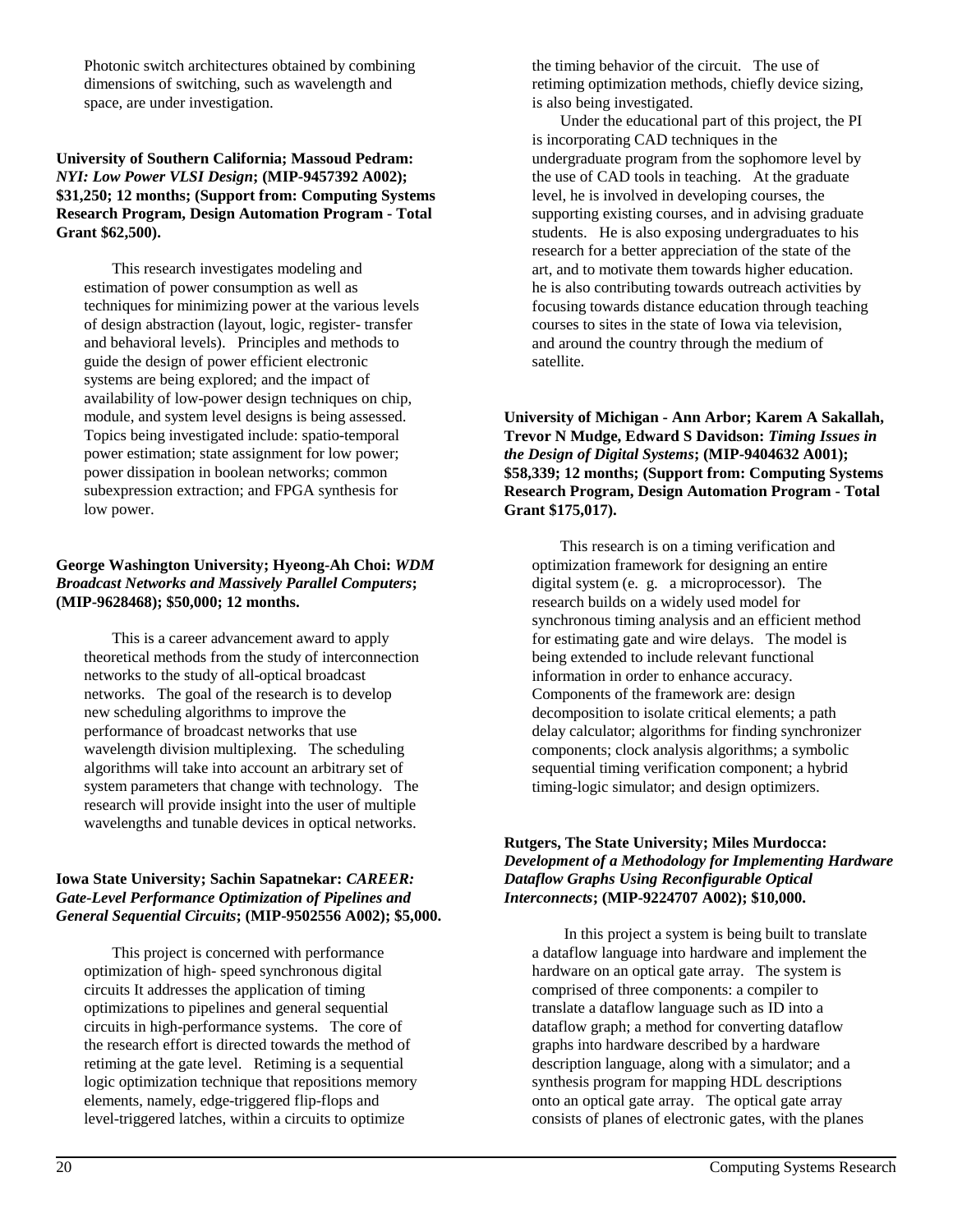interconnected by free-space optics. An advantage of this kind of gate array is quick reconfiguration of the optical interconnections which allows dataflow graphs to be changed quickly. This project is applicable to the development of advanced integrated engineering cells for manufacturing. Because of noise immunity and lack of electromagnetic interference, optical computation is well-suited to the factory floor. Reconfigurable optical computers of the type under development in this project may allow high-speed computation to be inserted into manufacturing processes in new ways.

#### **State University of New York - Buffalo; Chunming Qiao:** *RIA: Reducing Communication Latency with Path Multiplexing in Optically Interconnected Multiprocessor Systems***; (MIP-9409864 A001); \$10,000.**

This project develops an innovative approach to all-optical TDM communications in multiprocessor systems. The proposed approach is an extension of a previously developed connection paradigm for reducing control latency in reconfigurable optical interconnection networks. Using the proposed approach, a connection is established during a set of tome slots along the path which are dependent on each other, so that no time-slot interchanging is required and simple switching devices can be used. As a result, the overall communication latency as well as the complexity of the network can be reduced. Thus, a near term impact of this research is on the design of high-performance, low-complexity optical interconnection networks suitable for multiprocessor systems. The research also has long-term impact on the advancement of technologies such as Asynchronous Transfer Mode (ATM) and Wavelength-Division Multiplexing (WDM) as the emerging technologies for computer communications.

#### **North Carolina State University - Raleigh; Thomas M Conte;***CAREER: New Paradigms for Instruction-Level Parallel Processors***; (MIP-9625007); \$200,000; 48 months.**

This CAREER proposal addresses new paradigms for exploiting and teaching instructionlevel parallelism (ILP). Statically-scheduled microarchitectures achieve high performance by relegating to the compiler the responsibility for detecting and scheduling ILP. Drawbacks to this approach include a lack of object code compatibility between generations, the reliance on program profiles, and the erosion of the individual compilation model. This research will develop new

paradigms for ILP that remove the drawbacks by enlisting the OS, the linker, the assembler, the instruction encoding and the microarchitecture. The educational plan will introduce the compiler's role in the undergraduate curriculum as the sophomore and senior levels by developing two courses: "Introduction to Machine Language Programming" will be modified to include an awareness of performance issues and the role of the compiler; and a senior level course will be developed to teach back-end ILP compiler optimization. An important feature of this proposal is the training of graduate students in a fundamentally and technologically significant area of ILP. The research and educational activities will use the TINKER Instruction Set Architecture that has been constructed by the principal investigator and his students.

### **North Carolina State University - Raleigh; Wentai Liu:** *VLSI Delay Vernier Architectures and Applications***; (MIP-9531729, A001); \$214,300; 37 months.**

This project is concerned with two performance enhancing techniques of VLSI systems that have developed from wave pipelining: delay vernier architectures and non-zero skew design methodologies. Many high performance applications require extremely fine timing resolution or very high data sampling rates. Examples include high speed network transceivers, A/D converters, phase-locked and delay-locked loops, and ATE pin electronics. Normally, expensive circuit technologies and very high frequency clock signals are used to satisfy these performance requirements. However, the proposed delay vernier structures are capable of achieving a very high time resolution using CMOS technologies and relatively slow clock signals. This research will focus on refining and extending delay vernier architectures and design techniques so that their usefulness is maximized. The effectiveness of the architecture in a number of applications will be evaluated. Also, some real-world factors, such as process variation and noise, will be investigated. The non-zero skew design approach allows the VLSI systems designer to take advantage of intentional skew to optimize clock distribution for a particular set of propagation delays, and thereby greatly improve system throughput. A critical necessity for these systems in the ability to create precise clock skews. This research will focus very strongly on the delay vernier technique, since it can provide this required ability. Finally, prototypes systems will be built for several promising applications.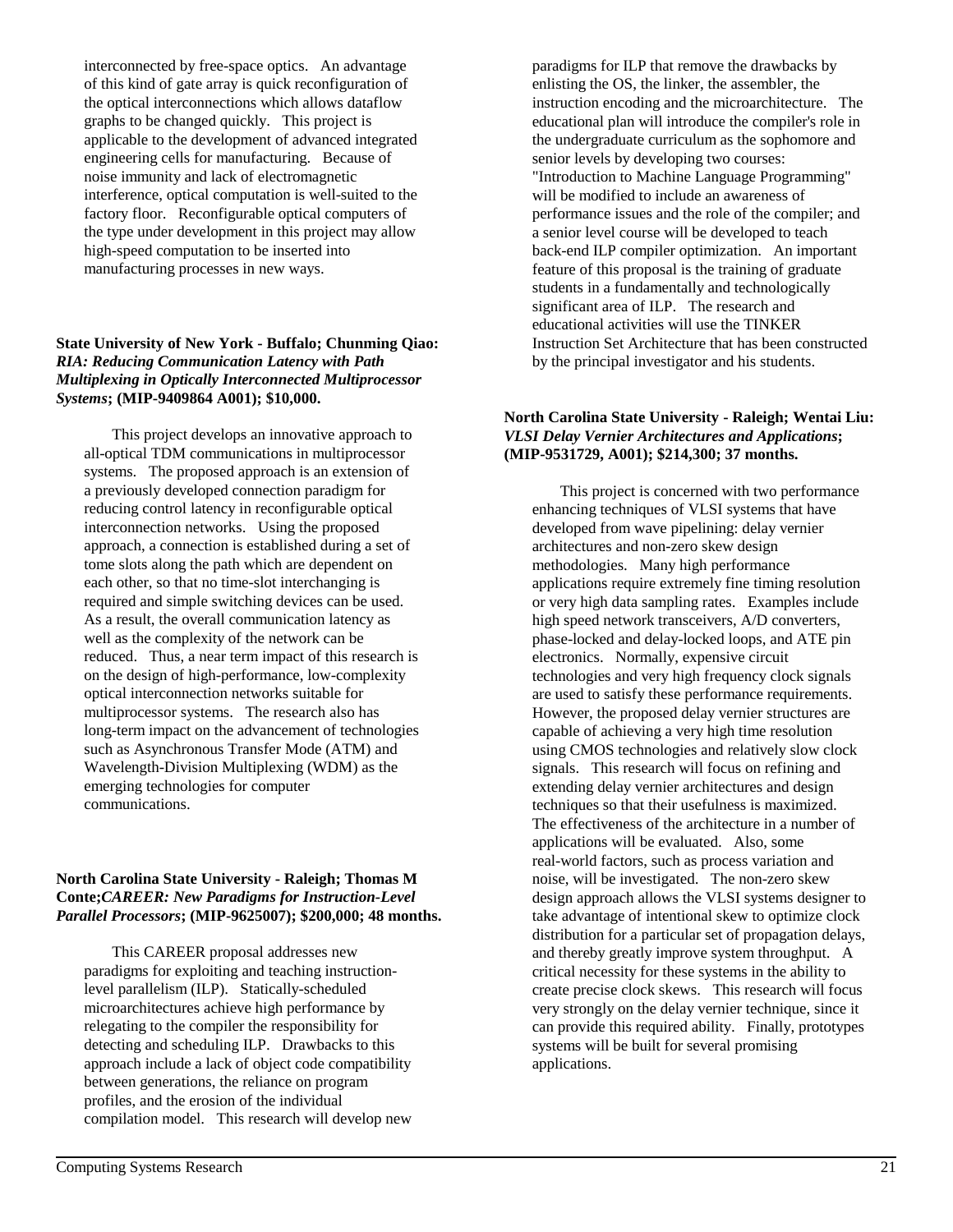#### **Carnegie-Mellon University; David F Nagle:***CAREER: The Architect's Workload Suite Helping Architects Understand Software Systems' Impact on Future Computer Design***; (MIP-9624700); \$200,000; 48 months.**

Effective computer architecture requires a carefully selected set of workloads that are representative of the target design's software environment. However, it is becoming increasingly difficult for computer architects to obtain workloads that accurately characterize today's complex software systems. The Architect's Workload Suite (AWS) project seeks to address this problem by developing a collection of commercial, public domain, and next-generation software systems that architects can use as a source of representative workloads. Using on-chip performance counters and custom tools, each workload in the AWS will be accompanied by Workload Characterization Worksheet that summarizes its architectural requirements including memory-system, branch-prediction, instruction-level parallelism, course-grained parallelism, and operating system support. Workload summaries will allow researchers to carefully screen the AWS workloads, selecting a set that is appropriate for their work. In addition to the workload suite, this work is developing several hardware/software analysis tools. The first, based on Trap-driven simulation, characterizes and evaluates memory systems. The second, a modified version of DECs ATOm analysis tool, generates accurate software traces of the entire system's activity, including OS and application workloads. Together, the workloads, their characterization worksheets and the tools will help architects determine how best to support future software systems.

#### **University of Pittsburgh; Rami Melhem:** *Time Division Multiplexing of Optical Interconnection Networks***; (MIP-9633729); \$187,016; 36 months.**

The goal of this research is to study, design and evaluate control mechanisms for time-multiplexing optical interconnection networks in multiprocessor applications. Such mechanisms decouple the relatively slow network control from the high optical data transmission bandwidth. The research will assess the advantages, capabilities and limitations of time-division multiplexing. Specifically, models will be developed to specify the communication requirements of applications, to express and measure the communication locality present in communication loads, and to estimate the communication cost in multiplexed interconnection networks. Different control protocols will be simulated and tested on traces collected from actual parallel applications, and on synthetic traces generated with the help of the communication locality model. Centralized, distributed and pipelined control strategies will be implemented and compared. This project is motivated by several observations. First, without multiplexing, the control overhead of establishing end-to-end connections in a network may be prohibitive. Second, applications exhibit communication locality which amplifies the benefits of multiplexing. Third, the high bandwidth of optical paths allows for multiplexing with minimal effect on the transmission rate on individual connections. Finally, the nature of massively parallel programs allows compilers to determine, with current technology, the multiplexing sequences that satisfy most of the communication requirements.

# **Application Driven Computing Systems**

#### **University of Illinois - Urbana-Champaign; Benjamin W Wah:** *Global Optimization and Parallel Processing of Nonlinear Problems in Engineering Applications***; (MIP-9632316); \$300,000; 36 months.**

The objective of this project is to develop an efficient nonlinear optimization method - NOVEL: Nonlinear Optimization Via External Lead - and the supporting hardware/software to solve large-scale nonlinear optimization problems in operations research, digital signal processing, and neural-network learning. Such a method will allow many important application problems in these areas to be solved better as well as faster than existing

methods. The method first transforms nonlinear constrained optimization problems using Lagrange multipliers into unconstrained optimization problems. This transformation allows both constrained and unconstrained problems to be solved in a unified framework. The key idea of the method is to use a user-defined trace to pull a search out of a local optimum (a local saddle point in constrained optimization and a local minimum in unconstrained optimization) without having to restart it from a new starting point. The proposed method has a good balance between global search and local search. In global search, NOVEL relies on two counteracting forces: local gradient information that drives the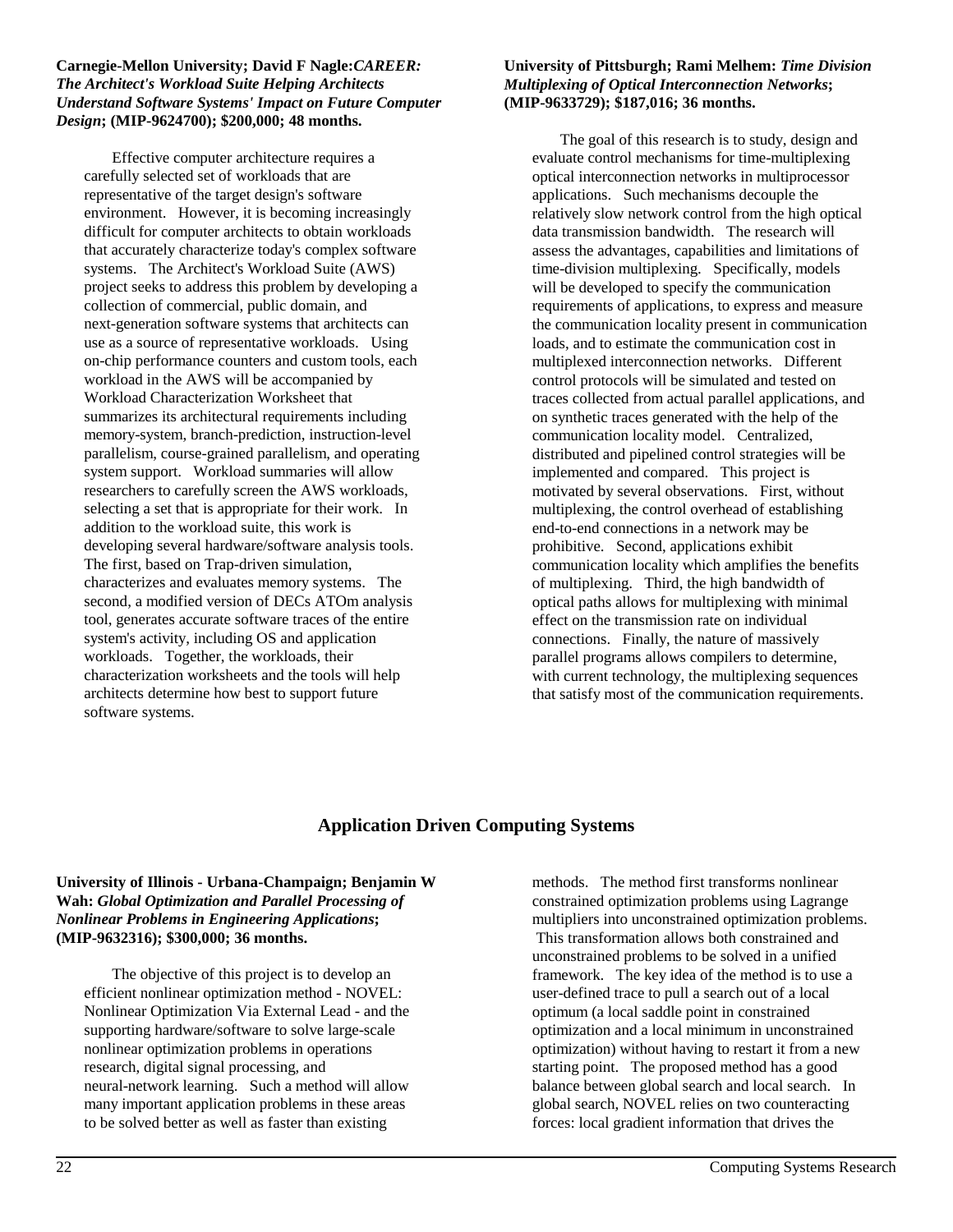search to a local optimum, and a deterministic trace that leads the search out of a local optimum once it gets there. The effect of the trace on the search trajectory is expressed in terms of the distance between the current position of the trajectory and that of the trace. Good starting points identified in the global-search phase are then searched more extensively using pure local searches. The proposed research consists of four aspects: refinement of the NOVEL method, parallel processing, extension to mixed-nonlinear optimization problems, and applications of the methods developed to solve problems in operations research, digital signal processing, and neural-network learning.

#### **Massachusetts Institute of Technology; Kai-Yeung Siu;** *NYI: Analysis and Design of Artificial Neural Networks; (MIP-9696144); \$31,250***; 12 months; (Support from: Signal Processing Systems Program, Computing Systems Research Program - Total Grant \$\$62,500).**

Artificial neural networks present a new model for massively parallel computation and a promising paradigm for solving large scale optimization problems. This research is exploring the advantages of neural network-based models over conventional models for computation, and a novel design of neuromorphic computing architectures for applications in signal and image processing. A theoretical framework is being established to derive tight tradeoffs between the number of elements and the number of layers in neural networks. The results should answer some of the key open questions in the analysis of neural networks using classical mathematical tools such as rational approximation techniques and harmonic analysis.

#### **Western Michigan University; Xiaobo Hu:** *Architectural Design Exploration for Real-Time Embedded Systems***; (MIP-9612298); \$151,177; 36 months.**

Advances in both hardware and software design have enabled system designers to develop large, complex embedded systems. Such systems may contain a mixture of software programs running on general purpose or special-purpose processors, high-speed memory systems, and application specific hardware devices. One of the key tasks in designing these systems is to find a "best" system architecture including determining the "right" partition between hardware and software components and selecting the "right" hardware components. The focus of this project is to develop a viable methodology as well as a set of tools to assist system designers in this architectural design exploration task. The research proposed performs design exploration at the system

level. At this level, a system is specified as a collection of task graphs and an implementation is described by an interconnection of hardware components and an assignment of processes to the hardware components. Though the problem shares some similarities with the hardware synthesis problem, many different issues need to be addressed in order for this approach to be effective. One of the issues is identifying and estimating appropriate parameters to be included in the exploration process such that system timing performance can be adequately predicted. The project emphasizes design exploration for embedded systems with real-time constraints. Such systems can be found in many applications, such as navigation and landing control of aircraft, networks and communications. Attributes that are useful for guiding design exploration will be devised so as to efficiently analyze the timing behavior of a large number of implementations with respect to the system timing specifications and hence permit exploration of a wide range of design options. Other issues including sensitivity analysis and component reuse will also be addressed. To properly handle conflicting performance requirements including both functional and non-functional attributes, an approach based on imprecise value functions from utility theory will be pursued. Furthermore, the design exploration problem is formulated as a multi-attribute optimization problem. Techniques from the evolutionary computation field will be investigated in order to tackle the exponential nature of the optimization problem.

#### **University of Rhode Island; Qing Yang:** *Exploring the Design Space for High Performance and Low Cost Memory Hierarchies***; (MIP-9505601 A001); \$10,000.**

The main objective of this research is to investigate the issures related to hardware designs and performance evaluations of a number of innovative cache design techniques. These design techniques are currently being developed for single-chip general purpose processors and multiprocessors. Specifically, the focus of the research includes: 1) minimization of area cost of on-chip caches by CAT--caching address tags: 2) maximization of cache hit ratios by evenly distributing data across cache sets with the help of a few tag bits that change frequently during program executions; 3) investigation of potential impacts of the new CAT cache designs for various cache configurations as well as multiprocessor caches; and 4) devising analytical models, and performing trace-driven simulations and execution-driven simulations for evaluating implementation costs, performances, and design trade-offs of various designs.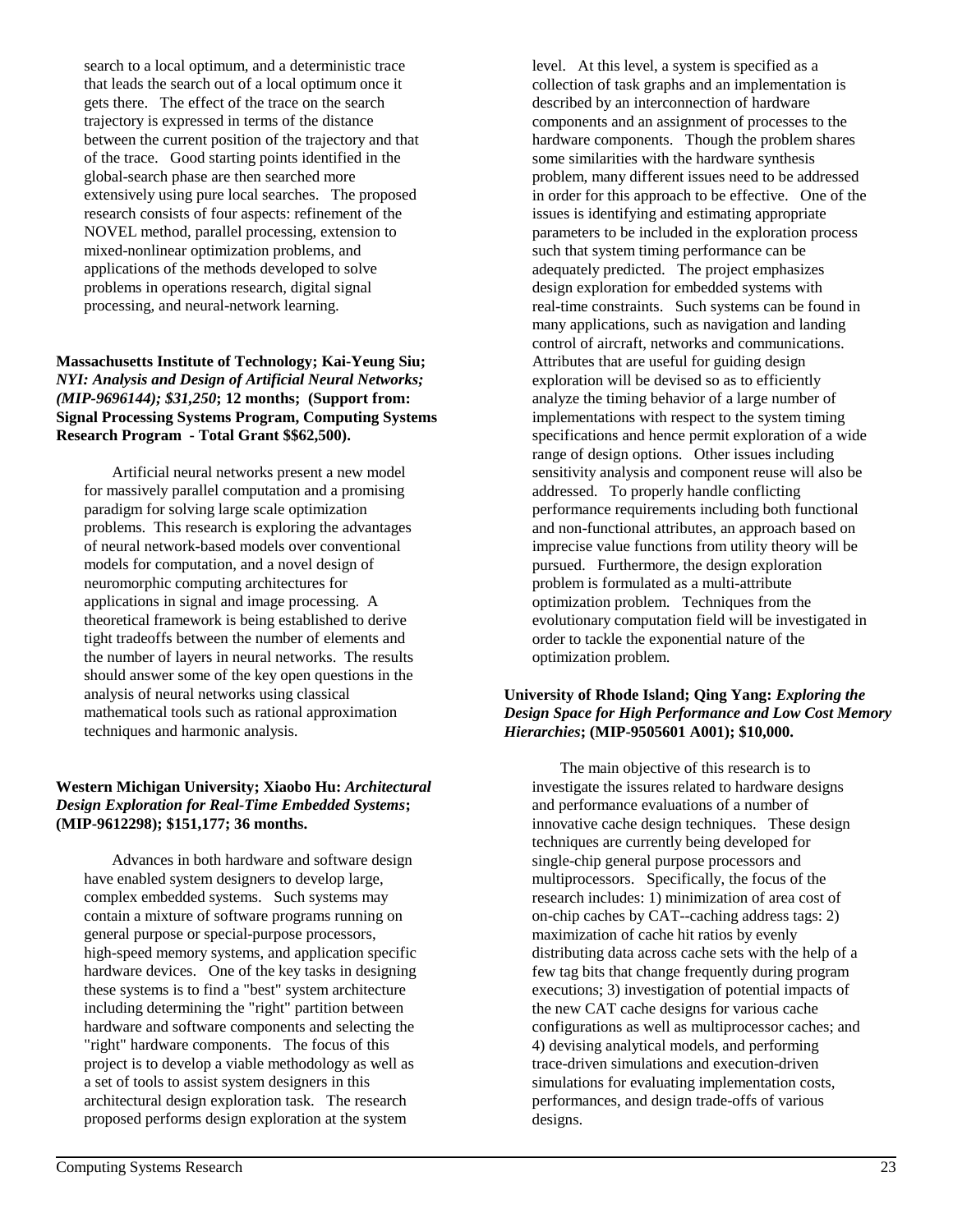#### **Texas A & M University; Nitin H Vaidya:** *Bit/Byte Bounded Error Control Codes for Byte-Organized Systems***; (MIP-9423735 A001); \$49,952; 12 months.**

The principal goal of this project is to design error control codes for "byte-organized" systems using a new error control model. In a byte-organized system, the hardware is partitioned such that each part produced a subset of hits in the output. For example, a memory may be organized as one byte per card. In this case, each card produces a byte in the memory word. For such systems, a new error control model called the bit/byte bounded model is being developed. Briefly, this model can be described using two parameters, say t and u. The codes designed using the bit/byte bounded model can tolerate up to t bit errors confined to a must u bytes. Unlike the existing approaches, the bit/byte bounded model can interpolate between the traditional bit and 1 byte error models. Also, the proposed model can be used to reduce the number of checkbits by trading a small amount of error control capability.

#### **University of Wisconsin-Madison; Parameswaran Ramanathan:** *Guaranteed Performance Communication in Distributed Real-Time Systems***; (MIP-9526761); \$70,000; 12 months.**

This project is exploring new communication mechanisms that go beyond the deadline guarantees of previous work in real-time and non-real-time message streams, using models of real-time communication that can represent tolerance to deadline misses. For real-time message streams, these models suggest new techniques for providing service guarantees on the frequency or clustering of missed deadlines. for non-real-time message streams, the models will be used to develop support mechanisms that minimize average delivery delay subject to the constraints of the real-time streams. Simulation and analytic methods are being used to evaluate competing techniques.

# **Scalable Parallel Computing Systems**

#### **University of California - Los Angeles; Milos D Ercegovac:** *Arithmetic Algorithms and Structures for Low-Power Systems***; (MIP-9314172 A002); \$98,395; 12 months.**

The objective of the proposed research is the development of numerical computing systems which operate with a small amount of electrical power. It concentrates on arithmetic structures and algorithms and models power consumption by the number of signal transitions. These low-power structures are essential for the development of future computing systems. The proposed research will further the understanding of the effect of number representation, algorithm, and implementation on the power dissipation of numerical computation structures. Moreover, methods and technique for the design of low-power structures will be developed, as well as low-power designs for specific operations, such as adders, comparators, multipliers, and dividers.

#### **University of Delaware; Phillip Christie:** *Statistical Analysis of Interconnect-Limited Systems***; (MIP-9414187 A002, A003); \$28,750; 12 months; (Support from: Computing Systems Research Program, Design Automation Program - Total Grant \$57,499).**

The growth in size and complexity of modern computers is matched by the need for more accurate models of their internal wiring structure. The task of modeling this complexity is ideally suited to a recent development in statistical physics called the renormalization group. It has the power to attack the wiring optimization problem because it takes this one very difficult problem and breaks it up into a very large number of much simpler problems. Rather than attempting to attack the entire range of partitioning and placement requirements from the transistor level to the back-plane, an optimization procedure need only be found for a highly restricted wire length range. Once this has been derived, the procedure is renormalized for all other length scales in a manner which generates a system-wide solution. This project will investigate how such an approach may be used to develop much better estimates of interconnect-limited system performance and how this theory leads to new optimization algorithms. In contrast to other theories the predictions made by this technique will grow ever more accurate as the systems grow larger and more complex.

## **University of Florida; Jih-Kwon Peir:** *CAREER: Decoupling and Reforming Tag and Data Arrays for High-Performance Memory Hierarchy Systems***; (MIP-9624498); \$200,000; 48 months.**

The project investigates issues in memory hierarchy design and proposes solutions to bridge the increasing performance gap between the processor and memory. By observing the unequal time needed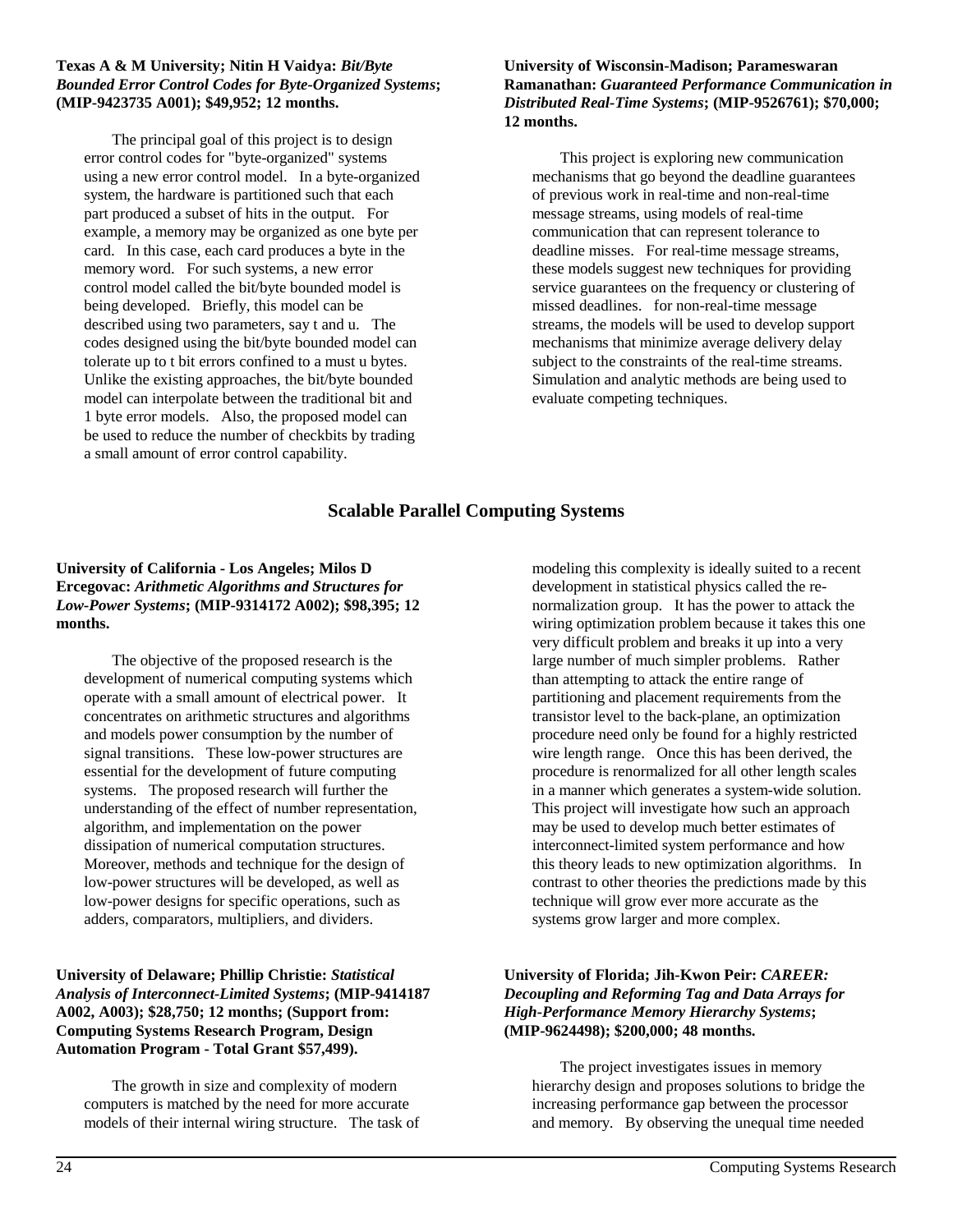to perform cache tag access/comparison and to access cache data, this path imbalance can be exploited to achieve a more performance optimal cache design. The basic idea is to use an additional tag array record the status and location of the recently used lines in the cache data array. By recording the cache line locations in this subset of the tag array, the data access is decoupled from the tag access/comparison path for a shorter overall cache access time. In a multiprocessor system, cache coherence activities incur extra traffic to the heavily-loaded snooping bus and impose additional latency in accessing the data. By observing that references to the same memory location are often ordered at the software level, frequently rendering cache coherence activities are unnecessary and can be deferred until at the proper synchronization point. The infrastructure required, including a multiprocessor tracing facility, multiple-issue out-of-order execution processor models, and various memory hierarchy models, will be developed in this project. These tools will be enhanced with graphical user interfaces and used for instructional purposes to provide students with hands-on experience in evaluating difference architectural design tradeoffs.

#### **Georgia Institute of Technology; Umakishore Ramachandran:** *The Quest for a Zero Overhead Parallel Machine***; (MIP-9630145); \$235,442; 36 months.**

The primary goal of this project is to demonstrate the viability of cost- effective parallel computing techniques for two application domains that make computing ubiquitous. The first one is parallel databases embodying a clients/server paradigm used in data mining/data warehousing applications. The second one is the physical simulation of virtual multimedia environments that has potential use in several everyday situations. The challenge in this domain is to perform realistic physical simulation in real time of multiple actors (some real and some synthetic), each with several degrees of freedom. This research will investigate the system architecture issues in the design of parallel (cluster) servers engineered with commodity processing and network components for supporting such applications. A shared address space across the cluster is an attractive abstraction from the perspective of programming such applications. However, accessing and caching data from this shared address space can be expensive in terms of observed latencies in a cluster. Therefore, clever techniques that hide the communication overheads for accessing the shared address space are imperative to achieving good performance. The ultimate goals is to make the cluster server appear as though the

applications incur zero overhead for communication. Specific research issues to be addressed in this research include (a) mechanisms for realizing shared address space across the cluster, (b) mechanisms for supporting variable granularity, caching, explicit communication, and synchronization (within the framework of shared space) tailored to the needs of these applications, (c) hardware assists necessary to make clusters appealing as cost-effective parallel machines, and (d) detailed performance evaluations of cluster servers under such multimedia and database workloads.

#### **Purdue University; Jose A Fortes:** *Data Distribution Independent Parallel Processing***; (MIP-9500673 A002); \$91,253; 12 months.**

This project is exploring the possibility of a parallel programming paradigm that is data-distribution independent (DDI) in the sense that the user would not be required to program or even invoke data communication routines (hereon called modules). The need for data redistribution would either be eliminated or transparent to the user. The emphasis this work is on the systematic design of computational modules so that either there is no need to redistribute input data or, when this cannot be achieved, the cost of (automatic) redistributionis minimized. In this context, source-to-source program transformations, called modular mappings, and properties that allow commutative parallel processing are being explored as techniques and concepts that enable DDI computation. The extent to which a DDI paradigm could replace existing approaches, complement them or merely apply to special application domains is unclear and this is one of the issues under investigation. In addition, hardware and architecture features that support DDI computation on both general and special purpose aprallel processors are being investigated. The experimental validation is being done in the context of three application areas and program implementations on a fine-grain distributed memory SIMD machine (Maspar MP-1 with 16 thousand processors) and a coarse- grain distributed memory MIMD machine (Intel Paragon with 140 processors). The areas of interest are dense linear algebra, sparse linear algebra and symbolic compute algebra which can be applied to numerous scientific and engineering computing problems. For these three areas, DDI modules are being developed as well as entire programs built of several modules. Performance comparisons are being made between DDI implementation and their non-DDI counterparts.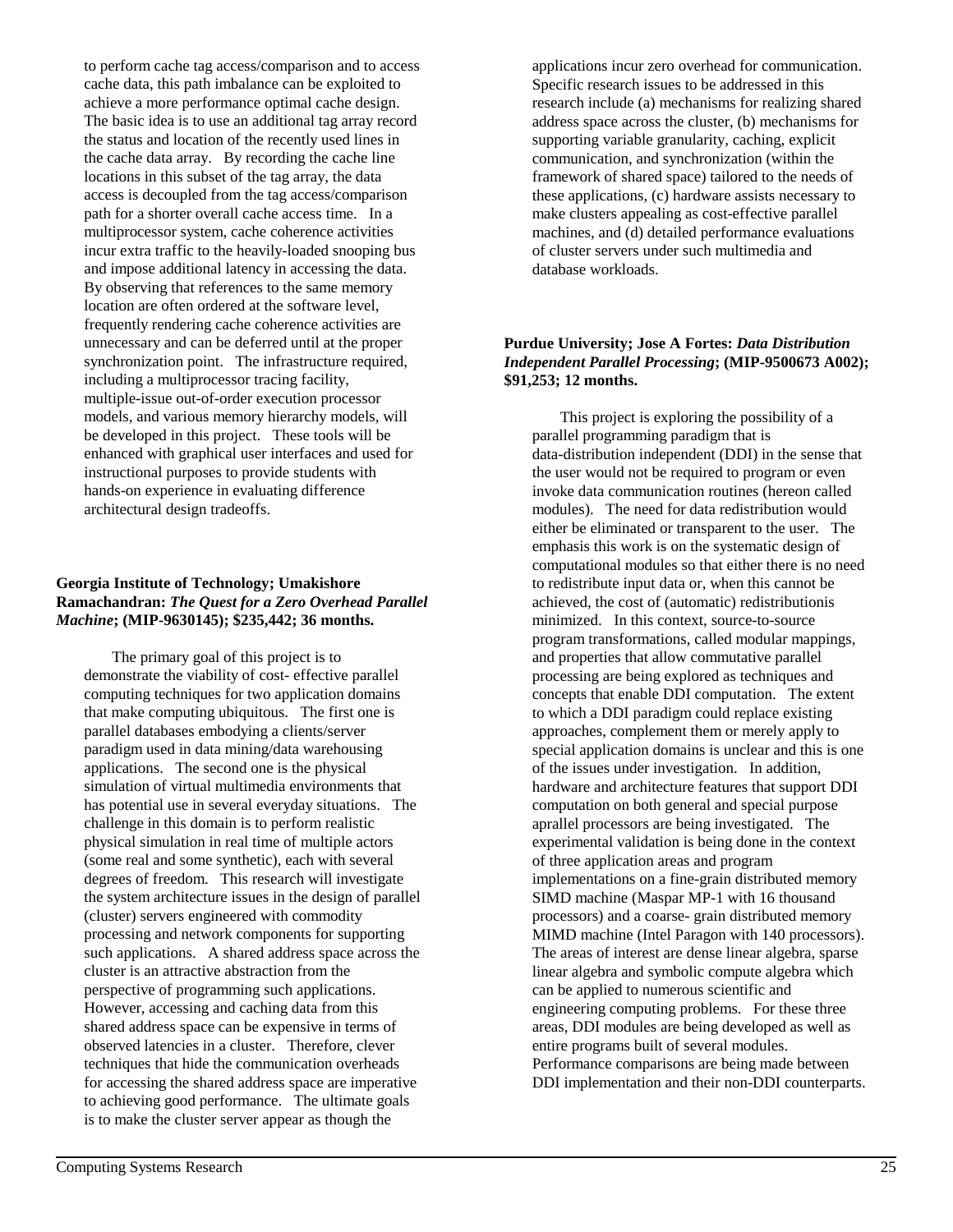#### **Iowa State University; Prasant Mohapatra:** *Hardware Multicast Routing Techniques for Scalable Parallel Computers***; (MIP-9628801, A001); \$167,486; 36 months.**

Multicast communication is an essential feature in parallel computers. It benefits several parallel applications and is useful for shared memory, distributed memory, and distributed-shared memory systems. Multicasting also helps in supporting a class of communication patterns known as collective operations. Multicasting can be supported by either hardware or software approaches. However, the hardware approach is significantly faster than the software approach. Most vendors of parallel computers are either unaware of it or have made unsuccessful attempts at implementing deadlock-free hardware multicasting schemes. This project is concerned with efficient hardware multicast routing techniques for meshes and switch-based parallel computers. Several implementation details, such as start-up latency, router delays, and multiple multicasts, will be addressed in this project. The primary objectives of the research will include the minimization of the total communication latency by reducing the number of start-up steps required for multicasting in meshes. For switched-based systems, this project will examine alternative switch designs to support efficient deadlock-free multicasting. Finally, an effort will be made to design low-cost routers that support multicast operation. Two primary constraints will be observed during this research. First, the cost and complexity of the algorithms will be minimized. Second, the PI will focus on techniques that not only support deadlock-free multicast operations but also enhance the performance of node-to-node unicast communications.

#### **Johns Hopkins University; Robert Cypher:** *Techniques for Fault-Tolerant Communication in Parallel Computers***; (MIP-9525887); \$153,756; 36 months.**

The project studies techniques for performing efficient communication in parallel computers that have faulty components. Parallel computers with a large number of identical processors have a great potential for fault-tolerance. The main challenge that must be overcome in order to exploit this potential for fault- tolerance is the fact that faults also affect communications between processors. Hardware faults in processors, routers, and communication links force messages to take new paths that avoid the faulty components. In addition, the mapping of computations from faulty processors to nonfaulty ones changes the pattern of

communication. As a result, faults can have a major impact on the performance, and even correctness, of the communication subsystem in a parallel computer. Specifically, the project focuses on the following two key issues; creating efficient, deadlock-free routing algorithms for parallel computers with faulty components, and developing efficient mappings of communication-intensive real-time applications to parallel computers that contain faults. This research will result in more efficient use of parallel computers and a better understanding of how their inherent potential for fault-tolerance can be utilized.

#### **Boston University; Mark G Karpovsky:** *Software Implemented Fault Tolerance in Multicomputers***; (MIP-9630096); \$220,003; 36 months.**

The main objective of this proposal is to develop an integrated approach for increasing the dependability of parallel computers. For detection and diagnosis of hardware faults at the local (node) level, this approach will combine off-line built-in self testing, on-line concurrent checking, and software techniques implementing path and algorithmic-based checks. The aim of this proposal is to develop a systematic method for generating and placing checks into the implementation of an application. For automating the verification process and placement of checks in programs, an interactive tool, VERIFY, will be developed. For estimating the coverage factor provided by these techniques, a software fault-injection tool will be created. Efficient and fast reconfiguration algorithms will be developed for avoiding single and multiple faulty nodes and links. A user transparent software layer will be created for implementing the proposed algorithms. This will be written on top of the existing system software that residents in every node of parallel computing systems.

The Software Object-Oriented Fault-Injection Tool (SOFIT) will be ported on the nCUBE and Tandem SeverNet. The recovery time overhead will be estimated in the presence of single and multiple faults injected by SOFIT into the nodes and links of the nCUBE and SeverNet when programs are being executed. A dependability evaluation study will be performed. The objective of this research is to show that this integrated approach can be used successfully for improving the reliability of the nCUBE and SeverNet by an order of magnitude.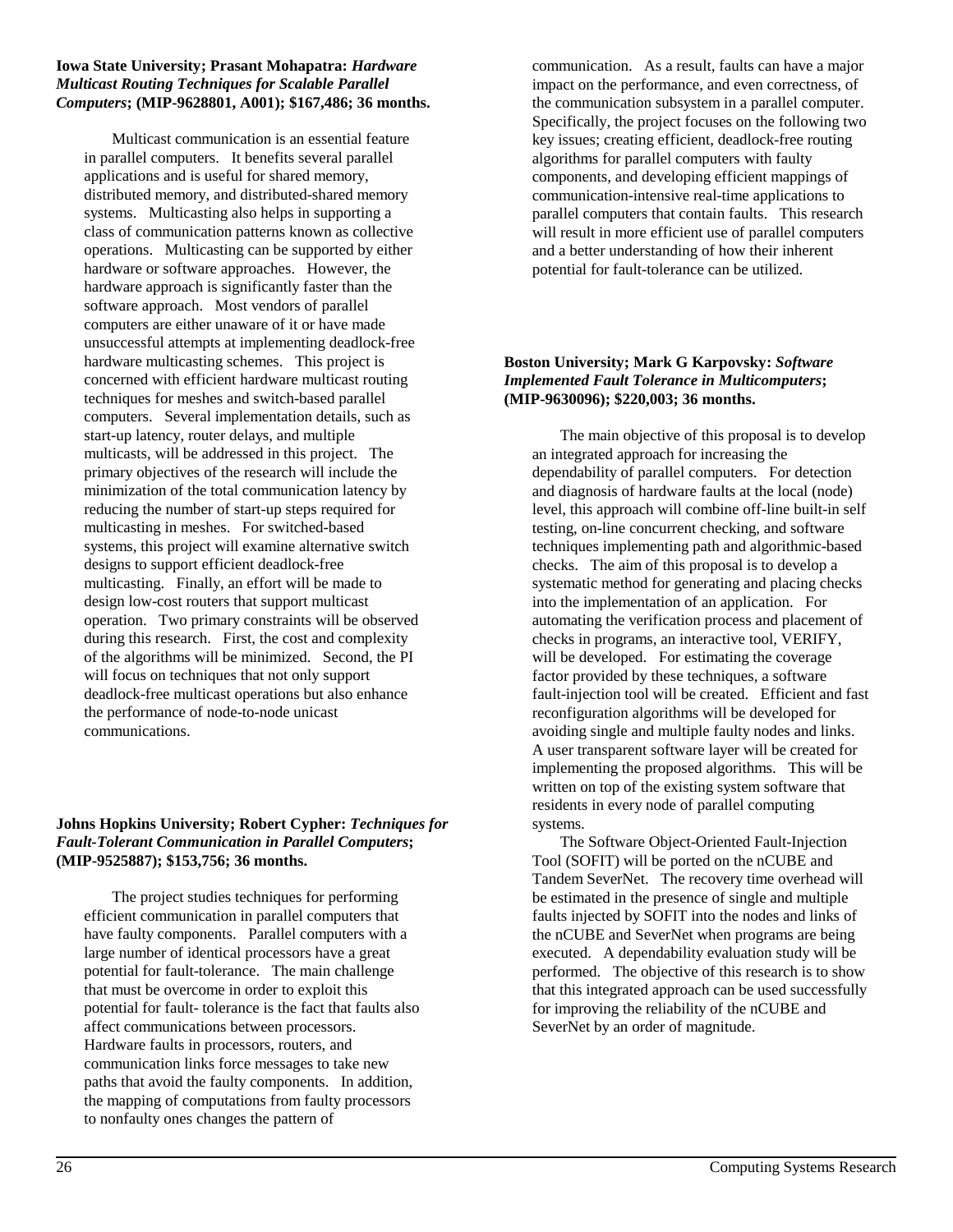#### **University of Michigan Ann Arbor; Peter M Chen:** *CAREER: Measuring and Improving Memory's Resistance to Software Corruption; Relational Instruction***; (MIP-9624869); \$200,000; 48 months.**

System designers have long assumed that memory cannot reliably store permanent data because of memory's volatility and vulnerability to software corruption. Memory's unreliability slows system performance by forcing some applications to write data through to disk and hurts reliability for forcing applications that care about performance to throw away 30 seconds of data on a crash. The primary research goals of this CAREER plan are 1) to enable memory to reliably store permanent data even in the presence of operating system or database errors; and 2) to measure how often software faults corrupt memory, both with and without extra protection.

The primary education technique of this CAREER plan is relation instruction: spending time and effort relating with students personally. This plan suggests several simple ways, such as group lunches, to do this effectively with large, undergraduate classes; prior experience attests to how caring for students in a personal manner motivates them to learn.

#### **StateUniversity of New York - Geneseo; Rong Lin:** *Reconfigurable Architectures with Shift Switching for Novel Parallel Arithmetic Schemes***; (MIP-9630870); \$110,370; 36 months.**

This research will investigate a novel VLSI arithmetic design approach using reconfigurable architectures with shift switching, aimed at achieving an innovative design methodology which could lead to a substantial improvement on both speeds and areas for several arithmetic devices including parallel counters, parallel compressors, parallel multipliers, precharged CMOS adders/comparators, prefix parallel counters, as well as elementary function evaluations. The proposed technique will employ enhanced reconfigurable buses, i. e. buses containing shift switches with buffers properly inserted. It possesses the following new features. First, when specified digital signals are propagating through shift switching buses, the desired modulo operations can be performed directly, which simplifies the traditional model of this basic arithmetic computation. Second, after passing through each shift switch, the state signals are inverted alternatively in two mutually inverted forms (n and p), which minimizes the load of transistors and maximizes the speed of circuits. The research will focus on the development of enhanced reconfigurable bus-based VLSI schemes for important arithmetic operations. The goals are to

investigate:

- 1. shift switching parallel compressors and conditional compressors;
- 2. efficient partial product reduction schemes;
- 3. application-specific array processors for realization of some optimal arithmetic algorithms;
- 4. various shift switching parallel counter schemes and their applications; and
- 5. shift switching with precharge CMOS domino logic and its applications in designing arithmetic devices and asynchronous arithmetic devices.

#### **Pennsylvania State University; Chita R Das:** *Application-Driven Network Performance Evaluation***; (MIP-9634197); \$224,496; 36 months.**

Prior research on multiprocessor interconnection networks has primarily focused on the network topology, switching mechanism, and message routing algorithm to maximize network performance. Very little work has been done to study the impact of the communication properties of parallel applications. Communication pattern, message generation frequency, and message size are the three attributes to quantify any communication. The proposed research is aimed at characterizing these communication workloads and analyzing their impact on multiprocessor performance.

The research has two major phases. In the first phase, traffic profiling of a wide range of parallel applications will be conducted by collecting execution traces from parallel machines and also from an execution-driven simulator. The communication traces will be analyzed to determine different types of traffic patterns, rate of communication, and volume of communication. The second phase of the project will use these realistic traffic properties for the performance analysis of interconnection networks via simulation and analytic models. In-depth simulation of known unicast and collective routing algorithms on various topologies will be performed with these workloads. Analytical models capturing wormhole switching, virtual channel flow control, routing mechanism and the realistic workloads will be developed. The main contribution of the project is characterizing application workloads to be used for different architectural and algorithmic research. For example, evaluation with these workloads will quantify the actual performance advantages of adaptive routing algorithms, will identify the potential bottlenecks of existing communication mechanisms, and will provide insight for developing application-specific routing algorithms. Next, the new mathematical tools will be more accurate in predicting the realistic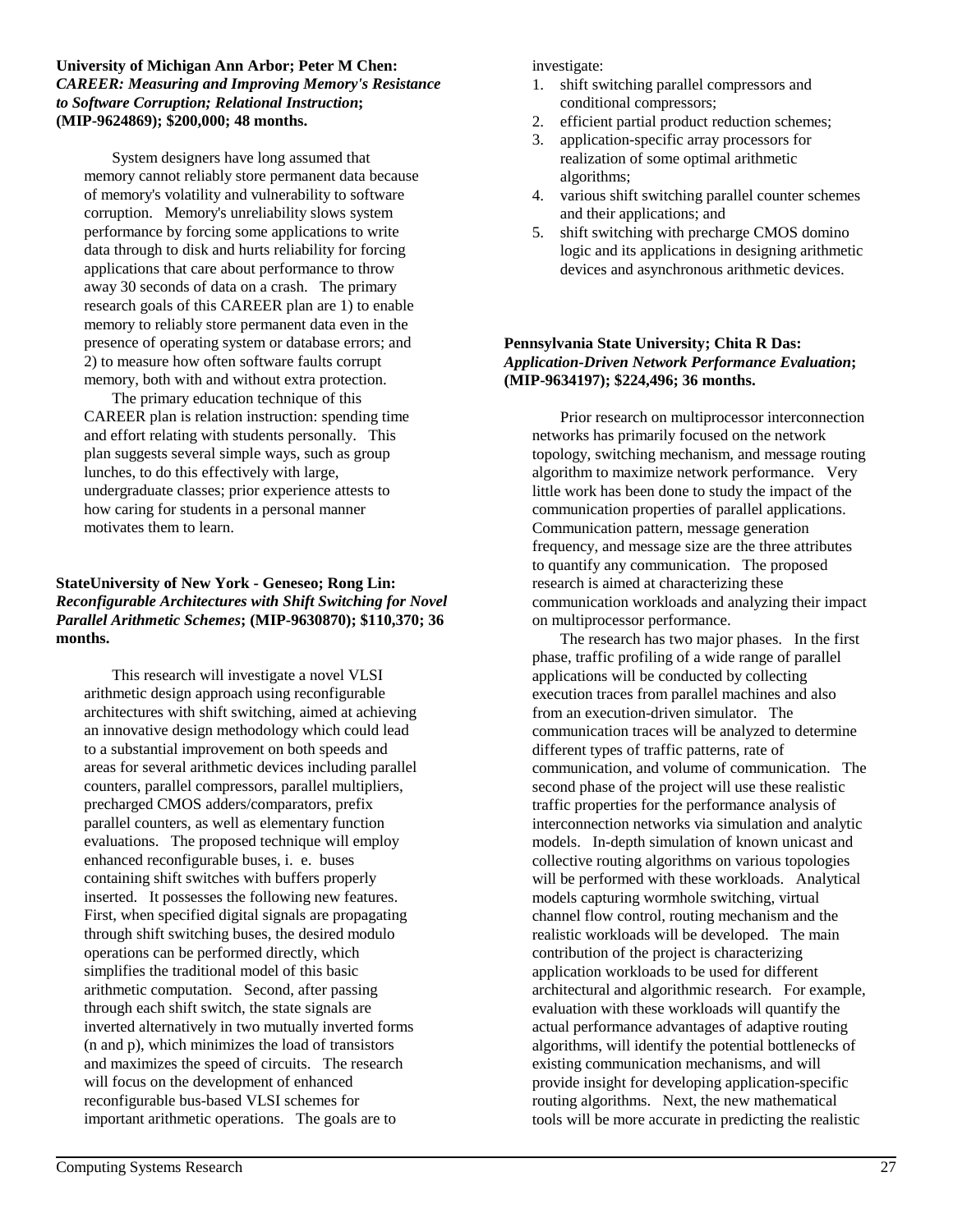communication traffic. The techniques and tools developed in this research can be used in understandi ng and evaluating the interplay between parallel architectures and algorithms to maximize the performance of existing machines and to design better machines in the future.

#### **Pennsylvania State University; Ali R Hurson:** *Research in Multithreaded Dataflow and Hybrid Architectures***; (MIP-9622836); \$161,997; 36 months.**

The overall objective of the research is the investigation of architectural features for cost-effective, mainstream computing based on multithreading. In this vein, this research will focus in two directions; investigation of multithreaded dataflow paradigm, and the adaptation of the results to hybrid dataflow-von Neumann architecture. The dataflow model is ideally suited for multithreaded architecture since it facilitates instruction level context switching and fine-grained parallelism. A clear understanding of the issues in supporting multiple threads in dataflow environment will permit us to adapt them to hybrid dataflow/control flow architectures. Hybrid systems present the most interesting opportunities in the area of multiprocessing - they directly address problems that will be faced by future superscalar processors, such as long memory latencies, context switching overheads, multiple active instruction streams, fast and efficient support for task synchronization.

Initially, this project will investigate the use of cache memories for multihreaded dataflow architecture, and compiler techniques for improving the performance of such machines. This project will then study architectural support for multithreading including support for thread management, thread scheduling, communication and synchronization among threads. Simultaneous multithreading in the context of dataflow and hybrid architectures will then be investigated. Finally, this project will explore the suitability of the most significant architectural features for use with convectional RISC technology.

#### **Texas A & M University; Laxminarayan N Bhuyan:** *Cache Coherence in Wormhole Networks***; (MIP-9622740); \$85,960; 12 months.**

This project is investigating the use of wormhole networks in supporting cache- coherent multiprocessors. Cache coherence gtraffic, characterized by fixed length messages that arrive in

bursts, is generated by an execution-driven simulator. This traffic is used to evaluate alternative message scheduling schemes, adaptive routing schemes, virtual channels, and interface designs. New coherence and synchronization schemes are being developed and evaluated as part of this research.

The project is divided into three phases. In the first phase the effect of congestion in the interconnection network in performane of cache-coherent multiprocessors is being investigated. The second phase emphasizes the development of techniques to reduce cache coherence traffic and invalidation time. The third phase is the development of new protocols that use wormhole networks effectively.

#### **University of Texas - Arlington; Krishna M Kavi, Behrooz Shirazi:** *Research in Multithreaded Dataflow and Hybrid Architectures***; (MIP-9622593, A001); \$120,496; 12 months.**

The overall objective of the research is the investigation of architectural features for cost-effective, mainstream computing based on multithreading. In this vein, this research will focus in two directions; investigation of multithreaded dataflow paradigm, and the adaptation of the results to hybrid dataflow-von Neumann architecture. The dataflow model is ideally suited for multithreaded architecture since it facilitates instruction level context switching and fine-grained parallelism. A clear understanding of the issues in supporting multiple threads in dataflow environment will permit us to adapt them to hybrid dataflow/control flow architectures. Hybrid systems present the most interesting opportunities in the area of multiprocessing - they directly address problems that will be faced by future superscalar processors, such as long memory latencies, context switching overheads, multiple active instruction streams, fast and efficient support for task synchronization.

Initially, this project will investigate the use of cache memories for multihreaded dataflow architecture, and compiler techniques for improving the performance of such machines. This project will then study architectural support for multithreading including support for thread management, thread scheduling, communication and synchronization among threads. Simultaneous multithreading in the context of dataflow and hybrid architectures will then be investigated. Finally, this project will explore the suitability of the most significant architectural features for use with convectional RISC technology.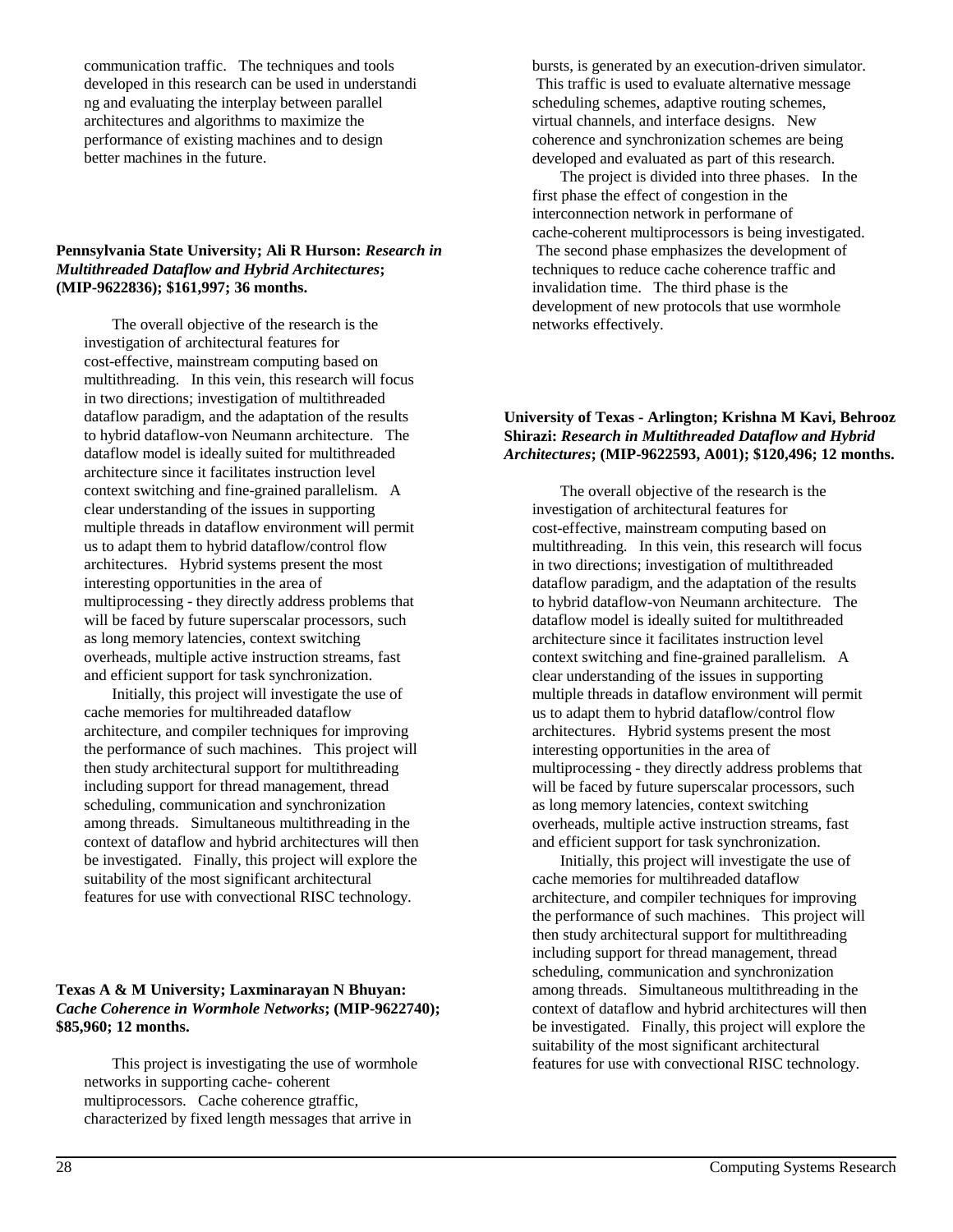**University of Washington; Arun K Somani:** *Extent and Effects of Error Propagation and Recovery Mechanisms in Cache Memory Systems***; (MIP-9630058); \$180,000; 36 months.**

Commercial microprocessor systems are being operated at higher and higher clock rates. Faster clocks impact the time that is available to fetch data from cache memory, and increases the probability of transient error occurrence in cache memory systems. Besides data reading error, an error may also occur in the processor subsystem, and it may write erroneous data into the cache memory. Error-correcting codes allow detection and recovery from some of these errors within the code word limits. Fast error

 detection allows damage containment and reduces the recovery time, which otherwise could be very expensive in time. The goals of this project are: (1) to study the extent of error propagation due to transient faults in computer system when a fault originates either in a processor register or a cache location; and (2) to develop techniques and hardware support needed for early detection and recovery from such errors in computation tasks with low overhead and low performance loss. The proposed techniques will cover a broad spectrum from only detection to full error recovery. This research will identify architectural features which, when provided in commercial microprocessors, will make them suitable for use in fault-tolerant applications. The intent is to keep the performance impact in the normal operation to a minimal.

**Other**

#### **Princeton University; Douglas W Clark:** *Workshop on Critical Issues in Computer Architecture Research, May 21, 1996, Philadelphia, Pennsylvania***; (MIP-9634380); \$19,835; 6 months.**

The last decade has seen extraordinary technological, intellectual, and market developments that have shifted many assumptions underlying research in computer architecture. Promising avenues for future research will doubtless lead in directions different from those of the past. This project will convene a group of approximately 15 experts from industry and academe, who will discuss this and related issues in a one-day workshop. The proposed date is May 21, 1996, the day before the start of the ACM/IEEE international Computer Architecture Symposium to be held in Philadelphia, PA. The product of the workshop will be a final report published on the World Wide Web.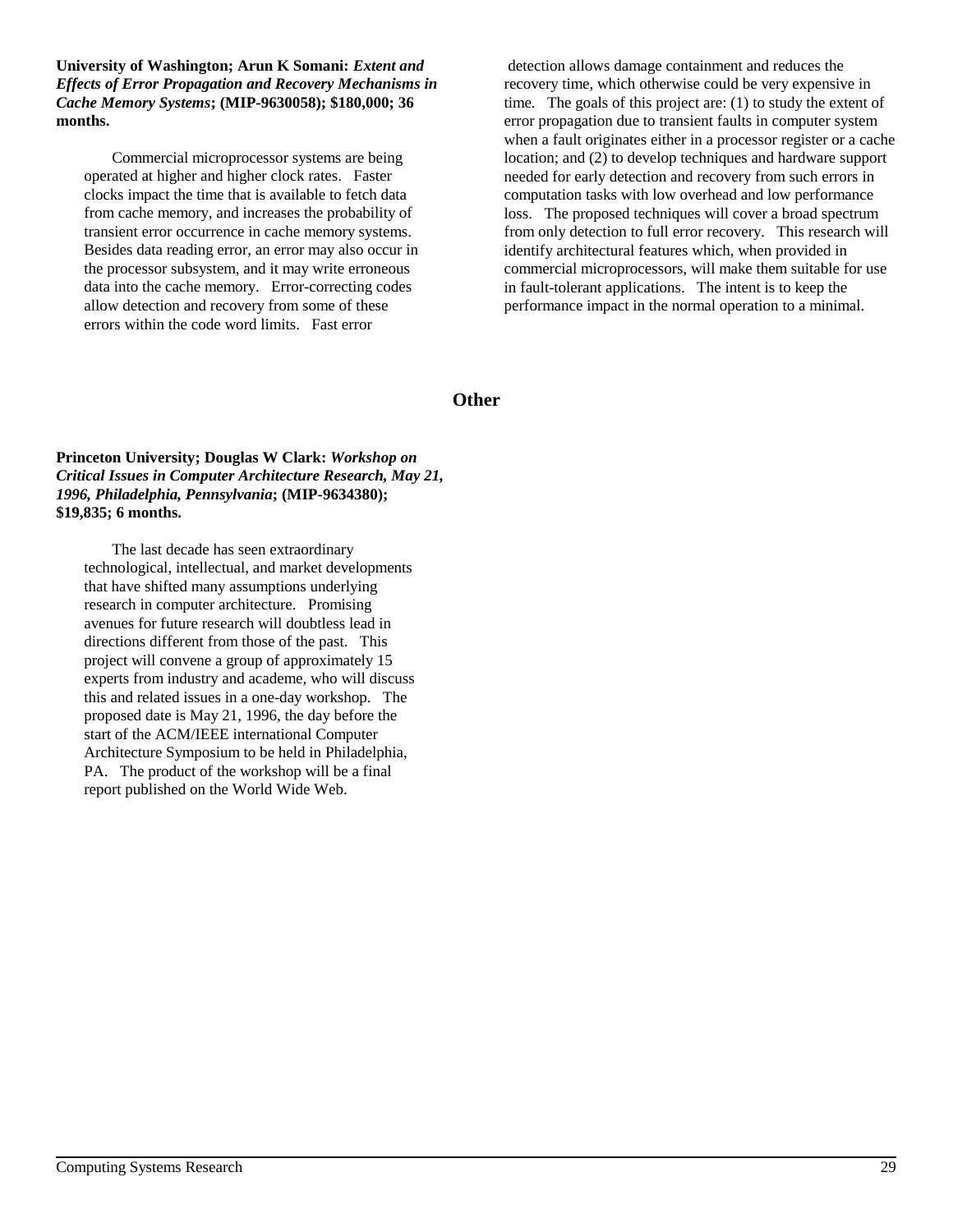# **Signal Processing Systems (Formerly Circuits and Signal Processing)**

Dr. John H. Cozzens, Program Director (703) 306-1936 icozzens@nsf.go icozzens@nsf.gov www.cise.nsf.gov/mips/CSPhome.html

## **The Program**

The Signal Processing Systems (SPS) program supports basic research in the areas of digital signal processing, analog signal processing, and supporting hardware and software systems. This research is typically driven by important applications and emerging technologies. Signal processing is a highly active research area, with topics ranging from theory to Very Large Scale Integrated (VLSI) circuit implementations and applications. Although signal processing is typically driven by advances in technology, discoveries in this field also serve as a catalyst for new technological innovations. A taxonomy of research areas, based on signal characteristics, applications, and/or technology, include:

## **One-Dimensional Digital Signal Processing (1-D DSP)** - the representation of time-varying signals (e.g., audio, EKG,

- etc.) in digital form, and the processing of such signals; &
- (adaptive) filtering and equalization  $\ddot{\phantom{0}}$
- filter design, theory, and analysis, both linear and nonlinear  $\ddot{\phantom{0}}$
- multirate processing and wavelets  $\ddot{\phantom{0}}$
- time-frequency representations

**Statistical Signal and Array Processing (SSAP)** - the use of statistical techniques for the processing of signals that

may arise from multiple sources; &

- cyclostationary signal processing  $\ddot{\phantom{0}}$
- higher order statistics  $\ddot{\phantom{0}}$
- (statistical) array processing  $\ddot{\phantom{0}}$
- nonstationary and time-frequency

**Image and Multi-Dimensional Digital Signal Processing (IMDSP)** - the acquisition, manipulation, and display of multi-dimensional data using digital technology; &

- image analysis, filtering, restoration, and enhancement  $\ddot{\phantom{0}}$
- image and video coding  $\ddot{\phantom{0}}$
- vector quantization

**Analog Signal Processing (ASP)** - the processing of data without conversion to sampled-digital form; &

- analog-to-digital conversion  $\ddot{\phantom{0}}$
- analog circuits and filters

Other research areas delineated in the SP EDICS listing that are selectively supported by this program are: &

- Underwater Acoustics Signal Processing  $\ddot{\phantom{0}}$
- VLSI Signal Processing  $\ddot{\phantom{0}}$
- Emerging Techniques -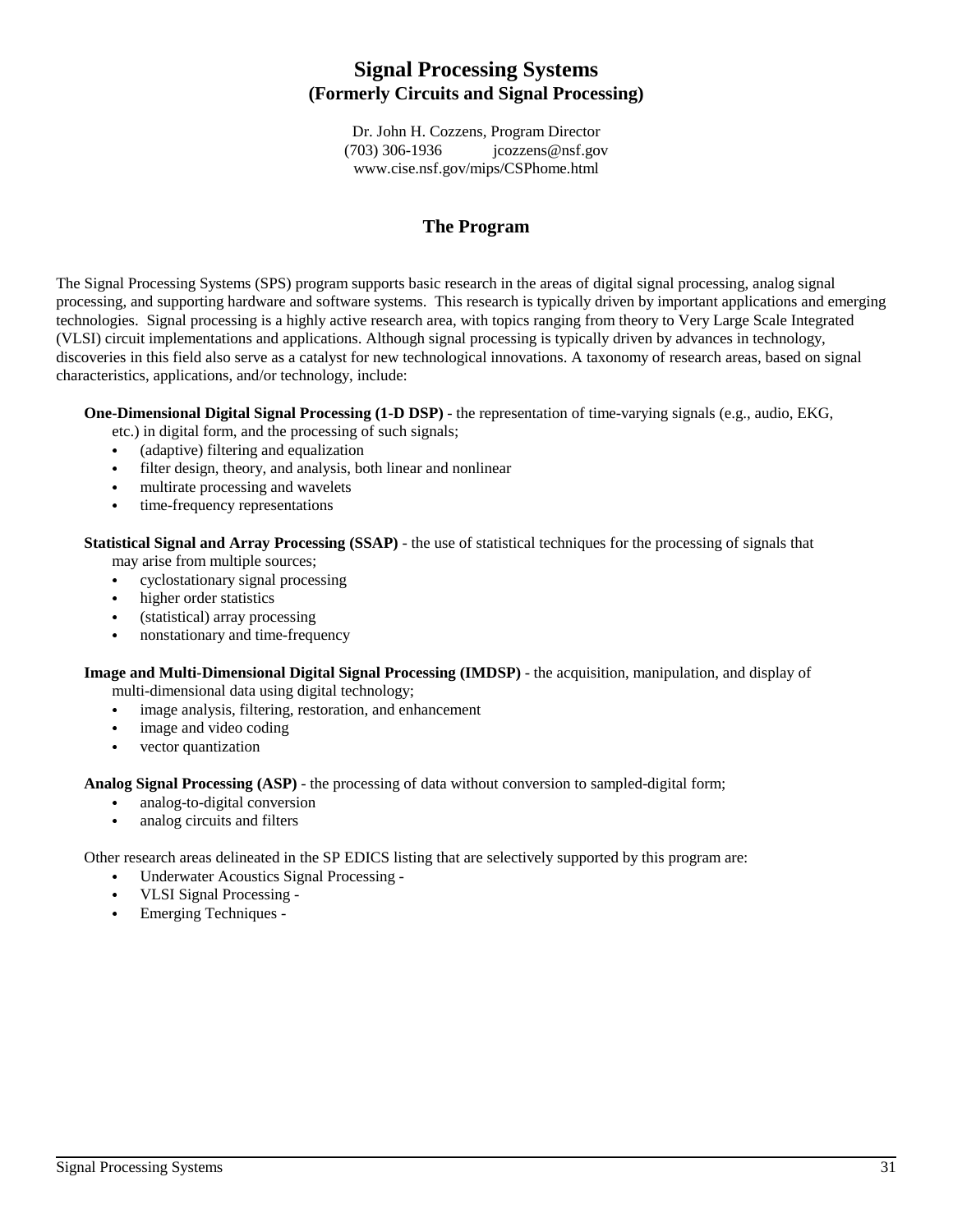## **Awards**

## **Analog (Mixed Analog/Digital) Signal Processing**

#### **University of California - Berkeley; Paul R Gray, Robert G Meyer:** *Research in High-Frequency Analog Electronic Circuits for Communication Systems***; (MIP-9412940 A001); \$136,403; 12 months.**

The field of electronic telecommunications has experienced explosive growth in the past ten years, both in terms of its commercial importance and in terms of the research effort devoted to it in academic and industrial laboratories. It appears that radio-based digital communications will play a much larger role than might have been anticipated, complementing data communications on wire pairs with fiber media which are coming into increased use for data communications backbones. As in the past, reducing the cost of electronics associated with VLSI technology will be critical.

This research is directed at exploring new ways to use silicon integrated circuit technology to improve the performance, reduce the power dissipation, and reduce the cost of components for communication systems of various kinds. The primary emphasis of this research is on data communications and Personal Communications Systems (PCS) using radio and free-space optical media. Particular emphasis is placed on circuit techniques applicable to implementation of RF, IF and baseband mixed signal communications circuits with low power and low operating voltage. Specific topics for investigation are: limits-to-phase noise performance in power-optimized monolithic voltagecontrolled oscillators; investigation of new parallelarchitecture sampling demodulators; limits-todistortion performance in MOS sampling demodulators; the use of passive-sampling FIR switched capacitor filters for low-power, highfrequency filtering and CDMA despreading; optimization of the sensitivity in fiber optic communication receivers; the application of BiCMOS technology for the particular needs of highspeed communications; and modeling of active and passive IC components for RF design.

### **Harvard University; Woodward Yang:** *NYI: VLSI Design for High Performance Signal Processing and Computation***; (MIP-9257964 A004); \$62,500; 12 months.**

The focus of this research is on the development of innovative VLSI design methodologies that will facilitate the next generation of high performance signal processing and computing systems. A variety of analog, digital, and mixed signal circuitry will be implemented for use in high performance computing applications including object recognition, smart sensors, adaptive neural networks, and programmable analog filters.

## **Northeastern University; Lisa McIlrath:** *CAREER: Development of a New Program in Integrated Analog Systems Design at Northeastern University***; (MIP-9623907); \$210,000; 48 months.**

The focus of this Career Development plan is the development of a new broad-based program in the design of integrated analog systems at Northeastern University. The research component of this plan involves the development of analog processing circuits to be used in integrated circuits containing arrays of sensors or display elements. The main focus of this research is on applications related to electronic imaging. The two main thrusts are;

- 1. to develop high quality imaging arrays with CMOS technology, and,
- 2. to devise focal-plane computational imagers for extracting useful information from the image data.

The functions performed by the focal plane processors, which include temporal and spatial differencing and spatial filtering, will have applications in fields ranging from image compression and enhancement to machine vision problems such as tracking and inspection.

The educational component of this plan addresses the need to interest and train more engineers in the field of analog design. The major initiatives of this plan include developing an extended analog design project for second and third year undergraduates; incorporating more undergraduates into on-going research; creating a seminar series bringing outside speakers on campus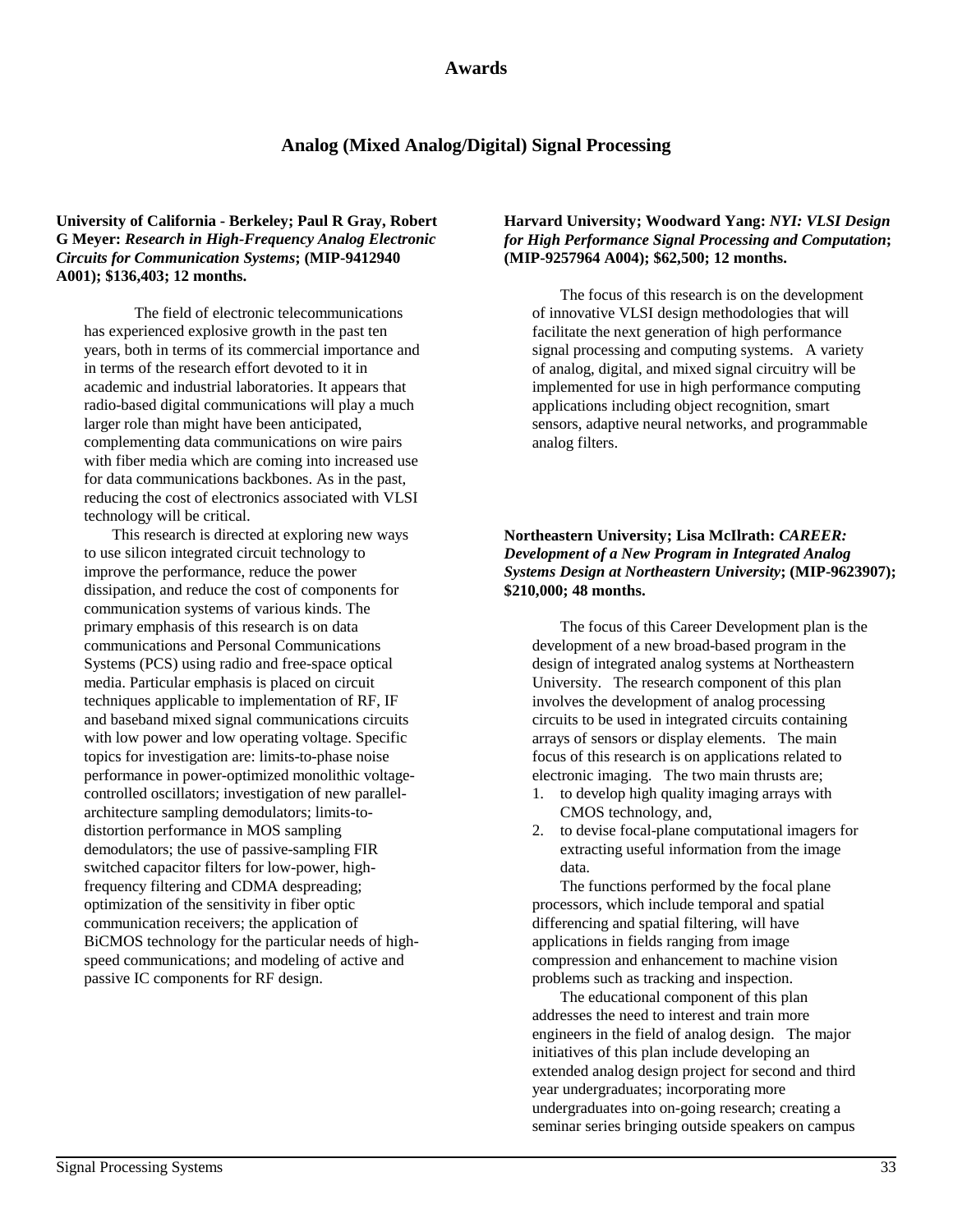to increase students' awareness of the importance of analog design in real world systems; and developing an advanced graduate course in analog systems aimed both at our graduate research students as well as at engineers in industry who need to deepen their understanding of design principles and techniques.

### **Washington State University; Terri S Fiez:** *NYI: High Performance Analog Signal Processing for Mixed-Mode Integrated Circuits***; (MIP-9257112 A003); \$125,000; 24 months.**

The focus of this research is the development of high performance analog architectures and circuits for mixed analog-digital IC's. Emphasis is placed on

 improving the immunity of the analog circuits to digital switching noise and in obtaining accurate, high speed analog circuit performance with the newly emerging 3.3 Volt power supply standard. (Current-mode circuits will be examined as a way of overcoming these limitations and this research will yield a general understanding of the advantages and limitations of current-mode circuits as compared to voltage-mode circuits. The current-mode circuits will be used to implement area efficient, high-order sigma-delta A/D converters.)

## **One-Dimensional Digital Signal Processing**

#### **University of California - San Diego; James R Bunch:** *Stability of Algorithms in Signal Processing***; (MIP-9625482); \$131,830; 36 months.**

The method of Least Squares has been employed successfully to solve problems in many scientific disciplines, including signal processing. The class of fast Recursive Least Squares Algorithms was introduced in order to address certain desirable performance traits, such as computational complexity, tracking, and misadjustment. Although these algorithms have evolved over many years and are widely used in signal processing, a common approach addressing the issue of algorithmic stability has been lacking. This research provides an analysis that fills this critical void in the research and development of these algorithms. Descriptive definitions of stability are being examined which are consistent with current and previous algorithmic analyses. The effects of the forgetting factor - the extent to which prior information is weighted - with respect to matrix perturbation theory and the control and propagation of arithmetic roundoff errors are being studied. This research is also providing useful and insightful gains in the important areas of filter misadjustment, filter tracking, the conditioning of the auto-correlation matrix, and the usefulness of the filter output.

This research program joins the science of Numerical Analysis with the science of Signal Processing, providing tools by which algorithms for signal processing can be better designed and used, so that they will give more accurate results.

#### **University of Delaware; Gonzalo R Arce, Neal C Gallagher:** *Weighted Myriad Filters and Their Applications in Communications***; (MIP-9530923); \$105,013; 12 months.**

Linear Filtering theory has been largely motivated by the characteristics of Gaussian random processes. In the same manner, research in myriad filtering theory is motivated by the statistical properties of alpha-stable processes which describe an important class of processes, impulsive in nature, that obey a Generalized Central Limit Theorem; thus these processes can arise in practice as a result of physical principles. The foundation of myriad filtering algorithms lies in the definition of the sample myriad as the location estimate of a class of alpha-stable distributions. The main goals of this research are;

- 1. To study the theoretical properties of the sample myriad and to exploit its geometrical structure for the development of efficient computational algorithms,
- 2. To solve the optimal "weighted myriad" filtering problem - the problem analogous to the design of the optimal FIR (Wiener) filter and the optimal weighted median filter,
- 3. To develop adaptive filtering algorithms for the simple design of weighted myriad filters for applications where the statistical characteristics of the underlying signals may be unknown or varying, and,
- 4. To extend the filter formulation to the case where the signals are complex or multivariate, providing us with the tools needed to develop robust CDMA multiple access detectors.

This work can have a significant impact on applications requiring robust estimation and filtering. This is particularly the case in mobile and personal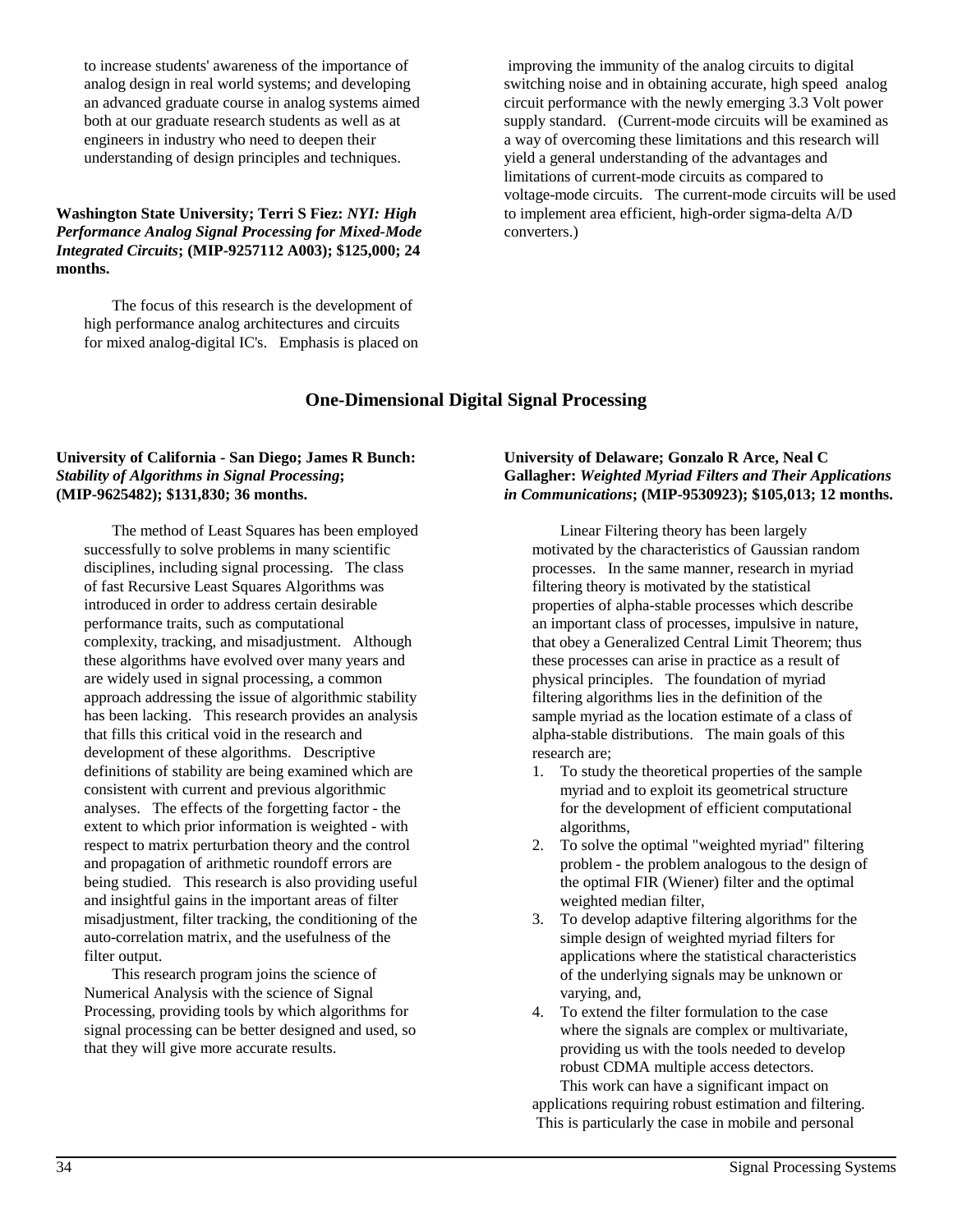communication systems, to be deployed in the near future, where the underlying statistics of the noise and interferences closely follow the models used in this research rather that the traditional models used in practice today. The results of this research can also be applied to a wide range of problems including remote sensing imaging of the environment and non-destructive evaluation of materials.

#### **Ohio State University; Peter Clarkson:** *Robust Parameter Estimation in the Detection of Cardiac Arrhythmias***; (MIP-9220769 A002); \$79,637; 12 months.**

This research is concerned with improving the efficiency and robustness of parameter estimation schemes employed by implantable and portable devices for cardioversion and defibrillation. The goal of the research is to replace the ad-hoc estimation schemes used in present generation devices by robust estimators that produce optimal minimum variance estimates for a wide range of unknown error distributions, and which maintain close-to-optimal performance in the presence of parameter fluctuations. These objectives are pursued through estimation schemes that are based on the application of Order Statistic (OS) operations to the data.

## **Carnegie-Mellon University; Virginia L Stonick:** *PYI: Practical Approaches to Optimal Adaptive Filtering of Real Time Non-Linear Systems***; (MIP-9157221 A008); \$47,500.**

This research addresses the use of numerical optimization methods to develop real-time adaptive filters for estimating, identifying, or predicting time-varying and potentially nonlinear processes. The first phase of this work will be devoted to the development, analysis, and simulation of an optimal adaptive infinite-impulse response (IIA) filtering algorithm for telecommunications using homotopy continuation methods to perform the necessary nonlinear optimization. This research will increase our understanding of IIA filter structures in timevarying environments, and will ultimately lead to their more widespread use.

#### **Drexel University; Athina P Petropulu:** *PFF: Signal Reconstruction and Applications to Communications, Ultrasound Image Processing, and Earthquake Engineering***; (MIP-9553227, A001); \$105,000; 12 months.**

The goal of the project is twofold: research in the area of signal reconstruction, and teaching in signal processing, both components emphasizing the interdisciplinary aspect of signal processing. The main thrust of the research is the reconstruction of a signal with unknown statistical description that propagates through a system with unknown

characteristics, solely from the system's output (blind deconvolution). Higher Order Statistics are powerful mathematical tools being employed in this problem, capable of revealing a wealth of information about the signal/process (e.g., phase, presence of nonlinearities), and at the same time suppressing noise. The theoretical developments of this work will be applied in the areas of digital communications, medical diagnostics and earthquake engineering, and are expected to bring new knowledge to these fields. In the area of teaching the goal is to develop and maintain a new systems curriculum, highlighting principles that unite different engineering disciplines. Towards this goal, a state-of-the-art multimedia signal processing laboratory will be developed, and new courses will be designed.

### **University of Pittsburgh; Patrick Loughlin;** *CAREER: Joint Density-Based Methods of Applied Nonstationary Signal Processing***; (MIP-9624089); \$205,000; 48 months**.

 While the Fourier transform is an indispensable tool in signal processing and Linear Time-Invariant (LTI) systems analysis, as well as a staple of the electrical engineering curriculum, many natural and man-made processes are not time-invariant but rather exhibit frequencies that change over time (e.g., FM communication systems, the Doppler effect, speech and other biomedical signals). The conventional short-time, or "quasi-stationary," extensions of LTI concepts for studying such processes is often inadequate; for example, depending upon the short-time analysis interval length selected, dramatically different results can be obtained for the same process, particularly when the signal contains both transients and harmonics. Accordingly, there is a need, both in engineering practice and pedagogy, for the development of new methods for timevarying (or nonstationary) signal processing. This research involves the development and application of a general method of nonstationary signal processing that surmounts the limitations of methods based on the extension of LTI concepts to time-varying situations. The principle objectives of this research are to:

- 1. Develop new joint density-based methods for nonstationary signal processing (e.g., scale);
- 2. Apply these new methods to challenging, practical problems in biomedical signal analysis and machine health monitoring (which fall under the biotechnology and manufacturing Federal Strategic Areas); and,
- 3. Develop a general educational framework for nonstationary signal processing based on the new methods, via new instructional laboratory courses and research opportunities for college undergraduate and graduate students.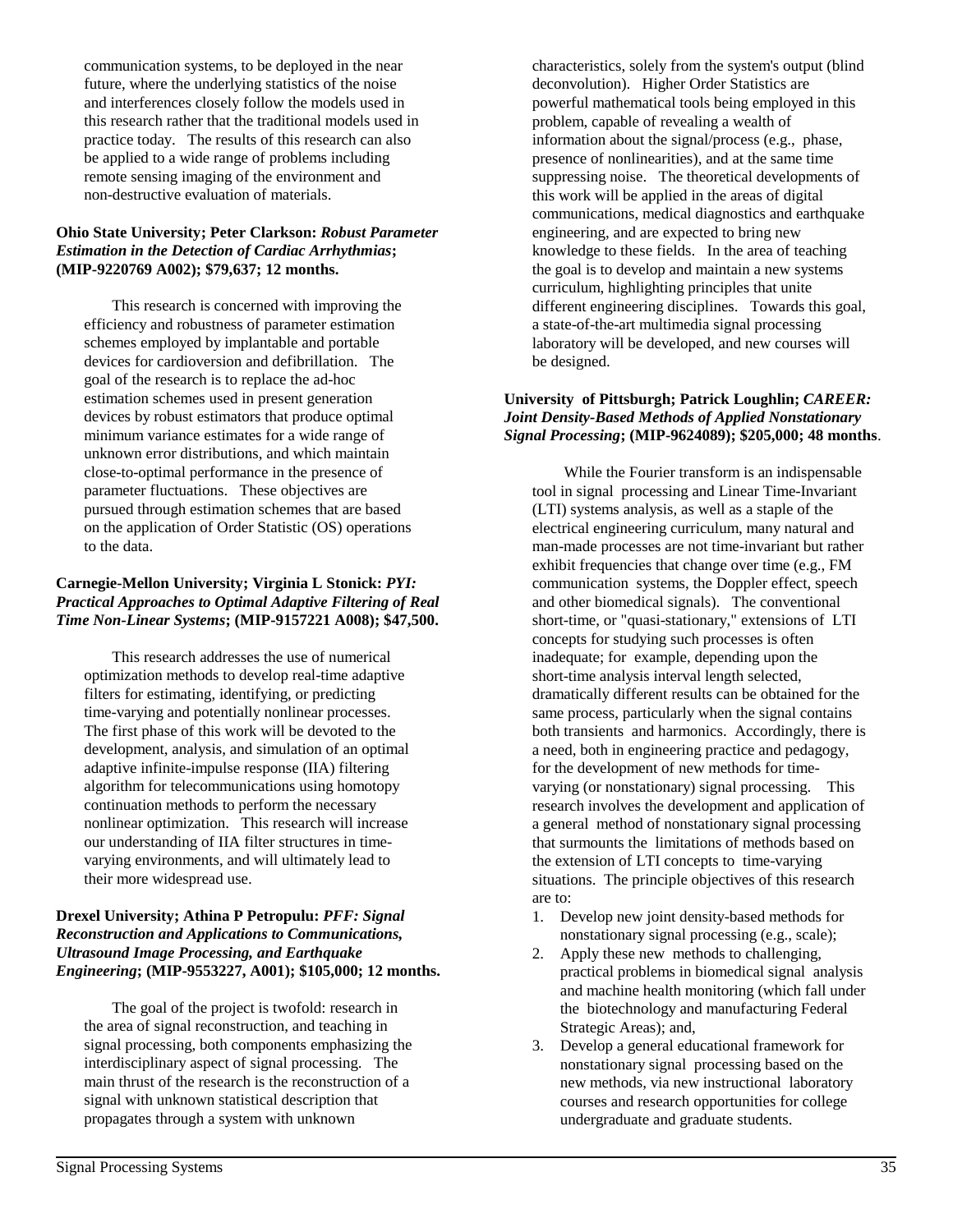**William Marsh Rice University; Richard G Baraniuk:** *NYI: Signal Analysis and Processing in Matched Coordinate Systems***; (MIP-9457438 A002); \$62,500; 12 months.**

This research aims to extend current methods of time-frequency and time-scale analysis by developing a general theory for signal analysis and processing in alternative coordinate systems. Specific tools under

investigation include optimal, signal- dependent time-scale representations, information measures for time-frequency and time-scale analysis, and operator-based, generalized coordinate systems. Test signals are being drawn from problems in machine health monitoring, magnetic resonance imaging, and dispersive signal processing.

## **Image and Multidimensional Digital Signal Processing**

## **Stanford University; Robert M Gray, Richard A Olshen:** *Tree-structured Image Compression and Classification***; (MIP-9311190 A004); \$80,054; 12 months.**

Tree-structured vector quantization is an approach to image compression that applies ideas from statistical clustering algorithms and tree-structured classification and regression algorithms to produce compression codes that trade off bit rate and average distortion in a near optimal fashion. This research is examining the explicit combination of these two forms of signal processing, compression and classification, into single tree-structured algorithms that permit a trade off between traditional distortion measures, such as squared error, with measures of classification accuracy such as Bayes risk. The intent is to produce codes with implicit classification information, that is, for which the stored or communicated compressed image incorporates classification information without further signal processing. Such systems can provide direct low level classification or provide an efficient front end to more sophisticated full-frame recognition algorithms. Vector quanitization algorithms for relatively large block sizes are also being developed with an emphasis on multiresolution compression algorithms. In order to improve the promising performance found in preliminary studies or combined compression and classification, it will be necessary to use larger block sizes or, equivalently, more context. Multiresolution or hierarchial quantizers provide a simple and effective means of accomplishing this. Other related issues are being explored, including improved prediction methods for predictive vector quantization and image sequence coding.

#### **University of California - San Diego; Pamela C Cosman:** *CAREER: Multiresolution Region-Based Image Compression***; (MIP-9624729); \$222,500; 48 months.**

Image Compression reduces the number of bits required to represent an image, and thereby allows image and video information to be stored more efficiently, or to be transmitted much faster from one place to another. Some compression methods degrade the quality of the image. The research portion of this CAREER plan involves designing compression methods which examine the content of an image in order to control or eliminate the degradation for some portions of the image. The intent is to increase the visual quality or scientific utility of the images. This work also involves the design of multiresolution methods for region-based image and video compression, and the development of novel methods for quality evaluation for such codes. Dividing an image into regions can allow a compression algorithm to employ different encoding strategies in different portions of the image, and can allow some regions to be represented at higher quality or finer resolution than others. Methods for segmentation, bit allocation, and code selection at different levels of resolution will be examined in the course of our investigations.

The main objects of the education plan are to promote interactive and hands-on learning, to be highly accessible and supportive to students whom I advise, and to facilitate interdisciplinary as well as academic/industrial discourse.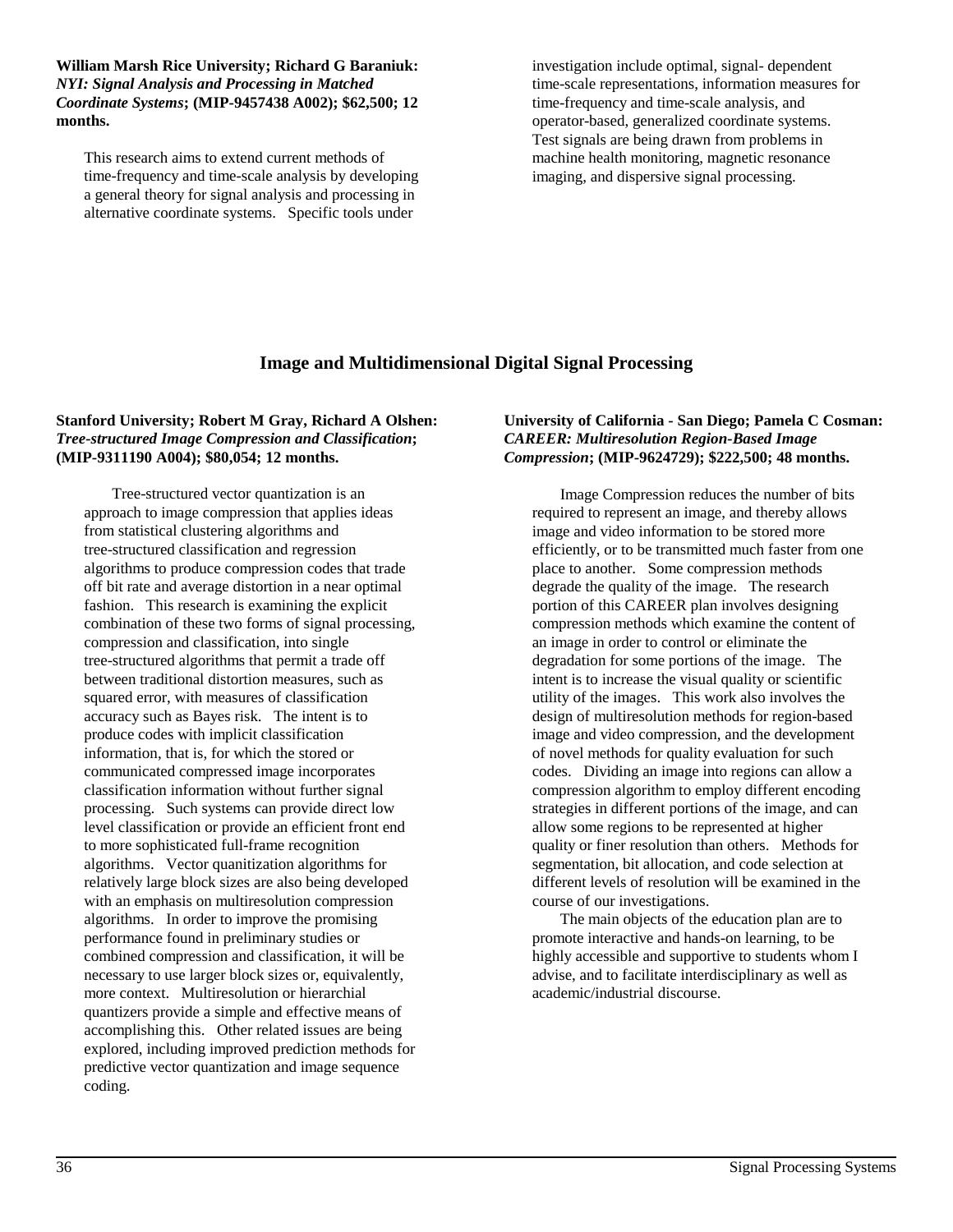**Georgia Institute of Technology; Ronald W Schafer, S. J McGrath, Mark A Clements, James H McClellan, Thomas P Barnwell:** *Infrastructure and Research Program for Signal Processing in Multimedia Systems***; (MIP-9205853 A006); \$171,177; 12 months; (Support from: Signal Processing Systems Program, CISE Institutional Infrastructure - Total Grant \$295,895).**

The objective of this proposal is to establish an infrastructure for signal processing in multimedia systems. Equipment will be acquired, installed, and integrated into an existing research environment consisting of networked UNIX workstations and minicomputers. This equipment will provide the capabilities to acquire multimedia signals, including image, video, speech, audio, text, and fax; store and access these signals on high-speed, high-capacity disk storage subsystems; process them using custom high-speed, real-time, DSP microcomputer-based processors, hosted by UNIX workstations; communicate a variety of these signals between workstations over a high-speed fiber network; and output the processed signals at their intended destinations. Special-purpose systems - an HDTV workstation, and a custom DSP multiprocessor - will be integrated into the infrastructure to allow for real-time processing of high-resolution video sequences and images. The goal of this infrastructure is to build an environment in which the DSP algorithms, which will play a major role in the growth of multimedia technology, may be developed in such a fashion as to lead directly to real-time implementations of those algorithms. The companion part to this infrastructure is a program of research based on this environment, to be conducted in areas with immediate and urgent application to the problems facing multimedia information systems. This includes real-time video encoding, concentrating on the problems of inter- and intra-frame redundancy elimination. Advances in this area will lead to affordable applications in a host of areas such as video mail, video messaging, real-time video communications, and interactive learning and presentations.

#### **University of Illinois at Urbana -Champaign; Yoram Bresler:** *PYI: Statistical Techniques in Inverse Problems***; (MIP-9157377 A004, A005); \$100,000; 12 months.**

This research falls into four broad areas: image reconstruction, reconstruction of time-varying distributions, sensor array processing, and visualization of multiparameter data. In the area of image processing, the principal objective is to develop the theory and associated computational algorithms for superresolution image reconstruction from partial and noisy data, using statistical models. For the second area, the goal is to develop optimum signal acquisition schemes subject to physical or economic constraints, and the associated efficient reconstruction algorithms, for imaging spatial data that is time varying during the acquisition process. In the area of sensor area processing, several issues are being addressed including the design of computationally efficient algorithms for the (sub)optimal solutions of model fitting problems, wideband source location, and imaging with sensor arrays. Finally, in the last area, the goal is to address the effective fusion, display, and visualization of multi-parameter spatially-related data, such as is acquired in multispectral, or multi-modality remote sensing and diagnostic imaging.

### **University of Illinois - Urbana-Champaign; Michael T Orchard:** *NYI: Optimal Motion Compensation for Video Compression***; (MIP-9357823 A003); \$62,500; 12 months.**

Efficient compression of video sequences should exploit the high interframe redundancy due to the smoothness of motion fields in typical scenes. Current video coding algorithms use very simplistic motion models, limiting the degree to which motioninduced redundancy can be exploited in video coding. This research is investigating improved methods for estimating motion in video sequences, and compensating for that motion to achieve increased coding efficiency. Methods are being considered which estimate motion at the encoder, requiring transmission of motion overhead, and those which estimate motion directly at the decoder. The goal is to provide a unifyied framework for these two approaches to motion estimation, and to develop hybrid algorithms taking advantage of the best features of both approaches.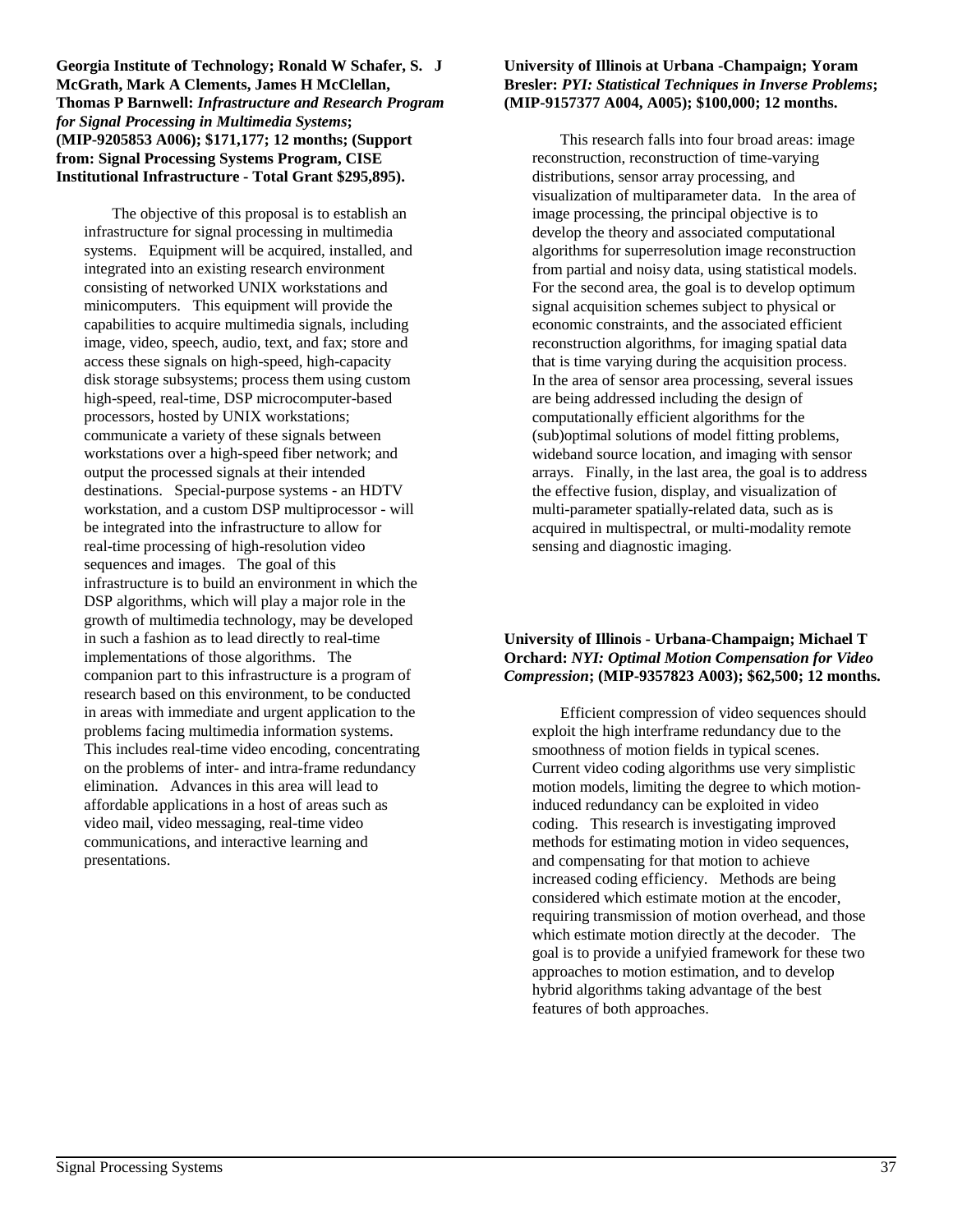**University of Notre Dame; Ken D Sauer:** *Model Based Tomography: A Comprehensive Approach to Iterative Image Reconstruction***; (MIP-9300560 A002); \$70,201; 12 months.**

Low dosage transmission medical imaging, emission medical imaging, and nondestructive testing of materials are all examples of tomographic reconstruction problems which can benefit greatly from improved reconstruction techniques. This research introduces a strategy for the development of computationally efficient reconstruction algorithms which directly search for the statistically optimal fit to measured data. This approach exploits the wide availability of digital computation and storage to substantially improve reconstruction in demanding applications. The research has three essential components;

- 1. a general measurement system model which characterizes the physical measurement apparatus for both the transmission and emission problems, and can be extended to include nonlinear effects such as scattering,
- 2. a new class of computationally tractable image cross section models which preserves image detail while suppressing noise artifacts, and,
- 3. A fast numerical algorithm, known as Gauss-Seidel, which serves as a basis for efficient and accurate multiscale reconstruction methods.

Algorithmic techniques are being evaluated using data collected from the Nondestructive Evaluation Section at the Lawrence Livermore National Laboratories.

## **Johns Hopkins University; Jerry L Prince:** *PFF: Three-Dimensional Image Processing***; (MIP-9350336 A002); \$100,000; 12 months.**

This program has two major components: research and teaching in image processing, both having a focus on three-dimensional data. The research component is divided into two major thrusts:

- 1. the development of new methods for estimating motion in three dimensions from three-dimensional data sets. The first aim involves optimizing data acquisition methods given a prior stochastic description of the motion and assuming the use of a certain optical flow method. The second aim explores the theory of three-dimensional vector tomography and its implementation using a magnetic resonance scanner.
- 2. The estimation of shape from three- dimensional data sets. This topic focuses on active surface

methods: the definition of new active surfaces, the algorithms and their convergence properties, and the use of active surface methods for 3-D image registration.

The teaching component of this grant has two main objectives:

- 1. to develop a state-of-the-art signal and image processing laboratory, and,
- 2. to develop new courses and textbooks on image reconstruction.

The overall goal is to provide a comprehensive educational program at the cutting edge of signal and image processing

### **Northeastern University; Eric Miller;** *CAREER: An Integrated Approach to the Study of Inverse Methods in Electrical Engineering;* **(MIP-9623721); \$204,092; 48 months.**

The objective of this CAREER award is to develop a fully integrated career plan designed to meet the educational needs of students in the Electrical and Computer Engineering (ECE) Department of Northeastern University. The underlying theme behind all aspects of this work is the study of inverse problems, a topic which is all but absent at the undergraduate level and not often considered even in the graduate school despite the ubiquity of these problems in many fields of engineering and the applied sciences. In the area of educations activities, two projects are envisioned. At the undergraduate level, a capstone design course in the general area of signal processing is being developed and implemented. At the graduate level, a course devoted to the study of the theoretical and practical issues surrounding linear inverse problems is being developed. In the area of research, we are exploring the use of statistical and multiscale signal processing methods for solving non-linear electromagnetic inverse scattering problems. These algorithms will incorporate scattering models based upon a Green's function formulation of the vector Helholtz equation. A statistically-based, multi-grid-type algorithm for extracting image and target information (number of targets, locations, and classifications) is being developed. The incorporation of detailed, physical models directly into the data processing algorithms makes these techniques directly applicable to a wide range of problems including radar signal processing for image formation and target detection/ classification, remote sensing, microwave medical imaging, and geophysical exploration.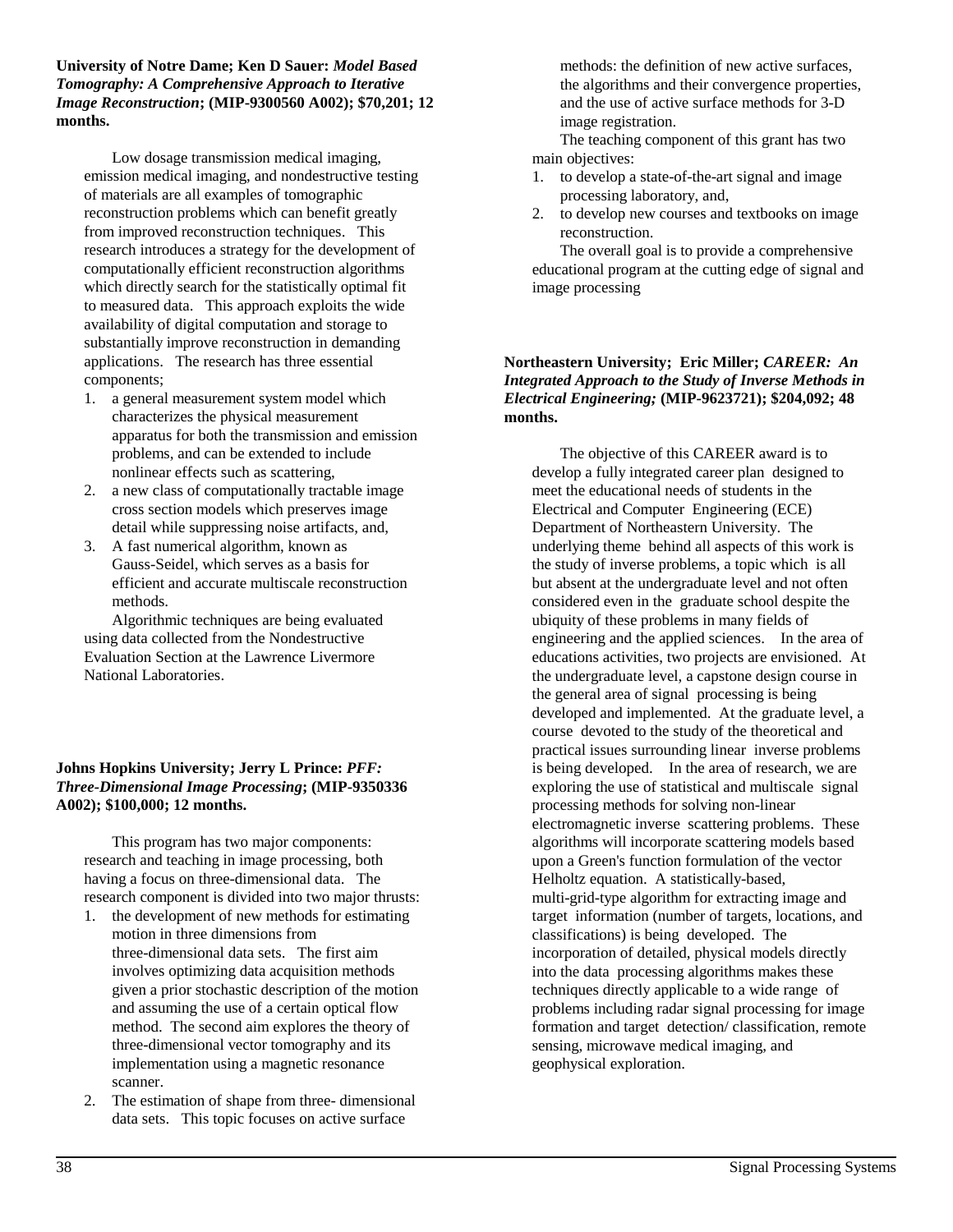#### **Medico-Technological Research Institute; John J Wild:** *Detection of Differential Sonic Energy Reflection by Soft Tissues***; (MIP-9634543); \$49,950.**

The objective of this work is to provide a capability of obtaining a significantly increased resolution for abnormal foci (tumors and knots) in cellular biological tissues by ultrasonic detection. An ultrasonic transducer array with special electroding is being designed, tested and its operation evaluated. This work will look at the electrode patterns and the measurement of the actual beam characteristics using a biological phantom. Electronic circuitry is being developed for increased sensitivity in data acquisition and detection.

## **Stevens Institute of Technology; Alan L Stewart, Roger S Pinkham:** *Self-Adjoint Operators and Models of Space-Variant Visual Acuity***; (MIP-9405081 A003); \$78,524; 12 months.**

Current theories of visual processing are theories of local responses. Even models of space-variant acuity concentrate on properties of the local receptive fields, with the rationalization that the visual system is approximately homogeneous within any small neighborhood. The response of the entire visual field is pieced together from models of local responses.

The theory of integral operators allows the experimentla study of human acuity to be united with computational model is visual processing. Their use in this context leads to simpler and more intuitive proofs of key theorems which relate threshold assessment to eigenvalue problems. At the same time, everyday experimental concepts, such as threshold sensitivity, take on new elegance when placed within the theory of integral operators.

### **Rensselaer Polytechnic Institute; William A Pearlman:** *New Techniques for Audio, Image, and Video Compression***; (NCR-9523767); \$184,546; 36 months; (Support from: Signal Processing Systems Program, Communications Research, Network Infrastructure - Total Grant \$369,092).**

The goal of this research is to investigate more effective techniques for digital audio, image, and video data compression. For audio, the intention is to employ more efficient entropy-constrained, conditional and unconditional, quantization in the coding of the critical subbands of the MPEG audio standard. The dependence of the subbands is next exploited using set partitioning in hierarchical trees (SPIHT) as done originally in embedded, wavelet, zerotree coding of images. The resulting embedded coding allows delivery of different qualities of service with a single compressed bit stream. A newly developed SPIHT procedure, which obtained probably the best-to-date monochrome, still image results (lossy or lossless) and with extremely fast encoding and decoding, is utilized for audio and also for color image and video coding. The extremely fast execution of the SPIHT coding procedure makes it especially suitable for video, where a requirement of real-time coding becomes an insurmountable obstacle for other procedures. Both lossy and lossless coding are investigated, as they fit naturally into the SPIHT framework. Other investigations involve the use of information theoretic criteria to create optimal adaptive subband compositions and the use of trellis coded quantization (TCQ) in block discrete cosine transform (DCT) and lapped orthogonal transform (LOT) coding.

### **Rensselaer Polytechnic Institute; Badrinath Roysam;** *Real-Time Processing and Multi-Spectral Imaging Equipment for Intraocular Image Processing;* **(MIP-9634206); \$21,521; 6 months.**

This research involves two components. The first component is an extension of prior work under NSF grant MIP-9412500 on the development of algorithms for automatic generation of retinal vasculature maps, and real-time feature-based determination of retinal position from intra-ocular digital video image sequences. Specifically, a TMS320C80 video signal processor chip will be used to achieve fully transparent image tracking by reducing the time required to establish a tracking lock to a small number of video frame intervals. The second component to this research is to modify the fundus imaging system acquired under the previous award to achieve simultaneous imaging in the near infrared and visible bands using a pair of low-light video cameras. This instrumentation will be used to investigate real-time algorithms for artificially superimposing computed vasculature landmarks on late-phase Indocyanine Green angiograms. This research will result in the development of real-time image processing hardware and software technology for enabling the development of novel instrumentation for laser retinal surgery and related applications. It is motivated by the need to reduce the currently high failure rate (approaching 50%) of current procedures. This project is an application of high-performance computing technology to enable new advances in ophthalmology and related problems in biology and medicine. In addition to reducing the failure rate, this technology is expected to reduce the cost of laser retinal surgery by eliminating the need for repeated corrective procedures.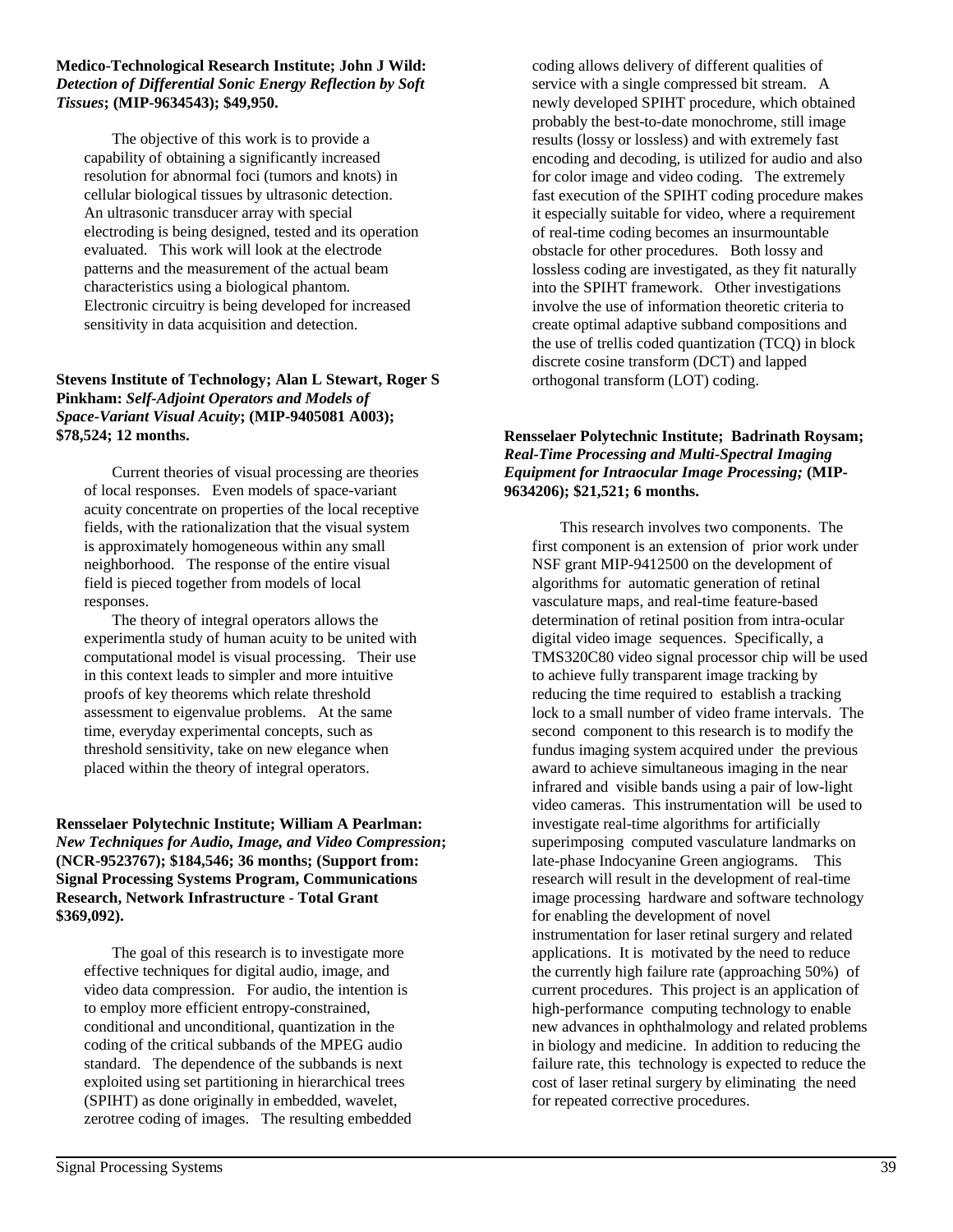#### **Rensselaer Polytechnic Institute; John W Woods:** *Motion Compensated Object Based Video Coding***; (MIP-9528312); \$119,126; 12 months.**

This research program investigates an advanced video compression approach for applications such as multimedia, video on networks, video conferencing, and video on demand. It is a novel combination of object-based coding usually used for very low rates and 3-D subband/wavelet waveform-based coding, usually reserved for higher rates.

In this method, the motion field is first segmented into objects which make up the image frame, and move at different velocities. The boundaries of these objects are coded using a type of contour coding which preserves the shape of the edge. This contour coding is performed as an update on the object boundaries found for the previous frame. Finally the interior of these space-time objects is coded using the waveform coding method based on motion compensated 3-D subband filtering. The overall goal is an efficient unified set of video compression algorithms scalable from video phone up to HDTV.

## **Rochester Institute of Technology; Edward R Dougherty:** *Model-Based Design of Optimal Nonlinear Filters for Binary Images***; (MIP-9520139); \$55,240; 12 months.**

All translation-invariant binary image filters possess morphological representations. Hence, finding an optimal filter involves finding the structuring elements that yield a filter having minimum error - in our case, mean-absolute error (MAE). This observation leads to automated design procedures for restoration and enhancement filters when treating both the observed (corrupted) and ideal images as random set processes. A key design aspect is postulation of image models for the ideal and observed processes. This research concerns filter robustness relative to modeling assumptions: to what degree is filter performance degraded relative to deviations from the design assumptions? Our approach is to assume parameterized ideal and observed image processes and to consider the effects of applying an optimal filter for a given parameter vector to images corresponding to different parameter vectors. The design of enhancement algorithms is an integral part of the manufacture of electronic office equipment. This time-consuming (up to a year), and performance is limited by the ability of a human being to consider only a relatively small number of possible algorithms. Recently, enhancement algorithms have been automatically designed by higher-level algorithms that use statistics in conjunction with mathematical models of images and

imaging systems, thereby significantly cutting design time while at the same time producing better enhancement. The present research investigates design from various image models. It also addresses the "robustness" question: since a designed enhancement algorithm is based on modeling assumptions, practical application requires that we have a reasonable idea of how it will perform on image data that differs to varying degrees from the data on which it has been designed.

#### **University of North Dakota; Richard R Schultz:** *CAREER: Integration of Image Processing Education and Research***; (MIP-9624849); \$225,690; 48 months.**

The research component of this program has two major thrusts:

- 1. an investigation of the mathematical and computational aspects of the multiframe, bilinear image- recovery problem; and
- 2. the development and application of solutions for problems in the areas of high-resolution transmission electron microscopy, and groundand space-based astronomy.

Theoretical advances in this program are providing a unified approach to many imaging problems in which intensity data are recorded, including those for which satisfactory solutions have not been previously discovered. Collaborations with materials scientists on problems such as the study of atomic scale processes in solid batteries are providing exciting applications for which new methods developed in this program are being used to enhance the resolving and information-gathering powers of electron microscopes.

Through the teaching component, an educational program is being established with emphasis on:

- 1. the development of a multidisciplinary laboratory in which faculty and students from many departments jointly explore problems in remote sensing and imaging;
- 2. the development of multidisciplinary courses in remote sensing and imaging in which students from many departments are included, and the educations goals for each student - ranging from theoretical foundations to specific applications are tailored to his or her individual needs; and
- 3. the use of a strong research-teaching exchange in which cutting-edge technology is used in the classroom and laboratory as a tool to excite, motivate, and retain enthusiasm in the students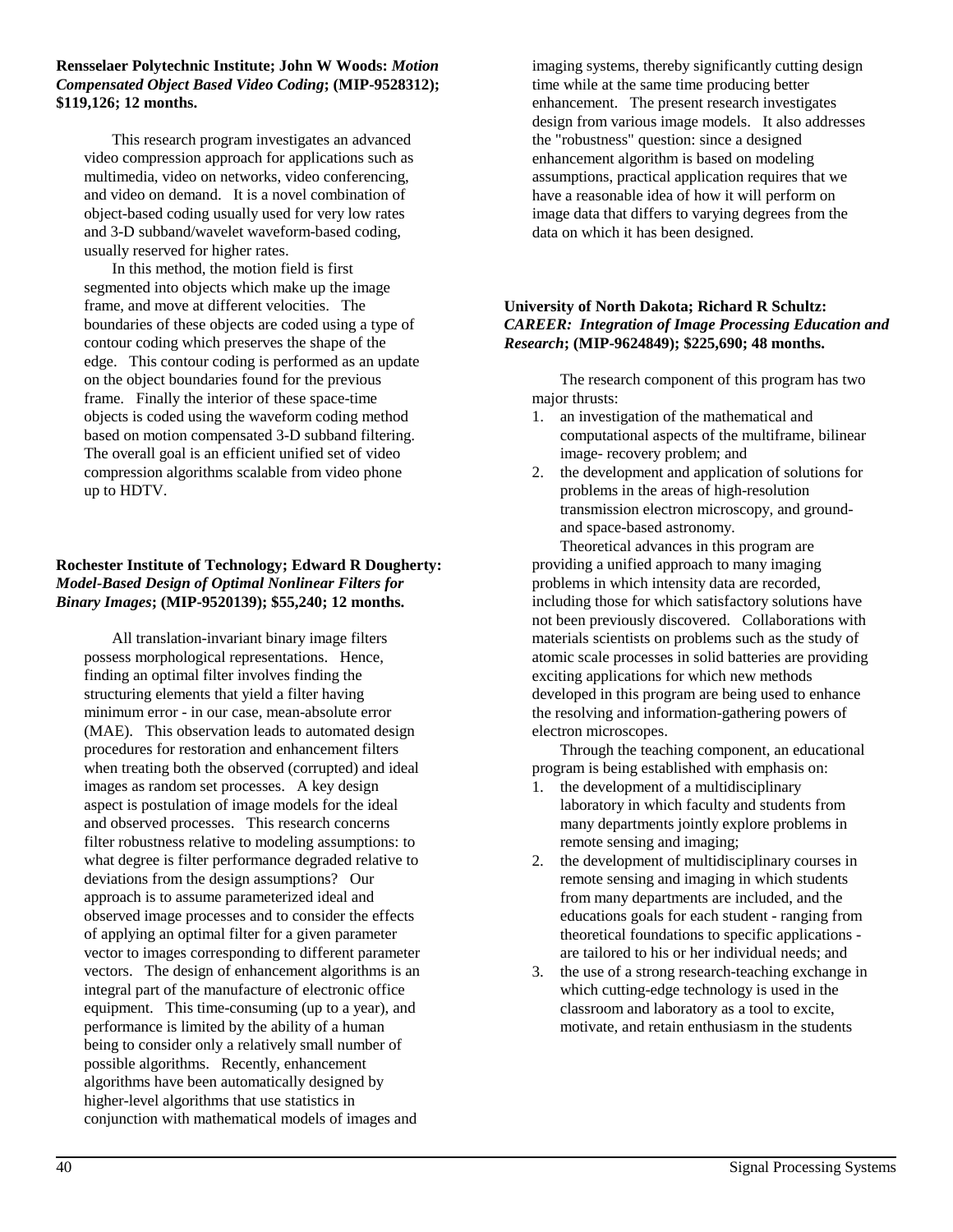#### **University of Pennsylvania; Eero Simoncelli;** *CAREER: Visual Information Processing***; (MIP- 9624855); \$210,000; 48 months.**

This CAREER award provides support for the construction of a research and education program in visual information processing. This field is inherently interdisciplinary, and includes portions of computer science, electrical engineering, applied mathematics, psychology, and neuroscience. Yet, educational curricula often do not cross these disciplinary boundaries. One objective of this research is the construction of an educational curriculum, starting next year with the introduction of two innovative foundational courses. The first, an undergraduate lecture course entitled "Foundations of Vision: Perception and Computation," will cover a broad range of material in vision science, from perceptual psychology, to single-cell physiology, to computational theories of visual processing. The second, a graduate lecture/laboratory course entitled "Fundamentals of Image Processing and Computer Vision," will cover basic tools, both theoretical and applied, that are common to these two fields. The second objective of this research is the study of a set of basic and applied research issues in visual image processing. The research will be based on the family of "steerable pyramid" image representations, and will include the use of this representation in an adaptive context, rotation-invariant pattern matching, noise removal and enhancement, representation of texture and orientation content, and differential recovery of three-dimensional scene structure.

## **University of Washington; Eve A Riskin:** *NYI: Vector Quantization Codebook Processing and Organization***; (MIP-9257587 A004); \$62,500; 12 months.**

New ways to use Vector Quantization (VQ) other than strictly for data compression are being investigated, and are being applied to applications such as image processing, halftoning, progressive transmission, and immunity against communication channel noise. In many applications, both VQ and many image processing operations are applied to small subblocks of an image. The image processing step can be applied ahead of time to each vector in a VQ codebook, with the processed vectors stored along with the codebook. If the computational complexity of the VQ encoder is lower than that of the image processing step, this reduces the computational complexity. This approach is being applied to halftoning, edge detection, and histogram equalization. In a progressive transmission system, the received image is reconstructed as an increasingly better reproduction of the transmitted image as bits arrive. Ways to organize and order a VQ codebook

so that it can be used for direct progressive transmission of full search VQ are being studied. In an ordered VQ, the VQ codeword index is correlated with the codeword location in the input space. This ordinal mapping feature of clustering codewords with similar indexes to obtain additional reproduction vectors for the decoder is being exploited. Extentions to progressive transmission of ordered VQ indexes over noisy communication channels are being included.

### **University of Wisconsin - Madison; Truong Nguyen;** *The Structure, Design and Application of M-band Symmetric Wavelets and Filter Banks***; (MIP-9626563); \$151,666; 12 months.**

The wavelet transform with symmetric basis functions is emerging as a next-generation standard for still-image compression. Wavelet methods outperform the current JPEG standard at low bitrates, and degrade gracefully with decreasing bitrate. The new M-channel symmetric wavelets are used in image and video coders, with particular attention to quantization strategies and motion compensation. This research is addressing the theory, design, and application of orthogonal and biorthogonal linear-phase M-channel filter banks and M-band symmetric wavelets. Multirate filter banks are the fundamental building blocks for subband and wavelet decompositions, as well as frequencydomain/time-domain multiplexing. Theoretical questions being addressed by the research include the structure of linear-phase M-channel filter banks and wavelets, including a comprehensive theory of permissible lengths, minimal structures for parametrization and fast computation, and mappings for two-dimensional signal processing. Criteria for wavelet filter design are also being addressed, including vanishing moments, smoothness and nonnegativity of the scaling function, and unequal length filters. The investigators are studying applications of the above to perceptually-based data compression of image, video and seismic data, multicarrier modulation, and multiscale feature detections. They are also investigating the use of the M-band wavelet transform for multitone modulation. The frequency partitioning properties of the M-channel filter bank enable high efficiency for channels such as twisted-pair copper wire and hybrid fiber-coax, with reduced susceptibility to narrow-band interference.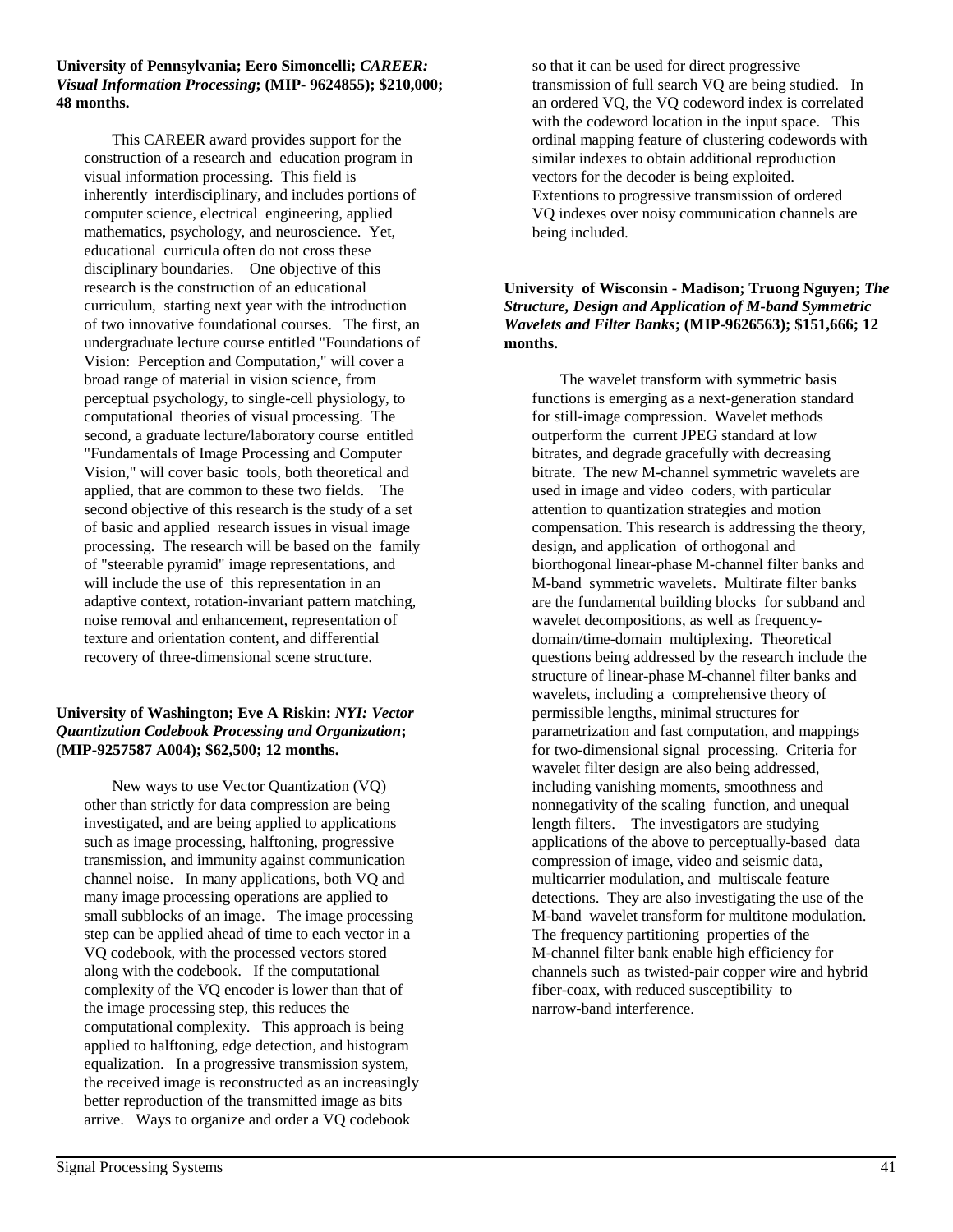## **Statistical Signal and Array Processing**

**Stanford University; Iain M Johnstone, David L Donoho;** *Mathematical Sciences: Adaptive Estimation: New Tools, New Settings***; (DMS-9505151 A001); \$70,000; 12 months; (Support from: Signal Processing Systems Program, Computational Mathematics, Statistics - Total Grant \$190,000).**

This research is developing statistical theory and computational tools in the general area of adaptive methods for representing and analyzing signals, images and other objects, and is showing how to tune them so they are noise-cognizant and stable. Underlying the approach are:

- 1. the idea of oracles, which know perfectly well how to ideally adapt representations;
- 2. the idea that the goal of adaptation in the presence of noisy data is to quantify how closely realizable procedures (which do not have privileged information about the object) can mimic an oracle; and,
- 3. the design of procedures coming as close as possible to the oracle.

The research is also developing methods for comparing different adaptation schemes by comparing oracles of different kinds, for example time-frequency oracles and time-scale oracles. This is an outgrowth of our earlier results on wavelets, where this approach was used to show that wavelets have a property of being nearly-ideally spatially adaptive. In addition a computational environment is being developed for implementing and systematically testing such approaches.

As a further outgrowth of earlier work on wavelets, a number of improvements and extensions of wavelet shrinkage, for example in the directions of classification, confidence bands, correlated data and selection of orthogonal bases, are being explored. These efforts may have two spin-offs. First, some of the results may be stimulating and/or useful to the community of "inventors of adaptive procedures" in signal, image, speech, and time/frequency, and related communities. Second, the theoretical work may stimulate statisticians to take more interest in making further contributions in such directions.

### **University of Colorado-Boulder; Clifford T Mullis, Louis L Scharf;** *Statistical Signal Processing and Communication Within Subbands***; (MIP-9529050); \$61,789; 12 months.**

The efficient use of bandwidth for multimedia information transmission depends on the efficient use of imperfect channels, such as coaxial cables and

optical fibers. This means redundant information must be removed and what remains must be coded for reliable transmission. This research is addressing the problems of redundancy removal (source coding) from the point of view of multichannel filterbanks; it is also addressing the problem of efficiently implementing filterbanks in digital electronics.

Specifically, we are studying applications of undersampling operators, oversampling operators, and tight frames to source coding, channel coding and halftoning. The aim of this research is to develop efficient state variable realizations for tight frames and related maps, and to determine the computational complexity and performance characteristics of these realizations. Of particular interest are sum of all-pass realizations for multichannel filterbanks. The results will produce insights and design rules for implementing source coders and channel coders in state variable filterbanks that have good numerical properties.

#### **University of Florida; Jian Li;** *NYI: SAR Image Formation and Processing Techniques for Environmental Monitoring***; (MIP-9457388 A002); \$45,347; 12 months.**

This research shows the advantages of using Synthetic Aperture Radar (SAR) to detect, analyze, and quantify environmental changes. There are three foci.

- 1. Improve SAR image formation with a phased array airborne or spaceborne radar. Efficient SAR image formation techniques are being developed by appropriately designing the transmitted waveforms of the phased array radar. The trade-offs between nonparametric and parametric techniques are being studied.
- 2. Research on the SAR image understanding and ground truth evaluation. Statistical clustering algorithms and various feature extraction schemes that adequately incorporate electromagnetic phenomena are being developed and evaluated.
- 3. Research on the detection, analysis, and quantification of environmental changes through repeated SAR imaging of critical regions including the environmentally fragile Florida wetlands. Change detection techniques are being developed to quantify and document subtle environmental changes from these images.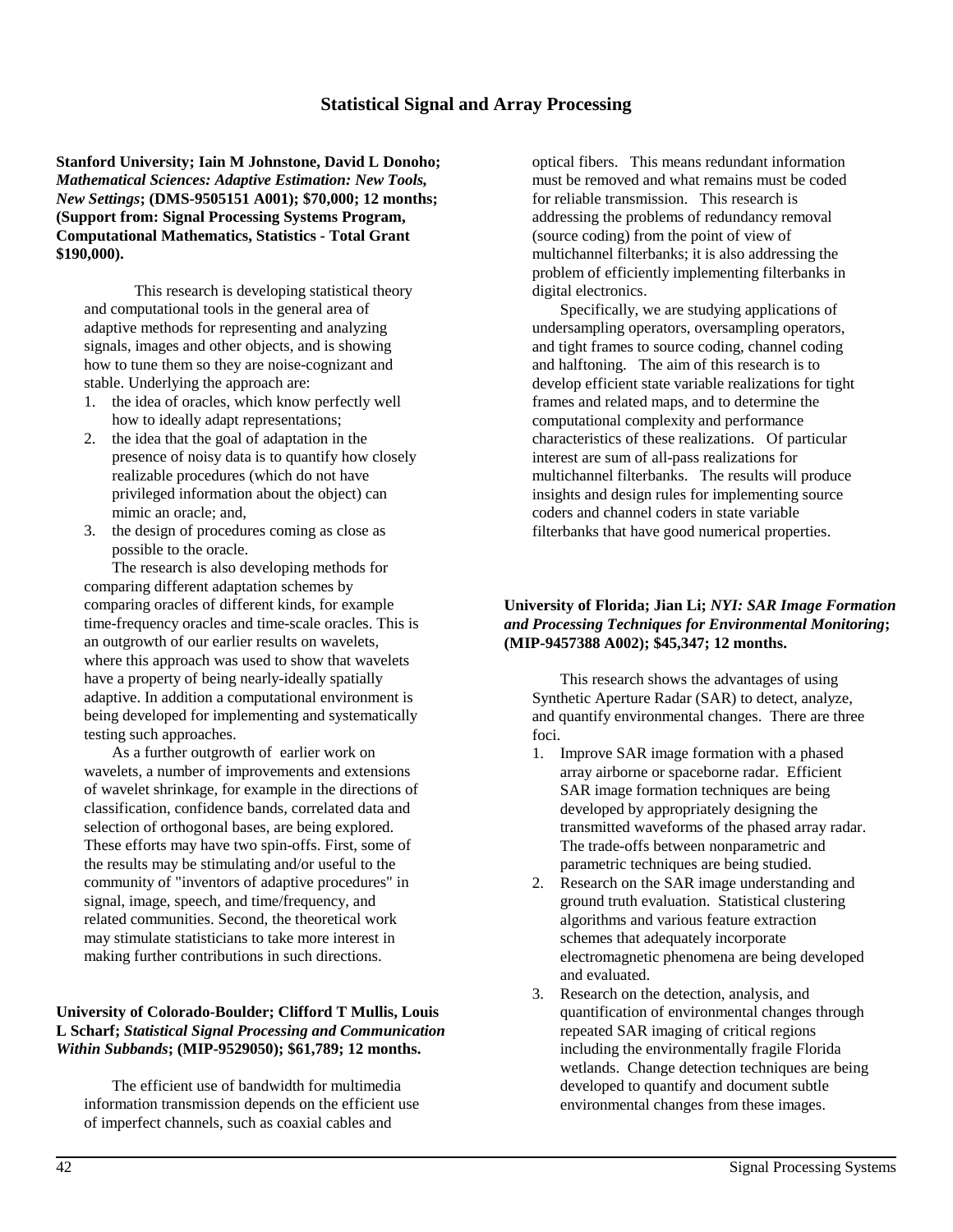#### **Purdue University; Michael D Zoltowski;** *Closed-Form Angle Estimation with Circular Arrays/Apertures for Mobile/Cellular Communications and Surveillance Radar***; (MIP-9320890 A002, A003); \$28,770.**

The digital communications industry is currently investing enormous resources towards the development and experimental verification of prototype antenna arrays to be deployed on mobile communication vehicles, including the commercial automobile of the future, as a means of discriminating amongst signals co-located in frequency based on their respective spatial locations. Given the small aperture on a mobile communications unit, the Uniform Circular Array (UCA) geometry is ideal due to its rotational invariance with respect to azimuth. This research is based on a recent development of a simple, closed form algorithm, UCA-ESPRIT, for use in conjunction with a UCA that provides automatically paired source azimuth and elevation angle estimates. To date, the algorithms for 2D arrival-angle estimation have required expensive spectral searches, iterative solutions to multidimensional optimization problems, or ad-hoc schemes for pairing direction cosine estimates with respect to each of a number of different array axes. UCA-ESPRIT is fundamentally different from ESPRIT in that it is not based on a displacement invariance array structure but rather is based on phase mode excitation and hinges on a recursive relationship between Bessel functions.

A theoretical performance analysis of UCA-ESPRIT is being conducted. This proves extremely useful for predicting its performance in a mobile communications environment. Novel strategies for incorporating mutual coupling effects are also being developed. The real world performance of UCA-ESPRIT is being assessed with experimental data from a prototype circular antenna array currently being built at the Polytechnic University of Madrid for mobile sea communications with the INMARSAT satellite system. Adaptations of UCA-ESPRIT for filled circular arrays are being developed.

#### **University of Minnesota; Kevin M Buckley;** *PYI: Digital Signal Processing for Hearing Aids and Source Localization***; (MIP-9057071 A004); \$37,500.**

In the general area of Source Localization Estimation (SLE), this research will;

- 1. continue SLE algorithm performance evaluation(s),
- 2. investigate algorithm improvements based on considerations of analytical performance expressions derived during the course of this project, and,

3. address the combined issue of robust estimation and high resolution in the presence modeling errors.

In the area of acoustical/biomedical digital signal processing, specifically hearing aids, effort will be directed towards the specification of algorithm constraints and appropriate cost functions, incorporating robustness and real- time testing both in the laboratory and in the field. Adaptive methods will be examined for use in active noise cancellation of undesired nonstationary noise.

## **University of Pennsylvania; Saleem A Kassam;** *Arrays for High Resolution Imaging and Efficient Digital Filtering***; (MIP-9321856 A003); \$64,462; 12 months.**

Many imaging systems use arrays of individual elements to sense the propagating field produced by an object. Through signal processing techniques such as beamforming, an image of the object may then be formed. In addition to such passive arrays, imaging systems may use active arrays to both illuminate an object with a radiated field and to record the reflected field. Examples of imaging array systems occur in radio astronomy, sonar, microwave imaging and ultrasound imaging.

This research is aimed at developing fundamental new results for array design and associated signal processing, based on recent developments on the characterization of array performance in linear imaging. Active imaging systems (e.g., ultrasound imaging arrays) are a particular focus of this investigation, although some of the proposed work also addresses passive arrays. Using the idea of the "coarray", this work will consider how to deploy array elements (and associated hardware) in the most efficient way to obtain large array apertures and high resolutions. The results will allow minimum redundancy active arrays and minimum complexity active arrays to be specified. This research on arrays includes a study of their characteristics under real operating conditions and will extend to some experimental work with an acoustic array system.

#### **University of Texas - Austin; Guanghan Xu, Dim-Lee Kwong;** *Development of Advanced Signal Processing Algorithms for On-Line Temperature Profile Measurement in Semiconductor Manufacturing***; (MIP-9400732 A003); \$79,980; 12 months.**

This research is directed towards the development, implementation, and demonstration of advanced model-based signal processing algorithms for real-time measurement of wafer temperature profile in Rapid Thermal Processing (RTP). RTP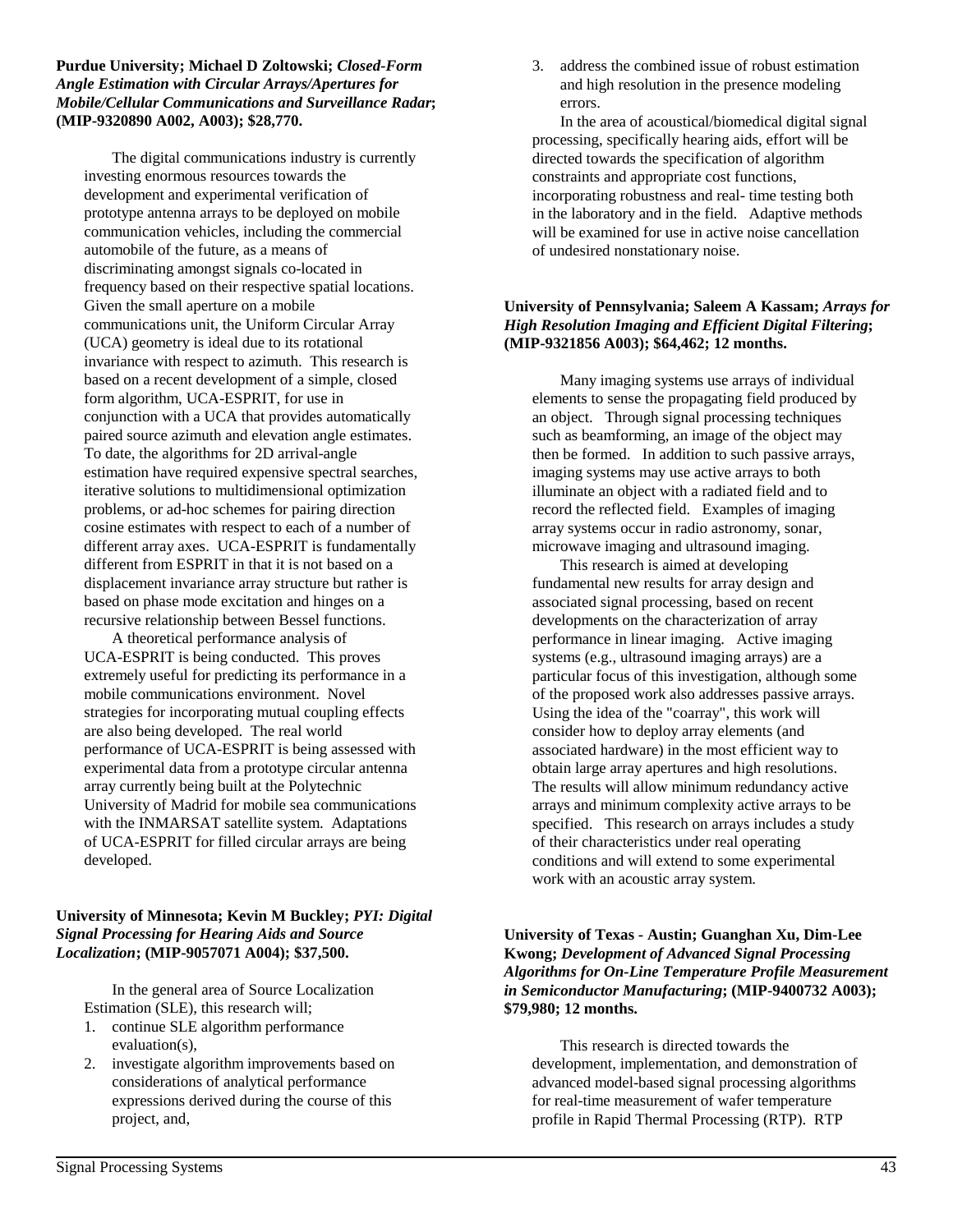cluster tools are strategically important for submicron semiconductor manufacturing because of trends towards reduced thermal budget and tightened process control requirements on large diameter silicon wafers. Despite its significant advantages, commercial versions of RTP modules for various chemical vapor deposition applications are not available.

This project is developing advanced modelbased signal processing algorithms, which when coupled with the acoustic thermometry and acoustic/pyrometer approaches, accurately measure the wafer temperature profile at fast acquisition rates and with a minimum number of sensors. This entails algorithm development, implementation, and validation using real data from commercial RTP tools at UT-Austin and SEMATECH.

**University of Texas at Austin; Guanghan Xu;** *CAREER: Development and Implementation of Antenna Array Processing Techniques for Wireless Communications***; (MIP-9502695 A001); \$41,301.**

Array signal processing techniques were traditionally limited to military applications. Researchers recently found that these techniques could be applied to significantly expand channel capacity and improve quality of wireless communication systems through exploitation of spatial diversity. Despite significant research activities in array processing during the last decade, conversion of military technology to commercial technology has not been cost-effective. This research is developing innovative antenna array processing techniques and fast implementation schemes for various wireless communication systems. The program scope is not limited to algorithm development, theoretical analysis, and simulation studies; our ultimate objective is to implement the resulting algorithms in real hardware.

Industries specializing in digital signal processing and its applications in telecommunications have experienced rapid growth due to a high demand for information access and processing. To respond to such a growth, new courses in these areas and innovative teaching methodologies must be developed so students can quickly adapt to various challenges. Plans include;

- 1. the development of several new courses in these areas including undergraduate laboratory courses,
- 2. the continued involvement of undergraduate students in industry sponsored projects,
- 3. the design of more computer projects,
- 4. the creation of opportunities for minority

students and students with disabilities, and,

5. the development of a multimedia teaching method drawing on advanced technology, e.g., live audio, video, and graphical illustrations and real hardware demonstrations.

### **William Marsh Rice University; Don H Johnson;** *Adaptive Receivers for Uncertain, Time-Varying Channels***; (NCR-9628236); \$60,000; 36 months; (Support from: Signal Processing Systems Program, Communications Research - Total Grant \$186,542).**

 Analysis based upon the "typicality" of the data has become one of the primary theoretical and practical concepts in modern information theory. The so-called "Type" (appropriate histogram estimators of the amplitude distribution) have not only been shown to be sufficient statistics for both classification and compression, but have also been shown to converge exponentially fast to the true underlying distribution. Because type-based detectors make no a priori assumptions about the channel characteristics and measure the quantities needed to provide asymptotically optimal reception, these detectors can theoretically achieve the same exponential error rate as the clairvoyant receiver that knows the channel characteristics perfectly and uses them optimally.

 The goal of this research is to develop a nonparametric adaptive communications receiver strategy by exploiting results from the theory of universal classification and data compression. The approach will be extended to deal with intersample dependencies and colored noise by using channel measurements in an optimally effective way. Two techniques drawn from data compression work, context trees and Lempel-Ziv (universal) coding, are being examined to determine which represents channel-induced dependencies most efficiently and which is most adaptable. By merging systems based on these two theories, a receiver that adapts to unknown, time-varying channels will be developed. It will be demonstrated that this receiver can be used in multiuser channels, both wireless and optical fiber, with little modification. The research will develop the theoretical underpinnings of this adaptive receiver strategy, and will develop a complete software implementation of the receiver, using as test data actual communication channel recordings.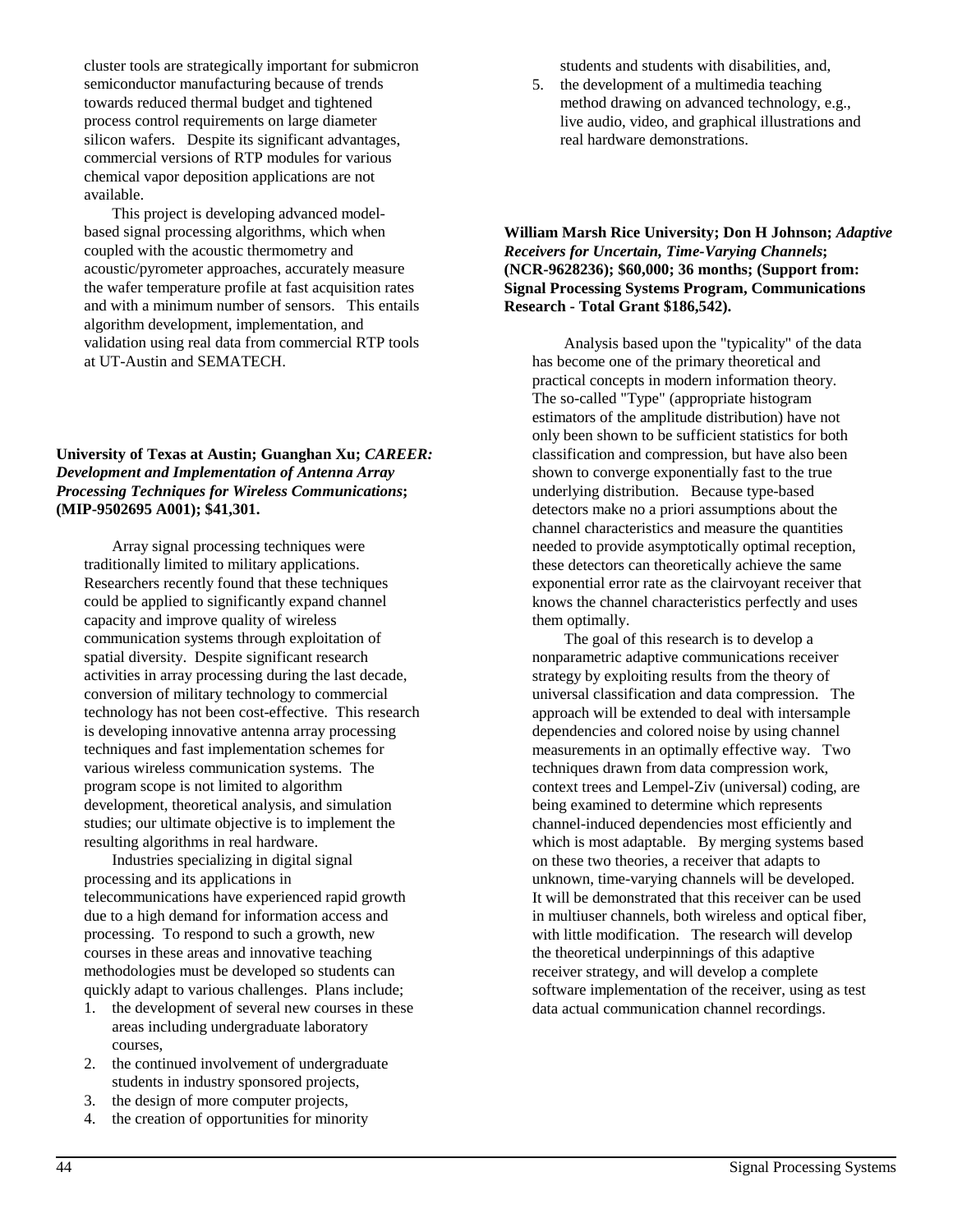**Brigham Young University; A. L Swindlehurst;** *Analysis and Development of Algorithms for Antenna Array Based Communications Systems***; (MIP-9408154 A001); \$49,343; 12 months.**

Communication systems employing antenna arrays are required in situations where multiple co-channel signals are present simultaneously. The spatial discrimination provided by multiple antenna elements allows spectrally overlapping signals to be individually extracted. Such systems have typically been proposed in the context of military applications, but important commercial applications have recently gained attention. It has been proposed that antenna arrays be used in land-based mobile radio systems to provide enhanced spatial discrimination and hence increased capacity. Such arrays could potentially provide frequency reuse in adjacent cells, or within a communication cell itself.

This research is examining signal copy, interference cancellation, and source localization using antenna arrays, with emphasis on scenarios that might be encountered in mobile radio communications (e.g., multipath fading environments, signal formats such as analog FM IS-3 AMPS, GSM, IS-54 offset QPSK, IS-95 CDMA, etc.). This research focuses on the development and analysis of algorithms that exploit all available temporal and spatial information. Conventional techniques for Direction Finding (DF) and Signal Copy (SC) rely on either spatial or temporal structure in the data, but typically not both. Three different techniques that exploit both spatial and temporal signal structure for improved DF/SC are being studied;

- 1. iterative blind-least-squares,
- 2. decision directed algorithms array-based equalization of multipath channels, and,
- 3. optimal joint DF/SC with parametric array uncertainty.

Finally, special emphasis is being placed on the use of real mobile cellular radio data to test the effectiveness of the algorithms developed.

## **George Mason University; Geoffrey C Orsak;** *Adaptive Receivers for Uncertain, Time-Varying Channels***; (NCR-9628294); \$57,471; 36 months; (Support from: Signal Processing Systems Program, Communications Research - Total Grant \$149,995).**

 Analysis based upon the "typicality" of the data has become one of the primary theoretical and practical concepts in modern information theory. The so-called "Type" (appropriate histogram estimators of the amplitude distribution) have not only been shown to be sufficient statistics for both classification and compression, but have also been shown to converge exponentially fast to the true underlying distribution. Because type-based detectors make no a priori assumptions about the channel characteristics and measure the quantities needed to provide asymptotically optimal reception, these detectors can theoretically achieve the same exponential error rate as the clairvoyant receiver that knows the channel characteristics perfectly and uses them optimally.

 The goal of this research is to develop a nonparametric adaptive communications receiver strategy by exploiting results from the theory of universal classification and data compression. The approach will be extended to deal with intersample dependencies and colored noise by using channel measurements in an optimally effective way. Two techniques drawn from data compression work, context trees and Lempel-Ziv (universal) coding, are being examined to determine which represents channel-induced dependencies most efficiently and which is most adaptable. By merging systems based on these two theories, a receiver that adapts to unknown, time-varying channels will be developed. It will be demonstrated that this receiver can be used in multiuser channels, both wireless and optical fiber, with little modification. The research will develop the theoretical underpinnings of this adaptive receiver strategy, and will develop a complete software implementation of the receiver, using as test data actual communication channel recordings.

## **Other**

**University of Arizona; Richard J Greenberg, Robert G Strom;** *Image Processing Teaching: Curriculum Materials Development***; (ESI-9553841); \$75,000; 12 months; (Support from: Instructional Materials Development, Signal Processing Systems Program - Total Grant \$399,774).**

Image processing has been shown to be a powerful medium for engaging diverse learners, whose needs have not been met in the past, in the

study of science and mathematics. The technique is an effective and engaging way to study the applications of science and mathematics to real-world situations as represented by digital imagery. It brings science research to the classroom; science is learned as science is done. In this project, students and teachers are lead into exploration, inquiry and analysis using real data sets and state-of-the-art computer tools. These supplemental materials, useful in middle and high schools are based on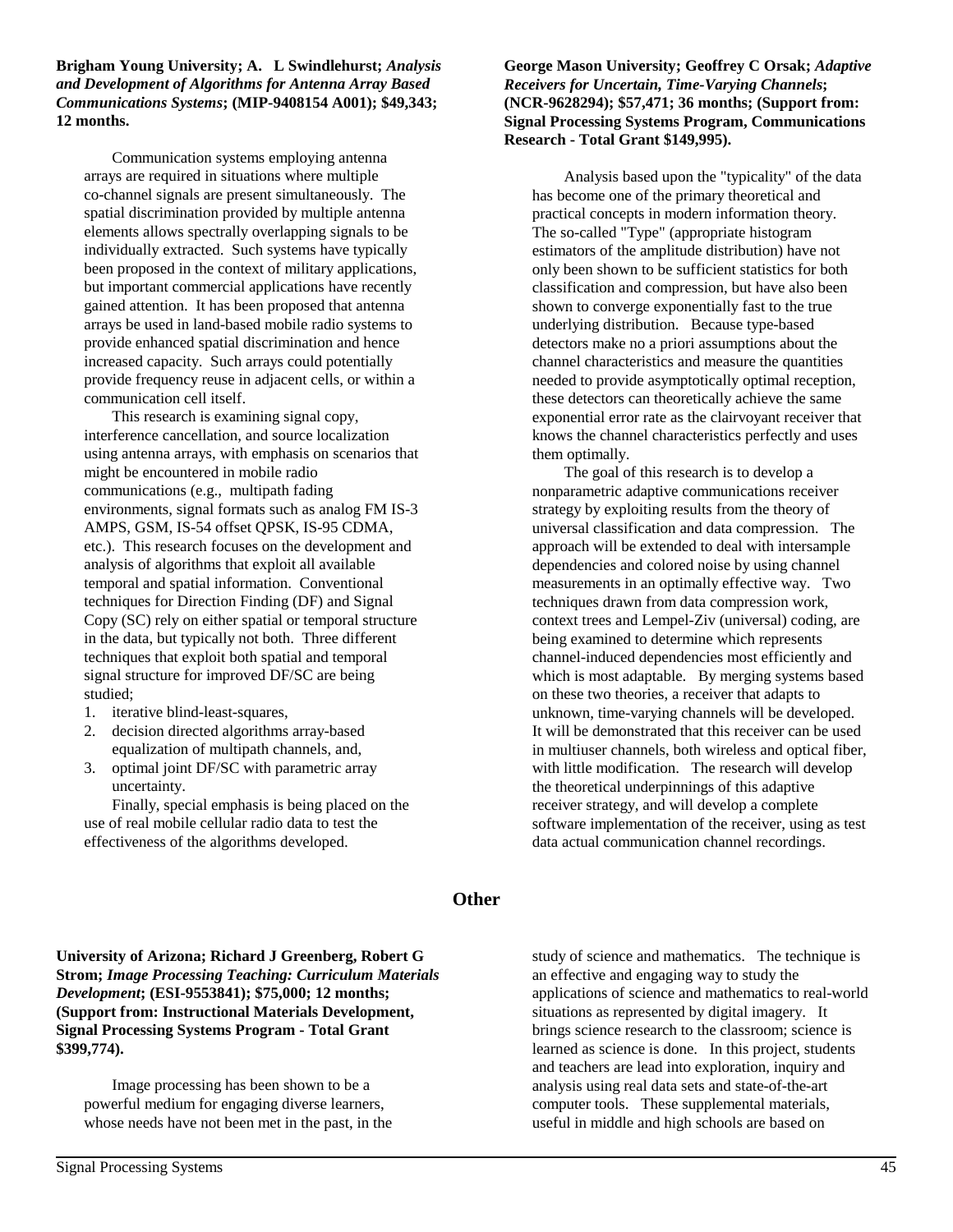successful materials developed in teacher enhancement programs and provide a context for changing traditional classroom structure to a learning community. Teachers are supported by on-line services and a network of professional development opportunities. Subject specific CDROMs are produced in physics, biology and Earth science. The standards-based activities are designed to meet specific learning goals and lead to creative student-generated products for performance-based assessment of student achievement. Students also learn about mathematical concepts that underlie image processing such as coordinate systems, slope and intercept, measurement and statistics.

### **University of California - Berkeley; Kjell A Doksum;** *Mathematical Sciences: Topics in Nonparametric Analysis and Model Building***; (DMS-9625777); \$30,000; 12 months; (Support from: Signal Processing Systems Program, Statistics - Total Grant \$72,000).**

With the advent of computer data bases of unprecedented size and complexity and with the dramatic increase in computer power, it has become increasingly more desirable and possible to develop more flexible models, concepts, and procedures that can be used to study relationships between variables and to construct models without relying on rigid global assumptions. Much of the recent work in statistics have addressed this need for more general and flexible methods.

This research addresses the question of how intuitive and concise linear model concepts and techniques can be extended to nonparametric settings. Nonparametric counterparts of such commonly used linear model ideas as regression coefficients, correlation coefficients, coefficient of determination, and principal components are considered. The research also studies nonparametric techniques for model diagnostics that can be used for dimensionality reduction and to address the question of adequacy of particular models. Both asymptotic and finite sample properties are studied, and the problem of developing reliable data-based methods for smoothing parameter selection for functionals and curves is addressed.

### **University of California - Los Angeles; A. N. Willson;** *Circuits and Systems for Signal Processing***; (MIP-9632698); \$294,216; 36 months.**

A major research area, one evolving out of the principal investigator's long-term work in nonlinear circuit theory, is the development of a rigorous stability theory for the operating points of dc transistor circuits. A complete solution (necessary

and sufficient conditions for dc operating point stability in nonlinear circuits) seems almost within grasp, and this research project seeks to obtain it. Research on low-power circuits encompasses the design of new low- power clock buffers, schemes for implementing circuits to achieve charge recovery on a databus and the investigation of techniques for the design of low-power practical circuits such as Viterbi decoders for CDMA digital cellular applications.

Another project concerns the development of new techniques for multiplierless digital filter design, including the design of novel multiplierless adaptive filters. Work will continue on new techniques for IIR filter pipelining, a topic that shows great promise in providing more economical structures (in terms of lower power-dissipation and IC-area requirements) for DSP systems. In addition, research will continue in the area of video compression, where a technique for rate-distortion optimization is being developed. Finally, recent circuit design experience has made evident the need for advances in logic simulation. The principal investigator's research has already produced several simple ways to improve simulation efficiency and it is expected that major improvements will be forthcoming through further vigorous pursuit of this project

**Colorado State University; Richard A Davis, Peter J Brockwell, Murray Rosenblatt;** *Mathematical Sciences: Time Series Models and Extreme Value Theory***; (DMS-9504596 A001); \$10,000; 12 months; (Support from: Signal Processing Systems Program, Statistics - Total Grant \$70,000).**

The research is concerned with problems of estimation and research for time series models whose theory is not yet fully understood. The standard linear Gaussian models for time series data inadequately describe many of the time series observed in practice. It is therefore important to develop techniques for estimation and prediction based on more general models. Efficient estimation procedures and prediction techniques for non-causal and non-invertible ARMA processes are being developed, and a study of the theory and application of continuous-time linear and non-linear ARMA processes is being made. Extreme value theory for linear and non-linear models is also investigated.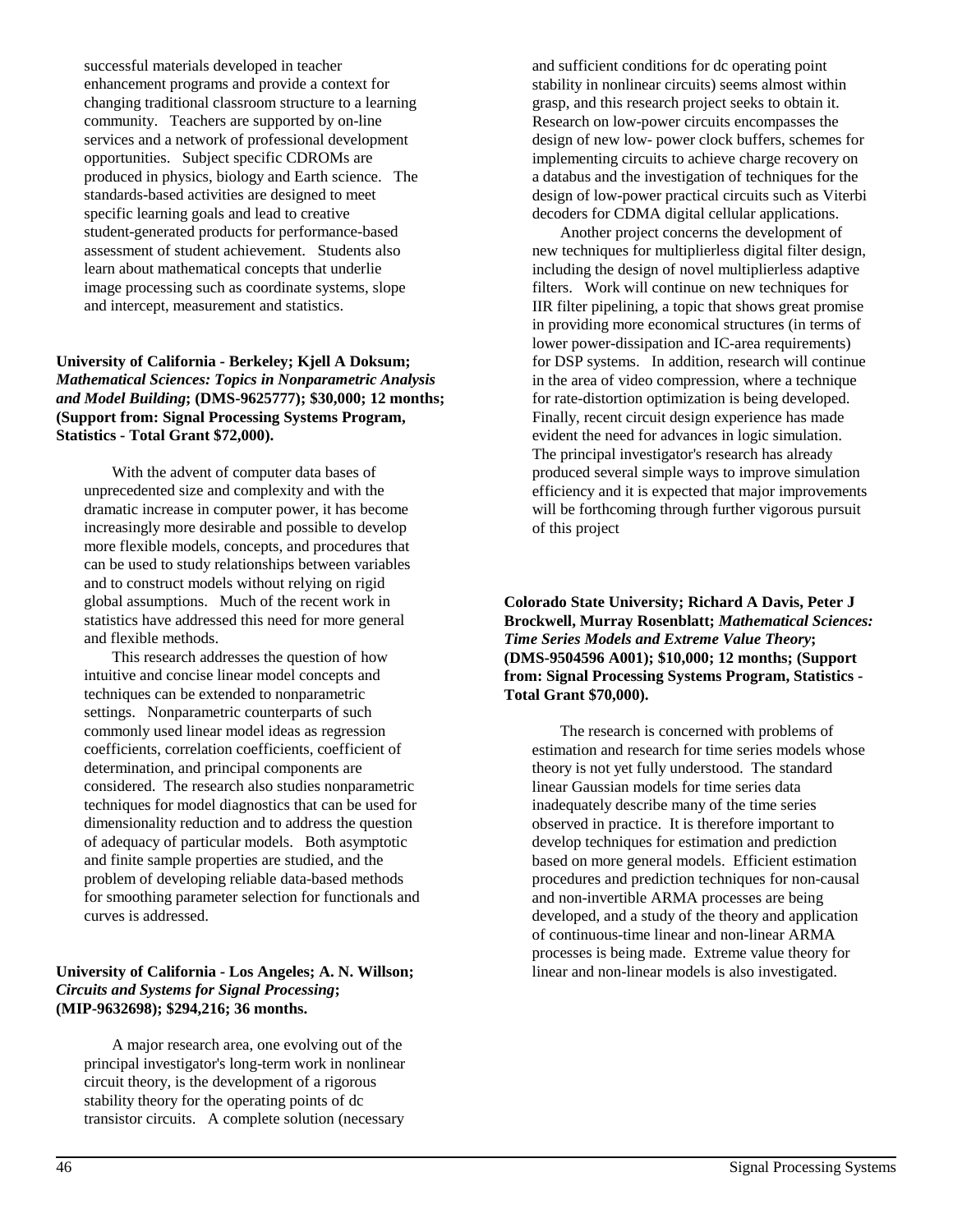**University of Colorado- Boulder; Delores M Etter;** *Workshop on Future Research Directions for Signal Processing Research, August, 1996, Durango, CO***; (MIP-9614719); \$56,740; 12 months.**

Today, all areas of technology use signal processing. The applications range from adaptive coding of speech signals, to analysis of medical images, to echo- canceling in cellular telephones. The successful implementation of signal processing algorithms in both software and hardware is a result of research into various aspects of signal processing, including analysis, modeling, synthesis, algorithm development, tool development, and implementation. This workshop in intended to bring together a distinguished group of research scientists and educators to explore the expanding role of signal processing within applications that include the telecommunications infrastructure and the expanding information highway.

The workshop will meet for 3 1/2 days to assess and document recent advances and current and future research directions in signal processing. During this time we expect to prepare recommendations for research activities and to initiate a debate on the future directions of the field from among the research community. Participants will be drawn from academia, industry, and companies whose products include significant signal processing components. The goal of the meeting will be to develop a vision statement for the field and determine areas which have the potential for high payoff in terms of application areas. The participants will also discuss ways of integrating signal processing research results and applications into the undergraduate engineering curricula - "the integration of research and education. " Another important topic will be the discussion of ways to promote public awareness of the pervasive role of signal processing.

## **Iowa State University; Dianne H Cook;** *Using CAVE Technology to Explore High-Dimensional Data***; (DMS-9632662); \$15,000; 24 months; (Support from: Signal Processing Systems Program, Computational Mathematics, Statistics - Total Grant \$50,000).**

 Virtual Reality offers the construction and realization of an artificial 3-Dimensional (3-D) world that has important potential use in scientific areas. Statistics is the science of making sense of complicated data. For example, typical environmental data sets may contain thousands of data values on hundreds of variables. Graphical methods are needed for exploring and determining relationships among variables such as tree crown health, topography, temperature, population density and atmospheric pollutants.

This research explores visualization methods for examining high-dimensional data with lowdimensional projections with CAVE Virtual Reality technology. Dynamic graphical methods for exploratory data analysis are examined in a 3-D immersible environment. The methods are based on generating motion graphics from continuous sequences of 3-D projections of high-dimensional data. Interactive user control is considered in the form of controlling the path of the 3-D sequences in the data space.

## **University of Maryland - College Park; K. J. Ray Liu;** *NYI: High Performance Computing for Signal Processing***; (MIP-9457397 A002); \$31,250; 12 months; (Support from: Prototyping Tools and Methodology Program, Signal Processing Systems Program - Total Grant \$62,500).**

There are three major architectural models used in high-performance signal/image processing:

- 1. VLSI- signal processing high- throughput VLSI architectures for low-cost application-specific implementations used in applications such as communication systems, speech, video/HDTV, and radar;
- 2. parallel signal processing on massively parallel computers - parallel algorithms for complex signal/imaging systems used in computer vision, medical imaging, and the processing of vast amounts of data in deep space exploration;
- 3. distributed signal processing on high-speed networks - used in applications such as document image processing, multimedia, automatic signal processing in manufacturing, and medical signal/image processing.

This research will focus on the development of efficient algorithms and architectures for each architectural model, and in comparative studies of the advantages and disadvantages of these different computing schemes. The goal is to investigate which signal/image processing problems can be carried out optimally under different computing and communication schemes.

**Massachusetts Institute of Technology; Alexander Samarov;** *Topics in Nonparametric Analysis and Model Building***; (DMS-9626348); \$20,000; 12 months; (Support from: Signal Processing Systems Program, Statistics - Total Grant \$59,000).**

With the advent of computer data bases of unprecedented size and complexity and with the dramatic increase in computer power, it has become increasingly more desirable and possible to develop more flexible models, concepts, and procedures that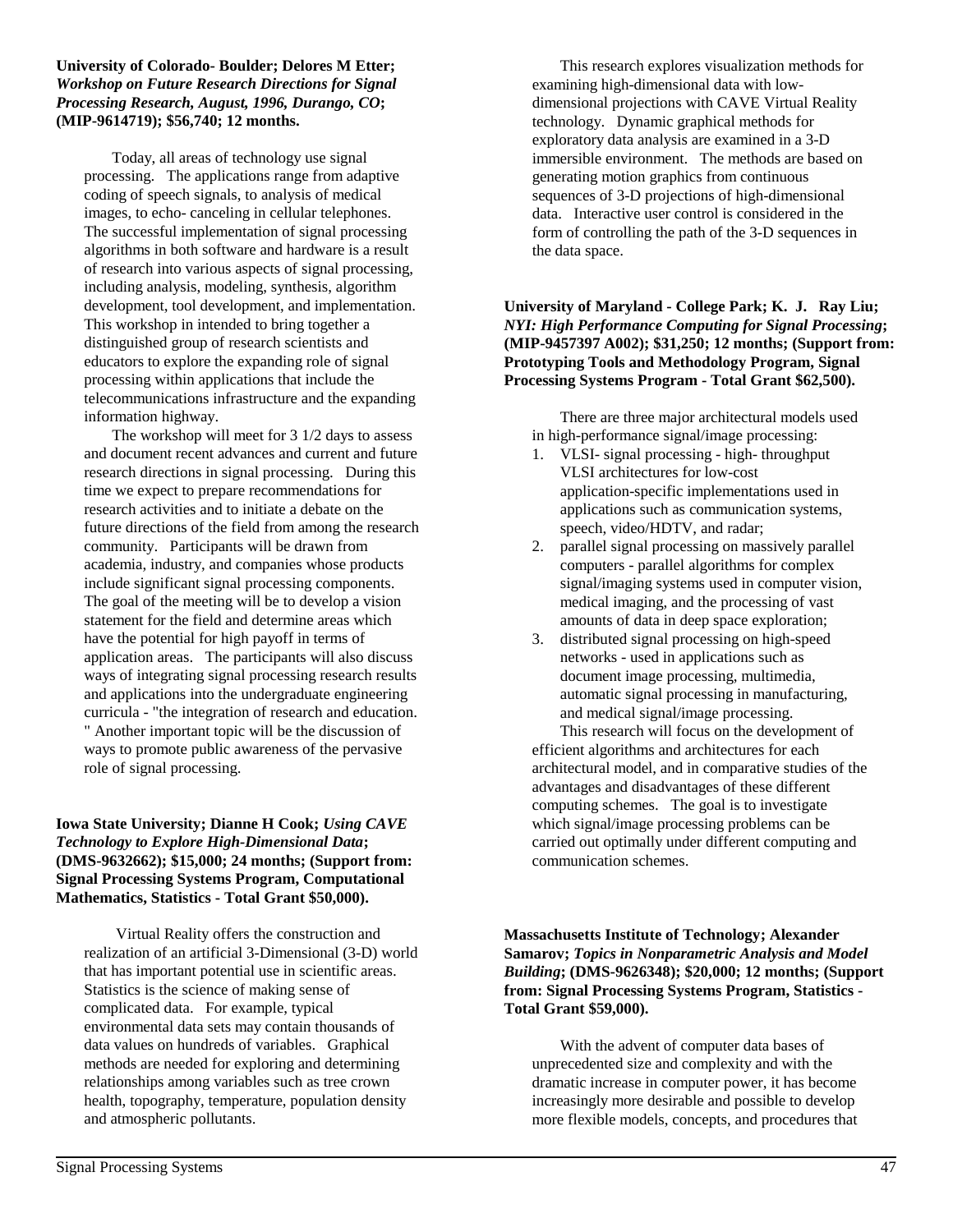can be used to study relationships between variables and to construct models without relying on rigid global assumptions. Much of the recent work in statistics have addressed this need for more general and flexible methods.

This research addresses the question of how intuitive and concise linear model concepts and techniques can be extended to nonparametric settings. Nonparametric counterparts of such commonly used linear model ideas as regression coefficients, correlation coefficients, coefficient of determination, and principal components are considered. The research also studies nonparametric techniques for model diagnostics that can be used for dimensionality reduction and to address the question of adequacy of particular models. Both asymptotic and finite sample properties are studied, and the problem of developing reliable data-based methods for smoothing parameter selection for functionals and curves is addressed.

#### **Massachusetts Institute of Technology; Kai-Yeung Siu;** *NYI: Analysis and Design of Artificial Neural Networks; (MIP-9696144); \$31,250***; 12 months; (Support from: Signal Processing Systems Program, Computing Systems Research Program - Total Grant \$\$62,500).**

Artificial neural networks present a new model for massively parallel computation and a promising paradigm for solving large scale optimization problems. This research is exploring the advantages of neural network-based models over conventional models for computation, and a novel design of neuromorphic computing architectures for applications in signal and image processing. A theoretical framework is being established to derive tight tradeoffs between the number of elements and the number of layers in neural networks. The results should answer some of the key open questions in the analysis of neural networks using classical mathematical tools such as rational approximation techniques and harmonic analysis.

## **TERC Inc; Susan J Russell;** *Investigations in Number, Data, and Space: An Elementary Mathematics Curriculum***; (ESI-9050210 A008); \$600; 12 months; (Support from: Instructional Materials Development, Signal Processing Systems Program - Total Grant \$549,820).**

TERC will develop a comprehensive mathematics curriculum for grades K-6 based on investigations in number, data, and space, and emphasizing depth and understanding. The curriculum will stress mathematics as a pattern-finding science, make the discipline more accessible to both students and teachers, and build teachers' knowledge of how students learn mathematics. TERC will design, evaluate, and disseminate ten curriculum modules for each grade level. Each module will focus on a set of related and developmentally appropriate investigations which introduce key mathematical content within a compelling context. The teaching is built into the print materials (through scenarios depicting analytic work in classrooms), and into videotapes of effective mathematics teaching in action. Evaluation of the project will include formative research, as well as an examination of the impact of the curriculum on students and teachers. Investigations will be disseminated through publications aimed specifically at elementary school educators. The curriculum will be published by Dale Seymour Publications, who has made a major financial commitment to the project.

## **Michigan Technological University; Jeffrey O Coleman;** *RIA: Convex-Programming Design of Signals and Systems***; (MIP-9409686 A001); \$2,500; (Support from: Signal Processing Systems Program, Design Automation Program - Total Grant \$5,000).**

The PI is creating a special-purpose programming language in which optimization problems can be specified in a natural and direct way. The focus is on developing associated translation software to convert such a specification into a particular canonical form for numerical optimization using recently developed, ultra-efficient, interior-point algorithms. The canonical form is a Linear-Matrix-Inequality (LMI) program, where each constraint takes the form of a requirement that a linear (plus a constant) matrix function of the optimization variables be positive definite.

Control theorists have recently demonstrated that a tremendous variety of common (and uncommon) constraints can be put into this generic form. Often, however, the required LMI constraints are not related to the underlying problem in an intuitive way. Software to translate specifications in a "comfortable language" to sets of LMIs is being developed in order to make these powerful optimization techniques easy to apply. The language is being applied to real problems in communication and signal-processing circuit designs.

## **University of Minnesota; Keshab K Parhi;** *NYI: Dedicated VLSI Digital Signal and Image Processors***; (MIP-9258670 A004); \$62,500; 12 months.**

Research efforts are directed towards the design of dedicated, high-performance digital signal and image processors. The emphasis is on real-time processing, where samples are processed as they are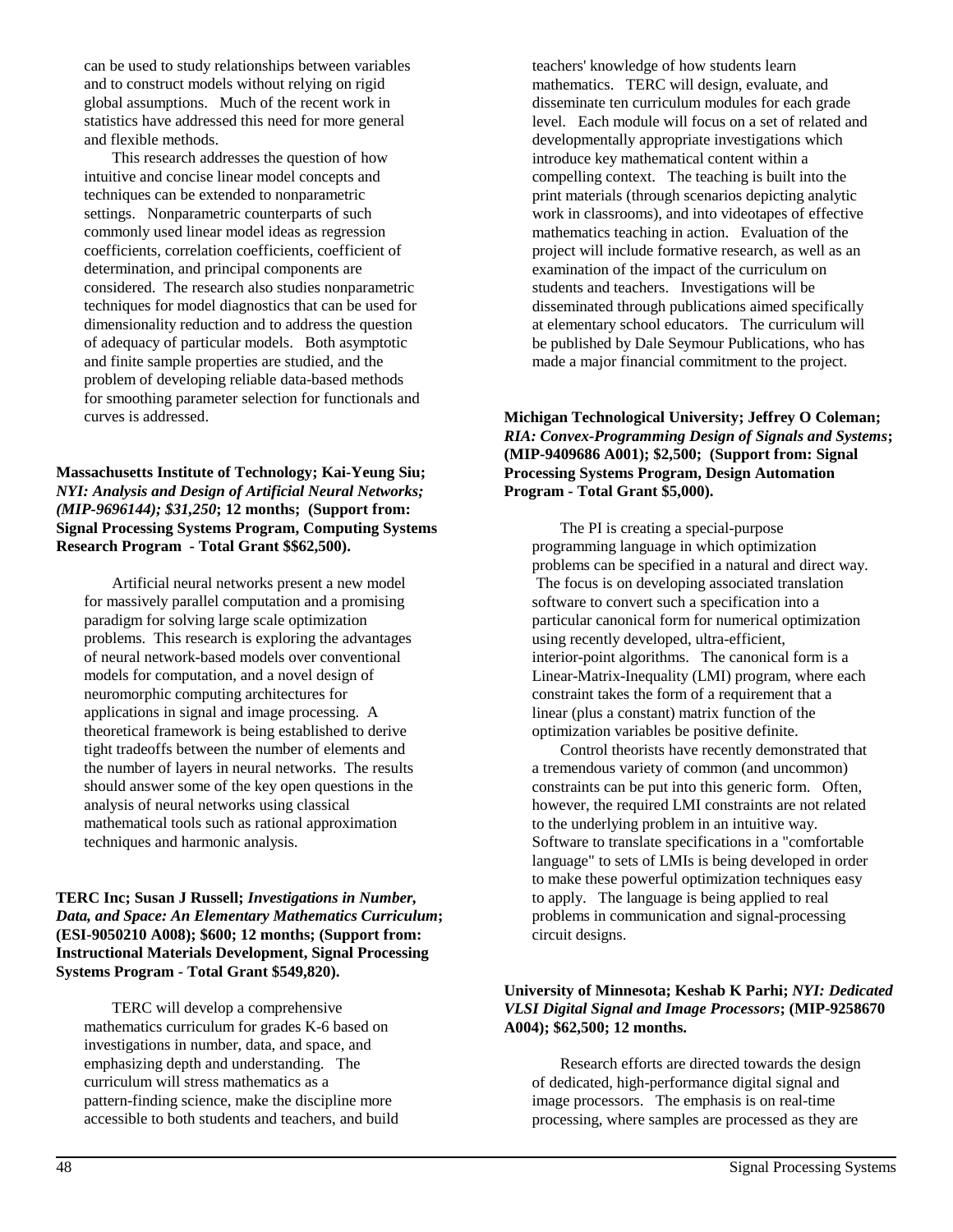received from the source, as opposed to being stored in buffers and then processed in batch. Design of algorithm topologies for recursive signal processing algorithms were once considered a major challenge. Using the relaxed look-ahead technique, new concurrent algorithms and topologies for adaptive LMS and lattice filters, cascade and lattice recursive digital filters, and predictive speech and image coders have been developed. Design of concurrent topologies for wave digital filters, decision-feedback equalizers, and adaptive differential vector quantizers are being pursued. The decoding speed in Huffman and arithmetic coders (used for lossless compression) is limited due to the feedback. For the Huffman decoder, the codeword length multiplicity constraint is being exploited to design codes where multiple bits can be simultaneously decoded in parallel. The performance of these decoders is further improved by the use of conditional coding. Novel approaches for design of parallel arithmetic coders are also being pursued.

**State University of New York - Stony Brook; Michael M Green;** *NYI: Improved Circuit Simulation Using Results from Circuit Theory***; (MIP-9457387 A002); \$31,250; 12 months; (Support from: Signal Processing Systems Program, Design Automation Program - Total Grant \$62,500).**

This research is applying results in the area of nonlinear circuit theory to enhance the simulation of analog circuits. Improvements to the continuation methods of solving dc operating points of circuits are being made to guarantee that all circuit operating points are found during a single analysis, and are being applied to sensitivity analysis of circuits. Erroneous models are thought to be a major source of convergence problems and erroneous results in circuit simulation. Another enhancement to circuit simulation includes checking the accuracy of transistor models by verifying that all models satisfy passivity and the no-gain condition.

**Earmark Inc; Elisabeth Perez-Luna;** *Intersections: Art, Science and Technology -- A Radio Project***; (ESI-9634183); \$8,000; 12 months; (Support from: Informal Science Education, Prototyping Tools and Methodology Program, Signal Processing Systems Program - Total Grant \$25,000).**

This project will examine the implications of the intersection of art, science, and technology as revealed by the events occurring around the celebration of the fiftieth anniversary of the first general electronic computer, ENIAC-50. The finished product will be radio programming and

audio material that presents the coming together of scientists, artists, and other participants in Philadelphia. It will build on the previous research and explorations in both of these fields toward finding commonalties and ways in which each has influenced the other. The finished product will be broadcast for the general public and also can be made available to scientists and educators in the field as resource material for courses, seminars, and lectures as they explore the intersections of science and art and implications this has for research and education.

#### **Brown University; Harvey F Silverman;** *Parallel Architectures for Speech Recognition: Nonlinear Optimization of Expectation-Maximization (EM) Training of Hidden Markov Models (HMMs) in a Reconfigurable Environment***; (MIP-9509505 A001); \$45,859; 12 months.**

This research focuses on one of the strategic areas of national concern, that of high performance computing. It involves the development, construction and testing of new architectures for high-speed computing. The idea is to combine general-purpose, RISC-based processing nodes, each with multiple Field-Programmable-Logic-Array (FPLA) based coprocessor systems. This kind of system has the hardware properties of a general-purpose computer, but the advantage of performance more akin to that of a special-purpose engine. In particular, the 20 node Armstrong III system has been built, is operational, and provides nearly two-orders of magnitude improvement over current advanced workstations. The hardware system, combined with its configuration compiler, a program that automatically translates a C function subroutine to both machine code and to the hardware design of the reconfigurable coprocessors, are the basic building blocks for this class of architectures.

This project is unique in that not only has the hardware/software system been built, but it is also being tested on real applications. The training of a modern hidden markov model based speech recognition system requires hundreds of hours, even with recent variants developed at Brown and elsewhere. The reduction of this training time to ten or so minutes allows progress in this area to be made at a faster rate and/or that expensive nonlinear optimization techniques may now be applied to the problem. Also, this means that data from a less cumbersome sensor system (the microphone array systems in place and being developed at Brown) can be suitably incorporated into a more robust speech recognition system.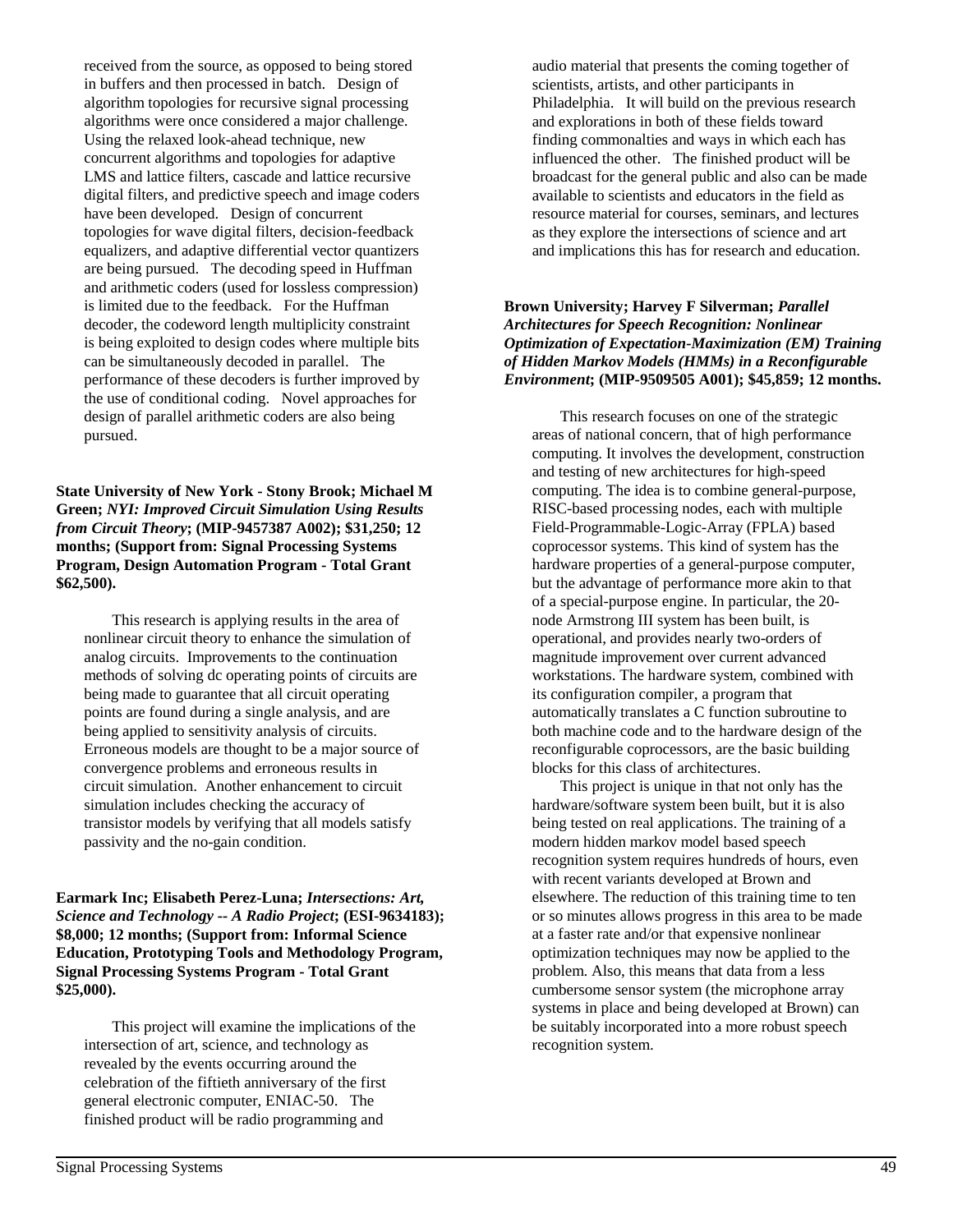# **Experimental Systems**

Dr. Michael J. Foster, Program Director (703) 306-1936 mfoster@nsf.gov

## **The Program**

The Experimental Systems program supports research projects that involve building, evaluating, and experimenting with a computer or information-processing system. These are goal-oriented projects generally undertaken by teams of designers, builders, and users. The building of the system must itself represent a major intellectual effort, and offer advances in our understanding of information systems architecture. A system supported by the Experimental Systems program will usually include both hardware and software components.

Research on information processing systems involves interaction among diverse elements such as hardware architectures, computational models, compilers, operating systems, applications, performance evaluation tools, and user interfaces. Building and evaluating real experimental systems is the only way to understand these interactions in large systems; other techniques, such as simulation and analysis, have only limited uses in understanding the system issues in such a complex environment. Software simulators, for instance, do not provide the computing speed needed for large experiments, nor the needed performance incentives for porting large application systems for experimentation. Without real experimental systems, important areas of information systems architectures cannot advance.

A successful proposal to the Experimental Systems program should demonstrate the feasibility and utility of the project. Feasibility can be shown by describing prior proof-of-concept prototypes or simulation studies that indicate that the proposed system can be built and will meet its design goals. Utility can be shown by demonstrating that building the system will provide substantial advances in computer system architecture, or that the system is inherently useful. Details of the measurement and evaluation procedures that will demonstrate the benefits of the system in an application should be given in the proposal.

The system to be built must be novel in some way, and the impact of the novel aspects of the system upon its architecture must be evaluated during the course of the research. To justify construction, the new system must be potentially superior to existing systems in the chosen application area. Ideally, building the system would provide new knowledge of systems architecture, open up new application areas, and/or contribute to our knowledge about system building techniques. An appropriate project might be a system built using a new architecture or technology, which addresses an application in a new way. An inappropriate project would be one in which the research uses, simply as a platform, a special purpose machine whose design, fabrication, and evaluation are straightforward. The novel aspects of an experimental system may fall into several different areas; the system might feature application of a new technology, new architecture, or new techniques for performance measurement and evaluation to a computationally stressing problem. Examples of technological innovation are massively parallel analog systems, or applications of opto-electronics. Architectural innovations might include new parallel l/O structures, hardware-software codesign, or limited modifications to commodity processors. New evaluation techniques might include instrumentation for performance evaluation or debugging. These innovations might be applied to produce high-performance computers, intelligent sensors, or signal processing architectures, for example.

To justify support under this program, a proposal should show that system building is necessary for answering significant and timely research questions. The research issues should be such that the best way to address them is to build the proposed system and measure its performance. Building for its own sake is discouraged; analysis and simulation should be performed in sufficient detail before a proposal is sent to the Experimental Systems program. Furthermore, off-the-shelf hardware should be employed in the building stage whenever the research goals do not require custom construction.

By encouraging the design, construction, test, and evaluation of novel information processing systems, NSF hopes to achieve several goals:

- Settle major research issues and add to fundamental knowledge in information processing;
- \* Guide university research in computer science and engineering toward meaningful problems of industrial interest;
- \* Strengthen the system-building expertise in our research institutions;
- \* Educate a new generation of researchers in experimental systems research.

Potential applicants are encouraged to discuss their research ideas with the program director prior to formal submission.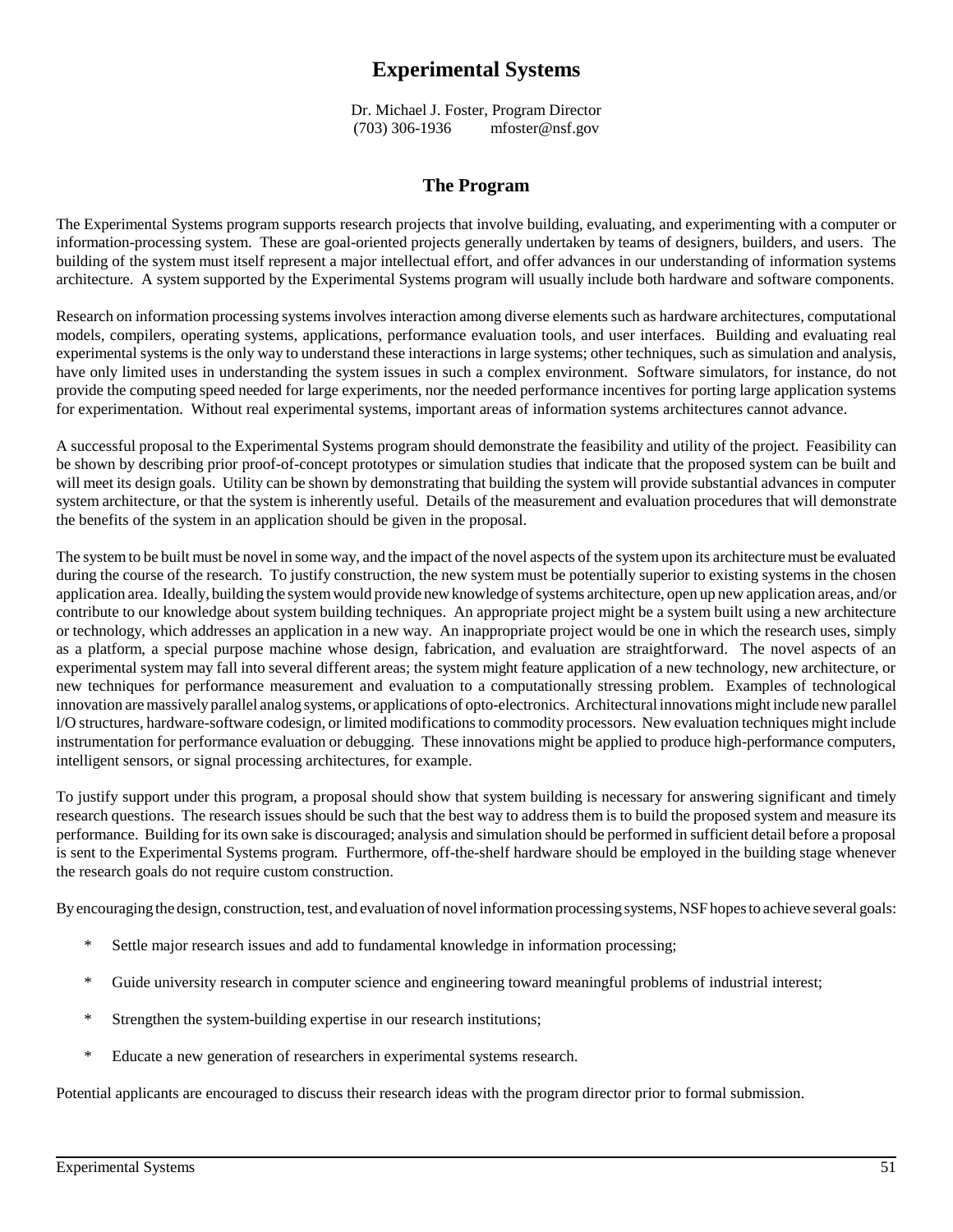#### **Optical Science and Engineering**

During the 1996 Fiscal Year the Experimental Systems program participated in an initiative on Optical Science and Engineering (OS&E). Optical Science and Engineering is an enabling field with demonstrated contributions to many technologies and diverse areas of science and engineering: in the use of optics and optoelectronics in information and communications, in the development of novel materials and devices, in the control of chemical reaction pathways, in the elucidation of quantum processes with laser light, in metrology for precision manufacturing processes, in optical instrumentation advances and their profound influence in the physical, biological, and environmental sciences, and in the development of an educated and skilled workforce.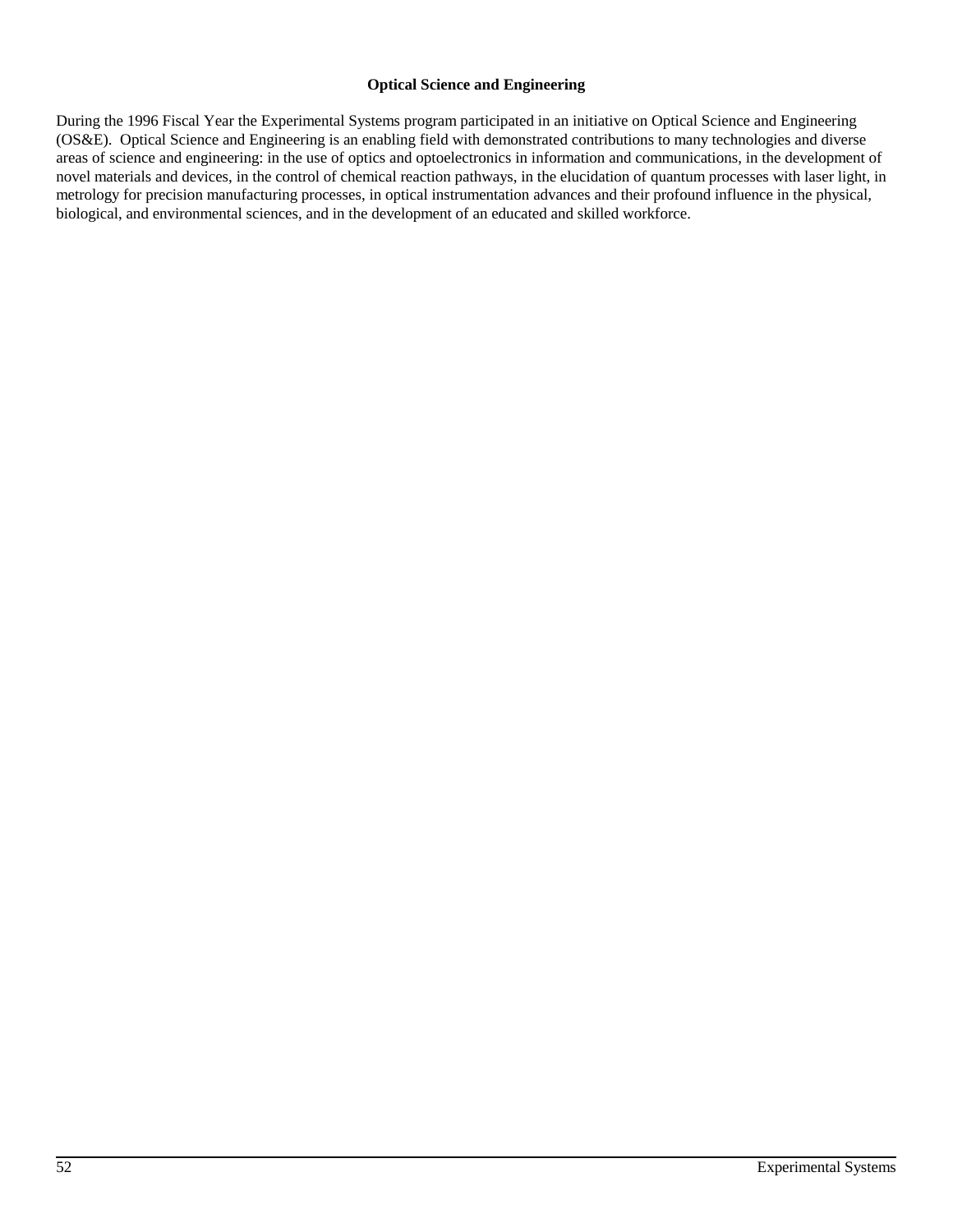## **Awards**

## **Storage Hierarchies and Input/Output Systems**

**California Institute of Technology; Paul Messina:** *Scalable I/O Initiative***; (CDA-9415797 A001); \$50,000; 12 months; (Support from: Experimental Systems Program, CISE Institutional Infrastructure, Operating Systems and Systems Software - Total Grant \$300,000.**

This award supports the infrastructure for the Scalable I/O national project. This national project will investigate many of the issues surrounding the scalability of Massively Parallel Processing (MPP) System input and output systems. The national project consists of 18 application groups involving more than 30 researchers.

The equipment provided by this award consists of I/O nodes for an MPP and a small MPP for crashable experimentation. The infrastructure will be available to all of the application groups for their experimental research needs.

#### **University of Southern California; Michel Dubois:** *Hardware Prototyping of Shared-Memory Multiprocessor Architectures on RPM***; (MIP-9633542); \$794,566; 48 months.**

This project is conducting research in multiprocessor architecture by using a rapid prototyping engine for multiprocessors (RPM) that consists of commodity processors and memories interconnected with programmable logic. The main purpose of RPM is to demonstrate the feasibility, complexity, performance, and cost-effectiveness of various selected multiprocessor architectures, by allowing accurate hardware prototypes to be constructed. The prototype can include input/output, and can run production operating systems and application codes. Prototype architectures evaluated as part of this project include cache-coherent NUMAs and cache-only machines with varying cache and memory protocols, and several software distributed shared memory machines with fine-grain hardware support. Expected outcomes of the research include accurate measurements of the performance of various architectures, as well as the demonstration of a new methodology for rapid and cost-effective prototyping of computer systems.

#### **North Carolina A & T State University; Kelvin S Bryant:** *Performance Tools and Compiler Support for Parallel I/O Systems***; (MIP-9625083); \$200,000; 48 months.**

This award supports a unified program of research and education in parallel input-output systems for high-performance computing. Research activities will include development of tools for I/o performance evaluation, applying the tools to characterize I/O performance of scientific codes, and provision of compiler support for parallel I/O. Educational activities span the needs of graduate and undergraduate students, and include outreach to K-12 and the community. These include development of a graduate course, augmentation of undergraduate curricula, and workshops for participants outside the university.

## **Texas A & M University; A. L. Narasimha Reddy:** *Scalable Storage Server for Multimedia and Scientific Applications***; (MIP-9624310); \$200,000; 48 months.**

This project is building a high-performance distributed storage system using communication switches and workstations. Data to be stored will be distributed across the workstations and will be retrieved using the communication network between the workstations. Research issues to be addressed include identification of hardware and software bottlenecks, limits to system scaling, scheduling of multimedia I/O in a distributed system, and the implications of I/O on switch architecture. Education is a part of this project; plans include a graduate course on I/O systems, an undergraduate laboratory in computer architecture, and use of the machine developed during the research as a testbed for the graduate course.

## **William Marsh Rice University; Willy Zwaenepoel:** *Reliable Main-Memory Storage Systems***; (MIP-9521386); \$712,263; 24 months.**

This project investigates the use of non-volatile semiconductor memory (such as flash memory) as a storage system to replace some of the functions currently assigned to disks. A board (eNVy) incorporating a large (128MB) flash memory is being designed at Rice University; concurrently, a log-structured file system (Rio) that can use the flash memory board as a cache between main memory and disk is being developed at the University of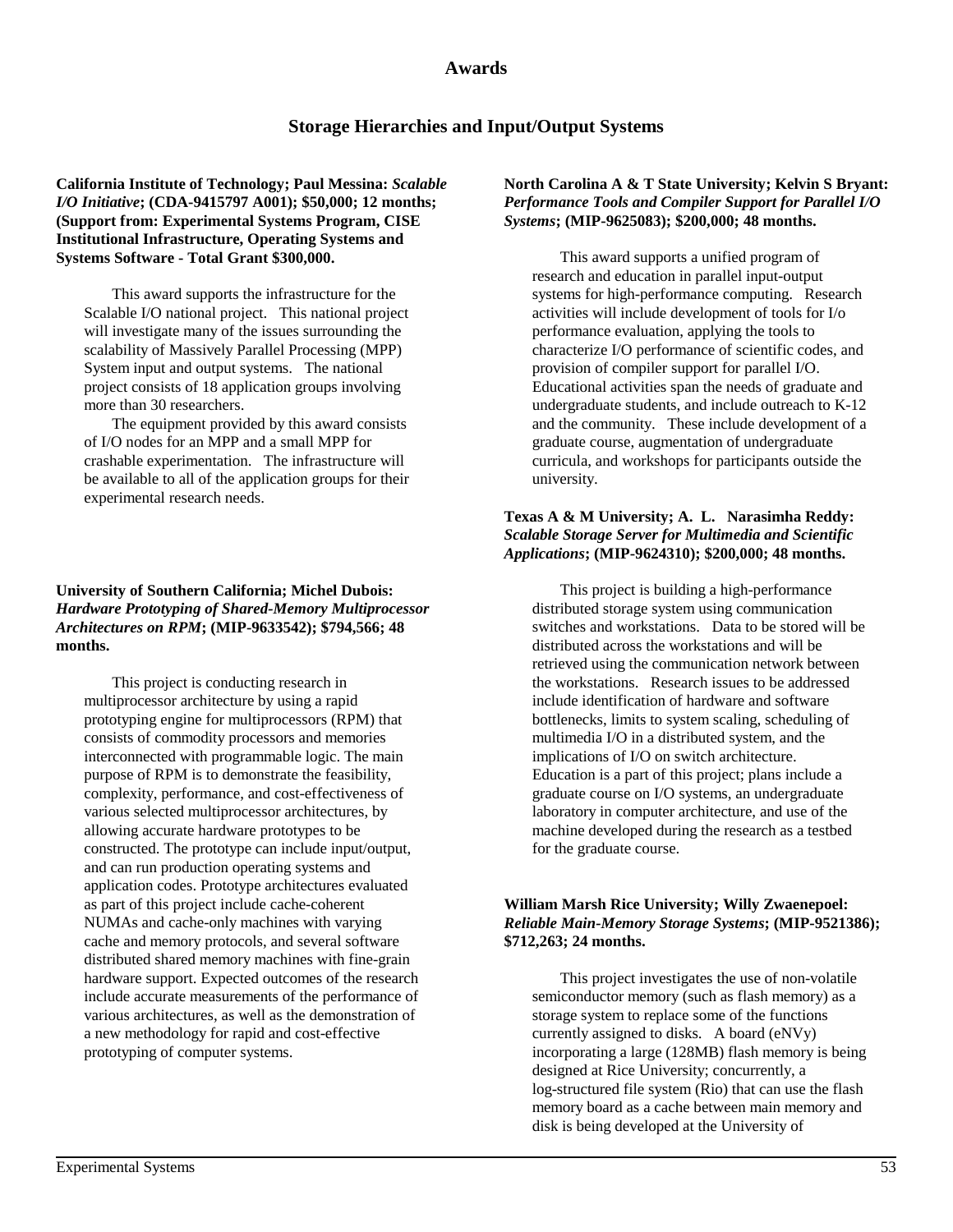Michigan. In later stages of the project these research prototypes will be integrated. Research issues in hardware development include space reclamation (garbage collection), and tradeoffs between memory size, performance, and memory

 lifetimes. Research issues in file system development include optimization of the sizes of cache and main memory, algorithms for compression of data in the cache, protection of memory from software faults, and exploration of file system index structures. Integration of the prototypes will provide insight into the protability of these techniques to new systems.

## **General Purpose Computing**

### **Stanford University; Michael J Flynn, Bruce A Wooley, S. Simon Wong, Giovanni De Micheli, R Fabian W Pease:** *Sub-Nanosecond Arithmetic II***; (MIP-9313701 A002); \$330,000; 12 months.**

This project is attempting to speed up computer arithemtic by several orders of magnitude using a combination of algorithmic, circuit, and packaging techniques. CAD tools to automate the application of these techniques are also being developed under the project. Specific research problems include the development of a package capable of passing large numbers of signals with 100 picosecond rise times, and the integration of wave pipelined data paths into an overall system.

#### **University of California - Berkeley; David E Culler:** *A Next-Generation Infrastructure for Integrating Computing and Communications***; (CDA-9401156 A004); \$200,000; 12 months; (Support from: Experimental Systems Program, CISE Institutional Infrastructure - Total Grant \$263,630.**

This award provides support for the development of Titan, a computing system consisting of an integrated ensemble of computing and communication elements, organized to provide the user with a number of services. These services will include multimedia capabilities in delivery vehicles; storage and communication; large computing power; large storage space; innovative parallel languages, debuggers, and libraries; and high accessibility from both mobile and fixed locations. The experimental facilities requested include workstations and servers constituting the backbone of the distributed system providing cycles to the user, ATM switches for linking workstations and servers, a video editing system, a massive storage unit, and equipment for linking the network to the currently available CM-5 parallel computer.

The proposed research projects fall into three areas: network and communications; distributed

supercomputer projects which are mainly concerned with providing parallel computing to every user through a combined architecture, operating systems, and programming language effort; and multimedia services which requires integrating systems support, software support, and artificial intelligence tools to create, store, play, edit, search, input, and output multimedia objects. The networking, multimedia, and computing aspects of Titan form will form the infrastructure for a number of computationally intensive applications.

### **University of Illinois - Urbana-Champaign; Josep Torrellas:** *NYI: Increasing the Performance of Scalable Shared-Memory Multiprocessors***; (MIP-9457436 A002); \$87,500; 12 months.**

Scalable shared-memory machines are a promising way of attaining large-scale multiprocessing without surrendering much programmability. Achieving high performance from these machines, however, is challenging because many complex architecture and architecture-software implementation issues that have been only partially studied considerably impact the performance of the machines. The objective of this research is to contribute in three areas to help make shared-memory multiprocessors the preferred source of computing power. The three thrusts of this project are to: study the optimal division of responsibilities among the hardware, compiler, and operating system to maintain cache coherence in scalable share-memory multiprocessors; design algorithms and hardware to effectively support multiprogramming of parallel programs in scalable shared-memory multiprocessors; and optimize the management of memory hierarchies and the interaction of the operating system with the architecture.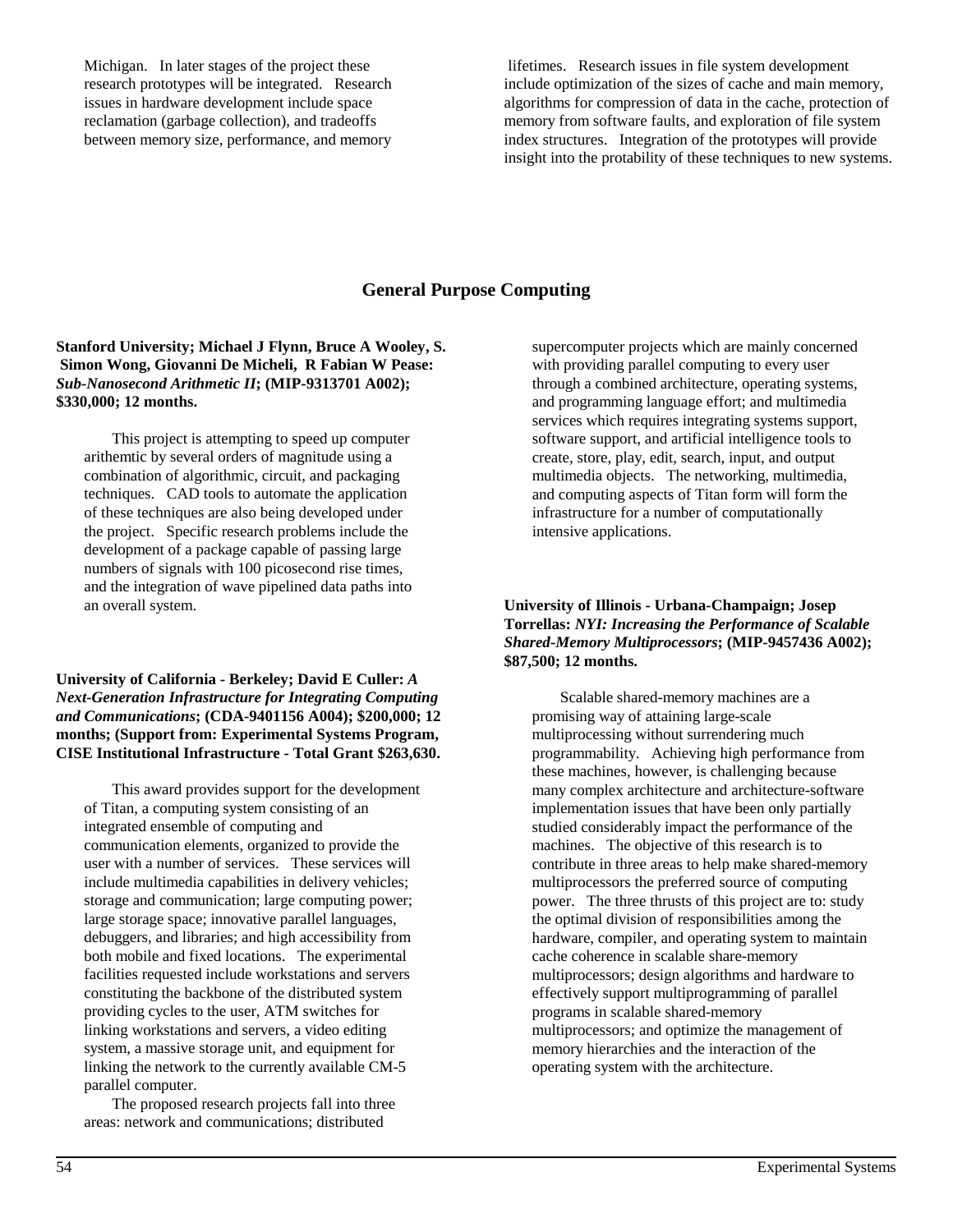**Princeton University; Kai Li, Margaret R Martonosi, Douglas W Clark, Edward W Felten, Richard J Lipton:** *SHRIMP: Architectural and Systems Support for Inexpensive, High-Performance Multicomputers***; (MIP-9420653 A001); \$450,000; 12 months.**

This project is building a high-performance multiprocessor from commodity desktop computer systems and off-the-shelf interconnects. Commercial Intel Pentium workstation boards, each with attached memory, disk, and I/O, are attached to a Paragon backplane. Communication uses a new mechanism called virtual memory-mapped communication, which disguises interprocessor communication as write operations to memory. The node interface maps physical pages in the memories of individual nodes to each other, so that a write to one mapped page results in messages to other nodes that share the mapped page. The operating systems on the individual nodes use their ordinary virtual memory mechanism to support virtual page mapping. In addition to this word-by-word communication, DMA transfers are available, with control registers located in the address space of individual processes. This allows high bandwidth communication that maintains user-level protection. Research to be addressed in the project includes the achievement of high-bandwith low-latency communication between processes, the structure of an I/O system supported by the new communication mechanism, and performance evaluation of the resulting system.

**New York University; Zvi M Kedem:** *Collaborative Research: High Performance Parallel Processing: Fault-Tolerant Computing on a Network of Workstations***; (CCR-9411590 A001); \$25,000; 12 months; (Support from: Experimental Systems Program, Computer Systems Architecture - Total Grant \$71,233).**

This project deals with both theoretical and prototyping research in parallel processing to harness the power of workstation clusters. The primary techniques will be based on aggressive scheduling, evasive memory and dispersed data management. The formal work expands the previous results of the PIs in asynchronous computing in several directions:

- 4. Extend the models to fine-grained programs.
- 5. Permit the inclusion of architecture specific characteristics into the theoretical framework.
- 6. Techniques to distinguish inconsistencies in memory states as viewed by different processors resulting from time-outs, interrupts and failures (or indefinite postponement of a computation).
- 7. Techniques to allow non-deterministic executions.
- 8. Model input/output operations of fault-tolerant

programs.

The experimental part of the project will build a scaled version to execute parallel programs on clusters of workstations. The prototype will address issues related to the eager scheduling of threads, the implementation of evasive memory and data management. The prototype will attempt to evaluate the effectiveness of the environment in terms of efficiency.

This project is conducted jointly by P. Dasgupta of Arizona State University and Z. Kedem of New York University.

#### **University of Washington; Susan Eggers;** *Simultaneous Multireading***; (MIP- 9632977); \$200,859; 24 months; (Support from: Experimental Systems Program, rototyping Tools and Methodology - Total Grant \$519,164).**

This is a project to develop and extend support for multithreaded computation on superscalar processors. The intention is to provide high processor utilization despite increasing memory latency. In simultaneous multithreading, multiple independent threads will issue instructions to a superscalar processor's functional units in a single cycle. The objective of this project is to fully define the low-level architecture for simultaneous multithreading, including scheduling, register architecture, pipeline design, and speculative execution. The project is developing compiler and operating systems support for multithreaded execution on the new processor architecture. A primary goal is to maximize multiple thread performance without increasing single thread latency. Most measurements are from detailed simulations, using simulators and compilers provided by industrial partners.

#### **University of Washington; Lawrence Snyder, Carl Ebeling:** *Chaotic Routing: Study and Implementation***; (MIP-9213469 A005); \$1,000; 18 months.**

The chaotic router for multiprocessor systems avoids congestion in message routing by derouting packets chosen at random at congested nodes of a network. The routers can thus adapt to varying message traffic. In this project, the router is being implemented and its performance is being measured within a testbed that approximates a real multiprocessor.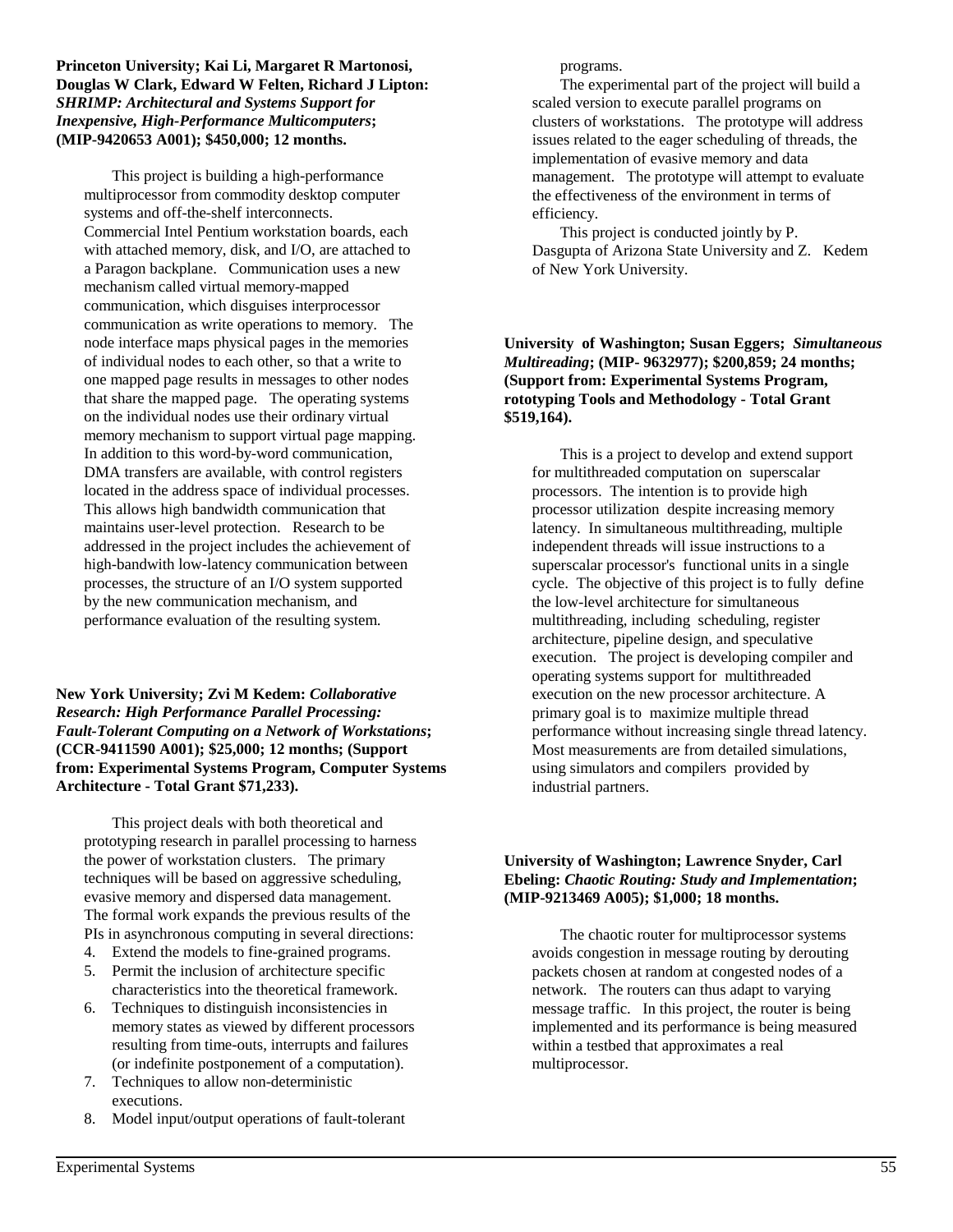**University of Wisconsin - Madison; Max G Lagally:** *DNA Computation on Surfaces***; (CCR-9613799); \$50,000; 12 months; (Support from: Experimental Systems Program, Theory of Computing, Computational Biology Activities, ARPA - Total Grant \$300,000).**

1. This multi-disciplinary project concentrates on developing computation at the molecular level, via manipulation of DNA strands on surfaces. An experimental demonstration of DNA-based computation by Adleman

- a. has changed the view of what computation is,
- b. offers the potential for unprecedented computing power at the molecular level, and
- c. raises fundamentally new research problems in chemistry, computer science, and material science.

This project represents a concerted attack on these problems which involves close collaboration between chemists, material scientists, and computer scientists.

2. This research will help answer two major questions on DNAcomputation. First, does computation at the molecular level have the potential to provide computing power that is orders of magnitude greater than foreseeable extrapolations of current technology? Second, is this type of computation suited to solving NP-hard problems (problems that are well beyond the limits of current technology?

- 3. The potential for huge computing power rests on the use of DNA strands to encode information and the manipulation of these strands in a massively parallel fashion, involving as many as 2¬70 (2 to the 70th power) distinct strands. The premise of this project is that surface-based chemistry is a critical technology in approaching this scale. With this approach, DNA strands are immobilized on a surface, thus allowing a much greater degree of control in chemical processes that manipulate the DNA than is achievable via the test tube based methodology of Adleman. While surfacebased chemistry is the basis for recent strides in combinatorial chemistry, this project is the FIRST to fully exploit surface-based manipulation of DNA strands for the purposes of DNA computation.
- 4. Scaling up current surface chemistry to approach the requirements of DNA-based computation requires high-quality research at the interface of materials science and chemistry. Improvements in the nanoscale morph ology and chemical makeup of the surface is key to ensuring that a high density of information can be obtained and reliable chemical manipulations performed. Good surface attachment chemistry and control of chemical ``operations'' or enzymatic processes are also extensively

developed. This project should result in significant advances in the state of- the-art in surface chemistry and should provide a solid basis for predicting the limits of surfacebased DNA computation.

- 5. An eventual goal of DNA-based computation is to perform massivelyparallel searches for optimal solutions of NPhard problems. However, the differences between DNAbased computation and conventional technology require that radically new algorithms be developed for this paradigm. Tempering the potential for unprecedented parallelism (up to 2¬70 simultaneous operations) is extremely slow and errorprone nature of the operations themselves. Novel strategies for generating and searching solution spaces for NPhard problems are investigated. These strategies embody sound algorithmic principles that can be applied to a range of problems. Using a combination of analysis and simulations, the effectiveness of these strategies are tested on selected applications. This work provides new ways of attacking NPhard problems that, while designed for a hypothetical DNA based computer, are valuable for massively parallel computing paradigms, other than the DNA-based paradigm studied here.
- 6. Thus this comprehensive program will provide a deep understanding of the potential and limitations of DNAbased computation, from both the chemical and algorithmic viewpoints.

### **University of Wisconsin - Madison; Gurindar S Sohi, James E Smith:** *Prototyping Multiscalar Processors***; (MIP-9505853 A001); \$229,962; 12 months; (Support from: Experimental Systems Program, Computer Systems Architecture - Total Grant \$309,962.**

This project is evaluating a new architectural paradigm that can extract and exploit the parallelism in sequential code. This new approach uses both software scheduling in the compiler, as in VLIW, and hardware scheduling at run-time, as in superscalar architectures. The compiler segments code into large blocks of instructions that form subgraphs of the control-flow graph, though not necessarily basic blocks. The compiler appends synchronization information to each block that describes which registers must be shared with blocks. The compiler appends synchronization information to each block that describes which registers must be shared with other blocks. The blocks or tasks are passed to separate identical parallel execution units, each of which executes its task sequentially. Tasks are scheduled optimistically, so that some tasks may be executed by a unit when they would not be executed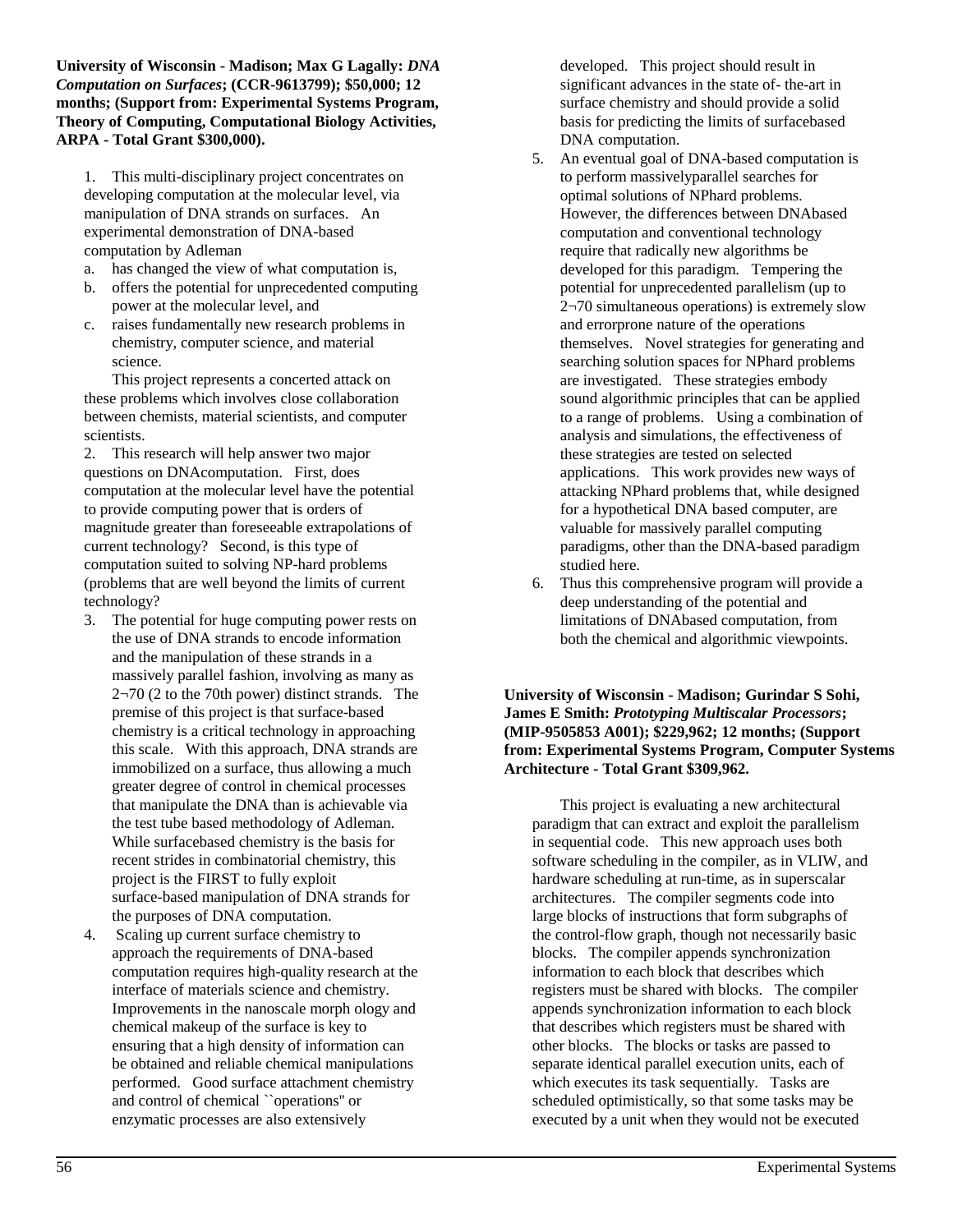in a sequential system; in such cases, the tasks are "squashed," which means that their results are not written to memory or registers. At the end of each task, it blocks until the system determines that the task will not be squashed; at that time results are committed. The collection of execution units appears logically to be one unit, with a single register file. Shared register values are passed on an inter-execution-unit network, and tasks that need shared values block until the values are produced.

During the first two years of this award is devoted to compiler design for the new architecture, to comparison with other architectures using simulation, and to conceptual refinement of the architecture. During later years, work is expected to focus on implementation.

### **University of Wisconsin - Madison; David A Wood, Pei Cao, James R Larus, Mark D Hill:** *Tornado: Fine-Grain Distributed Shared Memory for SMP Clusters***; (MIP-9625558); \$684,126; 24 months.**

This project is exploring the cluster approach to symmetric multiprocessing, in which bus-based multiprocessors are interconnected using a more scalable network. Using the Tempest parallel programming substrate, the project is building clusters that extend the shared memory model with fast references to recently used locations across a cluster. The key issue is achieving good performance without resorting to extensive custom hardware.

The project encompasses design and some implementation of a high-speed Tempest system.

## **Application Specific Computing**

**University of California - San Diego; Henry D. I. Abarbanel:** *Synchronization and Communication in Nonlinear Optical Systems***; (NCR-9612250); \$315,800; 36 months; (Support from: Experimental Systems Program, Networking and Communications Research Program, Optical Communications Systems, Office of Multidisciplinary Activities - Total Grant \$1,069,701).**

The is a joint effort through subcontracts, with Raj Roy, Georgia Institute of Technology, and Steven Strogatz, Cornell University

The researchers will investigate synchronization of chaotic lasers for purposes of using chaos as a carrier for new modes of communication including multiplexing information bearing signals and private communications using chaotic carriers as well as methods for optical channel equalization using nonlinear properties of the fiber. The program will include experiments on Nd:YAG and Erbium Doped lasers, analysis of synchronization methods and innovative communications techniques, and mathematical analysis of synchronization of a few and assemblies of chaotic oscillators with application to optical communications.

A "group meeting" workshop will be held semi-annually and each year we will invite experts in optics, optical engineering, and optical communications to provide additional research

expertise to broaden the horizons of the students, postdoctoral fellows, and faculty involved in this project

### **University of California - San Diego; Michael J Bailey, Ramesh C Jain:** *Making Rapid Prototyping Viable for Remote Use on the National Information Infrastructure***; (MIP-9420099 A001); \$318,305; 12 months.**

This project is working to make rapid prototyping and reverse engineering facilities available over wide-area computer networks. It includes several research thrusts along with an integration effort to ensure that the facilities will be usable remotely with little on-site intervention. The project has four major thrusts:

- 1. development of algorithms for checking consistency of geometric descriptions;
- 2. development of new languages based on constructive solid geometry for communicating geometric descriptions;
- 3. connection of rapid prototyping equipment to a wide rear network, with device drivers and server software to allow remote access;
- 4. connection of a 3D scanner to the network for remote access.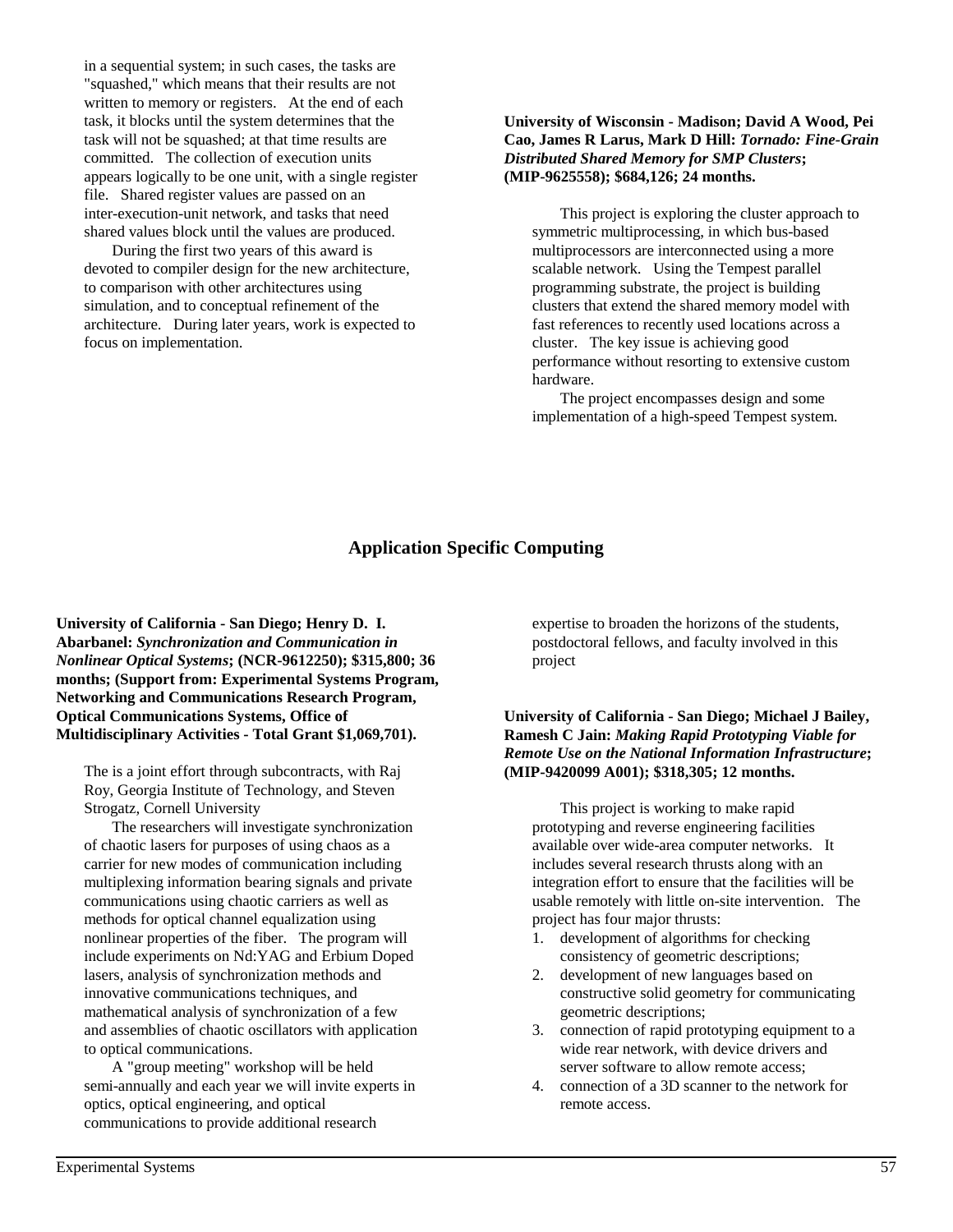**University of California - Santa Cruz; Richard Hughey, Kevin Karplus:** *Multi-Purpose Parallel Process for Biosequence Analysis***; (MIP-9423985 A001, A002); \$176,576; 12 months.**

This project is building an application-specific computer system for biosequence comparison. The architecture is suitable for a wide range of sequence comparison methods, including the Smith- Waterman algorithm, BLAST, profile searches and dictionary methods. In addition, the architecture is being integrated with software for the statistical analysis of sequences using techniques such as hidden Markov models.

The core of the architecture is a linear array of SIMD processing elements, each with a small local memory. A single chip can contain 64 of these elements, so a board with 20 chips will hold 1280 processors. The processing elements have been tuned to sequence comparison by incorporating a single cycle add-and-min instruction and a data-path for quickly recording the results of the instruction. Software, I/O, and algorithms have been considered in the design of this architecture; the resulting balanced implementation should result in high performance at low cost.

**National Academy of Sciences; Ronald D Taylor:** *Assessment of Optical Science and Engineering***; (ECS-9414956 A002); \$6,500; 12 months; (Support from: Graduate Fellowships, Experimental Systems Program, Spectroscopy, Metals, Ceramics, And Electronic Materials, Quantum Electronics, Plasmas, and Electromagnetics, Instrumentation and Instrument Development - Total Grant \$47,500).**

The Board on Physics and Astronomy, in collaboration with the National Materials Advisory Board, has established a committee to carry out a major study of the field of optical science and engineering (OS&E), a diverse interdisciplinary area of scientific and technological activity that is playing an increasingly area of scientific and technological activity that is playing an increasingly important role in driving economic growth. OS&E is emerging as a key enabling element for a host of applications that address critical national needs such as manufacturing, information technology, health care, transportation, environment, and education. It is also a vital area of frontier scientific research. The purpose of the study is to define the field of optical science and engineering, assess the state of the art in research and technology, project the future impact of OS&E on national needs, identify institutional and educational innovations needed to optimize the contributions of OS&E to national needs, identify how public policy influences the ability of the field to meet these needs,

and examine trends in private and public research activities as compared to those in other countries. The study is being supported jointly by NSF, NIST, and ARPA. The Foundation of the report will be based on the conduct of 5 major workshops; each workshop would be organized according to national needs and would address issues that cross OS&E scientific and technical disciplinary boundaries.

## **University of Hawaii; Eun Sok Kim, Mehrdad G Nejhad, Junku Yuh, Stephen Y Itoga:** *Rapid Prototyping: Virtual Rapid Prototyping System for Piezoelectric Micro Systems***; (DMI-9420378 A001); \$110,000; 12 months.**

This award is to develop a virtual rapid prototyping system for piezoelectric micro systems (PMS). This is an area of Micro Electromechanical Systems (MEMS), where actuator or sensor devices are built to the scale of a human hair. PMS's move and either are driven by or produce electrical signals. Some examples are microphones, pumps, or motors. The rapid prototyping system that will be developed used computer simulation to design the PMS devices, design the special processes to make them, and do performance tests on the virtual prototype. As part of the program this interdisciplinary team will build these devices using this system and compare their virtual system predictions with experimental data. The technological impact of this virtual rapid prototyping system will be reduced cost and lead time by providing the engineering tools to design both the PMS devices and the processes to make them. This means new competitive PMS-based products can be designed for commercial and industrial applications. This award will also build the research and human resource infrastructure to be competitive in this area of technology.

**Massachusetts Institute of Technology; Robert Berwick;** *High Performance Computing for Learning***; (IRI-9217041); \$20,000; 12 months; (Support from: Robotics and Machine Intelligece, Knowledge Models & Cognitive Systems, Linguistics, Human Cognition & Perception, Experimental Systems Program, CISE Institutional Infrastructure - Total Grant \$636,944).**

The Grand Challenge Application Groups competition provides one mechanism for the support of multidisciplinary teams of scientists and engineers to meet the goals of the High Performance Computing and Communications (HPCC) Initiative in Fiscal Year 1992. The ideal proposal provided not only excellence in science: focussed problem with potential for substantial impact in a critical area of science and engineering) but also significant interactions between scientific and computational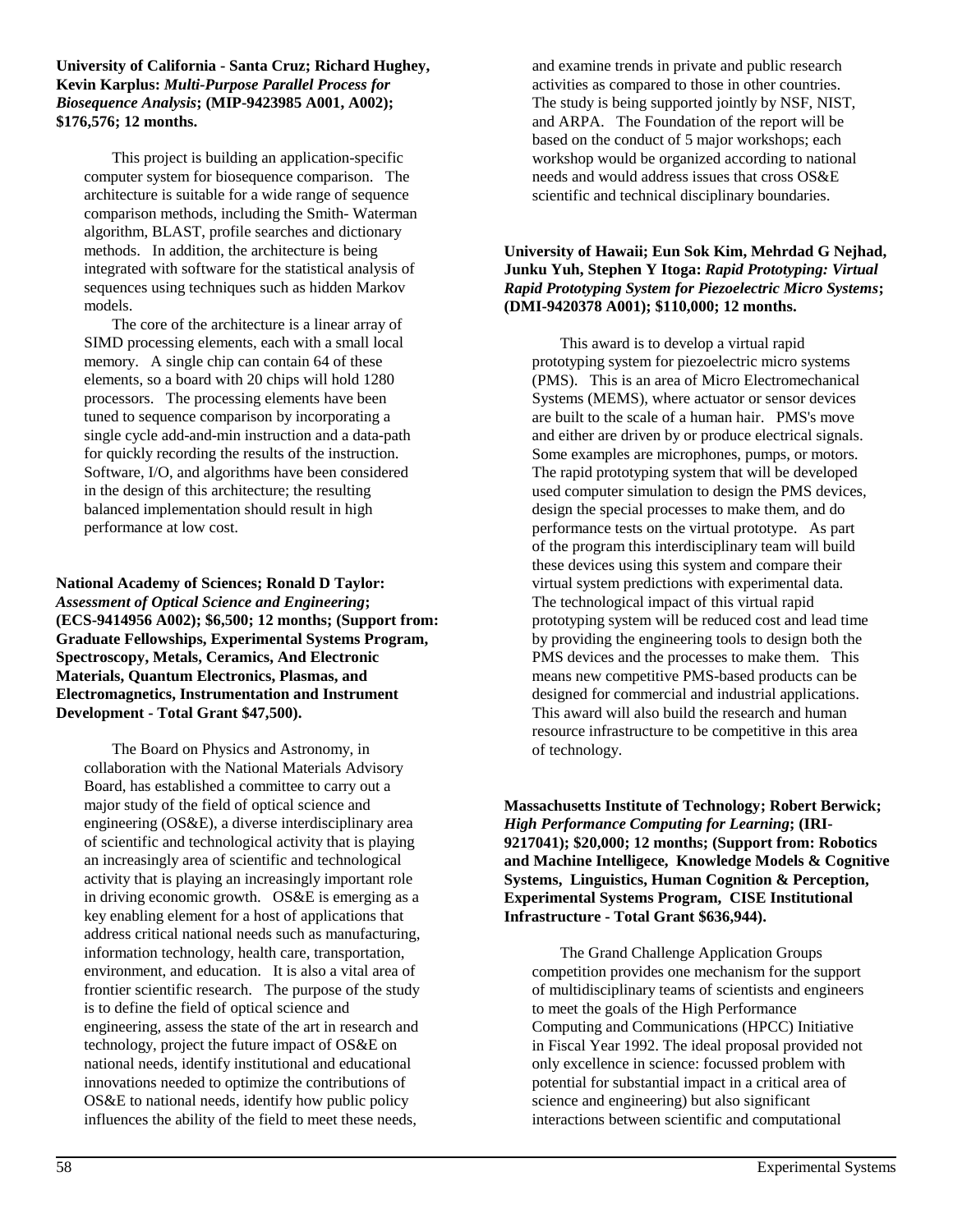activities, usually involving mathematical, computer or computational scientists, that would have impact in high-performance computational activity beyond the specific scientific or engineering problem area(s) or discipline being studied. In the award to Berwick, Bizzi, Bulthoff, Jordan, Wexler, Poggio, Rivest, Winston, and Yang at MIT, the research project - High Performance Computing for Learning - has been designed explicitly to push the High Performance Computing algorithmic and architectural envelope via a CM-5 and VLSI testbed and to address many of the HPCC goals. It will advance new algorithms and software for a broad class of optimization and learning problems, tested on and directly driving operating system and architectural changes on the CM-5 (working with one of the CM-5's key architects). The learning problems addressed are essentially an entire class of modeling/optimization problems that intersect with nearly all HPCC Grand Challenge Problems.

### **Massachusetts Institute of Technology; John L Wyatt, Ichiro Masaki:** *Cost-Effective Hybrid Vision System for Intelligent Highway Applications***; (MIP-9423221 A001); \$1,247,000; 24 months.**

The goal of this project is a new cost-effective architecture for machine vision, which will be evaluated for intelligent highway applications. Components of three smart image sensors are being developed and integrated into a heterogeneous vision system. The smart sensors use analog, digital, and mixed signal techniques to perform 3 dimensional measurement for adaptive cruise control, lane detection, and time-to-collision measurements. All of these tasks are intended for machine vision systems within intelligent vehicles, and will be tested in intelligent vehicle applications within the later stages of the award. MIT is performing basic research on the first versions of all of these cameras, while later development, integration, and testing will be carried out by industrial partners.

**University of Michigan - Ann Arbor; A. Galip Ulsoy, Yoram Koren, Kang G Shin:** *Hierarchical Controller for Real-Time Quality Control in Machining***; (DMI-9313222 A003); \$30,000; 12 months; (Support from: Robotics and Machine Intelligence, Experimental Systems Program, Manufacturing Machines and Equipment - Total Grant \$151,628).**

 The award is for the design and development of an experimental, modular, open-architecture machining system controller for prismatic and rotational parts that enhances part quality by an order of magnitude while sustaining high machining rates.

The approach would enable integration of underutilized results of the prior work of various researchers as well as generating new results. The hypothesis of the research is that information embedded in the control-loop error signals can be effectively used to improve part quality and machining system performance. A hierarchical controller structure is proposed consisting of compensators at the machine tool servo, process, and part inspection levels. Intelligent integration of hardware and software components of the controller is proposed here by combining expertise in machine tools, machining processes, sensors, control theory, software architecture, and real-time computing.

 The hierarchical, open-architecture controller is expected to have a major impact on manufacturing practice and research. Potential benefits for industrial users include reduction of part manufacturing cycle times, reduction of indirect inspection costs, controller improvement costs, and the cost of using sensors. Implementation of future machining research results would also be facilitated by the availability of such a controller.

## **Cornell University; Herbert B Voelcker:** *Massively Parallel Computation for Mechanical Manufacturing and Design***; (MIP-9317620 A002); \$402,326; 12 months.**

Solid modeling is a critical enabling technology for mechanical CAD/CAM because it provides geometrically complete representations of parts and products, and enables important manufacturing processes to be modeled. Today's industrial systems operate far below the technology's potential because solid modeling requires enormous computing resources, and because current algorithms and representations cannot handle several important applications.

This project is designing new implementations of ray-casting representations for the solid models used in mechanical CAD, and extending the models to new applications. New implementations for ray-casting engines are being developed, using both custom hardware and software running on massively parallel machines. Using the new hardware, new applications of ray representations are being explored, including the solution of boundary-value problems, computation of medial axis transforms, methods for representing mechanical tolerances, and representation of solid objects.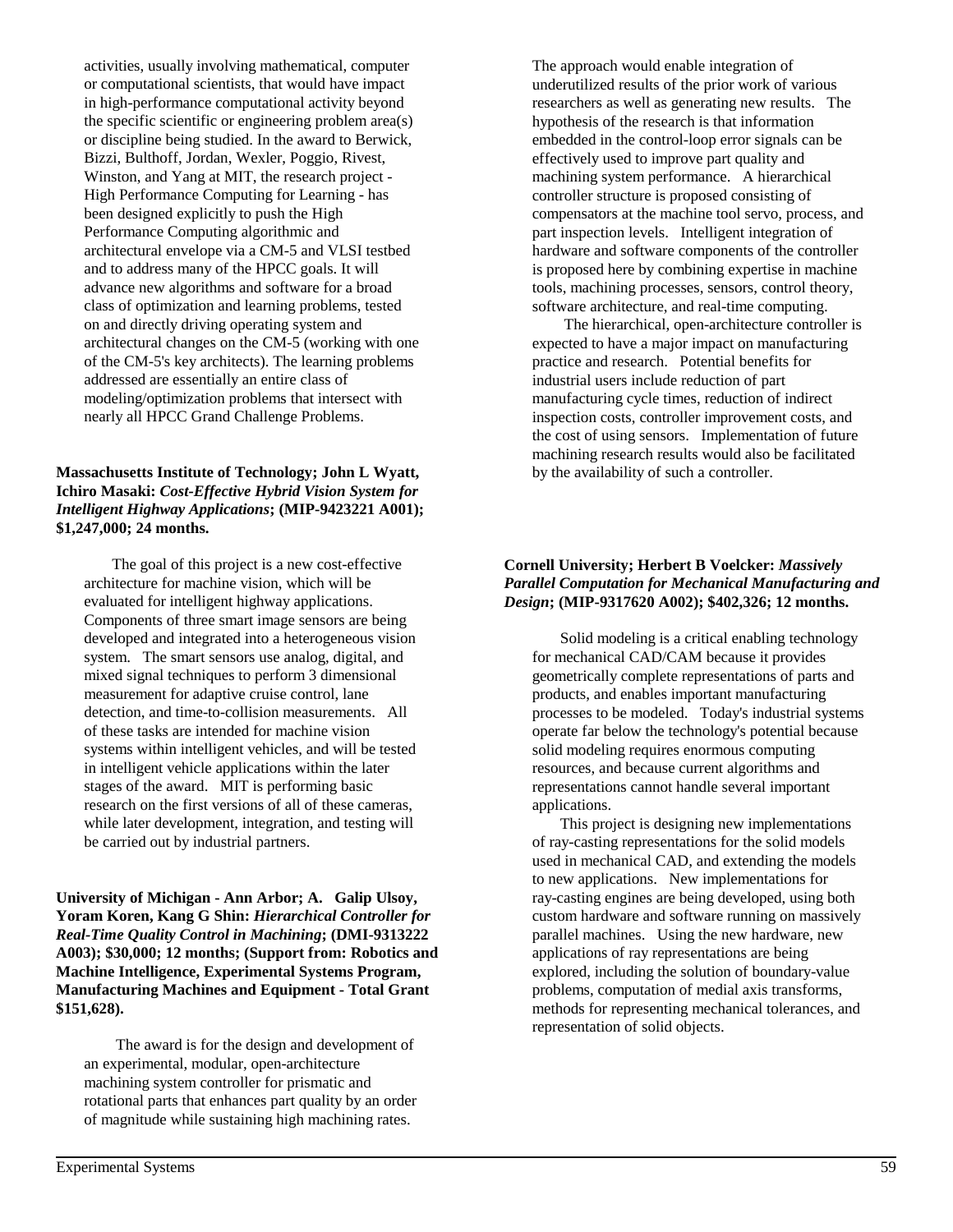#### **State University of New York - Stony Brook; Arie E Kaufman:** *Scalable Architecture for Real Time Volume Rendering***; (MIP-9527694 A001); \$194,063; 12 months.**

This research deals with the development of a new scalable volume visualization architecture and its associated algorithms. The architecture, called Cube-4, exploits parallelism and pipelining to achieve real-time rendering of high-resolution images from volume data. The architecture is based on an algorithm for ray casting of a volume buffer of voxels which is stored as a skewed distributed memory to support conflict-free access to voxel structures. It performs interpolation of sampled points, shading, and compositing to generate the pixel values. Computations are done using limited communication between processors, so that the architecture is scalable over a wide range of performances and image resolutions. This project encompasses algorithm development, architecture research, and construction of a reduced-resolution prototype.

## **University of North Carolina - Chapel Hill; Henry Fuchs, John W Poulton:** *ImageFlow: Real-Time Image-Based Rendering***; (MIP-9612643); \$483,131; 12 months.**

Depth images are used as rendering primitives in the high-performance graphics engine that is being constructed in this project. A depth image is a twodimensional image that includes depth relative to a viewpoint, in addition to color and other properties. From a small number of depth images, each of which represents an arbitrarily complex scene from a single viewpoint, an image can be computed for any viewpoint within the neighborhood of the original viewpoints. This image-based rendering approach offers advantages in realism and distributing the rendering computation among processors that generate depth images and those that reproject them to new viewpoints.

The project is using the existing PixelFlow graphics engine to test the image- based rendering ideas. During the first part of the project, algorithms for acquiring and pre-processing depth images will be investigated. At the same time, the PixelFlow machine will be enhanced for image acquisition and storage. This will permit software for image-based rendering to run in real-time on the PixelFlow machine, performing the following operations: determination of reference images to be used as sources of depth pixels, warping of reference image pixels to the screen space, evaluation color, area, and other parameters for each pixel, and blending of

pixels to form the final reference image. In later stages of the project, hardware support may be developed and evaluated for some of these operations.

## **University of North Carolina - Chapel Hill; John W Poulton, Henry Fuchs:** *Scalable Graphics: From Personal to Supercomputer Visualization Engines***; (MIP-9306208 A007); (Support from: ARPA - Total Grant \$803,641).**

The object of this project is to build and experiment with a new graphics engine that will eliminate the current limits to scalability in commercial graphics systems. The work centers on a new graphics engine architecture called image composition, which is radically different from the organization of today's commercial systems. In image composition, rendering is distributed over a number of identical processors. Each renderer generates a full-screen image, but for only a fraction of the primitives in the scene. The system then merges these images over a high-speed network to form a single image of all primitives. Since each subimage is independent, and since the images can be merged on a distributed network whose throughput scales linearly with the number of subimages, performance of the entire system can be scaled up arbitrarily by adding more processors.

## **University of Oregon - Eugene; Zary Segall, Stephen F Fickas:** *Collaborative Research: Architecture, Design and Implementation of Mobile Computers***; (MIP-9403573 A001); \$194,615; 12 months.**

This is a joint effort between two universities for rapid prototyping of mobile computers. The projects involve teams of students who over the course of a semester design the hardware, software, and packaging of mobile computer systems, and fabricate prototypes by combining standard electronic parts with custom fabricated cases and interconnect harnesses. This project focusses primarily on mobile computing for the diagnosis of telecommunications networks. Mobile computer systems that include stationary and mobile computers, interface devices, and software, are being designed and fabricated for these applications. The project goal is to systematize the prototyping process in several ways: by providing an integrated design tool that can simultaneously represent electronic, thermal, and mechanical constraints; by providing modular template architectures for mobile computers; and by reporting on experience in the co-design of software, mobile hardware, and stationary hardware in a mobile computing system.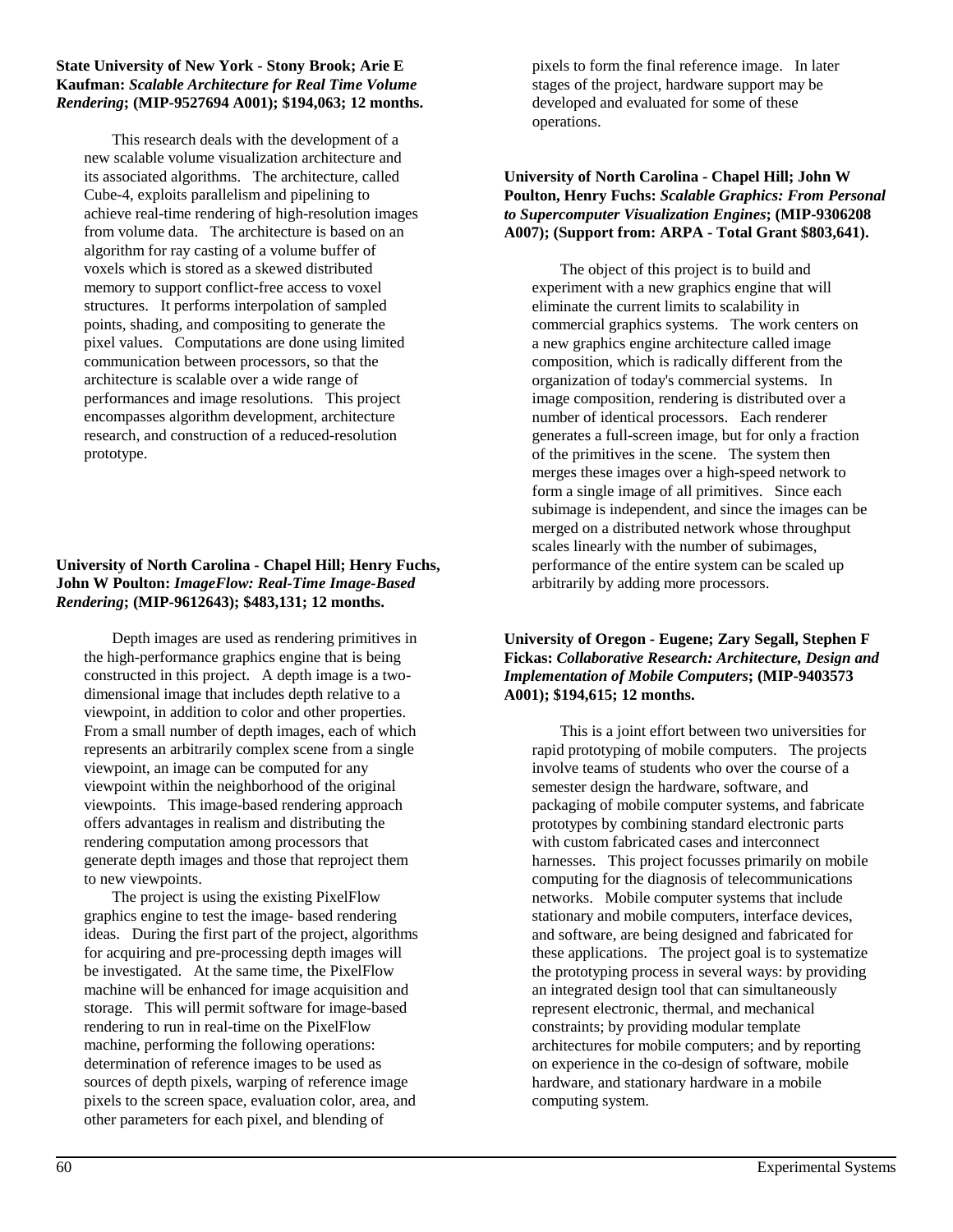**Carnegie-Mellon University; L. Richard Carley, David J Allstot, Rob A Rutenbar, Donald E Thomas:** *Design of Ultra-Low Power IC's***; (MIP-9408457 A001); \$300,000; 12 months.**

This project combines analog circuit design and CAD to produce digital circuits that can operate at substantially reduced voltages, which will result in lower power consumption. The project has introduced the QuadRail logic family, which allows voltage control of transistor thresholds to maintain constant logic thresholds. Use of this family permits lower supply voltages because of the tighter control of device thresholds. However, use of this family requires optimization of individual digital cells, new device layout methods, and new strategies for floorplanning, placement, and routing. The research in this project is exploring all of these optimization areas, and is producing a battery powered demonstration system for speech signal processing.

**Carnegie-Mellon University; Susan Finger, Lee Weiss, Daniel P Siewiorek, Andrew P Witkin:** *Rapid Design Through Virtual and Physical Prototyping***; (MIP-9420396 A001, A002); \$159,962; 12 months; (Support from: Experimental Systems Program, Integration Engineering - Total Grant \$510,211).**

This project is creating an experimental system using the Internet that will allow students in design courses to use rapid prototyping services. Three participant institutions, Carnegie-Mellon University, the University of California at Berkeley, and Stanford University are participating in the project. Each has developed individual technologies for virtual and physical prototyping, which currently stand alone. Bringing these technologies together will result in exciting new capabilities. Partnerships with industrial partners and a Federal laboratory are also anticipated. This project addresses key issues in prototyping, and is creating a network of interconnected services to support the rapid design, test, and manufacture of mechanical, electro-mechanical, and electronic products.

**Carnegie-Mellon University; Ralph Hollis, Mahadev Satyanarayanan, Mark H Kryder:** *HPCC: A Distributed Architecture for Rapidly Reconfigurable Assembly Systems***; (DMI-9527190 A001); \$290,000; 12 months; (Support from: Experimental Systems Program, Manufacturing Machines and Equipment, Integration Engineering - Total Grant \$539,953).**

This research aims to improve assembly in product manufacturing. Assembly is a difficult and time-consuming process to automate, especially when small tolerances are necessary. This architecture for agile assembly is a strategic framework using agent-based robotic elements that are precise, modular, and extensible. These elements form sets of leased self-contained software/hardware modules that can be programmed and operated over the Internet, and can be brought together to form miniature agile factories for assembly. Such a scheme requires a combination of intelligent networked communication, distributed computing resources using high-performance processors, and distributed sensor/actuator subsystems of novel design. Design and construction of a prototype miniature factory according to the principles of agile assembly architecture will be carried out to validate the research and provide a unique and powerful reconfigurable platform for assembly research and evaluation by industry. Partial assembly of magnetic storage disk drives will serve as a testbed.

 This work aims to advance knowledge in three main areas:

- 1. seamless wide area and local area networking of distributed agents emphasizing high quality of service;
- 2. modular precision robotic assembly elements containing high-performance embedded processors; and
- 3. a comprehensive software environment for modeling, simulation, and programming of the miniature factories.

The results of the research could allow manufacturers to develop a capability for geographically distributed design and deployment of assembly systems while providing drastically reduced changeover times, higher quality, and a new level of manufacturing system portability.

## **Carnegie-Mellon University; Daniel P Siewiorek:** *Collaborative Research: Architecture, Design and Implementation of Mobile Computers***; (MIP-9403473 A002, A003); \$210,000; 12 months.**

This is a joint effort between two universities for rapid prototyping of mobile computers. The projects involve teams of students who over the course of a semester design the hardware, software, and packaging of mobile computer systems, and fabricate prototypes by combining standard electronic parts with custom fabricated cases and interconnect harnesses. This project focusses primarily on mobile computing for the diagnosis of telecommunications networks. Mobile computer systems that include stationary and mobile computers, interface devices, and software, are being designed and fabricated for these applications. The project goal is to systematize the prototyping process in several ways: by providing an integrated design tool that can simultaneously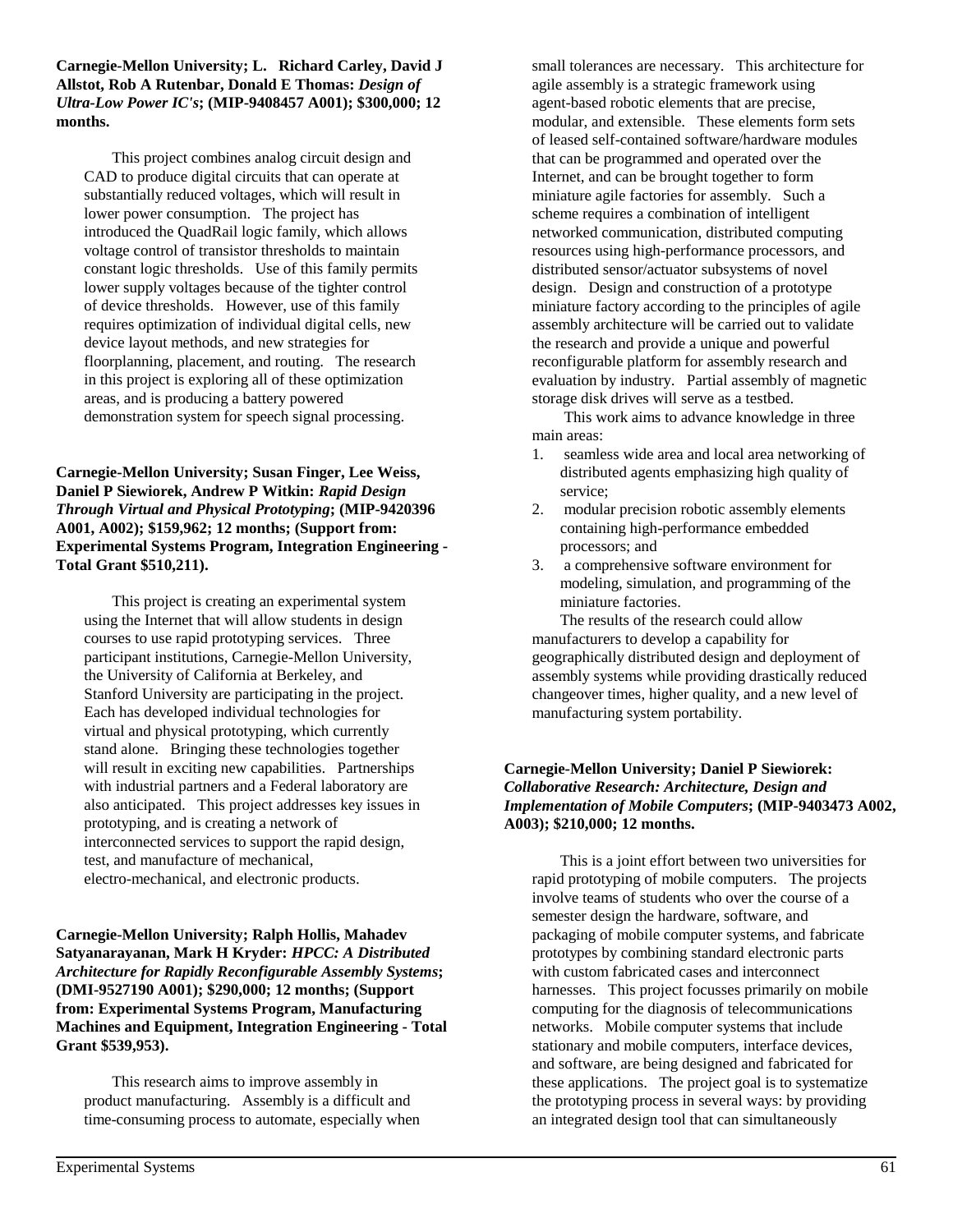represent electronic, thermal, and mechanical constraints; by providing modular template architectures for mobile computers; and by reporting on experience in the co-design of software, mobile hardware, and stationary hardware in a mobile computing system.

**Carnegie-Mellon University; D. Lansing Taylor, Scott E Fahlman:** *High Performance Imaging in Biological Research***; (DBI-9217091 A007, A009); \$100,000; 12 months; (Support from: Knowledge Models and Cognitive Systems, Robotics and Machine Intelligence, Neuroscience, Experimental Systems Program, Cell Biology - Total Grant \$600,000).**

 The Grand Challenge Application Groups competition provides one mechanism for the support of multidiscipinary teams of scientists and engineers to meet the goals of the High Performance Computing and Communications (HPCC) Initiative in Fiscal Year 1992. The ideal proposal provided not only excellence in science: focussed problem with potential for substantial impact in a critical area of science and engineering) but also significant interactions between scientific and computational activities, usually involving mathematical, computer or computational scientists, that would have impact in high-performance computational activity beyond the specific scientific or engineering problem area(s) or discipline being studied.

This is a project to research and develop an Automated Interactive Microscope (AIM). The AIM will combine the latest technologies in light microscopy and reagent chemistry with advanced techniques for computerized image processing, image analysis, and display, implemented on high-performance parallel computers. This combination will produce an automated, high-speed, interactive tool that will make possible new kinds of basic biological research on living cells and tissues. While one milestone of the research will be to show the proof-of-concept of AIM, the on-going thrust will be continued development as new technologies arise and the involvement of the biological community.

## **Pennsylvania State University; Robert M Owens, Mary J Irwin:** *Architecture, Algorithms and Software in the Design of a Massively Parallel, Fine Grain Processor***; (MIP-9408921 A001, A002); \$180,326; 12 months.**

This project is investigating the design, implementation, and use of a family of family of massively parallel computers that use one processor per digit. A first generation design, completed in an earlier project, contains 16,384 fine grain processors on a single board. The processors contain a small number of parallel logic circuits and a configuration memory that controls the logic and interconnect. The entire machine is programmed for a problem by setting all configuration registers to transform the machine into a special-purpose computer for the problem. By improving the density of processors on chips and the speeds of interconnect and interface, this project is increasing the operation rate of the machine by a factor of 4 to 10. In addition to the design and implementation of architectures, this project is developing both high and low level programming tools for the machines. Finally, algorithms for solving compute intensive problems on these machines are being developed and tested.

## **Brown University; Harvey F Silverman:** *A Large-Scale, Intelligent Three-Dimensional Microphone-Array Sound-Capture System***; (MIP-9314625 A005); \$16,964.**

This is a joint project between Brown and Rutgers to build a large microphone array with associated processors for beam forming. Applications are direction finding, echo cancellation, and speaker differentiation in telconference systems, multimedia educational systems, and large conference centers. Groups of microphones share microphone modules that perform A/D conversion and low-level processing. The microphone modules are linked over a high speed serial network (possibly optical) to a multiprocessors signal processing system for the higher level processing. The resulting system is being evaluated in an experimental teleconferencing facility.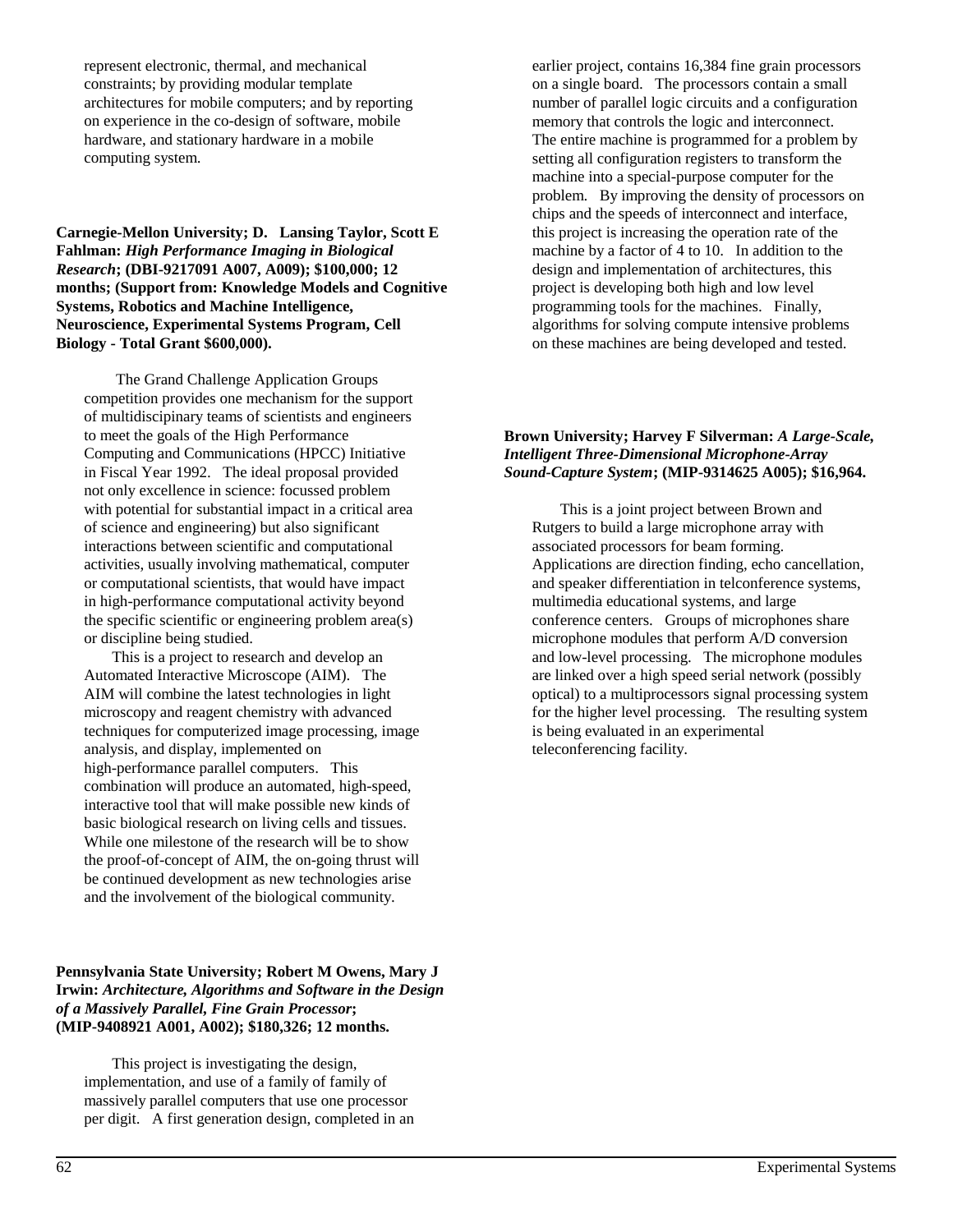## **Other**

**National Institute of Standards and Technology; Judson French:** *Purchase of Optoelectronic Prototypes by the U. S. Broker - Interagency Transfer***; (ECS-9530730 A001); \$50,000; 12 months; (Support from: Experimental Systems Program, Quantum Electronics, Plasmas, and Electromagnetics - Total Grant \$150,000).**

The Joint Optoelectronic Project (JOP) is a joint program entered into by the U. S. and Japanese Governments to provide prototyping services for experimental optoelectronic devices and modules. The goals of the project are to establish a joint research project in optoelectronics to improve the availability of novel prototype optoelectronic materials, devices, circuits and modules by providing users with access to leading edge optoelectronic fabrication facilities, to stimulate research activities in optoelectronics for computing in both the U. S. and Japan and to encourage effective commercialization. The funds provided in this award will be used to help support U. S. user participation in the JOP. It is anticipated that the novel, custom-designed optoelectronic devices and modules obtained using the broker facility will advance device and systems research activities within the academic community.

**Salk Institute for Biological Studies; Terrence J Sejnowski:** *Workshop on Neuromorphic Engineering; June 25, 1995 - July 8, 1995; Telluride, Colorado***; (IBN-9511637 A001); \$5,000; 12 months; (Support from: Interactive Systems, Experimental Systems Program, Neuroengineering, Computational Neuroscience, Computational Biology Activities - Total Grant \$48,880).**

Recently a new field of engineering has emerged, referred to as neuromorphic engineering, that is based on the design and fabrication of artificial neural systems, such as vision chips, head-eye systems, and roving robots, whose architecture and design principles are based on those of biological nervous systems. A two-week workshop on neuromorphic engineering will be held

 to bring together young investigators and more established researchers from academia with their counterparts in industry and national laboratories, working on both neurobiological as well as engineering aspects of sensory systems and sensory-motor integration. Formal lectures will be given, but the primary focus will be hands-on experience with research tools for all participants. The workshop will serve as a bridge between the engineering world of artificial neural systems and the neuroscience community. The workshop will provide an environment for intensive interactions between members of these two communities - merging engineering principles with experimental results from neuroscience. The interaction of these two disciplines should have significant impact both on the development of new technologies (new artificial neural systems) and on our understanding of how the nervous system is designed.

#### **University of Washington; Lawrence Snyder:** *Conference on Experimental Research in Computer Science, June 20-21, 1996, Arlington, Virginia***; (MIP-9634389); \$33,681; 6 months.**

This award supports a conference to assess the current status and future prospects for experimental computer science research in the United States. The goals are to highlight progress in experimental research, largely using selected projects funded by the ES program, to discuss issues of importance to the fields practitioners in panel sessions, and to further an awareness of experimentation among policy makers. Researchers, policy makers, administrators, and leaders from academia, industry, and government will attend. A proceedings will be published.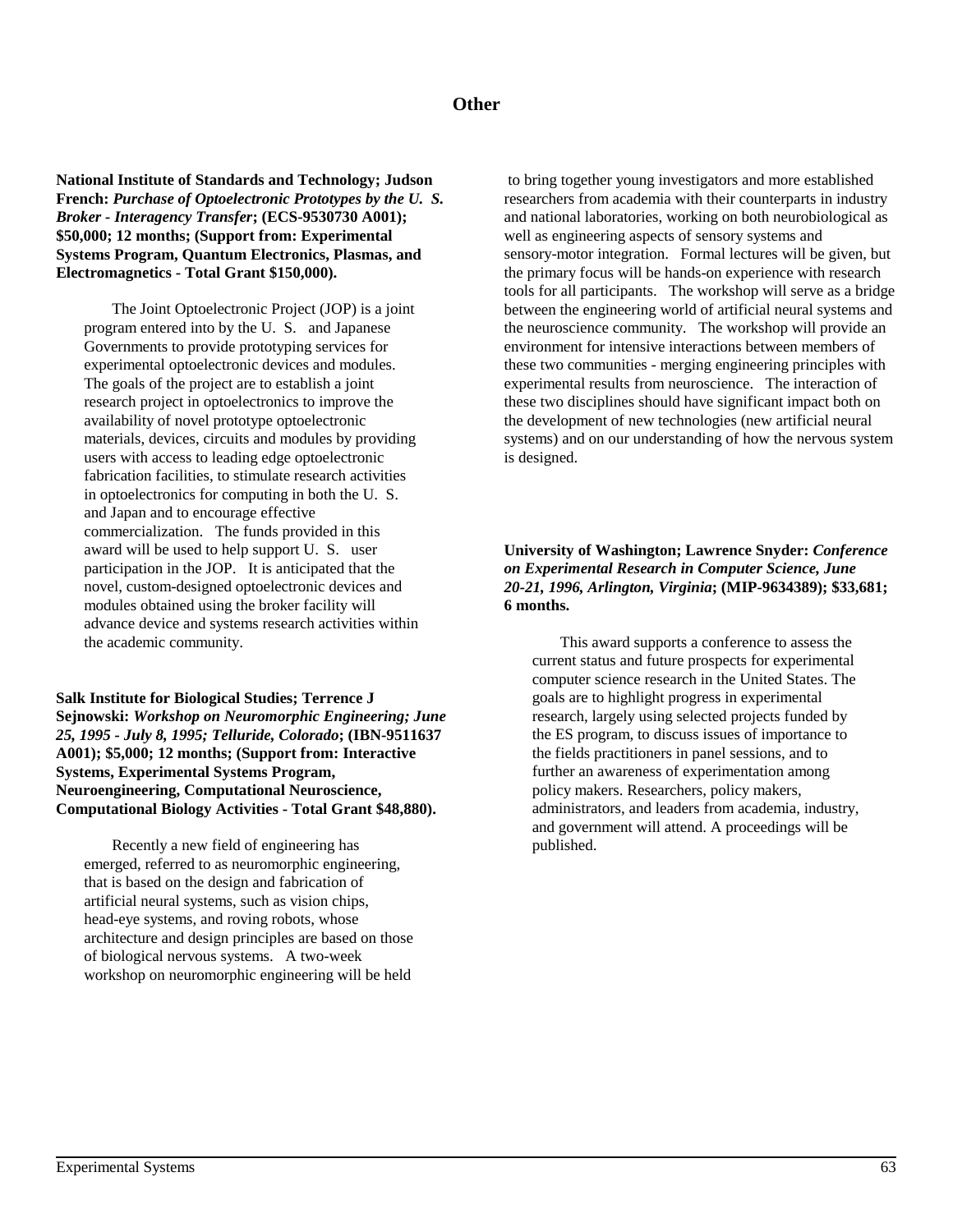# **Prototyping Tools and Methodology (Formerly System Prototyping and Fabrication)**

Dr. Michael Foster. Acting Program Director (703) 306-1936 mfoster@note.nsf.gov

## **The Program**

#### **Vision and Goals**

The Prototyping Tools and Methodology (PTM) program addresses rapid prototyping technologies. The goal is to develop and integrate the tools and technologies needed for rapid and efficient design and fabrication of products, processes and systems. The PTM program consists of three principal elements. The first (systems prototyping) supports fundamental research on rapid system prototyping methodologies, tools, environments, etc. with particular interest in the informational infrastructure needed for prototyping systems (virtual prototyping). The second (microfabrication) supports research related to advancing the state of the art in the modeling and control aspects of the fabrication (physical prototyping). The third element (education) provides assistance to microelectronics education through support of MOSIS and administrative oversight for its involvement in microfabrication for educational institutions.

#### **Strategies**

Strong interaction exists with the educational VLSI community through the MOSIS service. Every year approximately 5000 students in over 180 classes design custom VLSI chips to be fabricated through the MOSIS service. Special workshops are conducted at NSF, such as the 1996 Workshop on Integration of Education and Research in Microelectronics, to monitor and refocus the educational MOSIS program. Additionally, a series of workshops on emerging research in advanced manufacturing are sponsored. The 1995 NSF Workshop on Structured Design Methodologies for Micro-Electromechanical Systems (MEMS) brought together outstanding researchers from university and industry to address research directions.

#### **Key Research Problems**

Initiatives in this program include research in rapid prototyping for advanced manufacturing. New tools and technologies for virtual prototyping coupled with innovative services and an updated infrastructure that allows distributed rapid prototyping over high speed networks are of particular interest. Projects include new languages for machine and process design, and CAD/CAM integration, as well as projects encompassing modeling, simulation, model validation, and design tools and techniques. Research dealing with the application of useful VLSI design paradigms to SFF (Solid Free-form Fabrication) and MEMS (Micro-ElectroMechanical Systems) are also addressed.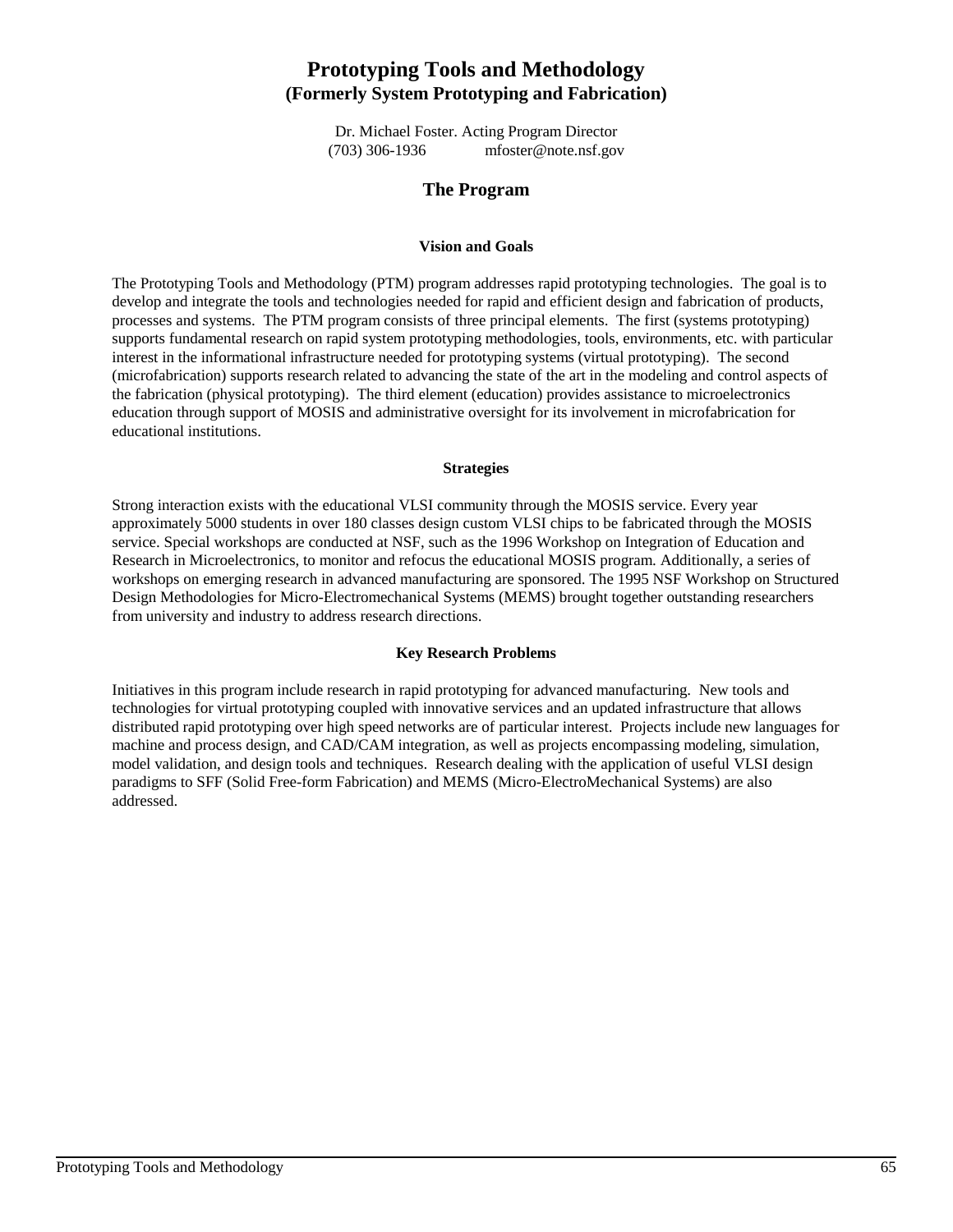## **Prototyping**

## **Microelectronic**

**University of California - San Diego; Chung-Kuan Cheng;**  *Research on Rapid Prototyping Systems Using Field Programmable Devices***; (MIP- 9529077); \$175,479; 12 months.**

Rapid prototyping systems composed of programmable gate arrays present many technical challenges affecting system utilization and performance. The objective of this research is the development of engineering methodologies which address these currently unresolved technical issues. Current rapid prototyping systems suffer several shortcomings, including engineering bottlenecks caused by time- consuming mapping processes, inadequate performance for real-time emulation of high-speed systems, and high cost resulting from poor system utilization due to the severe /IO limit of programmable devices. The proposed research targets these key areas. Both hardware and CAD algorithm issues will be addressed. The proposed project will contribute to identify the bottlenecks of current prototyping systems and discovering novel solutions. This research will contribute to faster mapping processes, low cost - high utilization systems, and real-time emulation.

#### **University of California - Santa Barbara; Malgorzata Marek-Sadowska:** *Research on Layout and Logic Design***; (MIP-9419119 A001); \$40,000; 12 months; (Support from: Prototyping Tools and Methodology Program, Design Automation Program - Total Grant \$143,000).**

The proposed research is on layout driven synthesis, i. e. the intersection of logic synthesis and physical design. The focus is on restructuring logic networks in synthesized digital systems. Four topics, which meet the goals of improving routing efficiency or power consumption, are being investigated. These are:

- 4. Incremental logic resynthesis to control wiring,
- 5. Coupling wiring with logic restructuring and finding optimizations to eliminate wiring overflows.
- 6. Use of generalized Reed-Muller forms to analyze logic as an aid to: - designing cell libraries and for technology mapping, developing new multi level optimization techniques, - designing networks of provably

good testability.

7. Develop new methods for power optimization, at the technology independent and technology dependent levels in logic synthesis, and also find better routing tools to handle power constraints.

#### **University of Florida; Mark E Law:***PFF: A Multidisciplinary Approach to IC Process Modeling Using the SUPREM-IV Modeling Tool***; (MIP-9253735 A004); \$100,000; 12 months.**

This multidisciplinary research focuses on the development of silicon models for point defect behavior, which are vital to understanding dopant diffusion. Models are being developed and parameterized for the effect of silicidation and stress on point defect kinetics. These models are then implemented in SUPREM-IV, a standard integrated circuit process modeling tool that utilizes advanced finite element techniques. This is a Presidential Faculty Fellow (PFF) Award initially awarded in Fiscal Year 1992.

### **Southern Illinois University - Carbondale; Ralph Etienne-Cummings:***CAREER: VLSI Implementation of Computation Sensors for Visual Information Processing***; (MIP-9624141); \$200,000; 48 months.**

This proposal describes the design and implementation of VLSI vision systems for real-time dynamic tasks. The two part career plan develops smart application specific and general purpose visual computational sensors which may be used with other intelligent systems to realize solutions to various robot vision and image processing problems. The three part research tasks are:

- 1. the development and implementation of compact VLSI algorithms for image acquisition, edge detection and motion detection;
- 2. applications of these algorithms to specific problems such as image velocitometry, target tracking and rudimentary line-following autonavigation and
- 3. development of a general purpose VLSI computational sensor which performs image acquisition, edge detection and 2D optical flow measurement in a single compact system.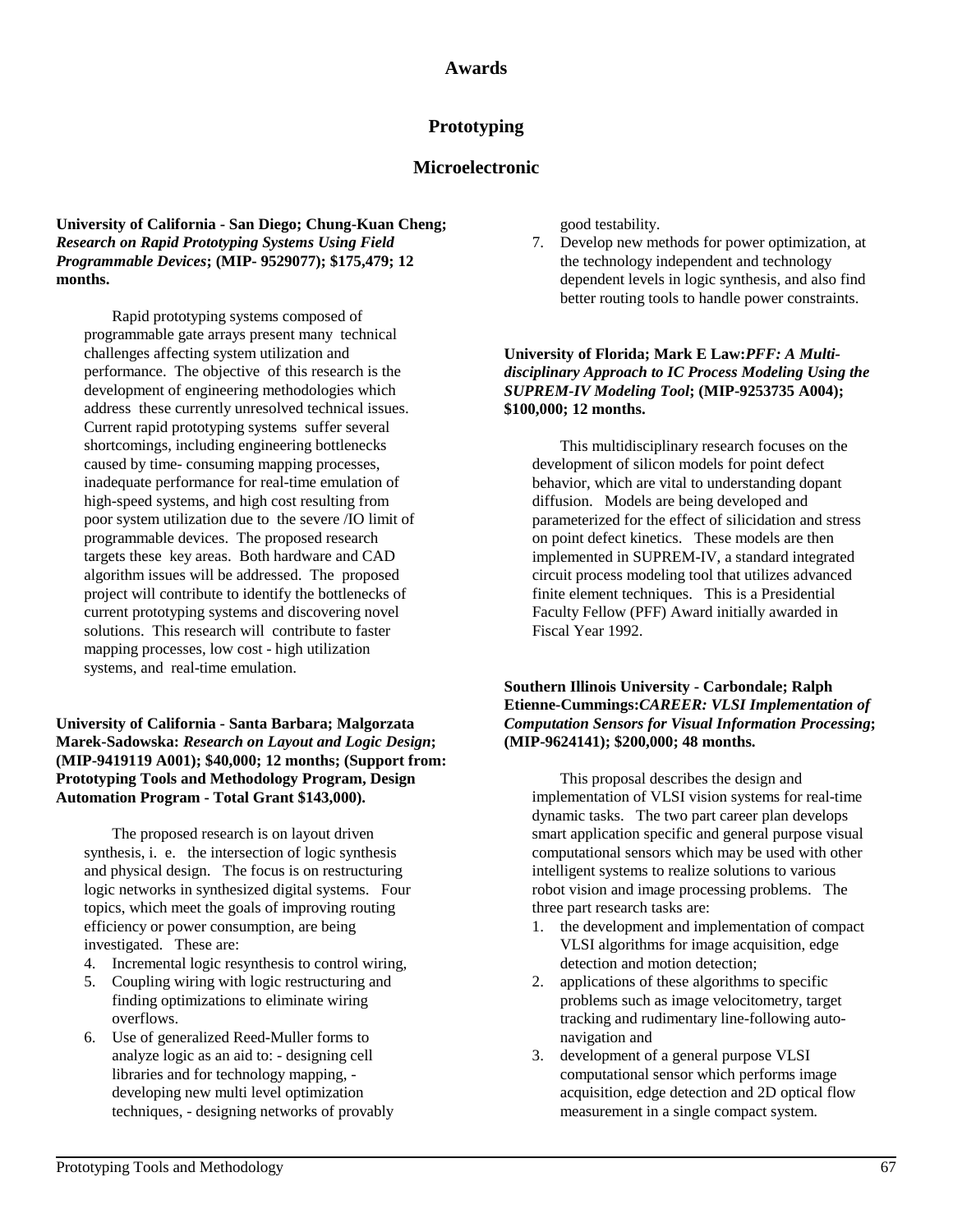The goals of the educational component of this proposal include inclusion of VHDL tools into introductory undergraduate digital design courses, and the development of VLSI courses in imaging technology and mixed digital/analog signal processing with fabrication and testing requirements.

### **University of Illinois - Urbana-Champaign-Urbana; Farid N Najm:***CAREER: Reliability Engineering for Integrated Circuits***; (MIP-9623237); \$200,000; 48 months.**

A methodology is to be developed which allows designers to do reliability prediction and reliability budgeting using a high-level functional description of the design. Prediction models at the gate and function level will be developed and verified using observed data. Under reliability budgeting a specified failure rate, or mean-time-to-failure, for the whole chip may be partitioned to provide reliability targets for smaller pieces and thus lower levels of abstraction. The work leads to the development of a new course in "Reliability Engineering for Integrated Circuits", which will provide a software environment where ICs may be subjected to stress test experiments in virtual environment at various design stages using observational data.

## **University of Notre Dame; Jay B Brockman:** *CAREER: Concurrent Optimization of Cell Libraries and Fabrication Processes***; (MIP-9625152); \$200,000; 48 months.**

This research proposes to develop techniques for concurrent optimization of both the circuit cell libraries and the fabrication process. A key advantage of the proposed approach is that it allows both the circuit designer and fabrication process engineer to work towards the common goal of maximizing yield, which will in turn reduce product cost. A second advantage is that through concurrent engineering, this approach can significantly reduce product development time. Provisions have been made for validating proposed techniques in an industrial setting. The research component of this proposal is also complemented by an extensive education plan for integrating studies in concurrent design into the undergraduate curriculum.

## **University of Kentucky; Charles E Stroud:** *RIA: Self-Testing, Diagnostic and Repair Configurations for Field Programmable Gate Arrays***; (MIP-9409682 A001); \$10,000.**

This research is directed at system level testing by developing algorithms and circuit configurations which can be loaded into FPGA's to provide

self-testing, fault diagnostic and repair capabilities. Once faults in an FPGA have been detected and identified, reconfiguration algorithms would then be used to remap the system function into the FPGA while avoiding the existing faults. It is conjectured that by using this approach, development of application-specific system diagnostic software for testing the FPGA system function can be avoided.

#### **University of Maryland - College Park; K. J. Ray Liu:** *NYI: High Performance Computing for Signal Processing***; (MIP-9457397 A002); \$31,250; 12 months; (Support from: Prototyping Tools and Methodology Program, Signal Processing Systems Program - Total Grant \$62,500).**

There are three major architectural models used in high-performance signal/image processing:

- 1. VLSI- signal processing high- throughput VLSI architectures for low-cost application-specific implementations used in applications such as communication systems, speech, video/HDTV, and radar;
- 2. parallel signal processing on massively parallel computers - parallel algorithms for complex signal/imaging systems used in computer vision, medical imaging, and the processing of vast amounts of data in deep space exploration; and
- 3. distributed signal processing on high-speed networks - used in applications such as document image processing, multimedia, automatic signal processing in manufacturing, and medical signal/image processing.

This research focuses on the development of efficient algorithms and architectures for each architectural model, and in comparative studies of the advantages and disadvantages of these different computing schemes. The goal is to investigate which signal/image processing problems can be carried out optimally under different computing and communication schemes.

#### **University of Maryland - College Park; Linda Milor:** *A Statistical Modeling Methodology for Submicron MOS Devices and Circuits***; (MIP-9501912 A001); \$10,000.**

The performance of an integrated circuit depends on the designers' choices and the process engineers' decisions during the manufacture of the device. Typically the choices and decisions are independent of each other with little awareness of the interplay of the two engineering domains.

This research develops methods for raising the designers' awareness of the effects of circuit implementation parameters and to sensitize process engineers to the impact of processing decisions on the performance of the final circuit. A statistical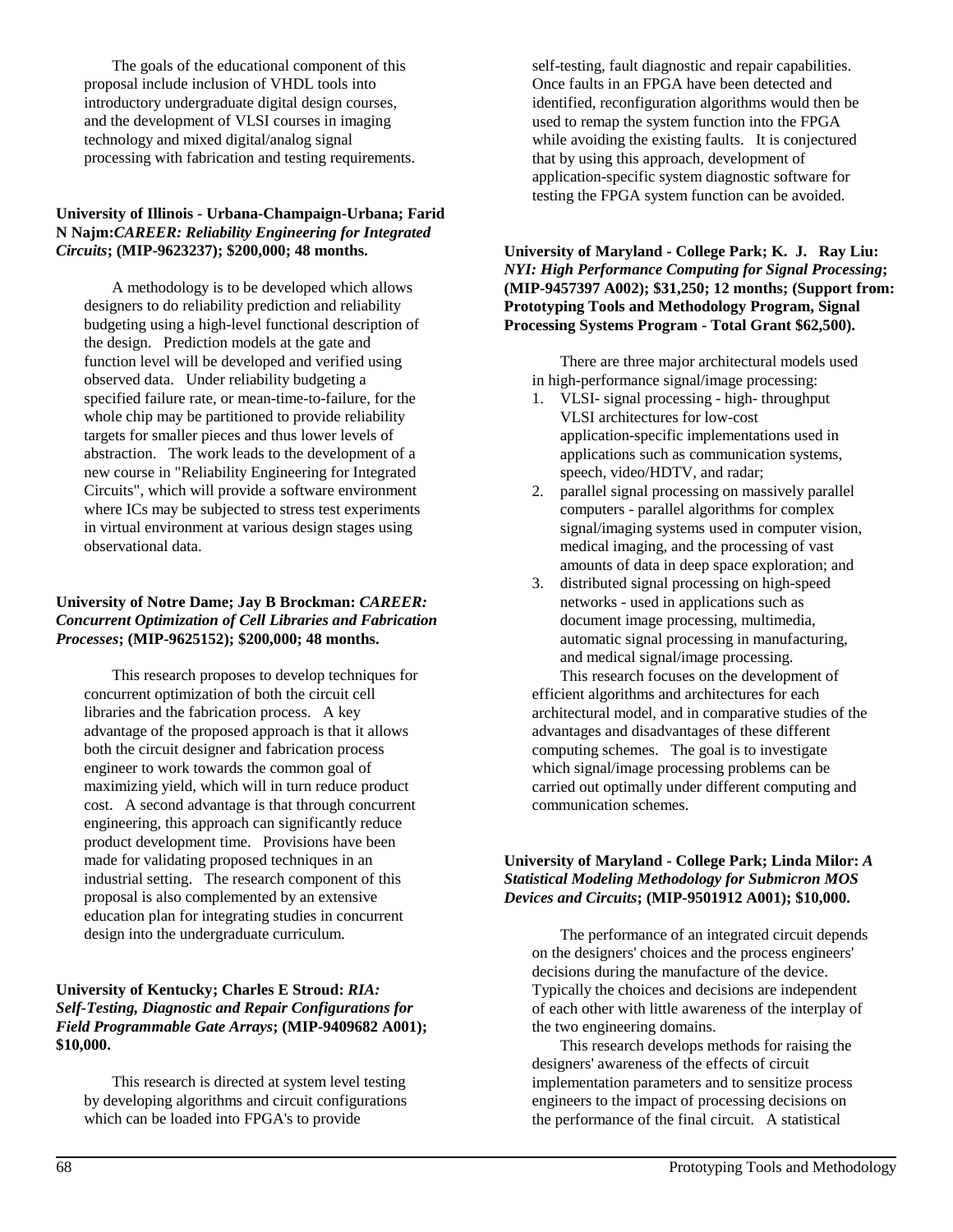model is developed to correlate device and process parameters, primarily to establish circuit performance variations on spatial and process dependencies in replicated circuits. Circuit simulators are used to solve the resultant (huge) set of nonlinear differential equations.

#### **Michigan Technological University; Ashok K Goel, Esther T Ososanya:** *Experimental Validation of Interconnection and Transistor Delay Models for the GaAs-Based Integrated Circuits***; (MIP-9223989 A004); \$10,000; 12 months.**

During the last few years, GaAs technology has emerged rapidly from basic research to device and circuit development. It is crucial to know the expected propagation delays in an integrated circuit before it is fabricated. To meet this objective, numerical models have been developed that address crosstalk and propagation delays in the parallel and crossing VLSI multilevel interconnections as well as for the transverse delays in the GaAs MESFETs and GaAs/AlGaAs MODFETs. In addition to determining the crosstalk and propagation delays, the models can be utilized to achieve the optimization of the device and interconnection dimensions and other parameters for minimum crosstalk and delays. Validation of these numerical models by comparison of the modeling results with actual experimental observations is critical if they are to be incorporated into GaAs CAD tools. This research effort focuses on the following set of objectives:

- 1. design and fabrication of several GaAs-based logic circuits to retain the ability to alter the various design parameters;
- 2. application of the interconnection and the GaAs MESFET delay models recently developed for the determination of propagation delays in these GaAs-based logic circuits;
- 3. experimental measurements of propagation delays in these circuits and comparison with developed delay models;
- 4. modification of the interconnection and transistor delay models, as required; and
- 5. experimental validation of the final models.

## **Cornell University; Geoffrey M Brown:** *Data Acquisition Systems with User Configurable Hardware***; (MIP-9530811, A001); \$162,295; 24 months.**

This project develops a new class of data acquisition systems with user configurable hardware. The primary development effort is the creation of software tools which will enable scientists and engineers who are not skilled hardware designers to utilize such systems. Some of the primary research issues are the development of techniques for

specifying and analyzing timing behavior between fixed and configurable hardware and the development of techniques for designing robust interfaces.

A typical application of this work is a reconfigurable data acquisition card consisting of a fixed analog section and a configurable digital section built from one or more field programmable gate arrays (FPGAs) and static RAM chips. Existing data acquisition cards are generally used by scientists and engineers who are not skilled hardware designers; however, the currently available tools for FPGAs require significant digital design experience. For a reconfigurable data acquisition card to be useful, it is necessary that the configuration tools accept as input high level programming language which is accessible to a competent programmer. Any custom hardware necessary to interface the analog sections or host CPU must be provided in the form of libraries which can be conveniently linked to the user's code.

## **State University of New York - Binghamton; Jiayuan Fang:** *NYI: Analysis and Modeling of High-Speed Interconnects in Electronics Packaging***; (MIP-9357561 A003); \$74,000; 12 months.**

This research is concerned with the analysis and modeling of electrical performance of high-speed interconnects in electronics packaging. The finite-difference time-domain (FDTD) method, which is a full-wave solution of Maxwell's equations in three dimensions, is used to simulate signal propagation through interconnects. Topics pursued are:

- 1. Development of a computational scheme for conformed finite-difference grid to model complex-shape interconnects. The objective of this scheme is to enhance the resolution and accuracy of numerical solutions while maintaining the computation efficiency associated with the regular rectangular finite-difference grid.
- 2. Analysis and modeling of electrical properties of interconnection discontinuities in electronics packaging. Issues involved in this topic include: modeling of electrical characteristics of interconnection discontinuities over the frequency range from dc to tens of gigahertz; evaluation of impacts of parasitics associated with interconnection discontinuities on the propagation of high-clock rate signals; and development of design guidelines for typical interconnection discontinuities in high performance electronics packaging.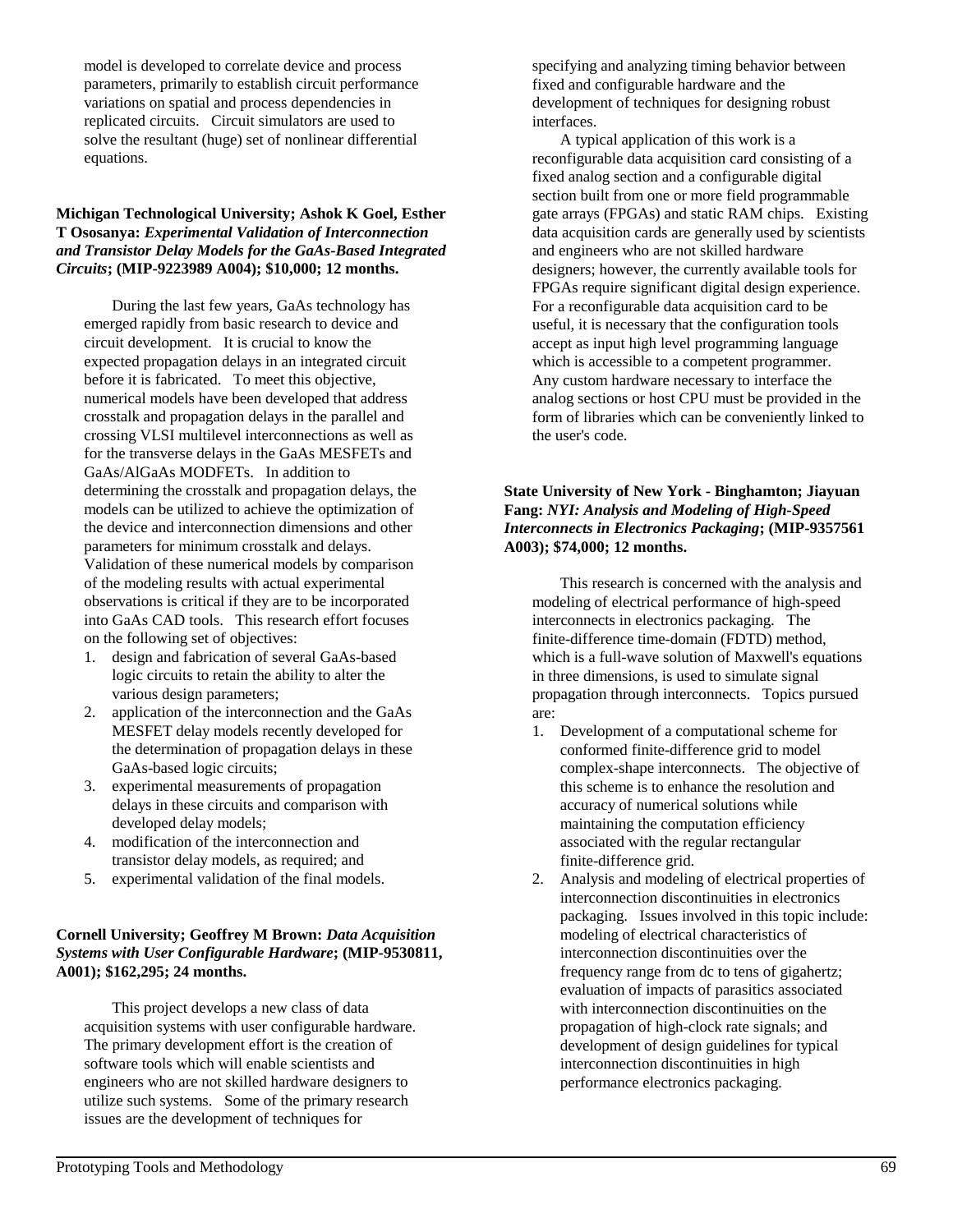#### **North Carolina State University - Raleigh; Paul D Franzon:** *NYI: Advanced Interconnect and Display Approaches***; (MIP-9357574 A003); \$62,500; 12 months.**

The primary focus of this work is to resolve issues dealing with the design and implementation of high bandwidth reconfigurable interconnect systems based on Micro ElectroMechanical Systems (MEMS) which are commonly referred to as Micromachines. Different guided-wave optical and holographic free-space optical switch elements are being implemented and compared in terms of bandwidth, switch reconfiguration rate, and range of programmability. Application to data switching, and programmable interconnect devices for rapid prototyping are being addressed with attention to both technological and system-wide performance/cost design issues. Comparisons are made with conventional technologies. Also being investigated is the application of some of the optical MEMS elements to advanced image projection.

## **University of North Carolina - Charlotte; Dian Zhou:** *NYI: Performance-Driven VLSI Designs***; (MIP-9457402 A002); \$32,750; 12 months; (Support from: Prototyping Tools and Methodology Program, Design Automation Program - Total Grant \$65,500).**

Three research in high-performance VLSI system design are being addressed:

- 1. how to relate the system performance function, characterized by electrical parameters, to the geometrical parameters of the VLSI physical design;
- 2. how to model performance driven VLSI physical designs based on given technology and computational capability; and

3. how to characterize the fundamental computational aspects of modeled problems and develop effective algorithms for solving them.

A distributed RLC circuit model for interconnects is being designed. It considers: nonmonotone circuit response, coupling effects among the signal lines, and low energy consumption. Efficient computation methods that solve timevarying Maxwell equations using the adaptive wavelet collocation method are being devised. The algorithms and methods are being included in a CAD system.

#### **University of Washington; Susan Eggers;** *Simultaneous Multithreading***; (MIP- 9632977); \$3318,305; 24 months; (Support from: Experimental Systems Program, Prototyping Tools and Methodology - Total Grant \$519,164).**

This is a project to develop and extend support for multithreaded computation on superscalar processors. The intention is to provide high processor utilization despite increasing memory latency. In simultaneous multithreading, multiple independent threads will issue instructions to a superscalar processor's functional units in a single cycle. The objective of this project is to fully define the low-level architecture for simultaneous multithreading, including scheduling, register architecture, pipeline design, and speculative execution. The project is developing compiler and operating systems support for multithreaded execution on the new processor architecture. A primary goal is to maximize multiple thread performance without increasing single thread latency. Most measurements are from detailed simulations, using simulators and compilers provided by industrial partners.

# **MEMS, SFF, MCM**

## **University of California - Berkeley; Carlo H Sequin, Paul K Wright:** *Rapid Prototyping Interface for 3D Solid Parts***; (MIP-9632345); \$301,123; 24 months.**

It is proposed to develop a simple and clear language for use as a digital interface in Solid Free-Form Fabrication. This language is called "SIF" for "Solid Interchange Format" inspired by CIF, the Caltech Intermediate Form for LSI layout description. The role of SIF would be to describe the ideal solid part desired, in a fabrication-processindependent way. It is further proposed to create a foundation for some of the key tools needed with such an exchange language, in particular, a robust slicing tool to create 2.5D layers needed for process planning, as well as checker programs that will verify that the shape specified in the SIF file is indeed a closed solid, has the required topological and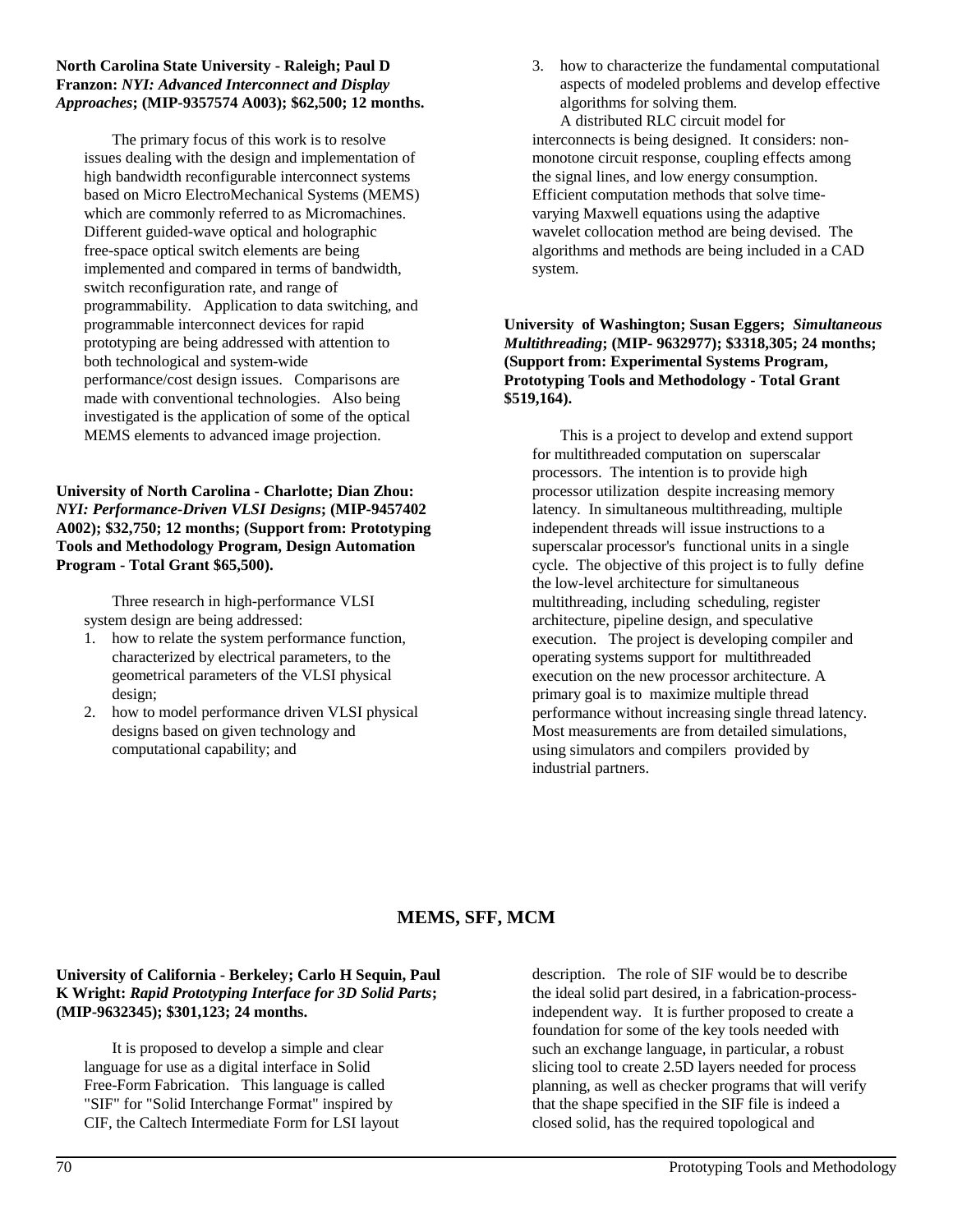geometric properties, and specifies only realizable features containing certain minimum feature sizes and separations.

Finally, it is proposed to develop test structures of various kinds that will test the robustness of analysis and conversion tools working from SIF input for different SFF fabrication processes and to monitor the quality of individual production runs.

#### **University of California - Los Angeles; K J Pister:** *CAREER: MEMS for the Masses***; (MIP-9624124); \$135,000; 48 months; (Support from: Prototyping Tools and Methodology Program, Microelectromechanical Research - Total Grant \$200,000).**

A method is proposed for the decoupling of design and manufacturing of microelectromechanical systems (MEMS) and devices. A design infrastructure is to be developed that will allow non-experts to quickly design and simulate MEMS devices and systems. The philosophy follows the VLSI paradigm, where there is a clear separation between the wafer fabrication and the design effort that creates the pattern which is to be implemented.

MEMS software tools, device models, and educational materials will be made available on the Internet. These tools will include schematic editing, layout synthesis, parameter extraction and simulation.

The proposal also contains a strong education plan extending the PI's successes in recruiting undergraduates, including women and under-represented minorities, to become research students.

#### **University of Central Florida; Aravinda Kar, Amar Mukherjee:** *Design Methodology for Laser-Aided Direct Rapid Prototyping (LADRP)***; (MIP-9625752); \$269,187; 24 months.**

The proposed study is concerned with a one-step direct process to fabricate three-dimensional parts using a laser beam. This process is referred to as the Laser-Aided Direct Rapid Prototyping (LADRP). Laser light can melt and/or vaporize virtually any material and laser tooling leads to the unification of various conventional tools because a laser beam can be used to carry out many different machining operations such as cutting, drilling, welding and milling. Such process integration is very important for the rapid production of three- dimensional parts directly in near net shape.

The success of the proposed rapid prototyping process depends on the development of systematic

design methodologies and developing suitable digital interfaces between design and manufacturing. The proposed research will carry out experimental studies and develop mathematical models for the LADRP process, and will develop design rule characterization of the LADRP process so that lower- level CAD tools for process planning simulation and verification may be implemented. A layered description language will be developed that can generate the slices of 2.5-D layers for the part from an input file specified in some higher level description language such as the STL or ACIS format.

#### **Carnegie-Mellon University; Gary K Fedder:***CAREER: Schematic Design for Microelectromechanical Systems***; (MIP-9625471); \$200,000; 48 months.**

The proposed research deals with developing tools for the design of suspended micromechanical systems. A Schematic design methodology is to be devised which complements and builds upon existing design tools, chiefly commercial CAD packages that handle 3D visualization, finite-element analysis, macromodeling and simulation. The work includes: general design methodology; schematic design, including validation; identifying reusable components; generalized component interface; creating a set of lumped-parameter component models and design, fabrication and test of prototype components.

**University of Pennsylvania; Ruzena K Bajcsy, Dimitri Metaxas, Vijay Kumar, Daniel K Bogen:** *Rapid Prototyping of Rehabilitation Aids for the Physically Disabled***; (MIP-9420397 A002, A003); \$92,180; 12 months; (Support from: Prototyping Tools and Methodology Program, CISE Institutional Infrastructure - Total Grant \$342,180).**

The methods of rapid prototyping are ideally suited to rehabilitation devices. Because each person requires unique performance and function in a rehabilitation device, devices specific to each person must be rapidly designed and produced. This project is investigating a completely integrated approach to the design and prototyping of passive mechanical rehabilitation devices. The approach involves: the quantitative assessment of the form and performance of human limbs; the design of the assistive device; evaluation of the device using virtual prototyping; feedback from the consumer and therapist; actual prototyping of the device; evaluation of the function and performance of the device; and redesign based on performance. The contributions of the product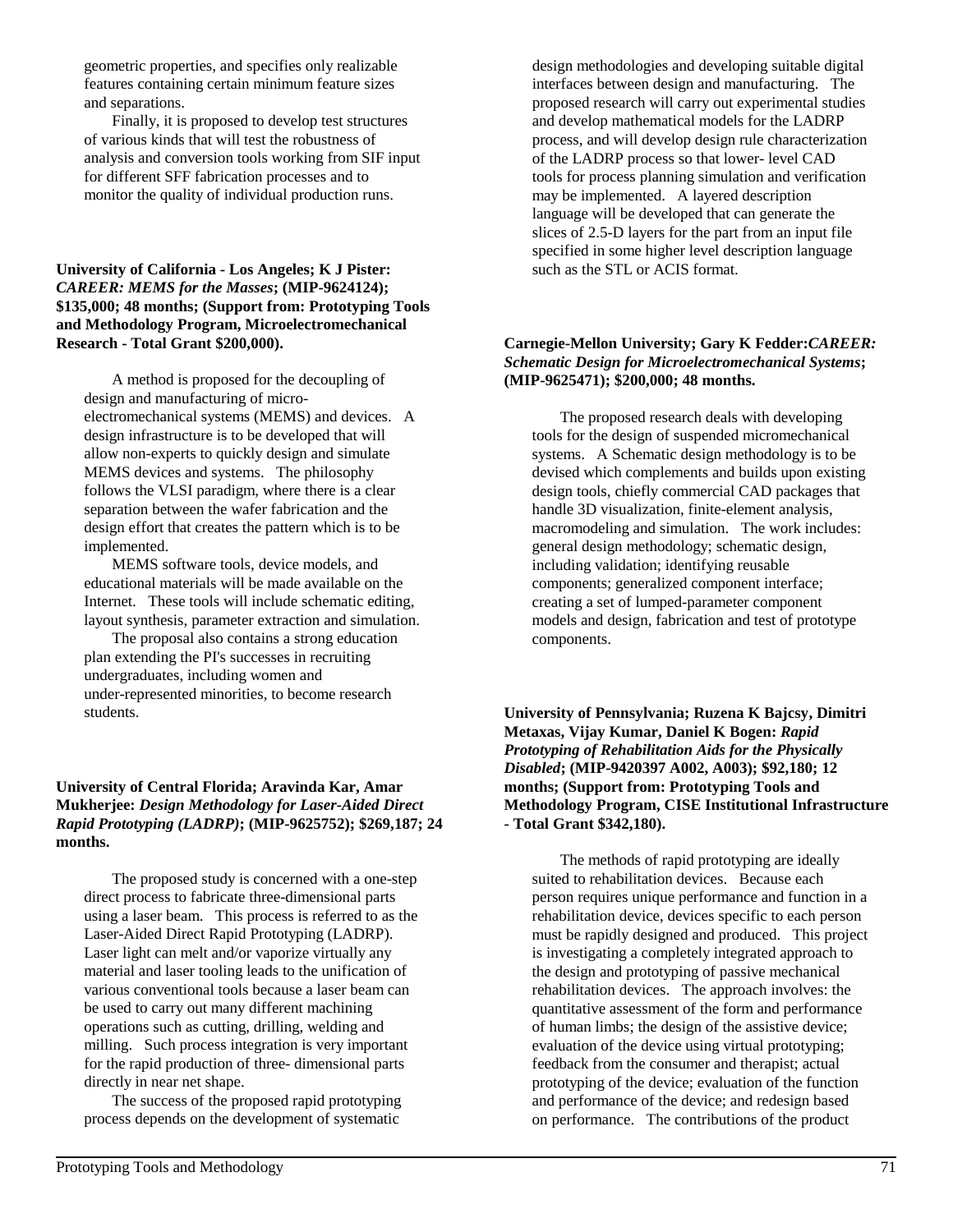include: the development of new computer-based tools for the assessment of human performance; a manufacturing technique for a new class of hyperelastic materials; the integration of tools into a rapid prototyping system for rehabilitation devices; and development of mechanisms for systematic evaluation of the final product.

#### **West Virginia University; Lawrence A Hornak:** *NYI: Cointegrated Polymer Waveguide Optical Interconnections for Wafer-Level MCM Systems***; (MIP-9257101 A004); \$62,500; 12 months.**

Motivated by the need for robust polymers optically superior to polyamides yet suitable for cointegration of optical interconnection waveguides

 directly with the active CMOS interconnection substrate of advanced multi-chip modules (MCMs), the research seeks to fabricate the first optical waveguides with polyphenylsilsesquioxane (PPSQ), a spin castable, low temperature processed silicon ladder polymer used as a thin and thick film dielectric for microelectronics. This material potentially offers the low loss obtainable with less stable optical polymers while offering thermal stability and process latitude (patterning, wet, dry etching) exceeding that of polyamide. This research assesses the suitability of PPSQ together with planarizing and superstrate polymer layers for providing a multilayer system supporting fabrication of high density waveguide arrays directly over the Si devices of emerging active MCM substrate.

#### **Education**

**California Institute of Technology; Erik K Antonsson:** *A Workshop on Structured Design Methods for MEMS; November 12-15, 1995, Pasadena, California***; (MIP-9529977); \$48,464; 12 months.**

This is a proposal to hold a workshop involving about forty leading researchers from academia and industry to discuss:

- 1. the importance and value of Structured Design Methods for MEMS;
- 2. the research opportunities in this area, and,
- 3. the likely increase in effectiveness of MEMS design utilizing these methods.

**Earmark Inc; Elisabeth Perez-Luna:** *Intersections: Art, Science and Technology -- A Radio Project***; (ESI-9634183); \$8,000; 12 months; (Support from: Informal Science Education, Prototyping Tools and Methodology Program, Signal Processing Systems Program - Total Grant \$25,000).**

This project will examine the implications of the intersection of art, science, and technology as revealed by the events occurring around the celebration of the fiftieth anniversary of the first general electronic computer, ENIAC-50. The finished product will be radio programming and audio material that presents the coming together of scientists, artists, and other participants in Philadelphia. It will build on the previous research and explorations in both of these fields toward finding commonalties and ways in which each has influenced the other. The finished product will be broadcast for the general public and also can be made available to scientists and educators in the field as resource material for courses, seminars, and lectures as they explore the intersections of science and art and implications this has for research and education.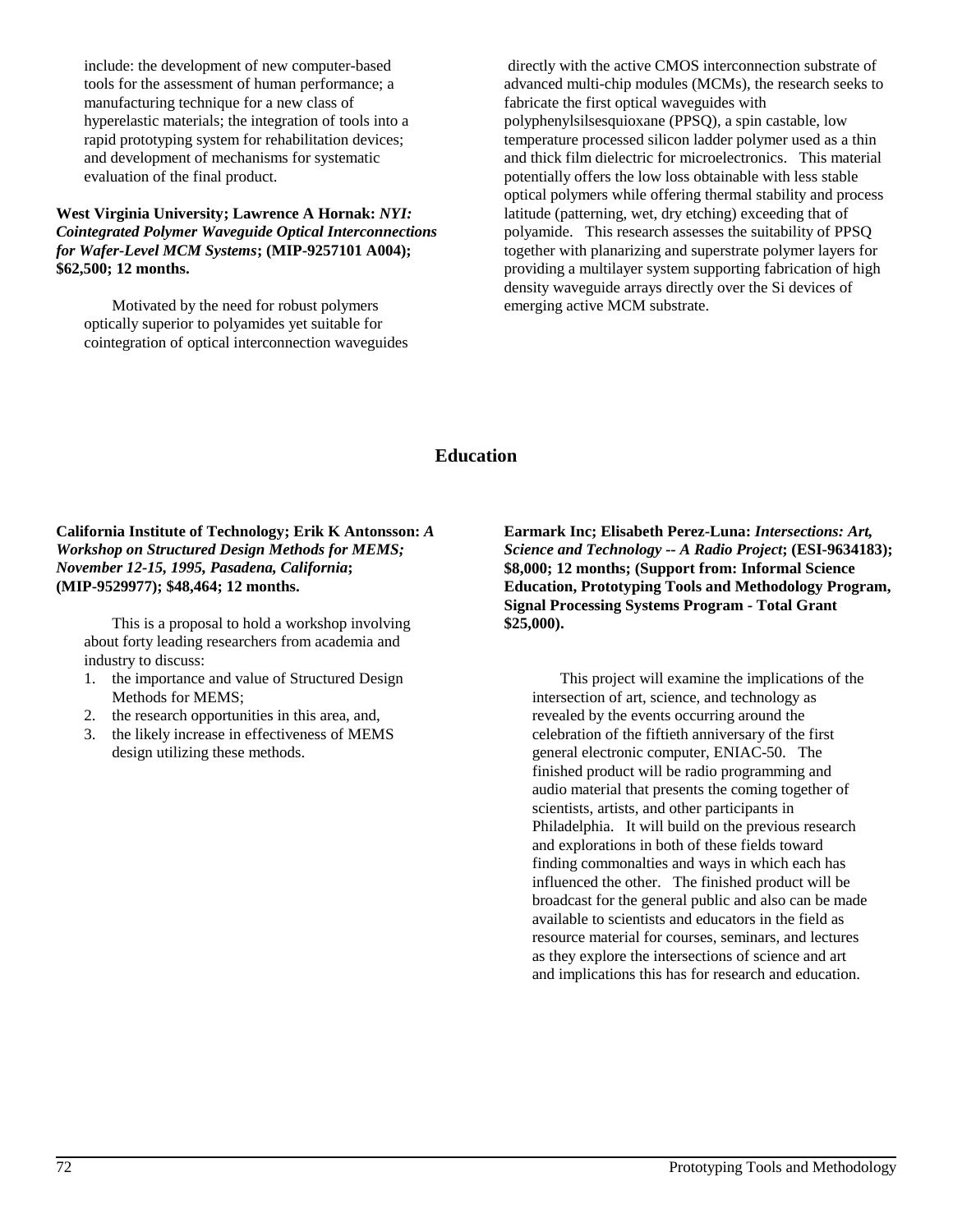#### **Infrastructure**

**Advanced Research Projects Agency; Robert F. Lucas; NSF/ARPA Agreement for Use of ARPA VLSI Implementations; (MIP-9419682 A001); \$350,000; 12 months; (Joint support with the Microelectromechanical Research Program, the Manufacturing Machines and Equipment Program, and the DUE Course and Curriculum Program - Total Grant \$800,000).**

A 1994 Memorandum of Understanding (MOU) between the National Science Foundation (NSF) and the Advanced Research Projects Agency (ARPA) extended a three-year joint program supporting VLSI (Very Large Scale Integration Fabrication) by MOSIS (Metal Oxide Semiconductor Implementation Service) for qualifying educational institutions. The

 continuation of the MOU expands the original program to accelerate critical capabilities for Microsystems Design and Prototyping in U.S. educational institutions. This includes expanding the original services and technologies available to schools authorized to use MOSIS as they become generally available and cost-effective (e.g., semi-custom and gallium arsenide chip fabrication), stressing VLSI education, especially undergraduate education needed for designing future electronic system; exploring new fabrication services designed specifically for the research and education community's desire for cost effective experimentation of stateof-the-art technologies (e.g., design of advanced sensor and micro-mechanical devices); and rapid prototyping methodologies, tools, and services needed for complete systems.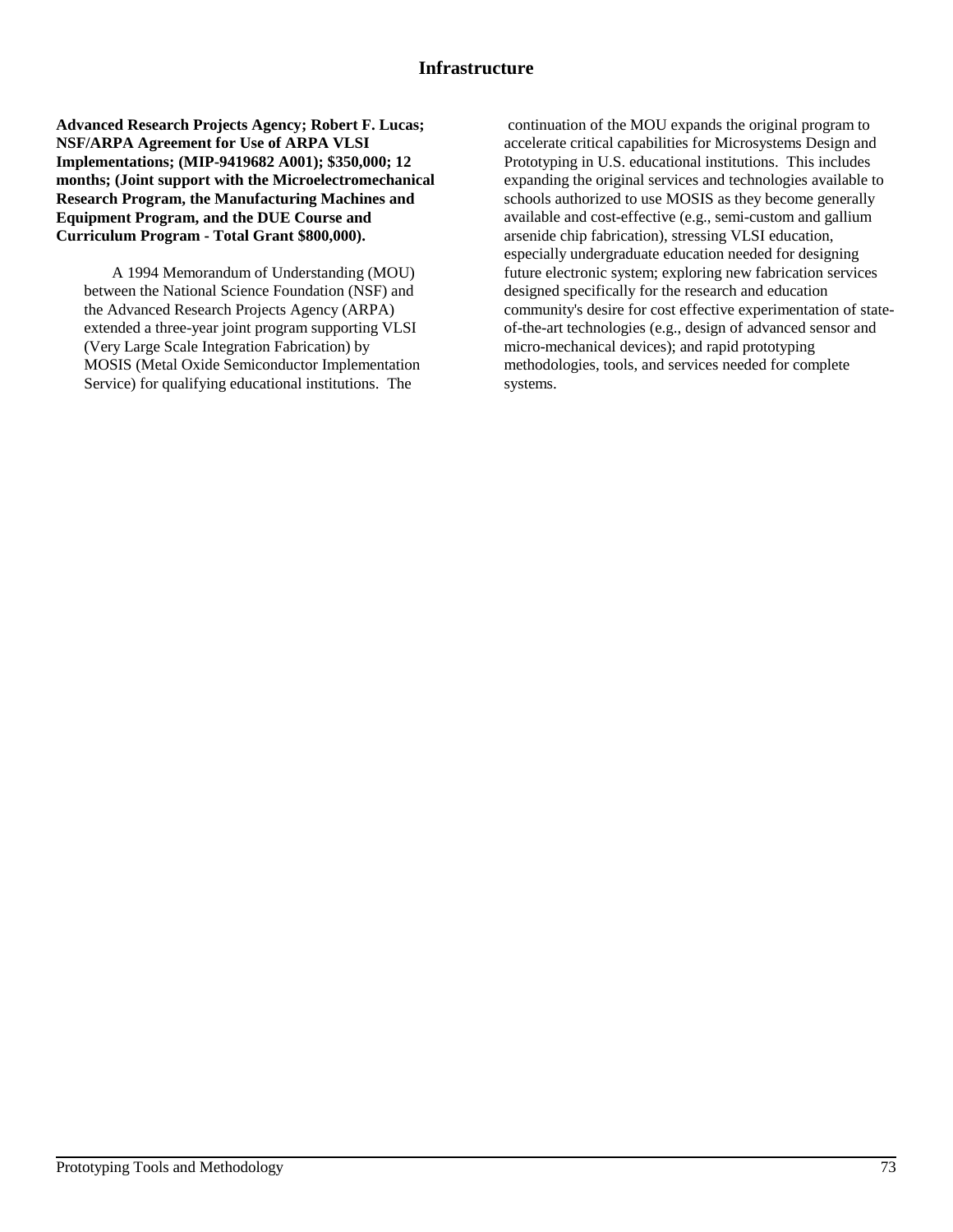# **Index of PYI, NYI, CAREER, and PFF Investigators**

| <b>CAREER</b> | <b>Faculty Early Career Development</b> |
|---------------|-----------------------------------------|
| <b>NYI</b>    | NSF Young Investigator                  |
| <b>PYI</b>    | Presidential Young Investigator         |
| <b>PFF</b>    | <b>Presidential Faculty Fellow</b>      |

| Baraniuk, Richard G  NYI  36<br>Brockman, Jay B  CAREER  68<br>Buckley, Kevin M  PYI  43<br>Burns, Steven M NYI 9     | B |  |
|-----------------------------------------------------------------------------------------------------------------------|---|--|
| Chapman, Richard O  CAREER  3<br>Chen, Peter M  CAREER 27<br>Conte, Thomas M CAREER 21<br>Cosman, Pamela C  CAREER 36 |   |  |
|                                                                                                                       | D |  |
| Etienne-Cummings, Ralph  CAREER  67                                                                                   | E |  |
| Farrens, Matthew  NYI  19<br>Fiez, Terri S NYI 34<br>Franzon, Paul D NYI 70                                           | F |  |
| Green, Michael M  NYI  11, 49                                                                                         | G |  |
|                                                                                                                       | H |  |
|                                                                                                                       |   |  |
| Jacome, Margarida  CAREER  8                                                                                          | J |  |
|                                                                                                                       | K |  |
| Larrabee, Tracy PYI 13<br>Liu, K.J. Ray  NYI  47, 68                                                                  | L |  |

Loughlin, Patrick . . . . . . . . . . . . . CAREER . . . . . . . . . . . 35

| М                                           |             |
|---------------------------------------------|-------------|
| Malik, Sharad NYI 11                        |             |
| N                                           |             |
| Nagle, David F  CAREER 22                   |             |
| Ω                                           |             |
|                                             |             |
| P                                           |             |
| Parhi, Keshab K  NYI  48                    |             |
| Pedram, Massoud NYI 4, 20<br>Peir, Jih-Kwon | $CAREER$ 24 |
|                                             |             |
| Pomeranz, Irith NYI 13                      |             |
|                                             |             |
| R                                           |             |
| Riskin, Eve A NYI $\ldots$ 41               |             |
|                                             |             |
| S                                           |             |
| Sapatnekar, Sachin  CAREER  20              |             |
| Schultz, Richard R  CAREER  40              |             |
| Shanbhag, Naresh                            | $CAREER$ 10 |
| Shetler, Joy $S$                            | CAREER 19   |
| Siu, Kai-Yeung NYI 23, 48                   |             |
|                                             |             |
| Т                                           |             |
| Torrellas, Josep  NYI 54                    |             |
| V                                           |             |
| Varma, Anujan NYI 19                        |             |
| X                                           |             |
| Xu, Guanghan  CAREER                        | 44          |
| Y                                           |             |
| Yang, Woodward  NYI 33                      |             |
| Yang, Andrew T NYI  12                      |             |
| Yun, Kenneth Y  CAREER  4                   |             |
| Z                                           |             |
|                                             |             |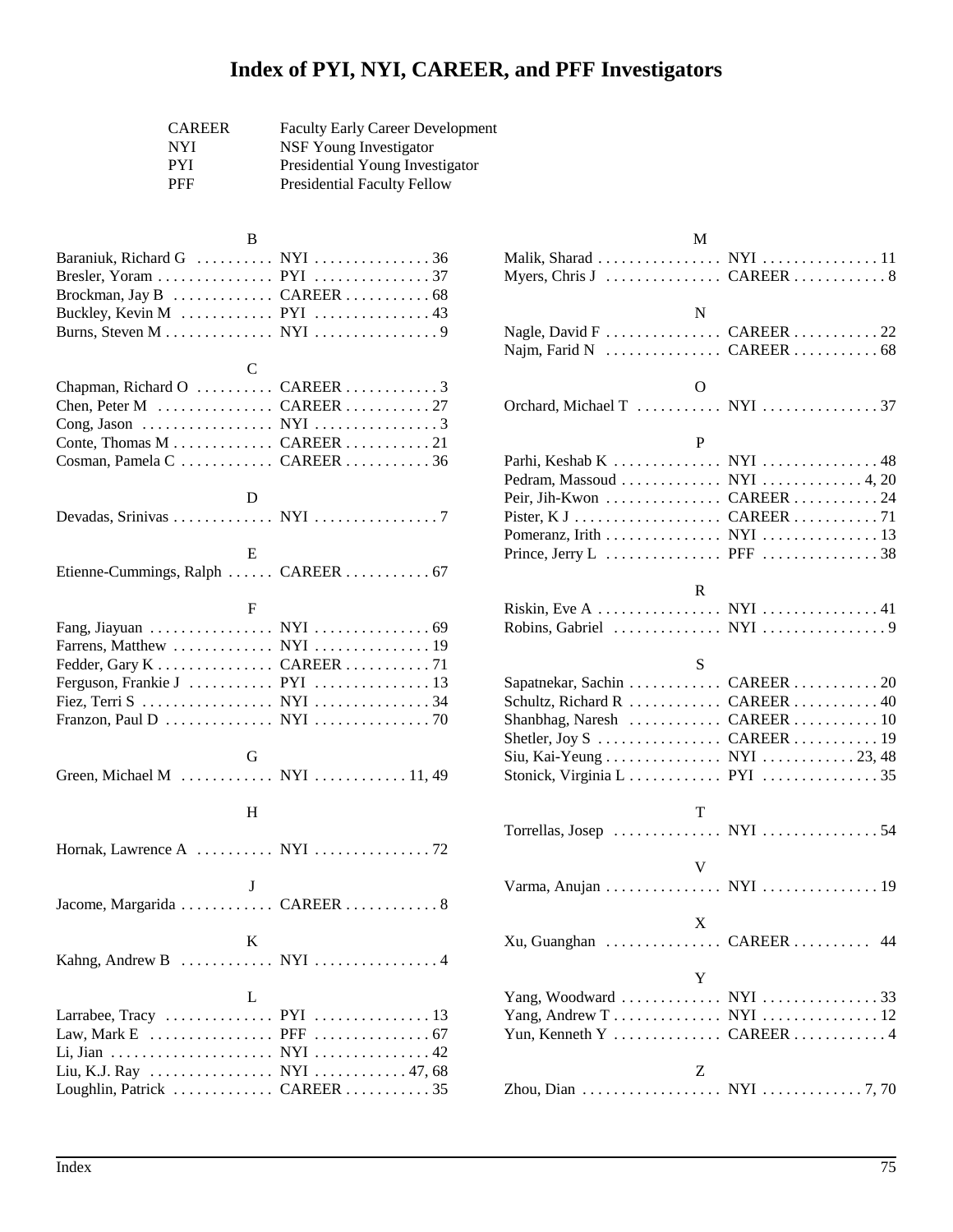# **Index of Principal Investigators**

### A

### B

# C

| Chen, Tom $\dots \dots \dots \dots \dots \dots \dots \dots \dots \dots \dots \dots \dots$       |
|-------------------------------------------------------------------------------------------------|
| Chen, Peter M $\ldots \ldots \ldots \ldots \ldots \ldots \ldots \ldots \ldots \ldots \ldots 27$ |
|                                                                                                 |
| Choi, Hyeong-Ah $\dots\dots\dots\dots\dots\dots\dots\dots\dots\dots\dots\dots$                  |
| Christie, Phillip $\dots \dots \dots \dots \dots \dots \dots \dots \dots \dots \dots 5, 24$     |
|                                                                                                 |
|                                                                                                 |
|                                                                                                 |
|                                                                                                 |
| Clements, Mark A $\ldots \ldots \ldots \ldots \ldots \ldots \ldots \ldots \ldots \ldots$ 37     |
|                                                                                                 |
| Cong, Jason $\dots \dots \dots \dots \dots \dots \dots \dots \dots \dots \dots \dots \dots$     |
|                                                                                                 |
|                                                                                                 |
|                                                                                                 |
|                                                                                                 |
|                                                                                                 |

# D

### E

| Ebeling, Carl $\dots\dots\dots\dots\dots\dots\dots\dots\dots\dots\dots\dots\dots$    |  |
|--------------------------------------------------------------------------------------|--|
|                                                                                      |  |
|                                                                                      |  |
| Etienne-Cummings, Ralph $\ldots \ldots \ldots \ldots \ldots \ldots \ldots \ldots$ 67 |  |
|                                                                                      |  |

### F

# G

| Gallagher, Neal $C \ldots \ldots \ldots \ldots \ldots \ldots \ldots \ldots \ldots \ldots \ldots$ |  |
|--------------------------------------------------------------------------------------------------|--|
|                                                                                                  |  |
|                                                                                                  |  |
|                                                                                                  |  |
| Gray, Robert M $\ldots \ldots \ldots \ldots \ldots \ldots \ldots \ldots \ldots \ldots \ldots 36$ |  |
|                                                                                                  |  |
|                                                                                                  |  |
|                                                                                                  |  |

# H

| Hollis, Ralph $\ldots \ldots \ldots \ldots \ldots \ldots \ldots \ldots \ldots \ldots \ldots \ldots$ |
|-----------------------------------------------------------------------------------------------------|
| Hornak, Lawrence A $\ldots \ldots \ldots \ldots \ldots \ldots \ldots \ldots \ldots \ldots$          |
|                                                                                                     |
| Hughey, Richard $\ldots \ldots \ldots \ldots \ldots \ldots \ldots \ldots \ldots \ldots \ldots$      |
|                                                                                                     |
|                                                                                                     |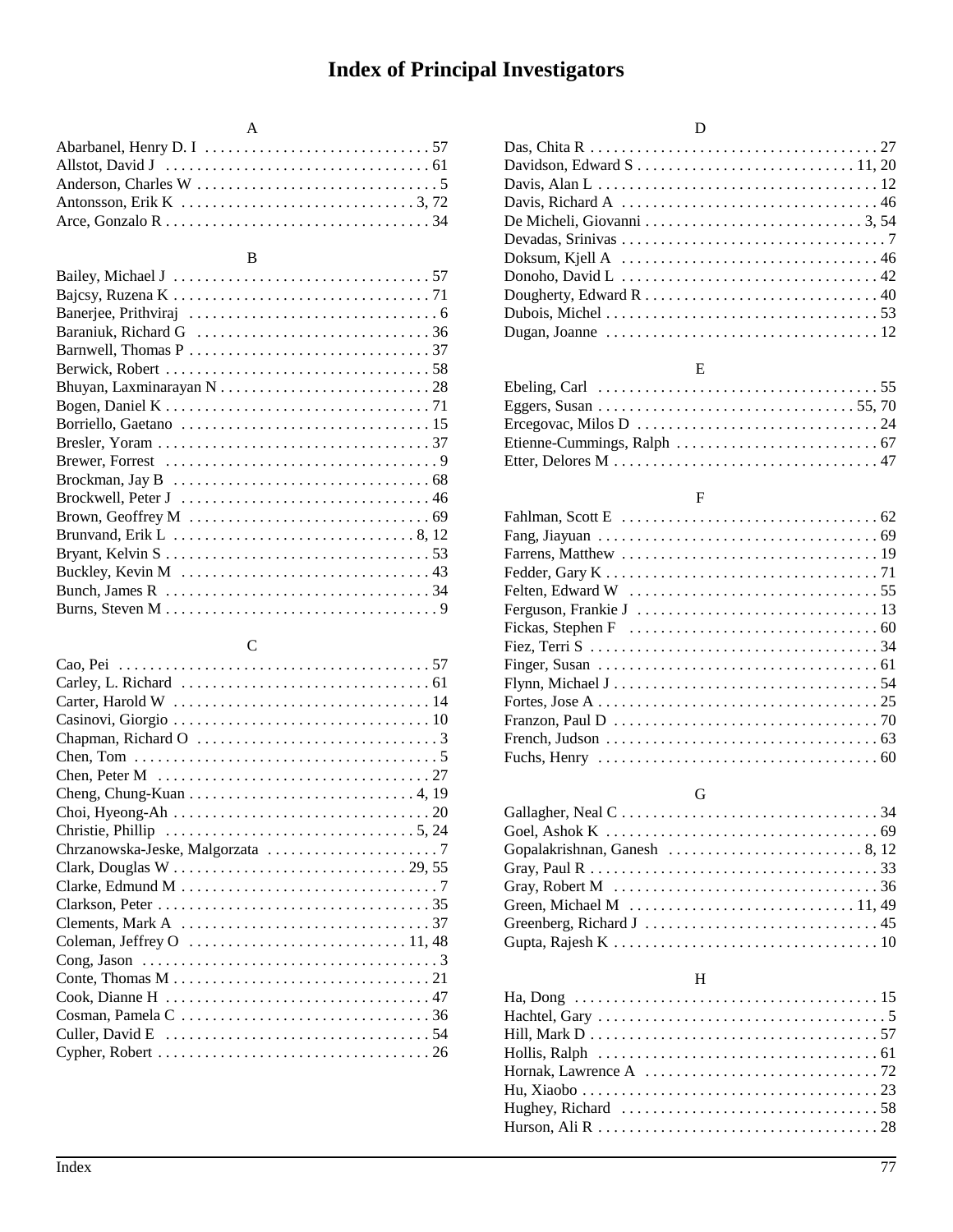#### $\overline{I}$

 $\mathbf{J}$ 

| Jain, Ramesh $C \ldots \ldots \ldots \ldots \ldots \ldots \ldots \ldots \ldots \ldots \ldots 57$ |
|--------------------------------------------------------------------------------------------------|
|                                                                                                  |
|                                                                                                  |
|                                                                                                  |
|                                                                                                  |

### $\rm K$

| Kahng, Andrew B $\ldots \ldots \ldots \ldots \ldots \ldots \ldots \ldots \ldots \ldots$ |
|-----------------------------------------------------------------------------------------|
|                                                                                         |
|                                                                                         |
|                                                                                         |
|                                                                                         |
|                                                                                         |
|                                                                                         |
| Kedem, Zvi M $\dots\dots\dots\dots\dots\dots\dots\dots\dots\dots\dots\dots\dots$        |
|                                                                                         |
|                                                                                         |
|                                                                                         |
|                                                                                         |
|                                                                                         |
|                                                                                         |
|                                                                                         |
|                                                                                         |

## $\mathbf L$

| Lagally, Max G $\ldots \ldots \ldots \ldots \ldots \ldots \ldots \ldots \ldots \ldots \ldots 56$ |
|--------------------------------------------------------------------------------------------------|
|                                                                                                  |
|                                                                                                  |
|                                                                                                  |
|                                                                                                  |
|                                                                                                  |
|                                                                                                  |
|                                                                                                  |
|                                                                                                  |
|                                                                                                  |
|                                                                                                  |
|                                                                                                  |
|                                                                                                  |
|                                                                                                  |
|                                                                                                  |

#### $\mathbf{M}$

| McCluskey, Edward J $\ldots \ldots \ldots \ldots \ldots \ldots \ldots \ldots \ldots 12$ |
|-----------------------------------------------------------------------------------------|
|                                                                                         |
|                                                                                         |
|                                                                                         |

| Mudge, Trevor N $\dots \dots \dots \dots \dots \dots \dots \dots \dots \dots \dots \dots 11, 20$   |  |
|----------------------------------------------------------------------------------------------------|--|
|                                                                                                    |  |
|                                                                                                    |  |
| Murdocca, Miles $\dots \dots \dots \dots \dots \dots \dots \dots \dots \dots \dots \dots \dots 20$ |  |
| Myers, Chris J $\ldots \ldots \ldots \ldots \ldots \ldots \ldots \ldots \ldots \ldots \ldots 8$    |  |

## $\overline{N}$

| $\mathbf{N}$ eihad $\mathbf{M}$ ehrdad G $\mathbf{N}$ |  |  |  |  |  |  |  |  |  |  |  |
|-------------------------------------------------------|--|--|--|--|--|--|--|--|--|--|--|

# $\overline{O}$

| Ososanya, Esther T $\ldots \ldots \ldots \ldots \ldots \ldots \ldots \ldots \ldots$ . 69 |
|------------------------------------------------------------------------------------------|
|                                                                                          |

#### $\, {\bf P}$

| Pearlman, William A $\ldots \ldots \ldots \ldots \ldots \ldots \ldots \ldots \ldots \ldots$      |
|--------------------------------------------------------------------------------------------------|
|                                                                                                  |
| Pedram, Massoud $\ldots \ldots \ldots \ldots \ldots \ldots \ldots \ldots \ldots$ . 4, 20         |
|                                                                                                  |
| Perez-Luna, Elisabeth $\ldots \ldots \ldots \ldots \ldots \ldots \ldots \ldots$ . 49, 72         |
|                                                                                                  |
|                                                                                                  |
|                                                                                                  |
|                                                                                                  |
|                                                                                                  |
| Pradhan, Dhiraj K $\ldots \ldots \ldots \ldots \ldots \ldots \ldots \ldots \ldots \ldots \ldots$ |
|                                                                                                  |
| Q                                                                                                |
|                                                                                                  |

### $\bar{\textbf{R}}$

| Robins, Gabriel $\ldots \ldots \ldots \ldots \ldots \ldots \ldots \ldots \ldots \ldots \ldots$ |  |
|------------------------------------------------------------------------------------------------|--|
|                                                                                                |  |
|                                                                                                |  |
|                                                                                                |  |
|                                                                                                |  |
|                                                                                                |  |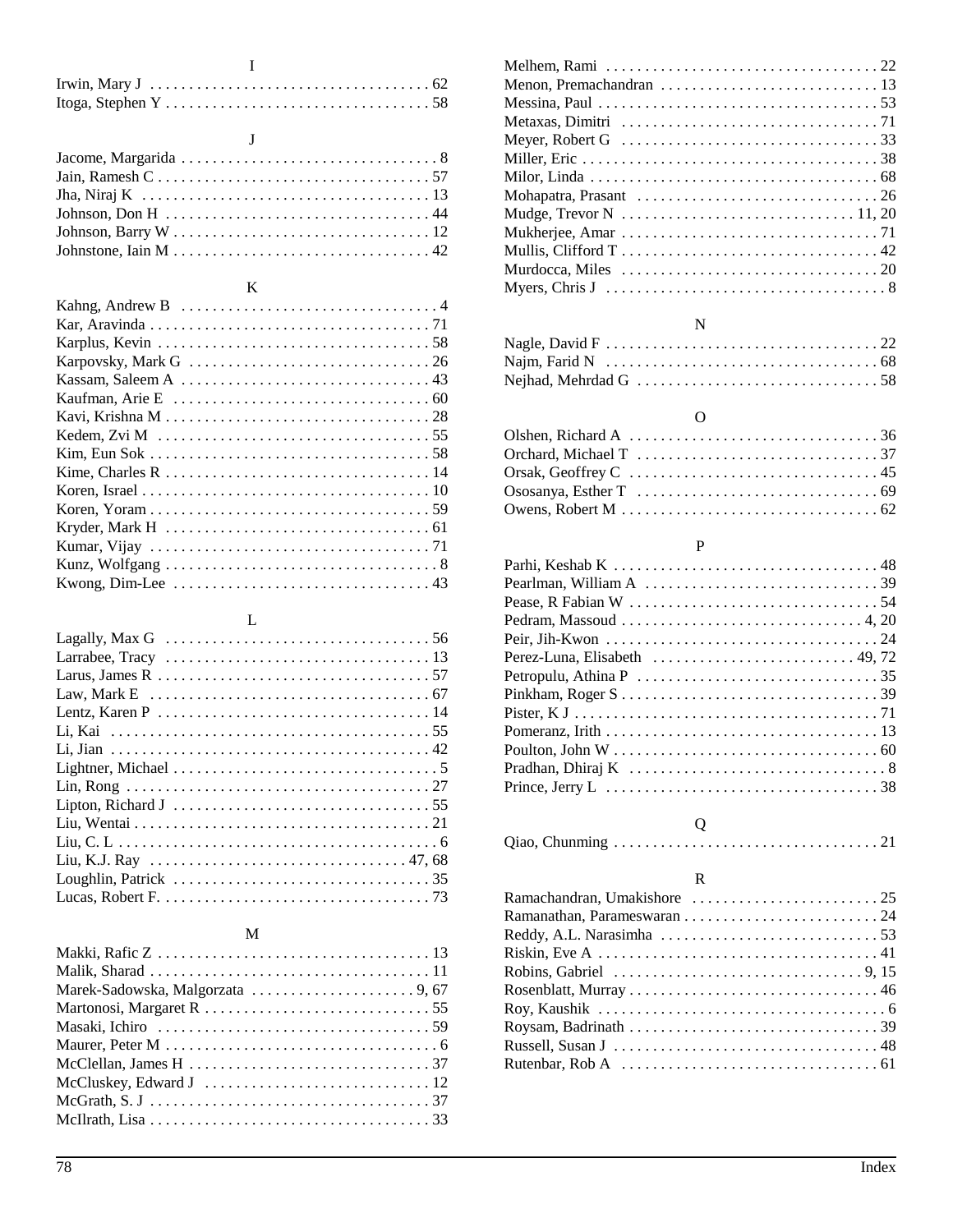| Snyder, Lawrence $\dots \dots \dots \dots \dots \dots \dots \dots \dots \dots 55, 63$ |
|---------------------------------------------------------------------------------------|
|                                                                                       |
|                                                                                       |
|                                                                                       |
|                                                                                       |
|                                                                                       |
|                                                                                       |
|                                                                                       |
|                                                                                       |

#### T

| Thornton, Mitchell A. $\dots\dots\dots\dots\dots\dots\dots\dots\dots3$ |  |
|------------------------------------------------------------------------|--|
|                                                                        |  |

#### ${\bf U}$ Ulsoy, A. Galip . . . . . . . . . . . . . . . . . . . . . . . . . . . . . . . . . . 59

#### V

#### W

| Willson, A. N $\dots\dots\dots\dots\dots\dots\dots\dots\dots\dots\dots\dots\dots46$             |  |
|-------------------------------------------------------------------------------------------------|--|
| Witkin, Andrew P $\ldots \ldots \ldots \ldots \ldots \ldots \ldots \ldots \ldots \ldots \ldots$ |  |
| Wong, S. Simon $\dots \dots \dots \dots \dots \dots \dots \dots \dots \dots \dots \dots 54$     |  |
| Wood, David A $\ldots \ldots \ldots \ldots \ldots \ldots \ldots \ldots \ldots \ldots \ldots 57$ |  |
| Woods, John W $\ldots \ldots \ldots \ldots \ldots \ldots \ldots \ldots \ldots \ldots \ldots 40$ |  |
| Wooley, Bruce A $\ldots \ldots \ldots \ldots \ldots \ldots \ldots \ldots \ldots \ldots 54$      |  |
|                                                                                                 |  |
|                                                                                                 |  |

## X

|--|--|--|

### Y

| Yang, Woodward $\ldots \ldots \ldots \ldots \ldots \ldots \ldots \ldots \ldots \ldots \ldots$ |  |
|-----------------------------------------------------------------------------------------------|--|
|                                                                                               |  |
|                                                                                               |  |
|                                                                                               |  |

#### Z

| Zhou, Dian $\ldots \ldots \ldots \ldots \ldots \ldots \ldots \ldots \ldots \ldots \ldots \ldots \ldots$ |  |  |
|---------------------------------------------------------------------------------------------------------|--|--|
| Zoltowski, Michael D $\ldots \ldots \ldots \ldots \ldots \ldots \ldots \ldots \ldots$                   |  |  |
| Zwaenepoel, Willy $\ldots \ldots \ldots \ldots \ldots \ldots \ldots \ldots \ldots \ldots \ldots$        |  |  |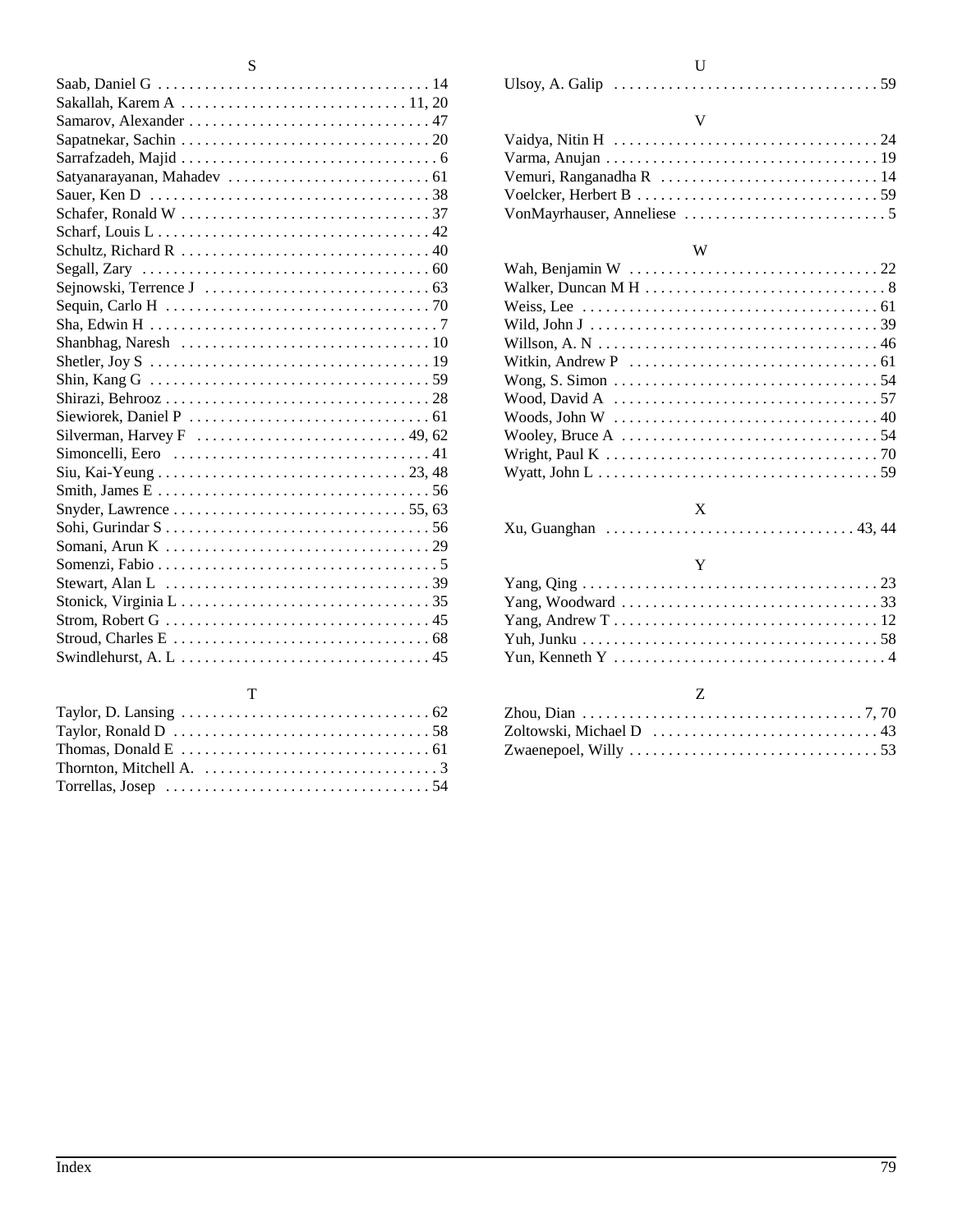# **Index of Institutions**

| Advanced Research Projects Agency 73                                                                                                                                                                                                                               |
|--------------------------------------------------------------------------------------------------------------------------------------------------------------------------------------------------------------------------------------------------------------------|
|                                                                                                                                                                                                                                                                    |
| California Institute of Technology 3, 53, 72<br>California Polytechnic State University  19<br>Carnegie-Mellon University  7, 22, 35, 61, 62, 71<br>Case Western Reserve University  14                                                                            |
|                                                                                                                                                                                                                                                                    |
|                                                                                                                                                                                                                                                                    |
| Georgia Institute of Technology  10, 25, 37                                                                                                                                                                                                                        |
|                                                                                                                                                                                                                                                                    |
|                                                                                                                                                                                                                                                                    |
| Massachusetts Institute of Technology  7, 23, 47, 48, 59<br>Medico-Technological Research Institute 39<br>Michigan Technological University  11, 48, 69<br>National Institute of Standards and Technology  63<br>North Carolina State University - Raleigh  21, 70 |
|                                                                                                                                                                                                                                                                    |
|                                                                                                                                                                                                                                                                    |
|                                                                                                                                                                                                                                                                    |
| State University of New York - Binghamton 69<br>State University of New York - Geneseo  27                                                                                                                                                                         |

| State University of New York - Stony Brook  11, 49, 60                                             |
|----------------------------------------------------------------------------------------------------|
|                                                                                                    |
|                                                                                                    |
|                                                                                                    |
| Texas A & M University $\ldots \ldots \ldots \ldots \ldots$ , 8, 24, 28, 53                        |
| Tufts University $\ldots \ldots \ldots \ldots \ldots \ldots \ldots \ldots \ldots \ldots \ldots 14$ |
|                                                                                                    |
|                                                                                                    |
|                                                                                                    |
| University of California - Berkeley  33, 46, 54, 70                                                |
|                                                                                                    |
| University of California - Los Angeles  3, 4, 24, 46, 71                                           |
| University of California - San Diego  4, 19, 34, 36, 57, 67                                        |
|                                                                                                    |
| University of California - Santa Cruz  13, 19, 58                                                  |
|                                                                                                    |
|                                                                                                    |
| University of Colorado - Boulder $\ldots \ldots \ldots \ldots 5, 42, 47$                           |
| University of Delaware $\dots \dots \dots \dots \dots \dots \dots 5, 24, 34$                       |
| University of Florida $\ldots \ldots \ldots \ldots \ldots \ldots \ldots 24, 42, 67$                |
|                                                                                                    |
| University of Illinois - Urbana-Champaign $\dots$ 6, 10, 22, 37                                    |
|                                                                                                    |
|                                                                                                    |
|                                                                                                    |
| University of Maryland - College Park  47, 68                                                      |
| University of Massachusetts - Amherst  10, 13                                                      |
| University of Michigan - Ann Arbor  11, 20, 27, 59                                                 |
|                                                                                                    |
|                                                                                                    |
| University of North Carolina - Charlotte  7, 13, 70                                                |
|                                                                                                    |
| University of Notre Dame $\ldots \ldots \ldots \ldots \ldots \ldots \ldots$ 7, 38, 68              |
|                                                                                                    |
| University of Pennsylvania $\ldots \ldots \ldots \ldots \ldots \ldots$ 41, 43, 71                  |
|                                                                                                    |
|                                                                                                    |
|                                                                                                    |
| University of Southern California $\ldots \ldots \ldots \ldots$ , 4, 20, 53                        |
|                                                                                                    |
| University of Texas - Austin $\ldots \ldots \ldots \ldots \ldots 8, 43, 44$                        |
| University of Utah $\ldots \ldots \ldots \ldots \ldots \ldots \ldots \ldots \ldots$ . 8, 12        |
| University of Virginia - Charlottesville  9, 12, 15                                                |
| University of Washington  9, 12, 15, 29, 41, 55, 63, 70                                            |
| University of Wisconsin - Madison $\dots \dots 14, 24, 41, 56, 57$                                 |
|                                                                                                    |
| Virginia Polytechnic Institute and State University  15                                            |
|                                                                                                    |
|                                                                                                    |
|                                                                                                    |
|                                                                                                    |
| William Marsh Rice University 36, 44, 53                                                           |
|                                                                                                    |